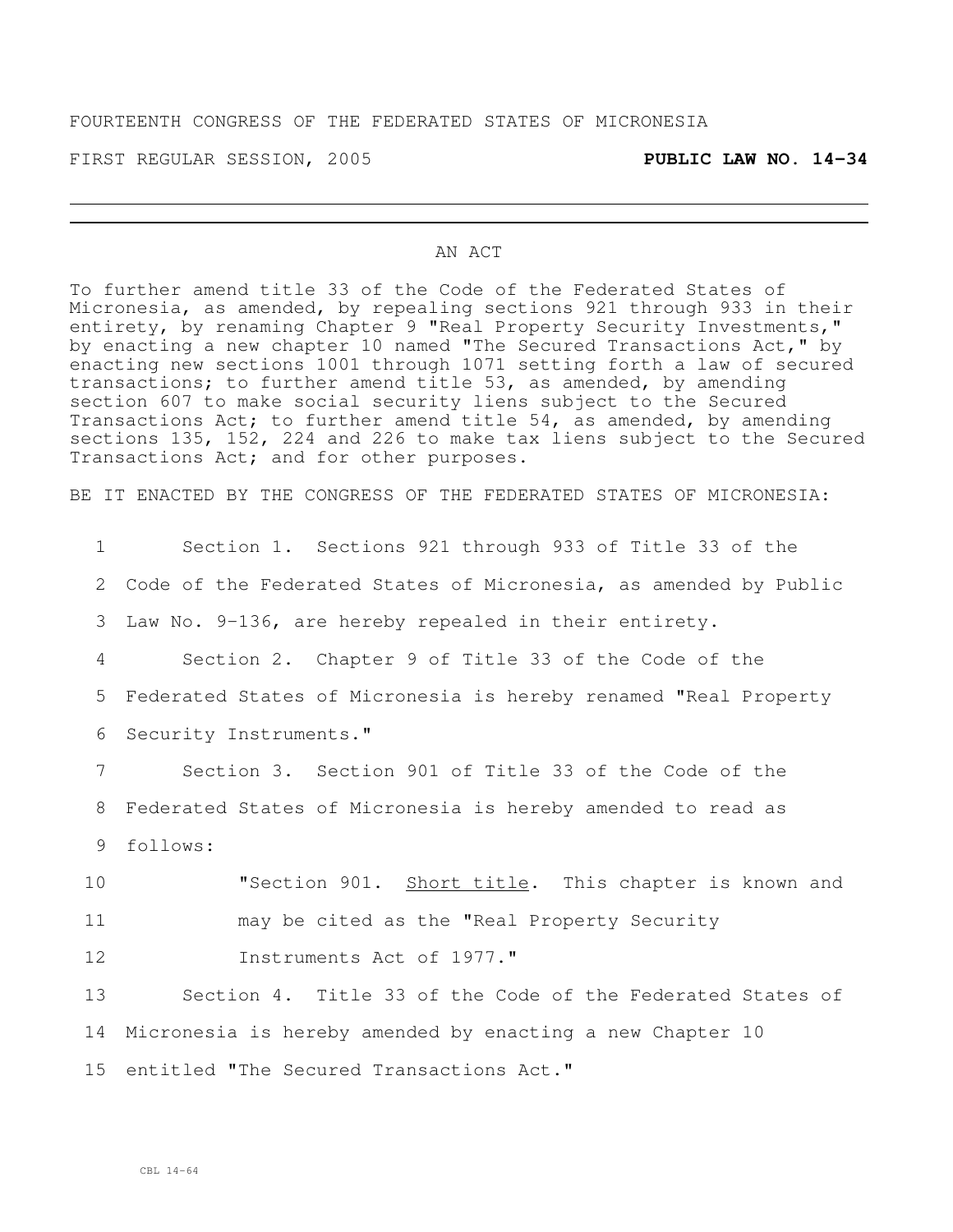| 1               | Section 5. Title 33 of the Code of the Federated States of     |
|-----------------|----------------------------------------------------------------|
| 2               | Micronesia is hereby amended by enacting a new subchapter 1    |
| 3               | entitled "General Provisions" of new Chapter 10 entitled "The  |
| 4               | Secured Transactions Act."                                     |
| 5               | Section 6. Title 33 of the Code of the Federated States of     |
| 6               | Micronesia is hereby amended by enacting a new section 1001 to |
| $7\phantom{.0}$ | read as follows:                                               |
| 8               | "Section 1001. Purpose; construction; authority;               |
| 9               | title.                                                         |
| 10              | (1) The purpose of this Act is to promote commerce             |
| 11              | through a unified set of rules on personal property as         |
| 12              | security, consignments, the sale and assignment of             |
| 13              | accounts and chattel paper, and on leasing of goods.           |
| 14              | This Act shall be liberally construed to effectuate            |
| 15              | its purpose.                                                   |
| 16              | (2) If there is a conflict between a provision of              |
| 17              | this Act and a provision of any other law enacted by           |
| 18              | the Congress of the Federated States of Micronesia,            |
| 19              | this Act shall govern unless the other law                     |
| 20              | specifically cites or amends the conflicting provision         |
| 21              | of this Act.                                                   |
| 22              | (3) This Act is adopted pursuant to the power of the           |
| 23              | Congress to regulate interstate commerce, banking, and         |
| 24              | bankruptcy under article IX, section 2(g) of the               |
| 25              | Constitution of the Federated States of Micronesia.            |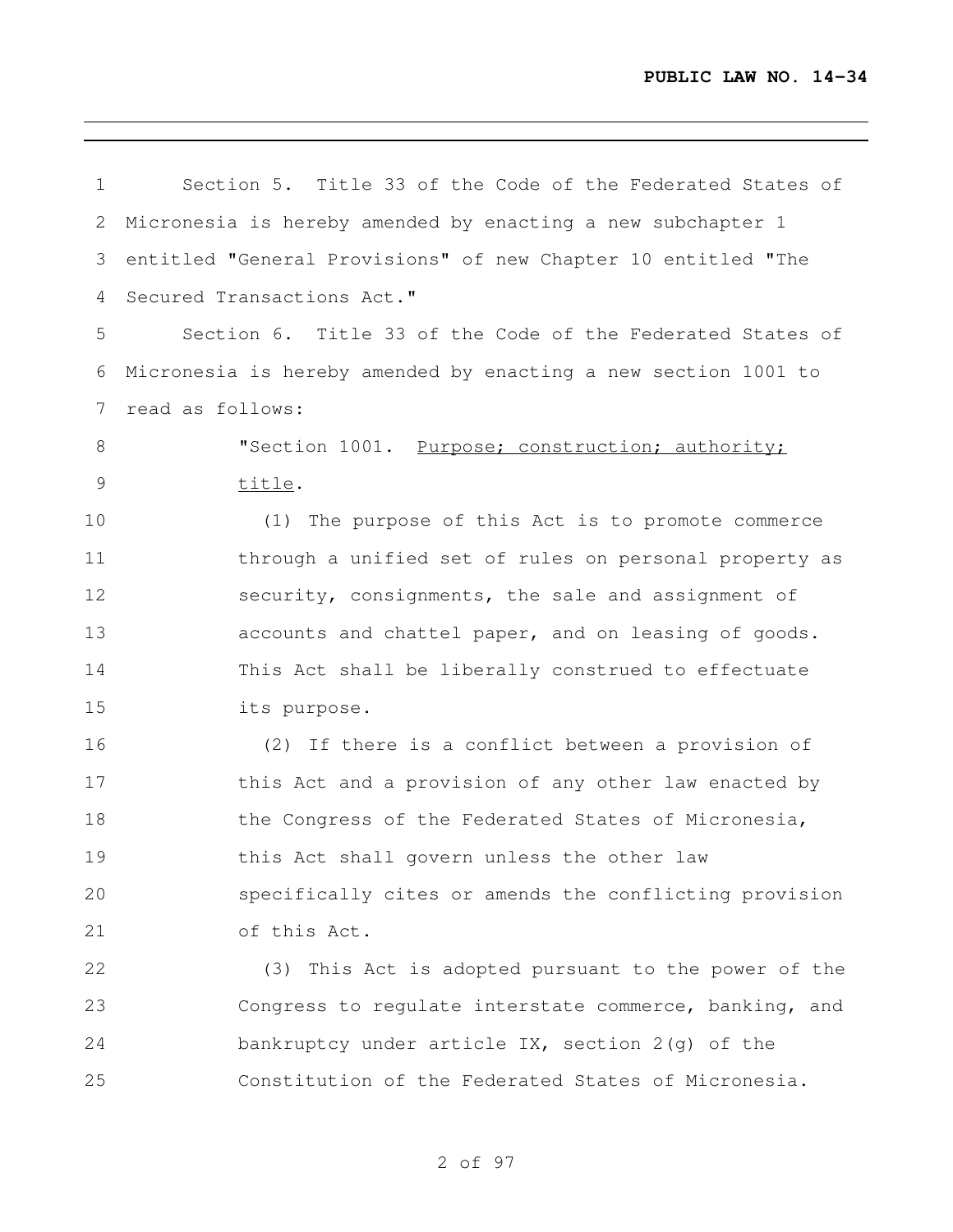| 1  | (4) This Act may be cited as 'The Secured                      |
|----|----------------------------------------------------------------|
| 2  | Transactions Act'."                                            |
| 3  | Section 7. Title 33 of the Code of the Federated States of     |
| 4  | Micronesia is hereby amended by enacting a new section 1002 to |
| 5  | read as follows:                                               |
| 6  | "Section 1002. Definitions.                                    |
| 7  | (1) 'Account' means any right to payment for goods             |
| 8  | sold or leased or for services rendered which is not           |
| 9  | evidenced by an instrument or chattel paper.                   |
| 10 | (2) 'Account debtor' means the person who is                   |
| 11 | obligated on an account, chattel paper, or other               |
| 12 | intangible property.                                           |
| 13 | (3) 'Assignee' means a person who takes an                     |
| 14 | assignment.                                                    |
| 15 | (4) 'Assignment' means the transfer from one person            |
| 16 | to another, in whole or in part, of any right in an            |
| 17 | account, chattel paper, document, instrument, or other         |
| 18 | right to payment.                                              |
| 19 | (5) 'Assignor' means the person who makes an                   |
| 20 | assignment.                                                    |
| 21 | 'Buyer in the ordinary course of business'<br>(6)              |
| 22 | means a person who buys goods from a person in the             |
| 23 | business of selling goods of that kind, if the buyer           |
| 24 | buys in good faith and without actual knowledge that           |
| 25 | the sale violates the rights of another person in the          |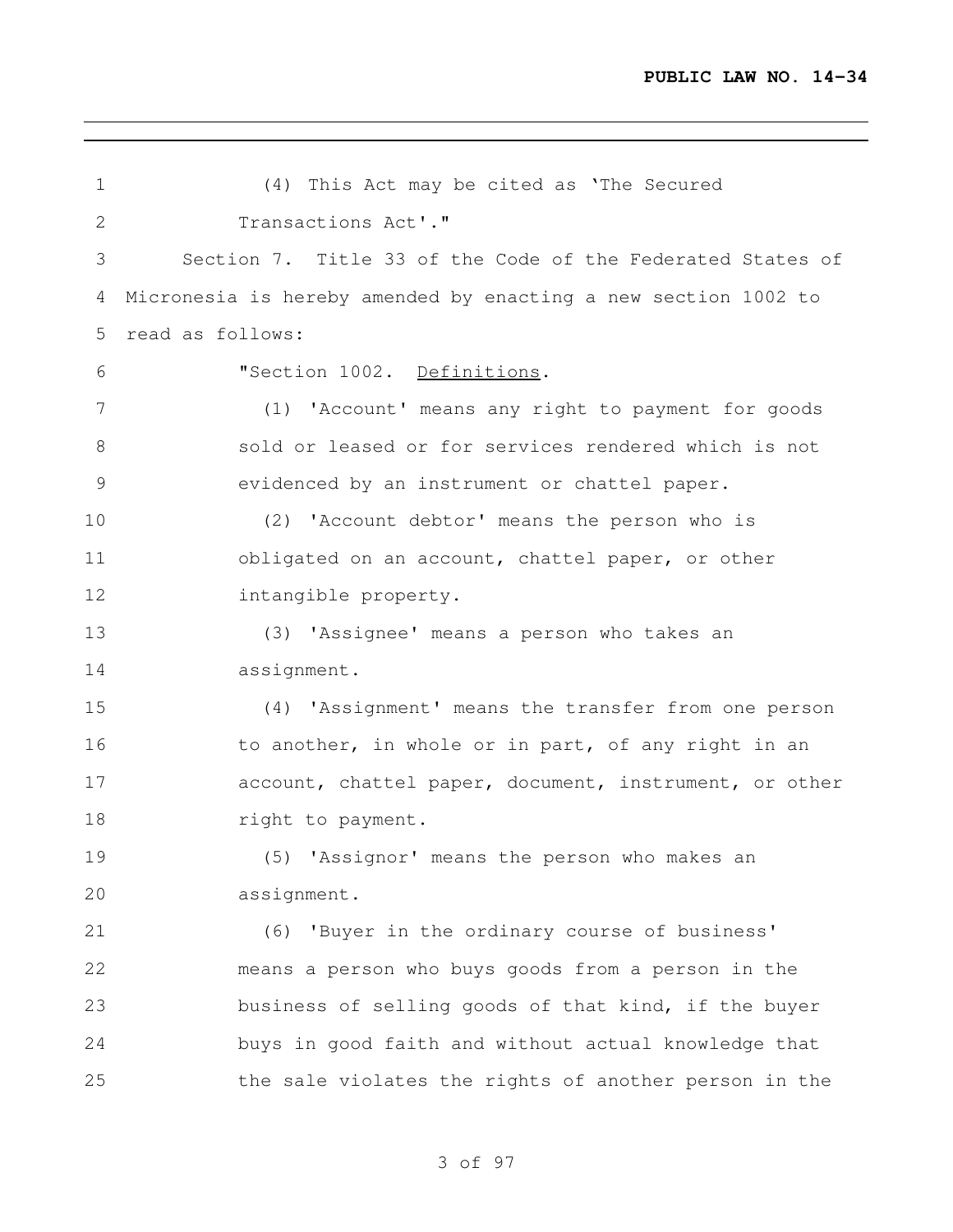goods.

 (7) 'Chattel paper' means a record that creates a debt and a security interest in, or a lease of, goods.

 (8) 'Collateral' means the property subject to a security interest, and may include personal property, 7 including tangible and intangible property, of any nature, farm products, fixtures, timber to be cut, and minerals to be extracted. The term includes collateral that arises in the future and collateral located in or outside of the Federated States of Micronesia. The term includes goods subject to consignment. The term includes accounts and chattel **paper that have been sold, leased goods, and proceeds** of collateral.

 (9) 'Consignment' means a transaction, regardless of 17 the form or terminology used in the agreement, in which a person (the consignor) delivers goods for the purpose of sale to a merchant (the consignee) who deals in goods of that kind under a name other than 21 that of the consignor and who is not an auctioneer. The term excludes transactions involving goods that are consumer goods of the consignor.

 (10) 'Consumer goods' means goods used primarily for personal, family, or household purposes.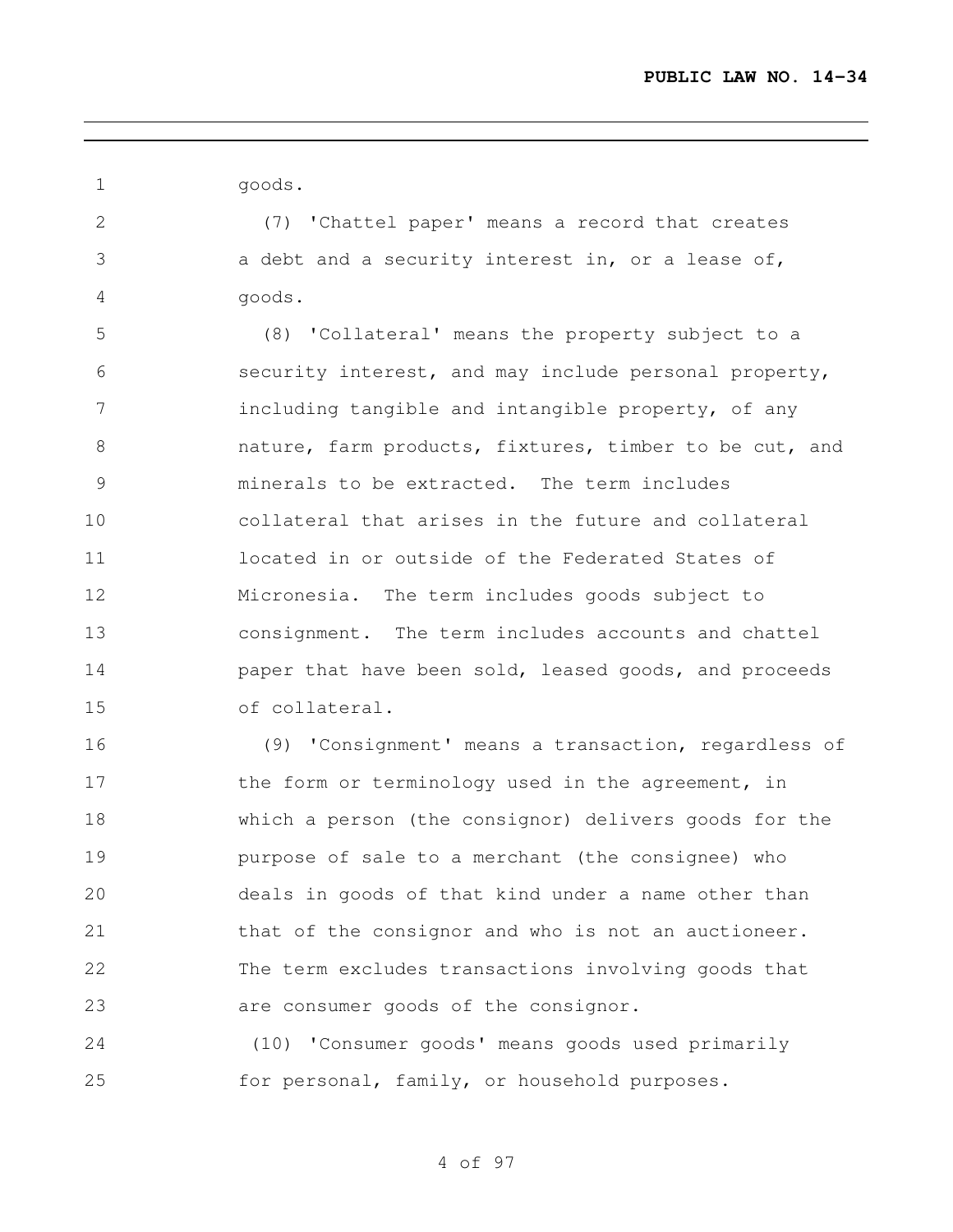(11) 'Debtor' means the person who owes payment or other performance of the secured obligation, whether or not the person owns or has rights in the collateral, and includes the seller of accounts or chattel paper, and the lessee or consignee of goods. (12) 'Department' means the Department of Economic Affairs of the Federated States of Micronesia. (13) 'Deposit account' means a demand, time, savings, or similar account maintained with an institution licensed under any law. The term does not include investment property or accounts evidenced by chattel paper or an instrument. (14) 'Document' means a document of title or a receipt, such as a bill of lading or warehouse receipt, issued by a person in the business of 17 transporting or storing goods. (15) 'Equipment' means goods that are not farm products, inventory, or consumer goods. (16) 'Farm products' means goods of a debtor engaged in farming, other than standing timber, which are: (a) crops grown, growing, or to be grown; (b) aquatic goods produced in aquacultural operations;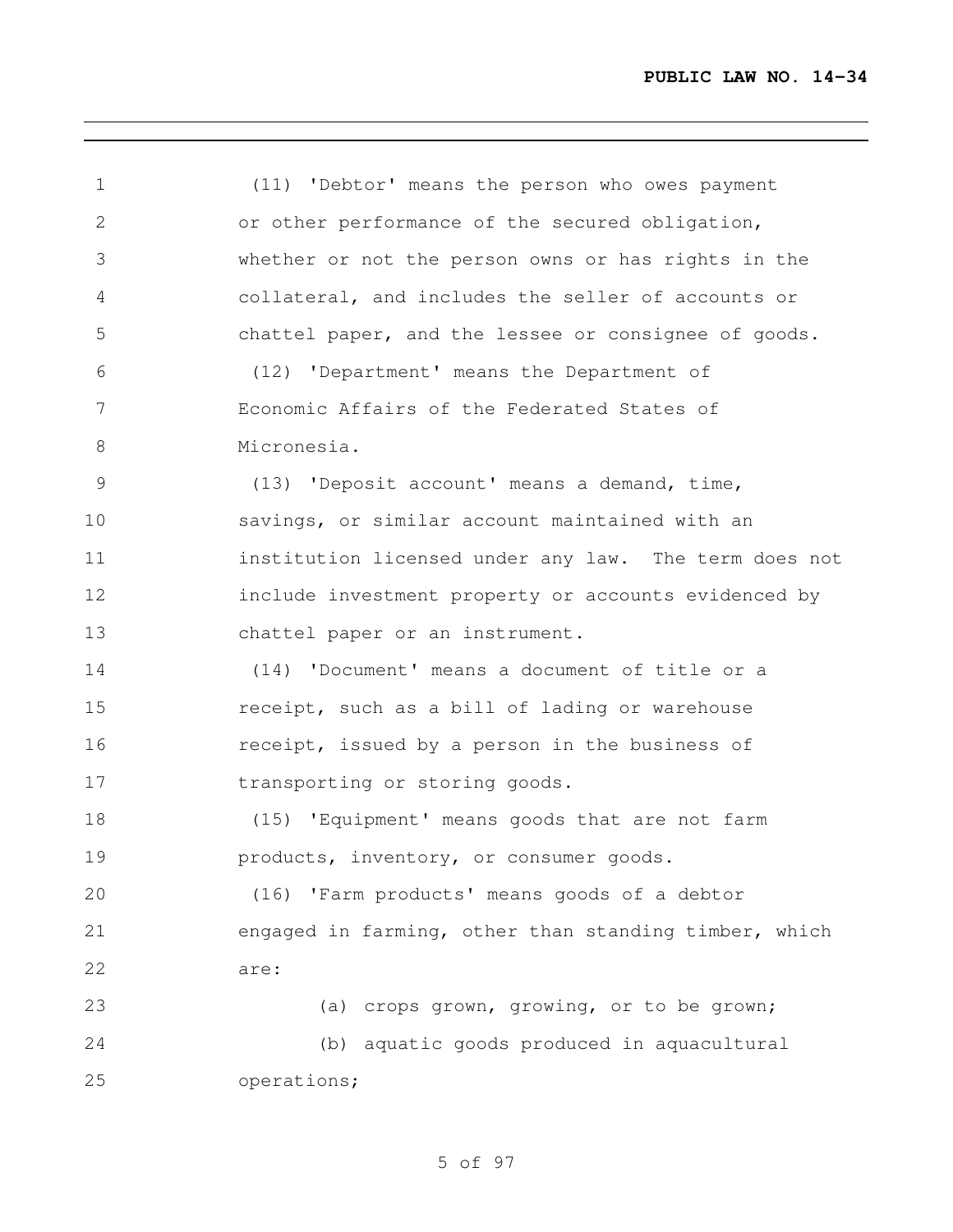1 (c) livestock, including the unborn; (d) supplies used or produced in a farming operation; or (e) products of crops or livestock in their unmanufactured state. (17) 'Filing office' means the secured transactions filing office established in subchapter 4 of this Act. (18) 'Fixture' means goods that are fixed to real property, or are intended to become fixed to real **property, in a manner that causes a property right to arise in the goods under the prevailing law.** Readily 13 removable factory machines, office machines, and domestic appliances are not fixtures. (19) 'Goods' means all things that are movable when a security interest attaches. The term includes fixtures, timber to be cut and removed for sale, and farm products. The term does not include accounts or chattel paper, money, documents, or instruments. (20) 'Guarantee' means a secondary obligation 21 that consists of an obligation to pay, or an issuer's obligation to pay under a letter of credit, and that supports the payment on an account, chattel paper, document, instrument, or other intangible property. (21) 'Instrument' means a writing that evidences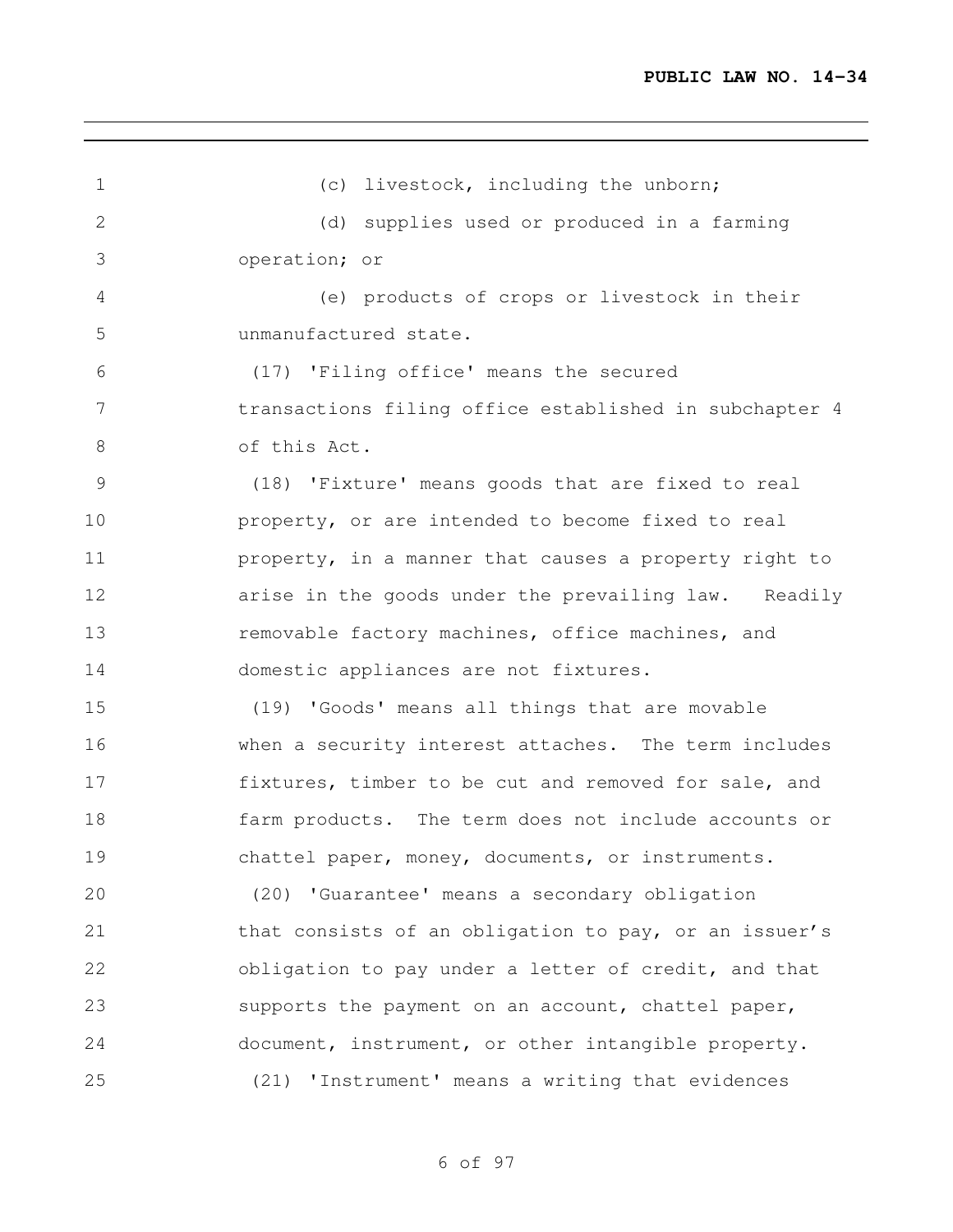1 a right to the payment of money, that is not itself a security agreement or lease, and that is of a type which is in the ordinary course of business transferred by delivery with any necessary endorsement or assignment. The term includes a certificated security. (22) 'Inventory' means goods held for sale or lease, or goods that are raw materials, work in process, or materials used or consumed in a business. (23) 'Investment property' means a security other 11 than a certificated security. (24) 'Lease of goods for a period greater than one year' means: (a) a lease of goods for a stated duration of 15 more than one year; (b) a lease of goods for an indefinite term; (c) a lease of goods for an initial term of one year or less if the lessee, with the consent of the lessor, retains uninterrupted or substantially uninterrupted possession of the leased goods for more than one year after the lessee first acquired possession of the goods, but the lease does not become a lease for a term of more than one year until the lessee's possession extends beyond one year; or (d) a lease of goods for a term of one year or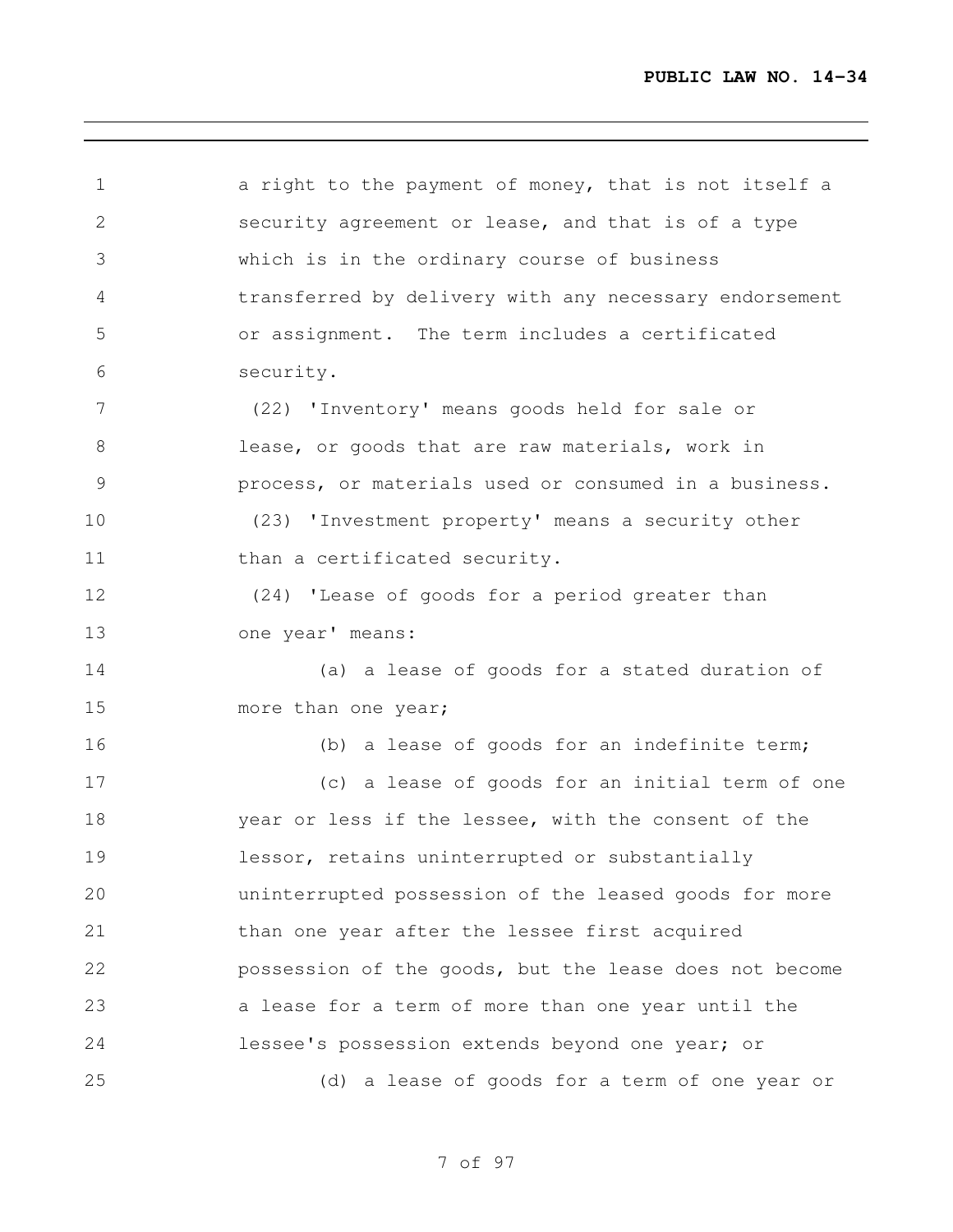less where the lease provides that it is renewable for a period that may exceed one year.

 (25) 'Lessee in the ordinary course of business' means a person who, in good faith and without actual knowledge that the lease is in violation of the ownership rights or security interest or leasehold 7 interest of a third party in the goods, leases from a person in the business of selling or leasing goods of that kind.

(26) 'Lien holder' means:

 (a) a person who obtains a right in a secured party's collateral, or a right to seize a secured **party's collateral, by order of a court or by order of**  any authority under prevailing law, or by the authority of an administrator in an insolvency proceeding; or

 (b) any other person who obtains a right in a secured party's collateral by operation of law, except a person with a right of retention.

 (27) 'Motor vehicle' means an automobile or truck, except that, this term does not include a vehicle held as inventory of a debtor.

 (28) 'Notice' means a record filed or presented for filing in the filing office. The term includes amendments, continuation statements, and termination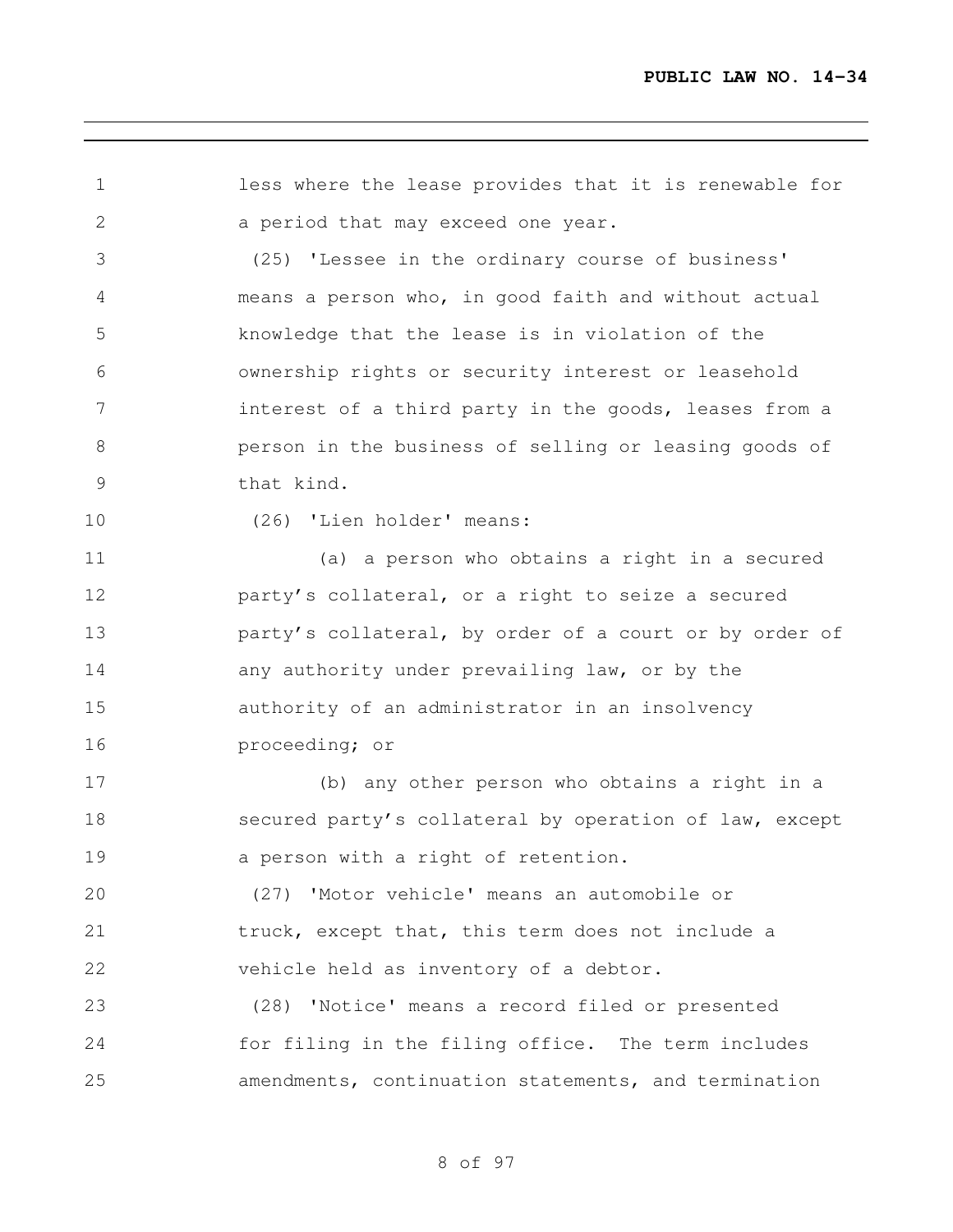statements that are filed or presented for filing. An 'initial notice' is the notice to which an amendment, continuation statement, termination statement, or correction statement may relate.

 (29) 'Obligor' means a person that, with respect to an obligation secured by a security interest on the collateral, (a) owes payment or other performance of 8 the obligation, (b) has provided property other than the collateral to secure payment or other performance 10 of the obligation, or (c) is otherwise accountable, in whole or in part, for payment or performance of the obligation.

 (30) 'Other intangible property' means any movable **property other than goods, accounts, chattel paper,** documents, instruments, and money.

 (31) 'Person' means an individual, a corporation whether for profit or not for profit, a partnership or 18 joint venture, a trust and all national, state and municipal governments of the Federated States of Micronesia.

(32) 'Proceeds' means

22 (a) whatever is acquired upon the sale, lease, 23 license, exchange, or other disposition of collateral; (b) whatever is collected on, or distributed with respect to, collateral;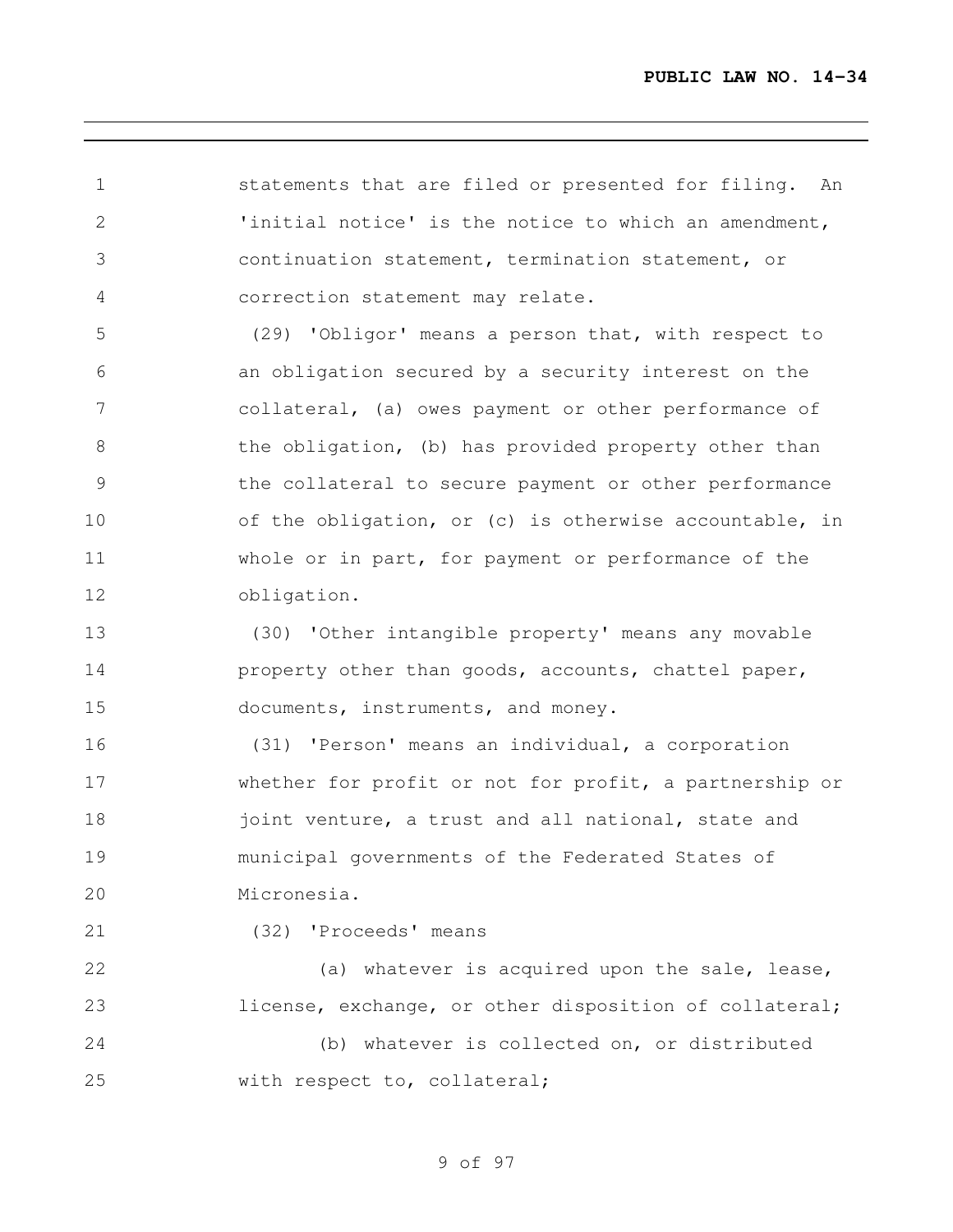| $\mathbf{1}$  | (c) rights arising out of collateral;                  |
|---------------|--------------------------------------------------------|
| $\mathbf{2}$  | (d) to the extent of the value of collateral,          |
| 3             | claims arising out of the loss or nonconformity of,    |
| 4             | defects in, or damage to the collateral;               |
| 5             | (e) to the extent of the value of collateral           |
| 6             | and to the extent payable to the debtor or the secured |
| 7             | party, insurance payable by reason of the loss or      |
| 8             | nonconformity of, defects in, or damage to the         |
| $\mathcal{G}$ | collateral.                                            |
| 10            | (33) 'Cash proceeds' means proceeds that are money,    |
| 11            | checks, funds on deposit in banks, and the like.       |
| 12            | (34) 'Purchase' means to take collateral as a buyer,   |
| 13            | a donee, a person receiving a security interest such   |
| 14            | as a secured party, consignor, lessor, or mortgagee,   |
| 15            | or by any other voluntary transaction creating an      |
| 16            | interest in property. A person who takes by purchase   |
| 17            | is a 'purchaser'.                                      |
| 18            | (35) 'Purchase money security interest'. A security    |
| 19            | interest is a purchase money security interest to the  |
| 20            | extent that it is:                                     |
| 21            | (a) taken or retained by the seller of goods to        |
| 22            | secure all or part of its price; or                    |
| 23            | (b) taken by a person other than the seller who        |
| 24            | gives value to enable the debtor to acquire rights in  |
| 25            | or the use of goods, if such value is in fact so used. |
|               |                                                        |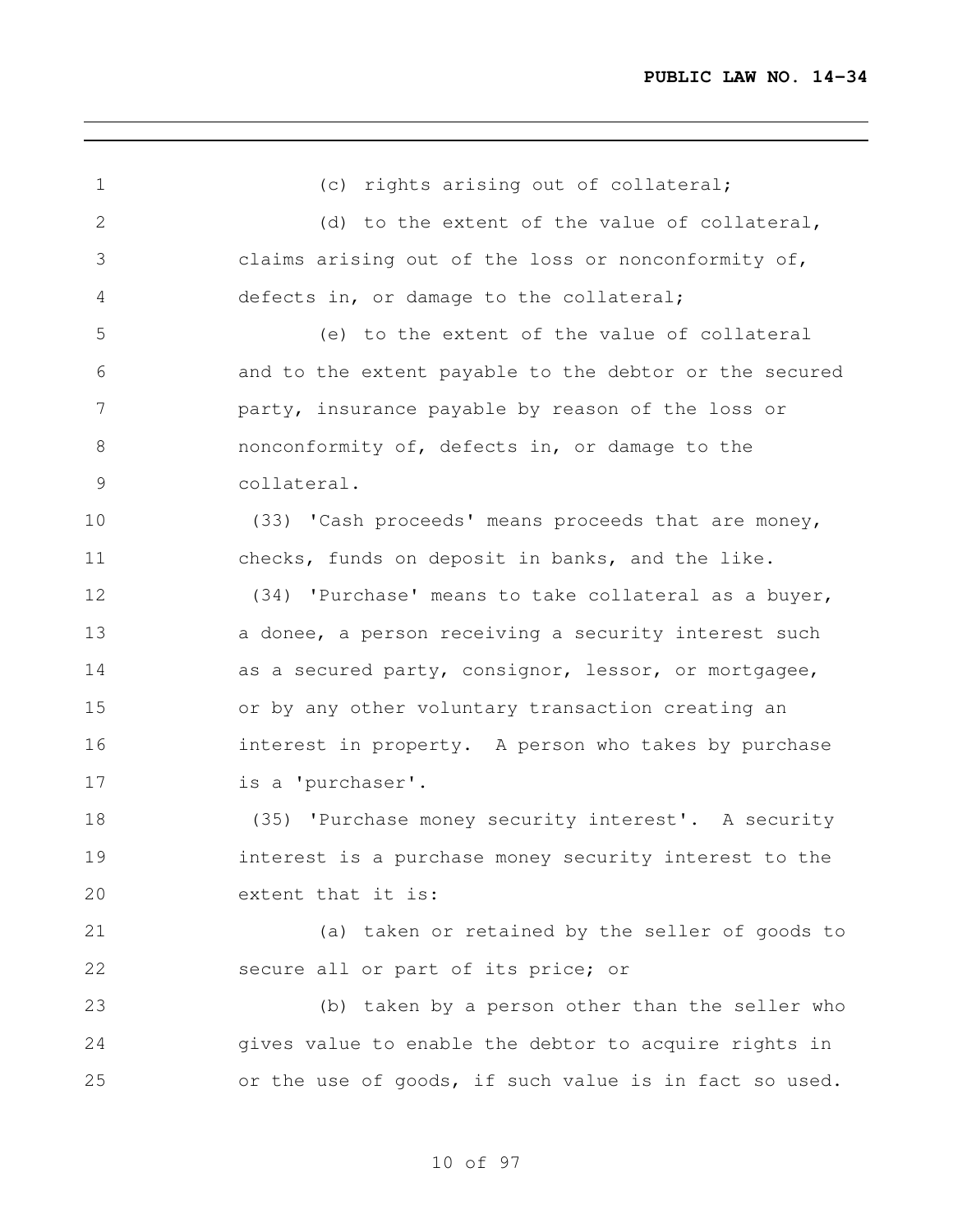(36) 'Record' means information that is inscribed on a tangible medium or that is stored in an electronic or other medium and is retrievable in perceivable form. The term includes a photocopy, facsimile copy, and electronic mail. (37) 'Secondary obligor' means an obligor to the extent that: 8 (a) the obligor's obligation is secondary; or (b) the obligor has a right of recourse with respect to an obligation secured by collateral against 11 the debtor, another obligor, or property of either. (38) 'Secured party' means a lender, seller or other person in whose favor a security interest is created under a security agreement, including a person to whom accounts or chattel paper have been sold, and a lessor of goods. The term includes a consignor of goods. (39) 'Security' shall be given the same meaning set forth in section 801 of title 33 of the Code of the Federated States of Micronesia. (40) 'Security agreement' means an agreement that creates or provides for a security interest. (41) 'Security interest' means a property right in collateral that secures performance of an obligation. (42) 'Unless otherwise agreed' means unless the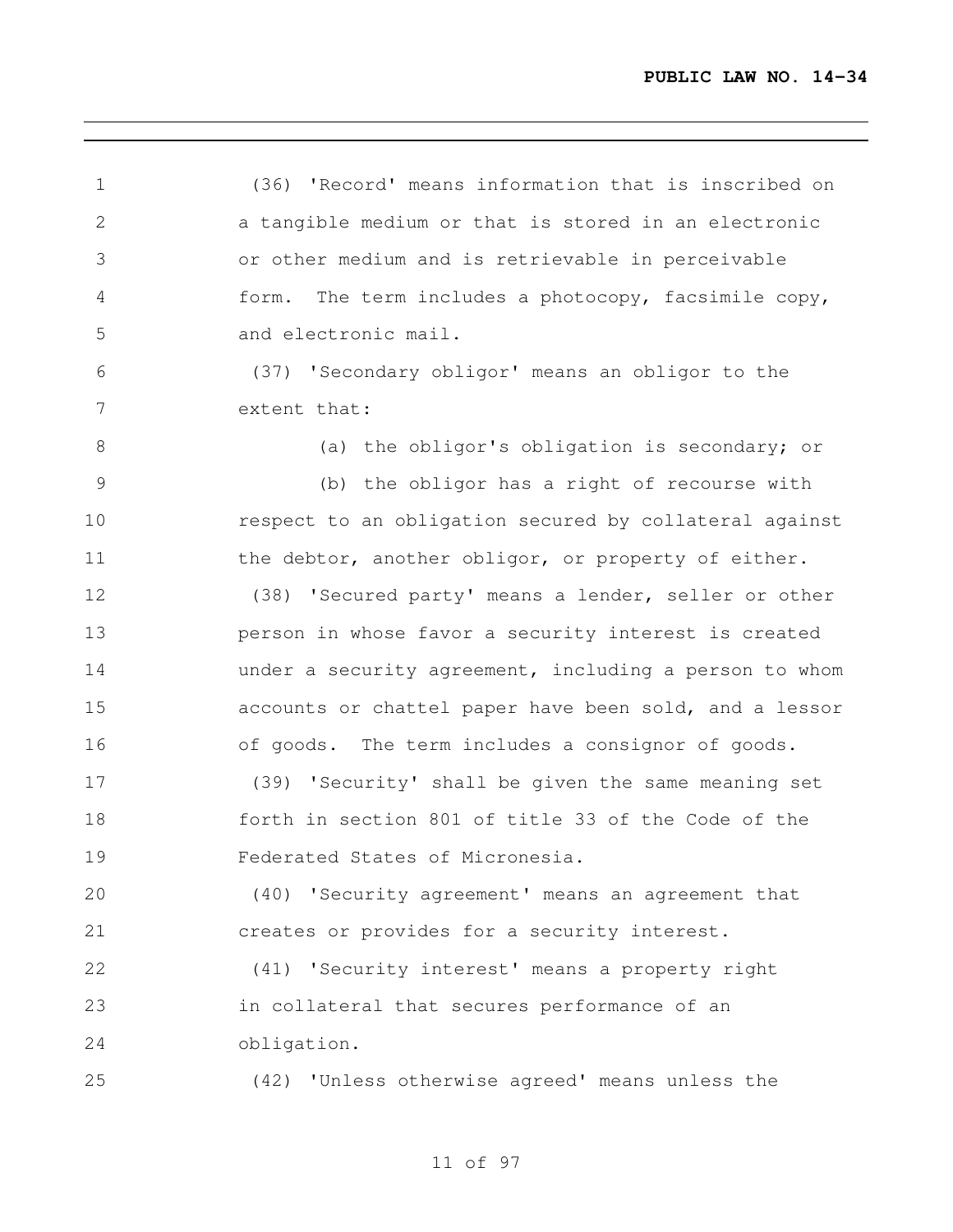```
1 secured party and the debtor agree otherwise.
2 (43) 'Value' A person gives value for rights if
3 the person acquires the rights
4 (a) in return for a binding commitment to give
5 credit, whether or not drawn upon; or
6 (b) as security for or satisfaction of a pre-
7 existing claim, in whole or in part; or
8 (c) by accepting delivery pursuant to a pre-
9 existing contract for purchase; or
10 (d) in return for anything given in exchange,
11 or for any promise."
12 Section 8. Title 33 of the Code of the Federated States
13 of Micronesia is hereby amended by enacting a new section 1003
14 to read as follows:
15 "Section 1003. Scope.
16 (1) This Act applies to:
17 (a) all transactions where the effect is to
18 secure an obligation with collateral, including
19 pledge, conditional sale, chattel mortgage, and
20 assignment;
21 (b) the sale of accounts and chattel paper;
22 (c) consignments;
23 (d) the lease of goods for a period greater
24 than one year; and
25 (e) the interest of a lien holder in
```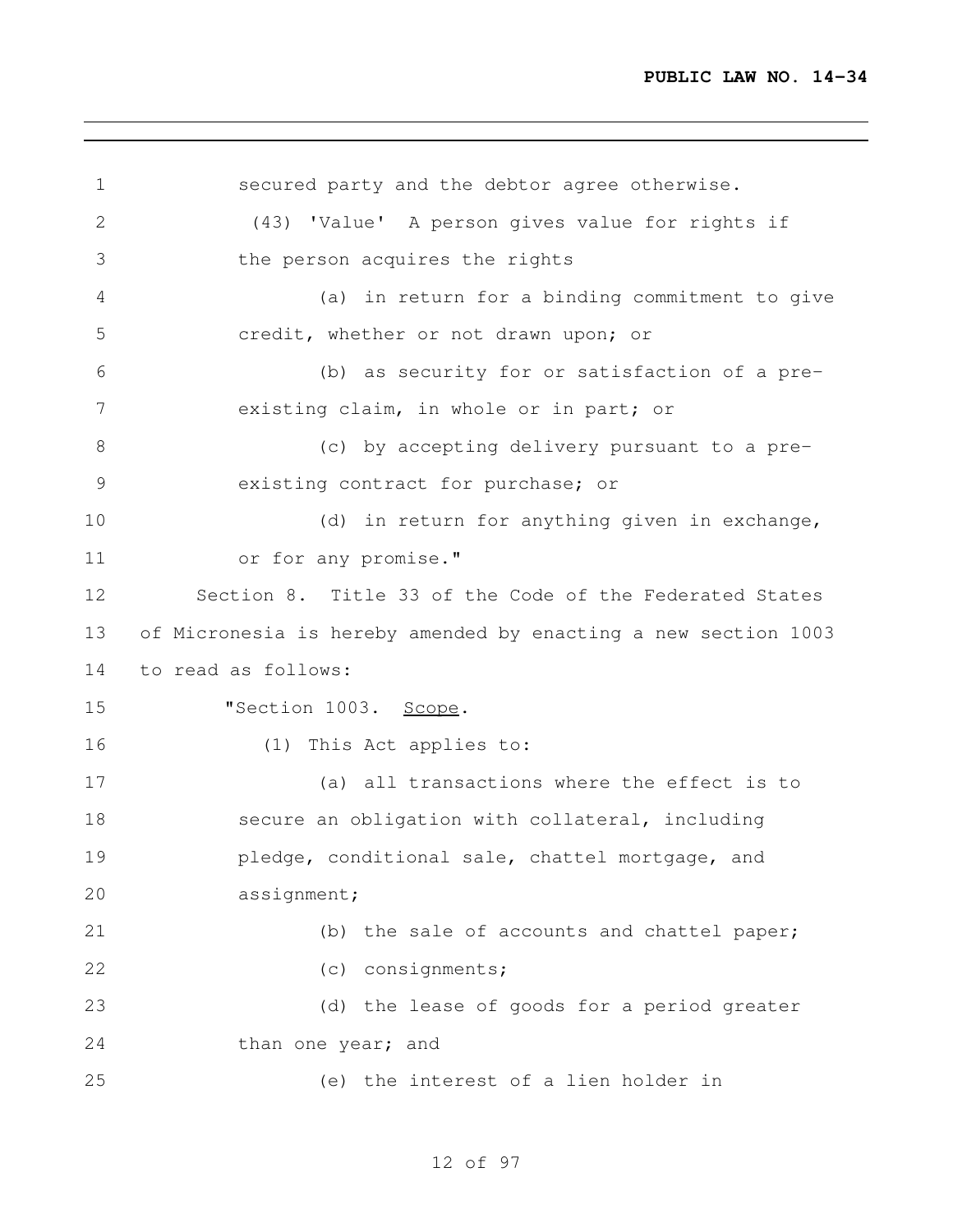collateral. (2) This Act applies without regard to the form of an agreement or the terminology used in an agreement, and whether ownership of the collateral is held by the secured party or the debtor. The retention of title by a seller of goods has no effect other than the taking of a security interest in the goods. (3) Notwithstanding subsection (1), this Act does not apply to: (a) the transfer of an interest in real **property, except as provided with respect to fixtures,** 12 crops, timber to be cut, or minerals to be extracted; (b) the transfer of a claim for compensation of an employee; (c) a sale of accounts or chattel paper as part 16 of a sale of a business out of which they arose; 17 (d) an assignment of accounts, chattel paper, 18 or instruments for the purpose of collection only; (e) an assignment of a right to payment under a contract to an assignee that is also obligated to **perform** under the contract; (f) the transfer of an interest in a flagged vessel subject to the maritime and admiralty law of 24 the Federated States of Micronesia; (g) the transfer of an interest in investment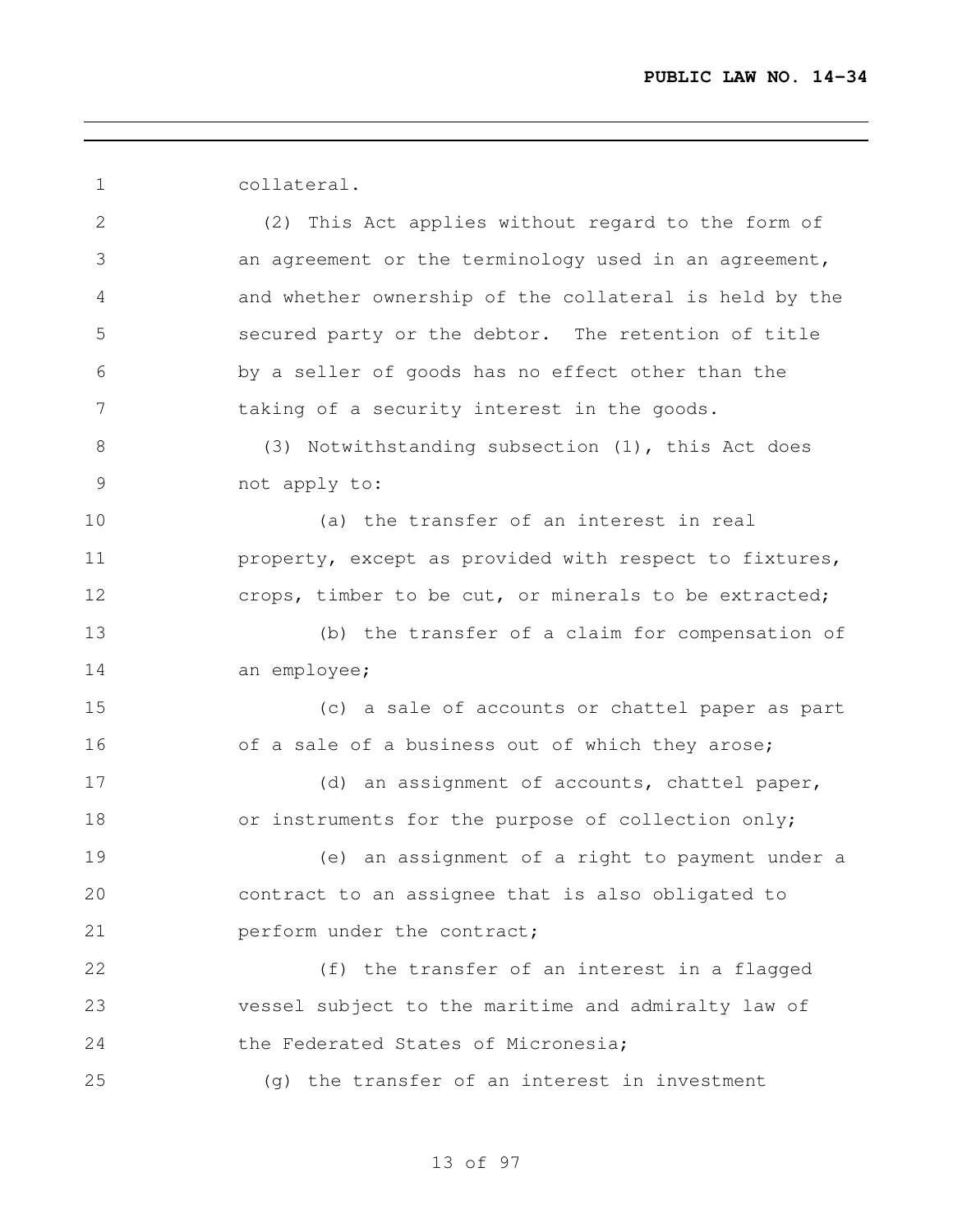```
1 property."
2 Section 9. Title 33 of the Code of the Federated States
3 of Micronesia is hereby amended by enacting a new section 1004
4 to read as follows:
5 "Section 1004. Security interest.
6 (1) Any person may give a security interest in
7 collateral, and any person may take a security
8 interest in collateral.
9 (2) Notwithstanding subsection (1), no security
10 interest other than a purchase money security interest
11 may be given or taken in consumer goods.
12 (3) A security interest may not be deemed invalid
13 because the debtor has the right to use, possess,
14 sell, exchange, commingle, or otherwise dispose of the
15 collateral."
16 Section 10. Title 33 of the Code of the Federated States
17 of Micronesia is hereby amended by enacting a new section 1005
18 to read as follows:
19 "Section 1005. Secured obligation.
20 (1) A security interest may secure one or more
21 obligations.
22 (2) Secured obligations may be described
23 specifically or in general terms.
24 (3) Secured obligations may be monetary or non-
25 monetary obligations.
```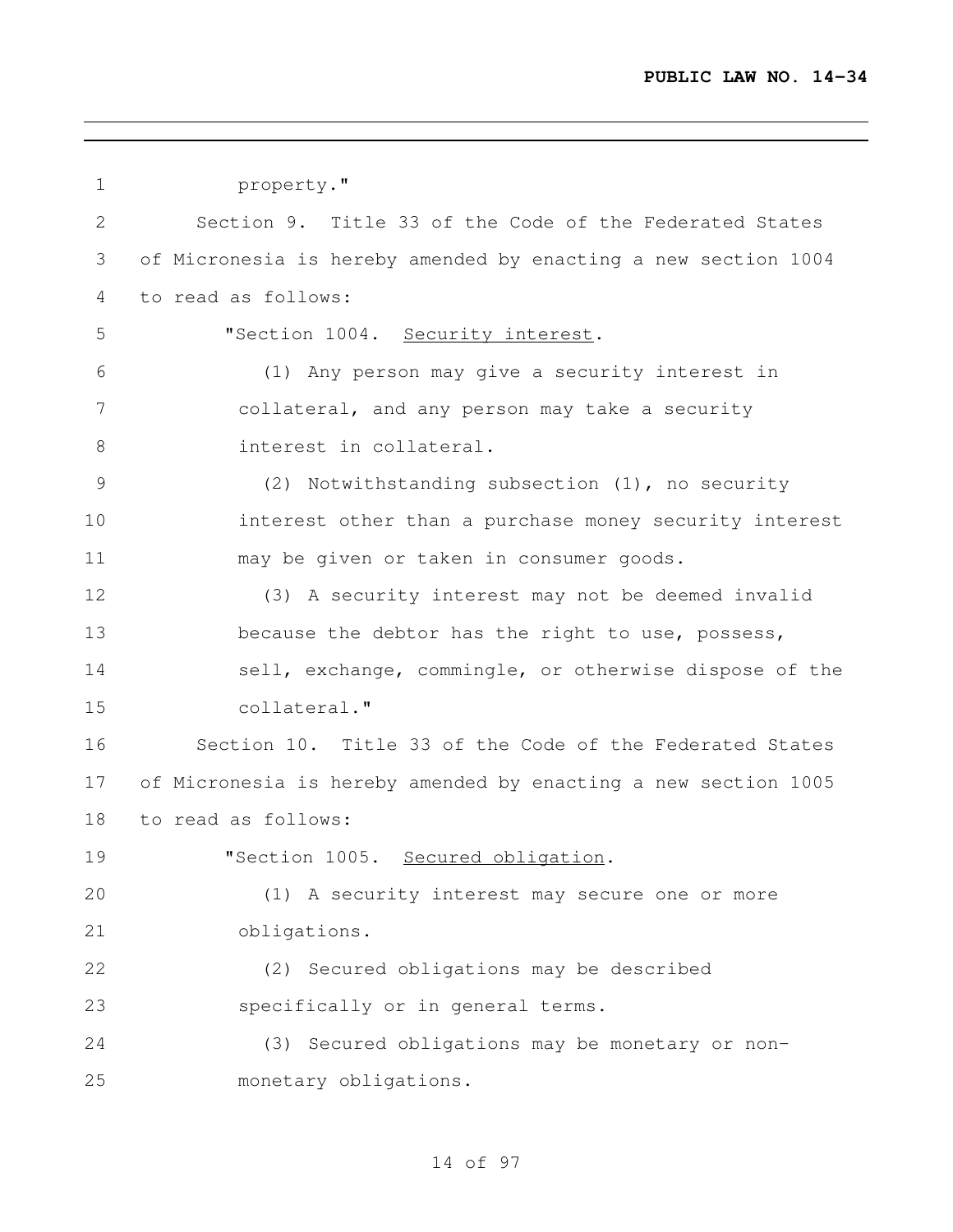| $\mathbf 1$    | (4) Secured obligations may be governed by foreign             |
|----------------|----------------------------------------------------------------|
| 2              | law.                                                           |
| 3              | (5) A security interest may secure future                      |
| 4              | obligations, whether mandatory, conditional, or                |
| 5              | optional.                                                      |
| 6              | (6) A security interest may secure pre-existing                |
| $\overline{7}$ | obligations."                                                  |
| 8              | Section 11. Title 33 of the Code of the Federated States       |
| 9              | of Micronesia is hereby amended by enacting a new section 1006 |
| 10             | to read as follows:                                            |
| 11             | "Section 1006. Collateral description.                         |
| 12             | (1) A description of collateral is sufficient if it            |
| 13             | reasonably identifies what is described.                       |
| 14             | (2) A description of collateral may be expressed in            |
| 15             | general terms, except that a motor vehicle may be              |
| 16             | described generally or by serial number.                       |
| 17             | (3) A description such as "all assets" or "all                 |
| 18             | movable property" of the debtor is sufficient, except          |
| 19             | with respect to a security interest in consumer goods          |
| 20             | of a debtor."                                                  |
| 21             | Section 12. Title 33 of the Code of the Federated States       |
| 22             | of Micronesia is hereby amended by enacting a new section 1007 |
| 23             | to read as follows:                                            |
| 24             | "Section 1007. Effectiveness of security agreement.            |
| 25             | (1) A security agreement must be in the form of a              |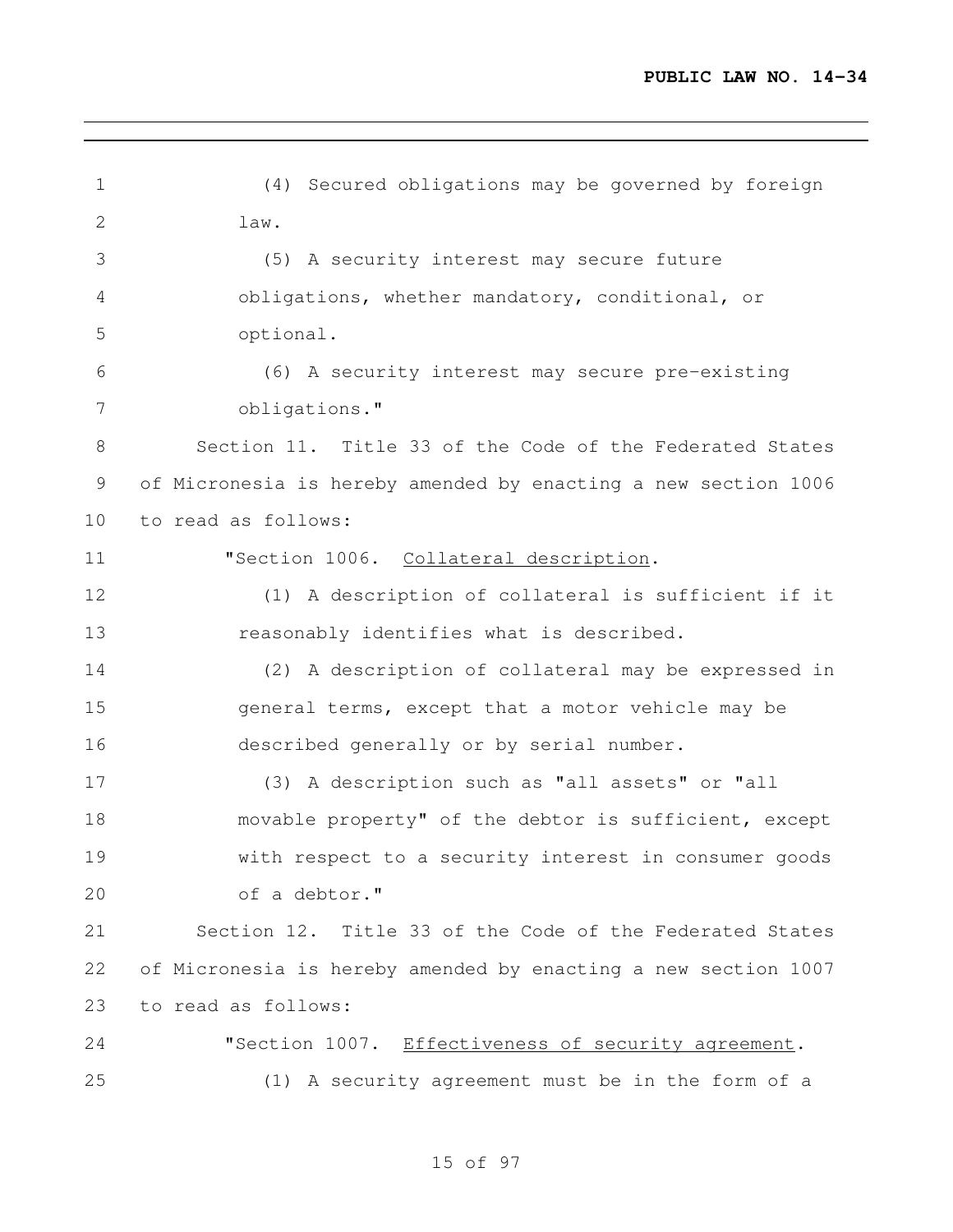writing signed by the debtor and the secured party, provided that the agreement may be signed in counterparts. (2) A security agreement may be found in multiple writings when read together. (3) A security agreement is effective according to its terms between the parties, against purchasers of 8 the  $\theta$ collateral, and against creditors and lien holders, except as otherwise provided in this Act." Section 13. Title 33 of the Code of the Federated States of Micronesia is hereby amended by enacting a new section 1008 to read as follows: **"Section 1008.** Collateral in secured party's possession or control. (1) A secured party shall use reasonable care in the custody and preservation of collateral in the secured party's possession. In the case of chattel paper or an 18 instrument, reasonable care includes taking necessary steps to preserve rights against prior parties unless otherwise agreed. (2) Unless otherwise agreed, if collateral is in the secured party's possession: (a) reasonable expenses shall be charged to the debtor and secured by the collateral, including the cost of any insurance, and the payment of taxes or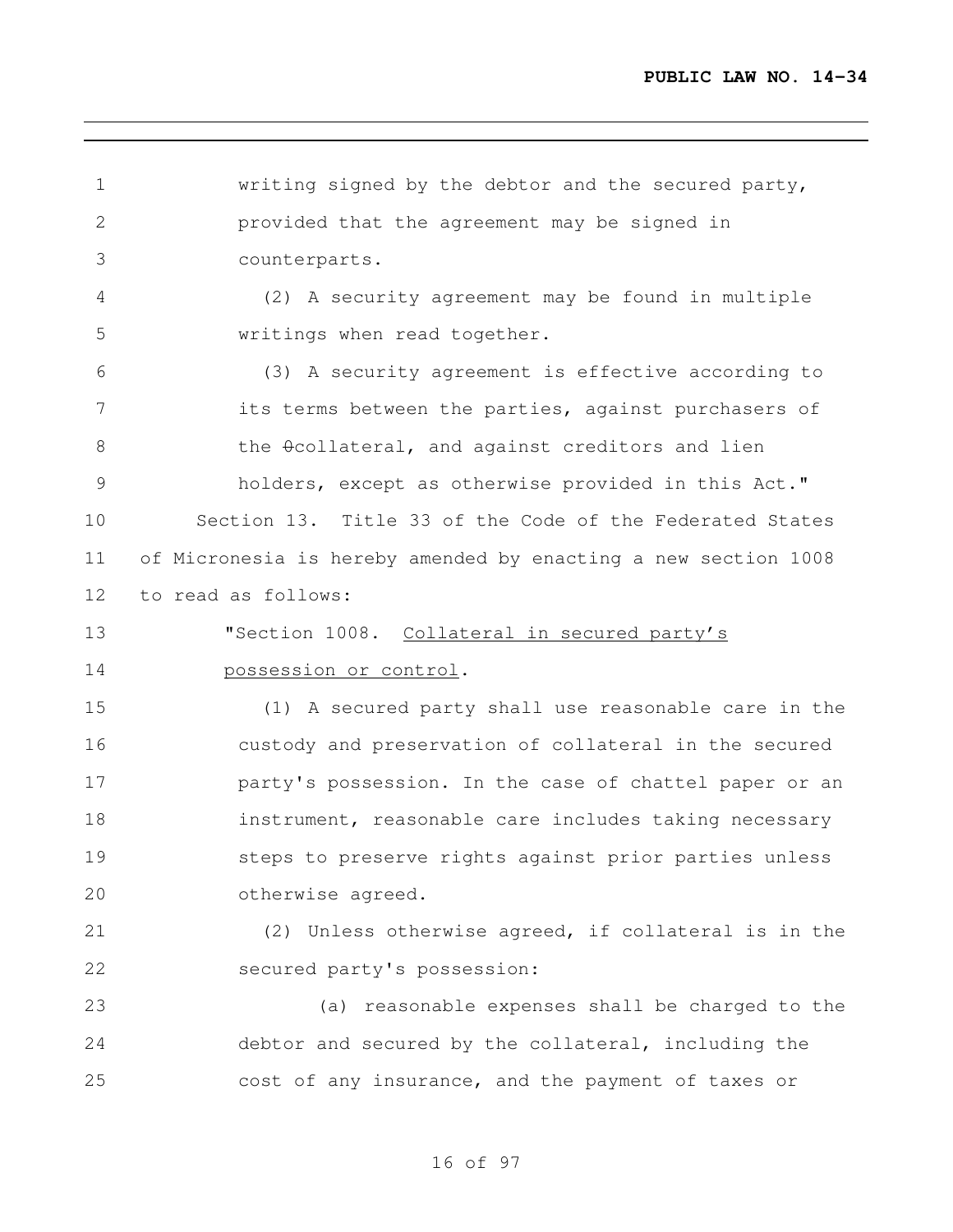fees associated with the collateral; (b) the risk of accidental loss or damage is born by the debtor to the extent of a deficiency in any insurance coverage; (c) the secured party may hold as additional security any increases received from the collateral except money, and shall apply money to reduce the secured obligation unless the money is remitted to the debtor; (d) the secured party shall keep the collateral identifiable, but fungible collateral may be commingled; and (e) the secured party may use or operate the collateral: (i) for the purpose of preserving the 16 collateral or its value; (ii) as permitted by an order of a court having competent jurisdiction; or (iii) in the manner and to the extent agreed by the debtor. (3) A secured party having possession or control of collateral: (a) may hold as additional security any proceeds, except money or funds, received from the collateral; and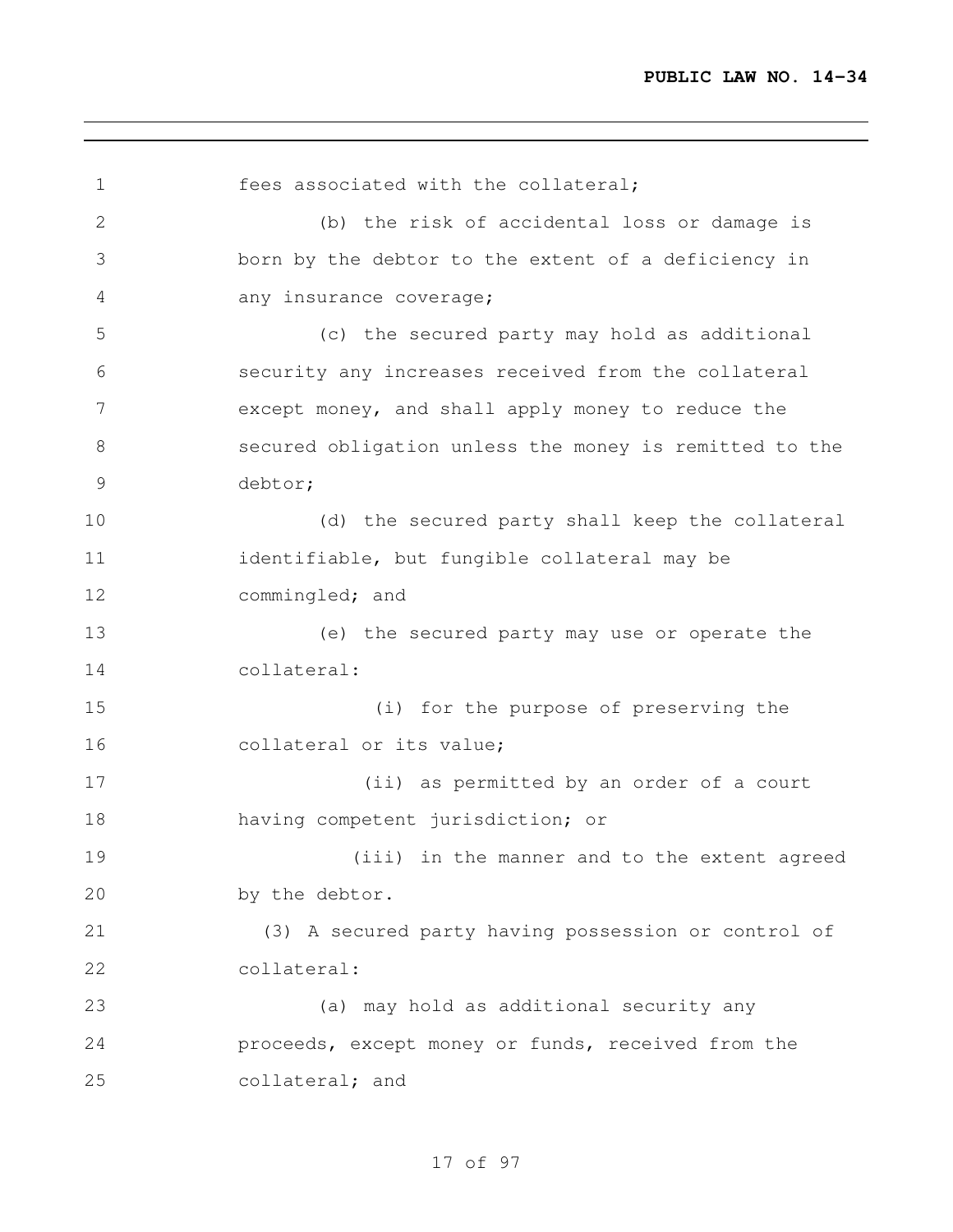(b) shall apply money or funds received from the collateral to reduce the secured obligation, unless remitted to the debtor. (4) This section does not apply to a buyer of accounts, chattel paper, or other intangible property." Section 14. Title 33 of the Code of the Federated States of Micronesia is hereby amended by enacting a new section 1009 to read as follows: 10 "Section 1009. Assignment. (1) A person may assign all or part of the person's rights in accounts, chattel paper, instruments, or other intangible property. (2) An assignment under this section may be a specific or general assignment. (3) An assignment may include accounts, chattel **paper, instruments, or other intangible property that** 18 have not been created at the time of the assignment. (4) The assignee is subject to all the terms of the agreement between the account debtor and assignor. (5) No communication to the account debtor shall be required for attachment, perfection or enforcement of a security interest arising from an assignment, except as provided in this section. (6) If an account debtor is given information about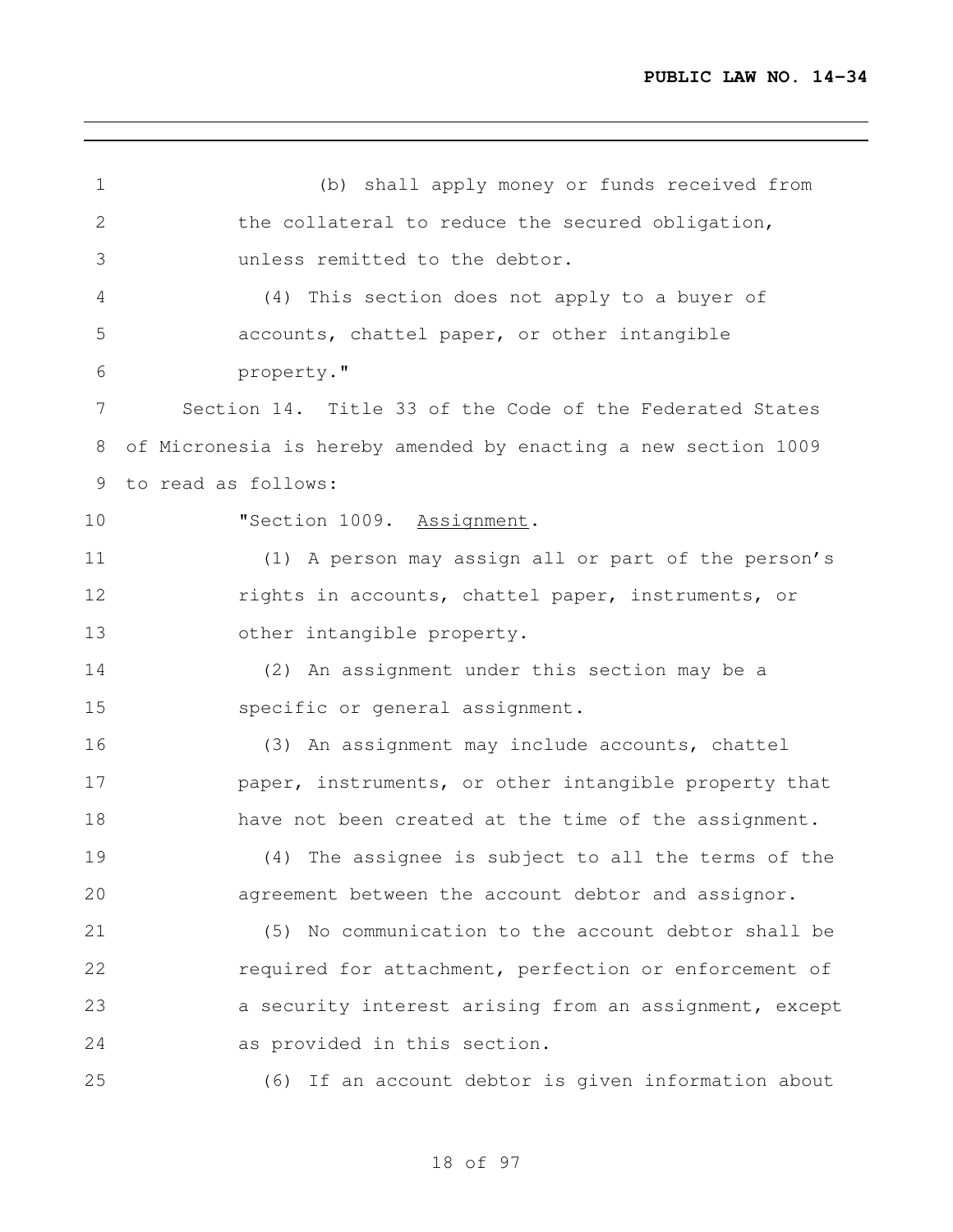an assignment, the information shall be in writing, shall identify the rights assigned, and shall be signed by the assignor or the assignee, but need not disclose any of the terms or conditions of the assignment.

 (7) After being informed of an assignment of a right 7 to payment, the account debtor shall perform the obligation by paying the assignee, and not the assignor. However, if requested by the account debtor, the assignee shall furnish timely and sufficient evidence of the assignment, and unless the assignee complies, the account debtor may perform the 13 obligation by paying the assignor.

 (8) Unless an account debtor has made an enforceable agreement not to assert defenses or claims, the rights of an assignee are subject to:

 (a) all terms of the agreement between the account debtor and assignor and any defense or claim in recoupment arising from the transaction that gave **rise to the contract; and** 

 (b) any other defense or claim of the account debtor against the assignor which accrues before the account debtor receives a notification of the assignment authenticated by the assignor or the assignee;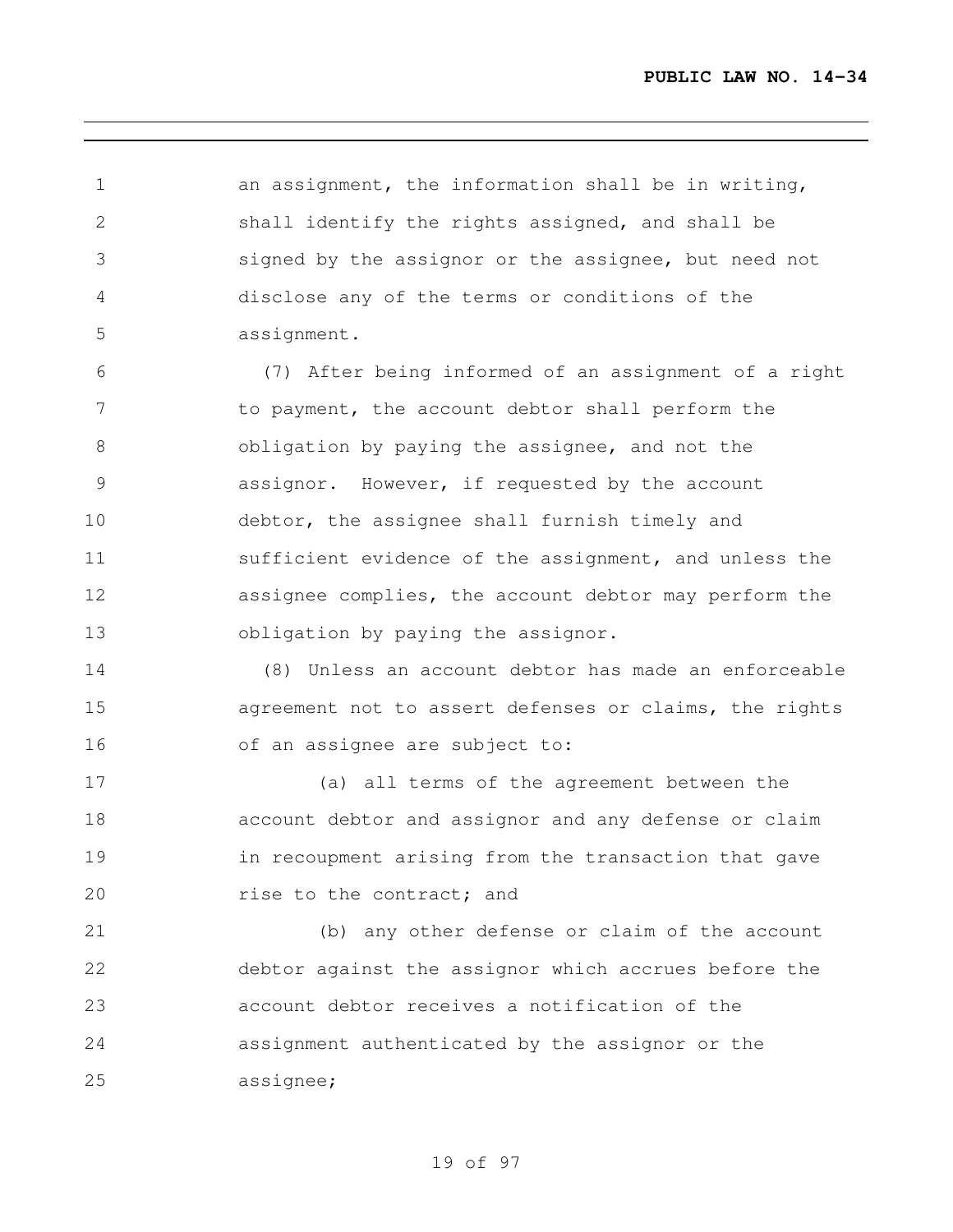| $\mathbf 1$    | Provided, however, that the claim of an account debtor         |
|----------------|----------------------------------------------------------------|
| $\mathbf{2}$   | against an assignor may be asserted against an                 |
| 3              | assignee only to reduce the amount the account debtor          |
| 4              | owes."                                                         |
| 5              | Section 15. Title 33 of the Code of the Federated States       |
| 6              | of Micronesia is hereby amended by enacting a new section 1010 |
| $\overline{7}$ | to read as follows:                                            |
| 8              | "Section 1010. Restriction on sale or assignment.              |
| $\mathcal{G}$  | An agreement between a secured party and a debtor is           |
| 10             | unenforceable if it prohibits or restricts the sale or         |
| 11             | assignment of an account, lease, or chattel paper."            |
| 12             | Section 16. Title 33 of the Code of the Federated States       |
| 13             | of Micronesia is hereby amended by enacting a new section 1011 |
| 14             | to read as follows:                                            |
| 15             | "Section 1011. Attachment of security interest to              |
| 16             | collateral.                                                    |
| 17             | (1) A security interest attaches to collateral and             |
| 18             | becomes enforceable against the debtor and third               |
| 19             | parties with respect to the collateral only if:                |
| 20             | (a) the debtor has signed a security agreement                 |
| 21             | that provides a description of the collateral;                 |
| 22             | (b) value has been given by the secured party                  |
| 23             | to the debtor; and                                             |
| 24             | (c) the debtor has rights in the collateral or                 |
| 25             | the power to transfer rights in the collateral to a            |
|                |                                                                |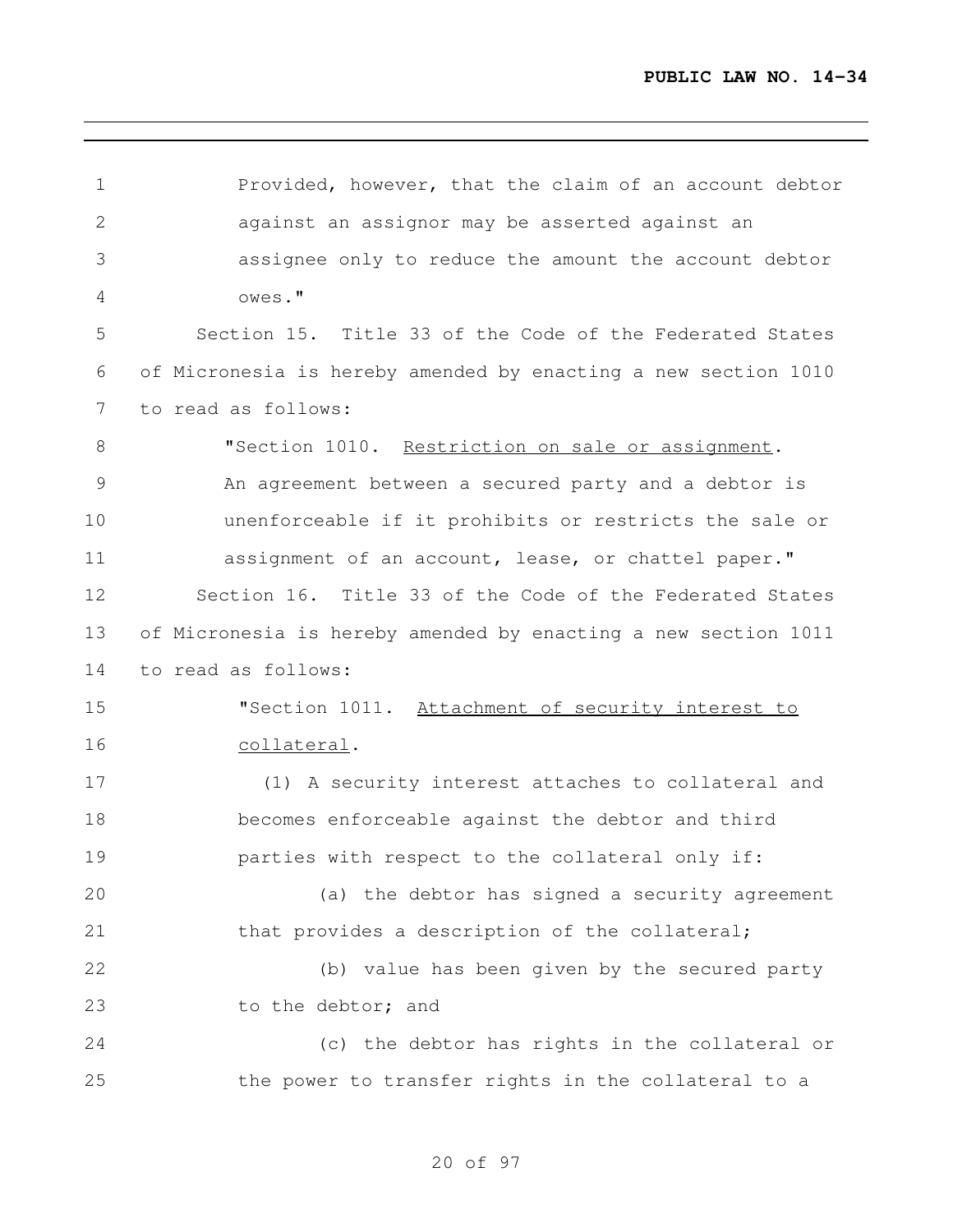secured party.

 (2) Unless otherwise agreed, the attachment of a security interest in collateral gives the secured party the right to a security interest in proceeds as provided in this Act.

 (3) Goods shall be determined to be equipment, inventory, farm products, or consumer goods at the 8 time that a security interest attaches to the goods." Section 17. Title 33 of the Code of the Federated States of Micronesia is hereby amended by enacting a new subchapter 2 entitled "Perfection and priority of security interests" of new Chapter 10 entitled "The Secured Transactions Act."

 Section 18. Title 33 of the Code of the Federated States of Micronesia is hereby amended by enacting a new section 1012 to read as follows:

16 "Section 1012. Perfection of security interest.

17 (1) Means of perfection. A security interest is perfected when it has attached to the collateral and a means of perfection has been completed. There are four means of perfecting a security interest:

 (a) the filing of a notice in the filing office;

 (b) perfection upon attachment of the security interest to collateral, without further action; (c) possession of the collateral by the secured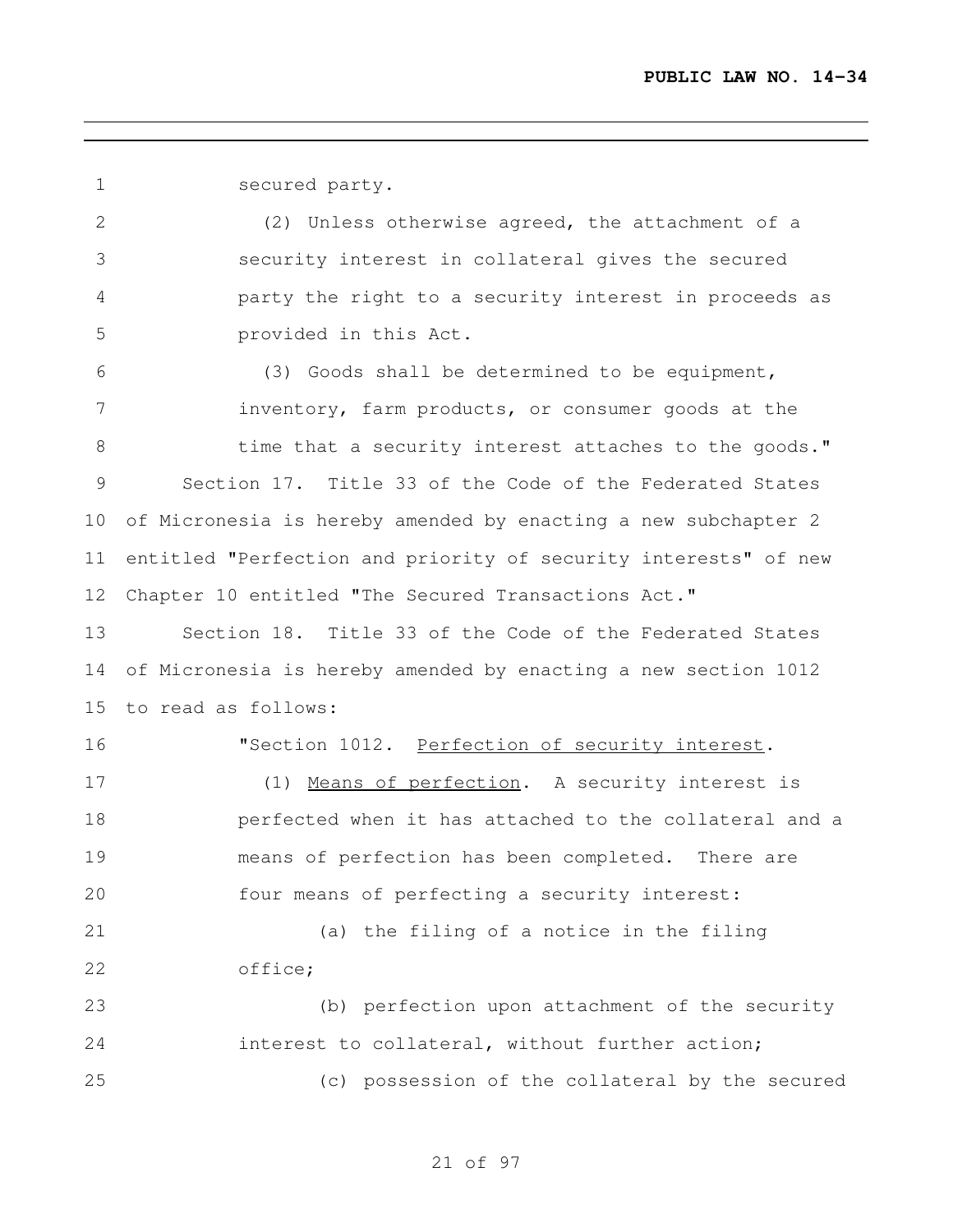1 party; and (d) control of the collateral by the secured party. (2) Perfection by filing of notice. A notice must be filed in the filing office to perfect a security interest, unless this section provides otherwise. (3) Perfection by attachment. The following security interests are perfected when they attach to the collateral and without the filing of a notice: (a) a purchase money security interest in consumer goods; 12 (b) a security interest in proceeds, if the **underlying security interest is perfected;**  (c) an assignment for the benefit of all creditors of the transferor and subsequent transfers 16 by the assignee thereunder. (4) Perfection by possession. 18 (a) A security interest in goods, instruments, documents, or chattel paper may be perfected by the secured party's taking possession, and without filing a notice. (b) A security interest in money may be perfected only by the secured party's taking possession of the money, except for cash proceeds. (c) A security interest is perfected by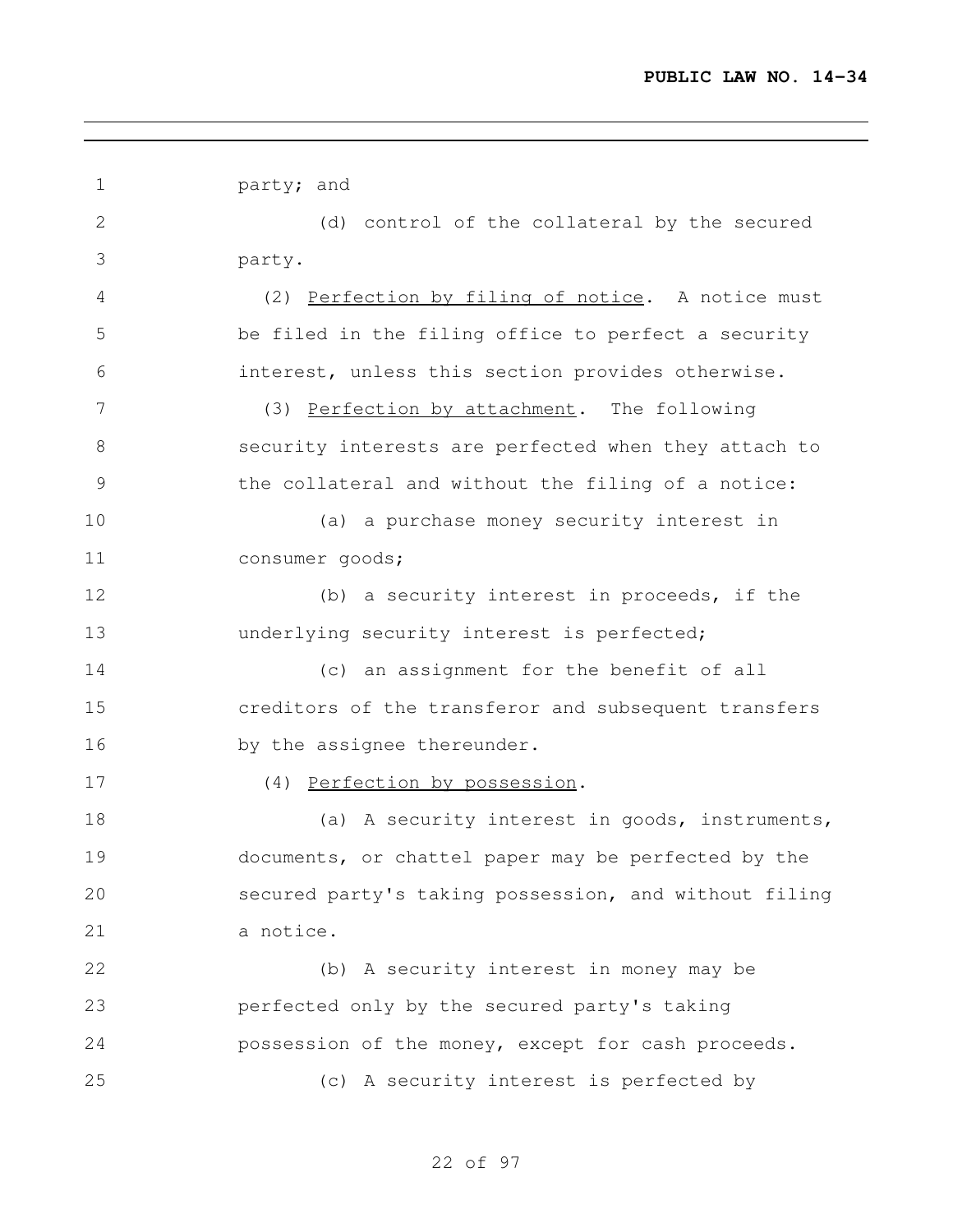| $\mathbf 1$  | possession from the time possession is taken and       |
|--------------|--------------------------------------------------------|
| $\mathbf{2}$ | continues only so long as possession is retained.      |
| 3            | (d) A security interest perfected by possession        |
| 4            | under this subsection may also be perfected by filing  |
| 5            | a notice before, during, or after a period of          |
| 6            | possession by a secured party.                         |
| 7            | (5) Perfection by control of collateral. A             |
| $8\,$        | security interest in a deposit account may be          |
| 9            | perfected by the secured party's taking control of the |
| 10           | deposit account, as provided in section 1027 of this   |
| 11           | chapter and without filing a notice.                   |
| 12           | (6) Bailment. While goods are in the possession        |
| 13           | of a bailee that has issued a document covering the    |
| 14           | goods, a security interest in the goods may be         |
| 15           | perfected by perfecting a security interest in the     |
| 16           | document. Any security interest in the goods           |
| 17           | perfected by filing a notice during the period that    |
| 18           | goods are in the possession of the bailee is           |
| 19           | subordinate to a security interest perfected in the    |
| 20           | document.                                              |
| 21           | Guarantees. Perfection of a security interest<br>(7)   |
| 22           | in collateral also perfects a security interest in a   |
| 23           | quarantee supporting the collateral. The filing of a   |
| 24           | notice is not necessary to perfect a security interest |

# of 97

in a guarantee.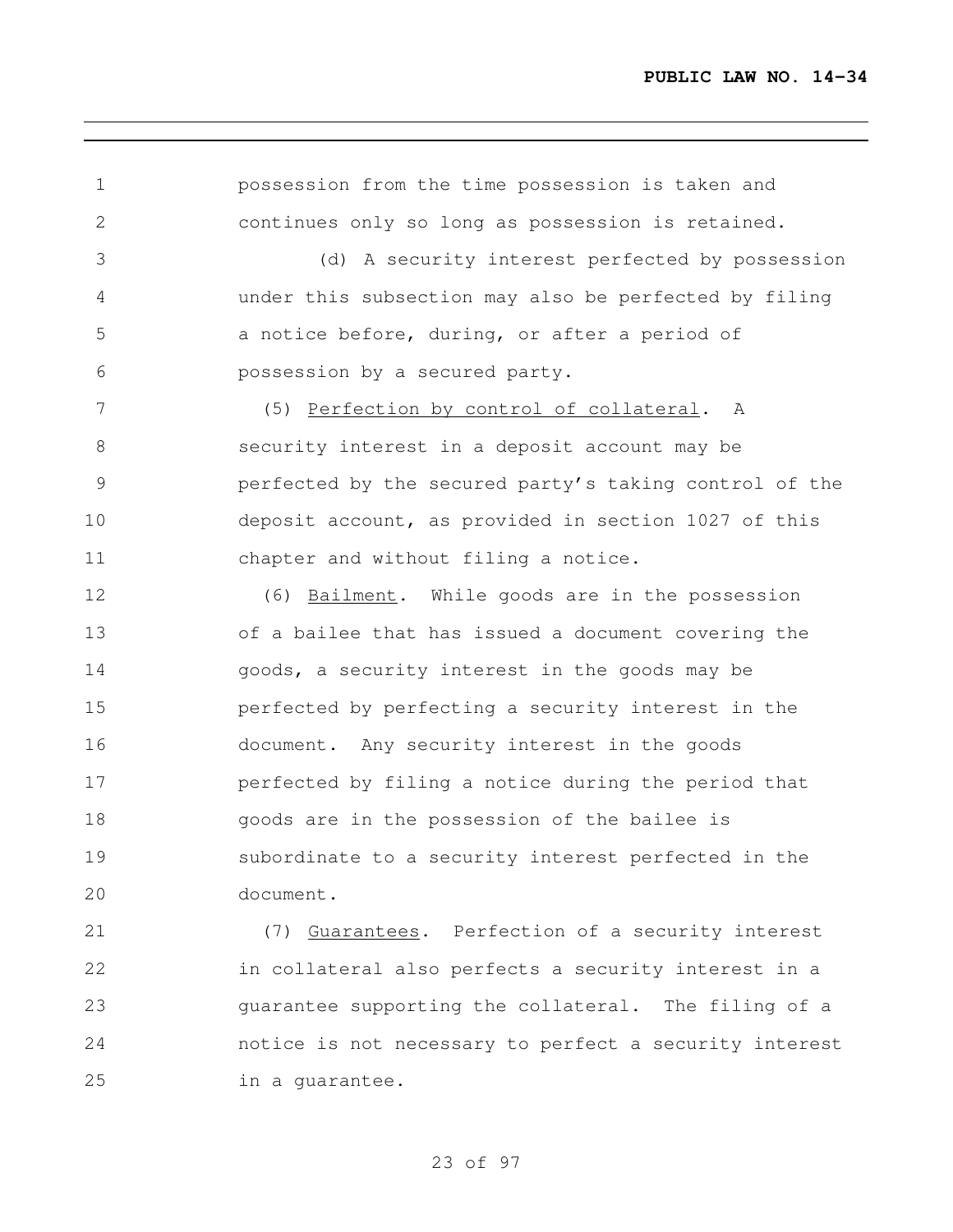(8) Right to payment secured by real property 2 mortgage. Perfection of a security interest in a right to payment or performance also perfects a security interest in a mortgage on real property securing the right to payment. (9) Property subject to a treaty. The filing of 7 a notice is not necessary to perfect a security interest in property subject to a treaty under which the requirements for perfecting a security interest vary from the requirements of this Act. Compliance with the requirements of the treaty to perfect a security interest is equivalent to the filing of a notice under this Act." Section 19. Title 33 of the Code of the Federated States of Micronesia is hereby amended by enacting a new section 1013 to read as follows: **"Section 1013.** Continuity of perfection. (1) A security interest is perfected continuously if it is first perfected in one manner and later perfected in another manner, without a period when it is not perfected. (2) If a secured party assigns a perfected security interest, a notice need not be filed under this Act to continue perfection of the security interest against creditors of the debtor, transferees from the debtor,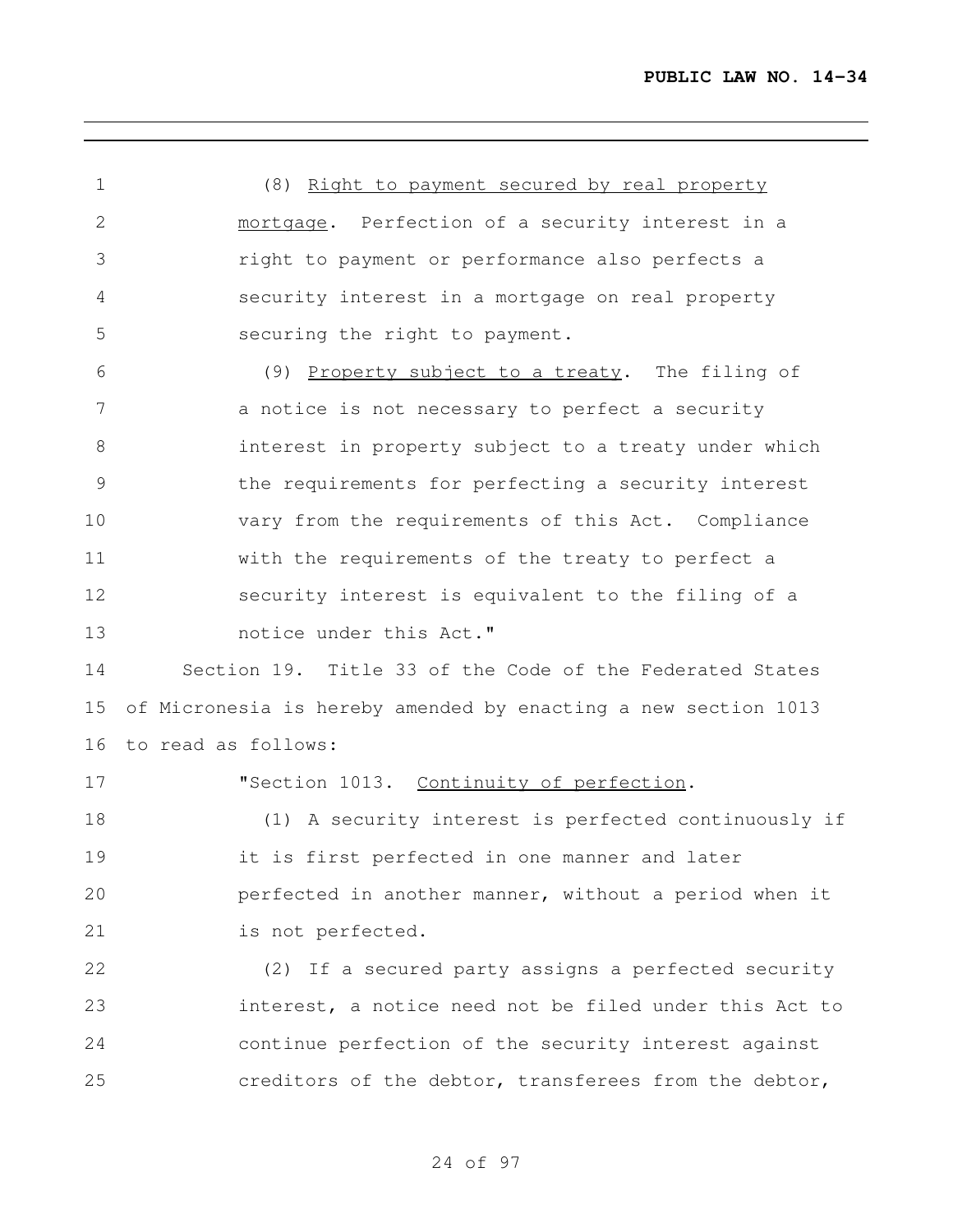| $\mathbf 1$  | and lien holders."                                             |
|--------------|----------------------------------------------------------------|
| $\mathbf{2}$ | Section 20. Title 33 of the Code of the Federated States       |
| 3            | of Micronesia is hereby amended by enacting a new section 1014 |
| 4            | to read as follows:                                            |
| 5            | "Section 1014. Priority among security interests in            |
| 6            | the same collateral.                                           |
| 7            | (1) Security interests in the same collateral have             |
| $8\,$        | priority according to time of filing of a notice or            |
| 9            | perfection, except as otherwise provided in this Act.          |
| 10           | (2) Priority is measured from the time the first               |
| 11           | notice is filed covering the collateral, or the time           |
| 12           | the security interest is first perfected, whichever is         |
| 13           | earlier, if there is no time after the first time of           |
| 14           | filing or perfection at which the notice was                   |
| 15           | ineffective or the continuity of perfection was                |
| 16           | interrupted.                                                   |
| 17           | (3) The first security interest to attach to                   |
| 18           | collateral has priority among security interests for           |
| 19           | which no effective notice covers the collateral and            |
| 20           | for which there is no perfection.                              |
| 21           | (4) A date of filing or perfection as to collateral            |
| 22           | is deemed to be the date of filing or perfection of a          |
| 23           | security interest in proceeds."                                |
| 24           | Section 21. Title 33 of the Code of the Federated States       |
| 25           | of Micronesia is hereby amended by enacting a new section 1015 |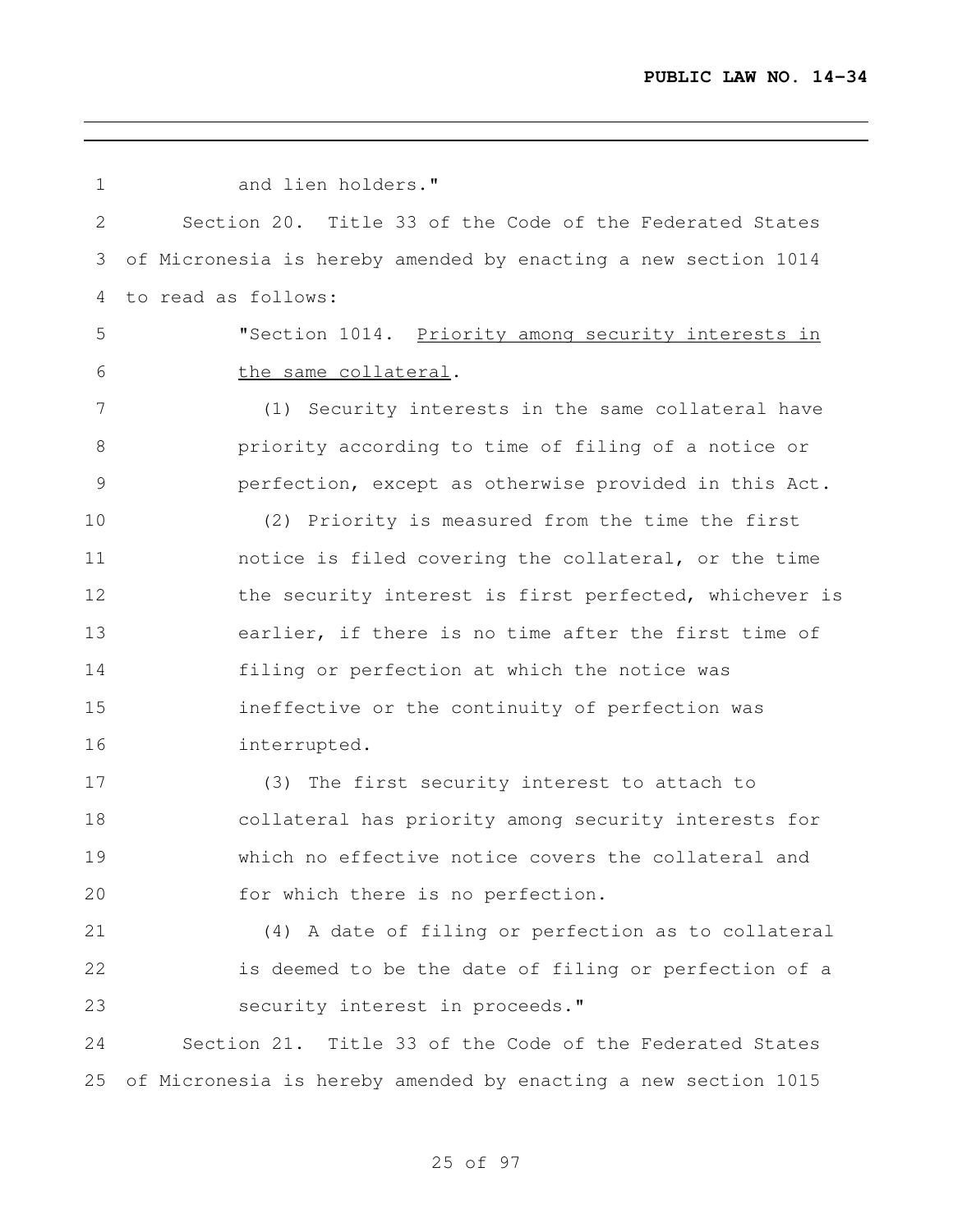to read as follows:

| 2  | "Section 1015. Priority of lien holder. A security             |
|----|----------------------------------------------------------------|
| 3  | interest has priority over the rights of a lien holder         |
| 4  | unless a notice of the rights of the lien holder is            |
| 5  | filed in accordance with this Act:                             |
| 6  | (1) before the security interest is perfected; and             |
| 7  | (2) before a notice covering the collateral is                 |
| 8  | filed."                                                        |
| 9  | Section 22. Title 33 of the Code of the Federated States       |
| 10 | of Micronesia is hereby amended by enacting a new section 1016 |
| 11 | to read as follows:                                            |
| 12 | "Section 1016. Purchasers of collateral.                       |
| 13 | (1) Generally. A purchaser takes collateral free of            |
| 14 | a security interest if the purchaser gives value for           |
| 15 | the collateral without actual or constructive                  |
| 16 | knowledge of the security interest and before it is            |
| 17 | perfected. If the collateral is tangible, the                  |
| 18 | purchaser must also take delivery of the collateral            |
| 19 | without actual or constructive knowledge of the                |
| 20 | security interest and before it is perfected.                  |
| 21 | (2) Buyer in the ordinary course of business.                  |
| 22 | Notwithstanding subsection $(1)$ , a buyer in the              |
| 23 | ordinary course of business takes goods free of a              |
| 24 | security interest in the goods, even if the security           |
| 25 | interest is perfected and even if the buyer has actual         |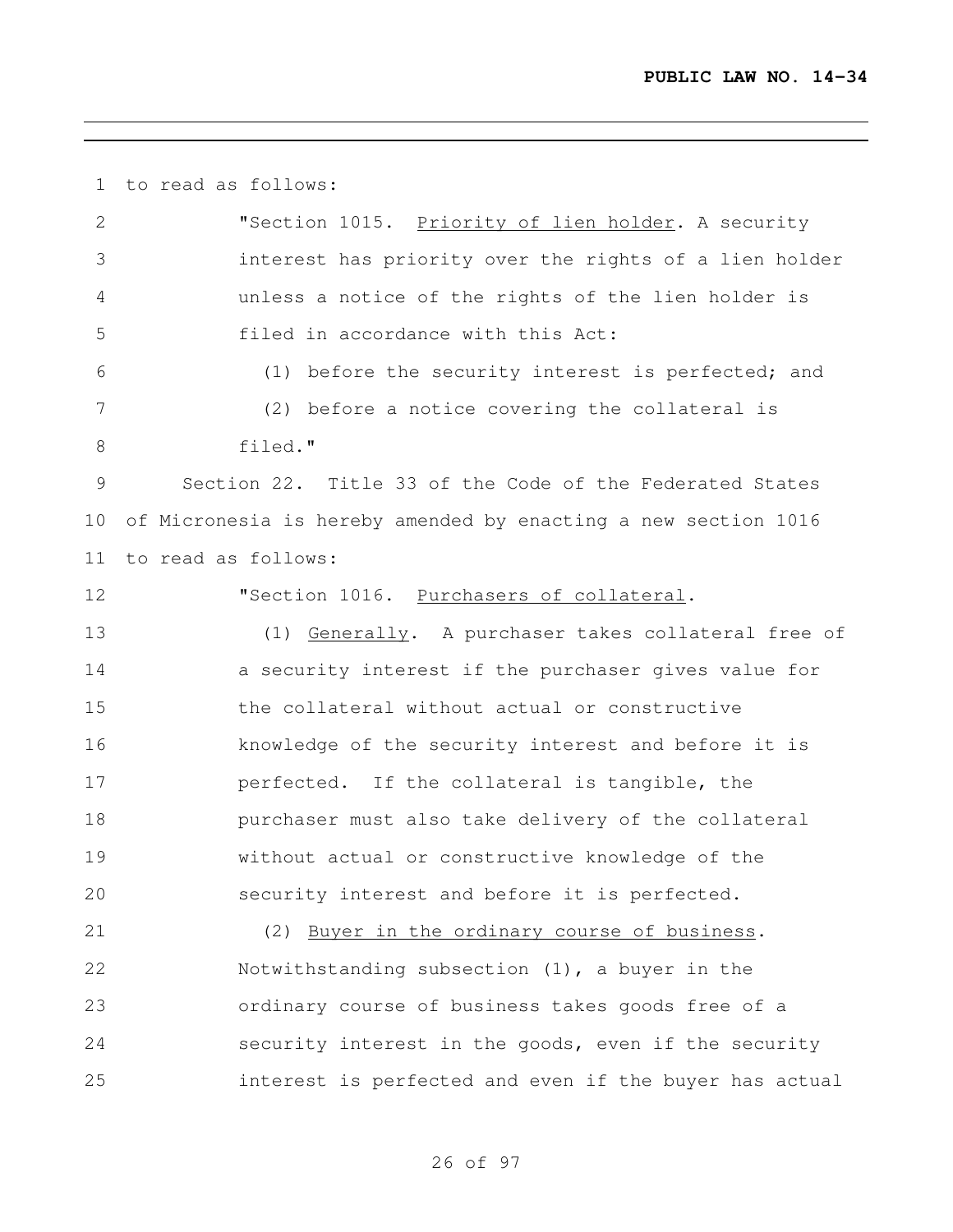or constructive knowledge of its existence. (3) Purchaser of consumer goods. Notwithstanding subsections (1) and (2), a buyer of goods that are consumer goods of the seller takes the goods free of a security interest whether or not the security interest is perfected, if the person buys and takes delivery of the goods without actual or constructive knowledge of 8 the security interest. (4) Purchaser of a motor vehicle. Notwithstanding subsections (1) and (3), a person who buys a motor vehicle or who takes a security interest in a motor vehicle, other than a buyer in the ordinary course of business, takes the motor vehicle or security interest free of a prior security interest only if: (a) the person bought without actual knowledge 16 of the security interest; and (b) the motor vehicle was not described, or was incorrectly described, by serial number in a filed notice. (5) Purchaser of farm products. Notwithstanding any other provision of this section, a person who buys farm products takes the farm products free of any security interest." Section 23. Title 33 of the Code of the Federated States of Micronesia is hereby amended by enacting a new section 1017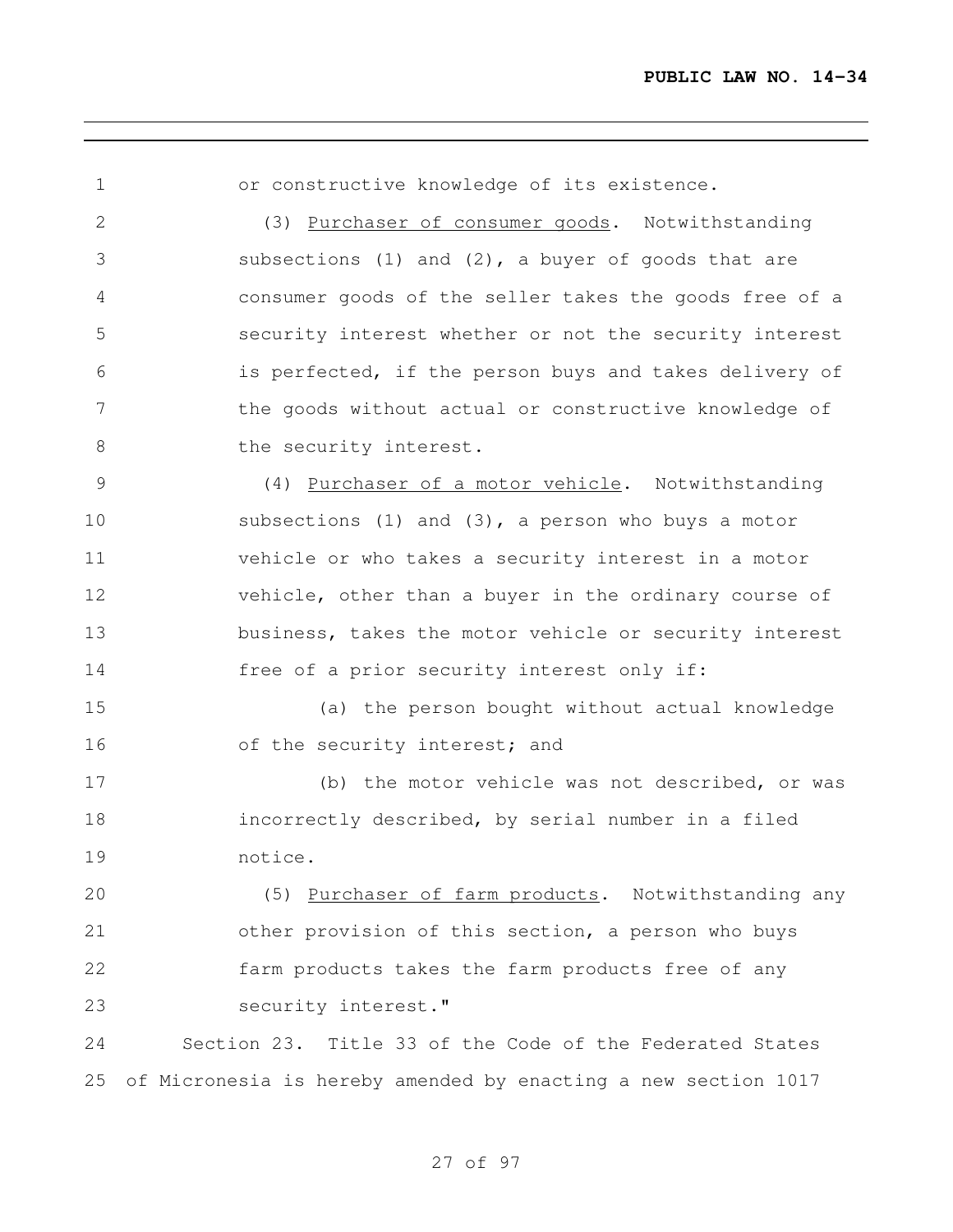to read as follows: "Section 1017. Lessees of collateral. (1) Generally. A lessee of goods takes its leasehold interest free of a security interest in the goods if the lessee receives delivery of the goods: (a) without actual or constructive knowledge of 7 the security interest; and (b) before the security interest is perfected. (2) Lessee in the ordinary course of business. Notwithstanding any other provision of this section, a lessee in the ordinary course of business takes the leasehold interest free of a security interest in the goods even if the security interest is perfected and even if the lessee has actual or constructive knowledge of its existence. (3) Lessee of a motor vehicle. Notwithstanding 17 any other provision of this section, a lessee, other 18 than a lessee in the ordinary course of business, takes a motor vehicle free of a security interest only if the lessee leased: (a) without actual knowledge of the security interest; and (b) the motor vehicle was not described, or was incorrectly described, by serial number in a filed notice."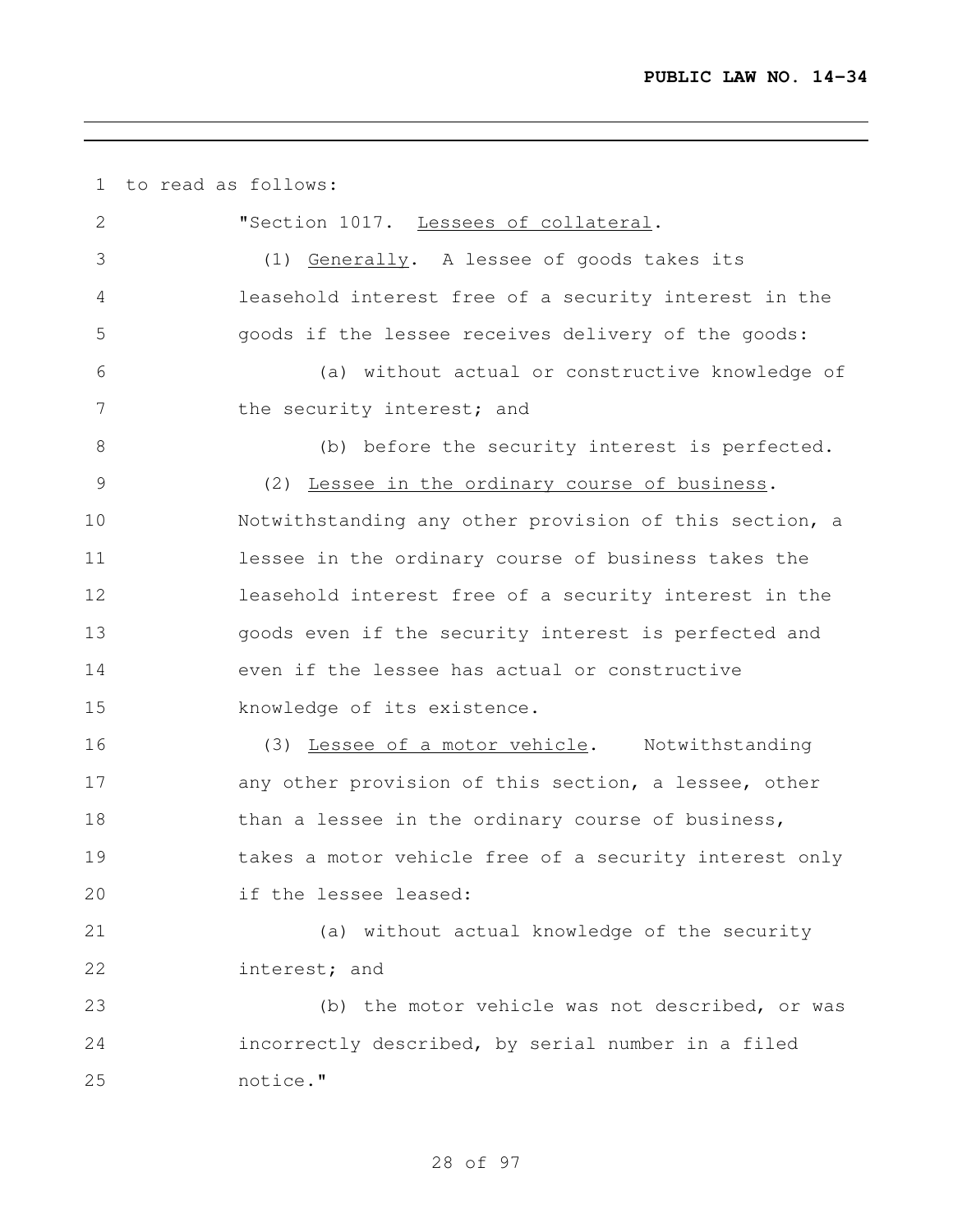| $\mathbf 1$    | Section 24. Title 33 of the Code of the Federated States       |
|----------------|----------------------------------------------------------------|
| 2              | of Micronesia is hereby amended by enacting a new section 1018 |
| 3              | to read as follows:                                            |
| $\overline{4}$ | "Section 1018. Disposition of collateral and                   |
| 5              | proceeds.                                                      |
| 6              | (1) A security interest continues in collateral                |
| 7              | notwithstanding sale, lease, license, exchange, or             |
| $8\,$          | other disposition of the collateral, except as                 |
| $\mathcal{G}$  | otherwise provided in this Act or agreed upon by the           |
| 10             | parties.                                                       |
| 11             | (2) Upon the disposition of collateral, a security             |
| 12             | interest attaches to proceeds of the collateral,               |
| 13             | except as otherwise provided in this Act or agreed             |
| 14             | upon by the parties.                                           |
| 15             | (3) A security interest in proceeds is a                       |
| 16             | continuously perfected security interest if the                |
| 17             | security interest in the original collateral was               |
| 18             | perfected. The security interest in proceeds becomes           |
| 19             | unperfected twenty days after the debtor receives the          |
| 20             | proceeds unless:                                               |
| 21             | (a) a filed notice covers the original                         |
| 22             | collateral, and the proceeds are cash proceeds or              |
| 23             | proceeds of a nature described in the notice; or               |
| 24             | (b) the security interest in the proceeds is                   |
| 25             | perfected before the expiration of the twenty day              |
|                |                                                                |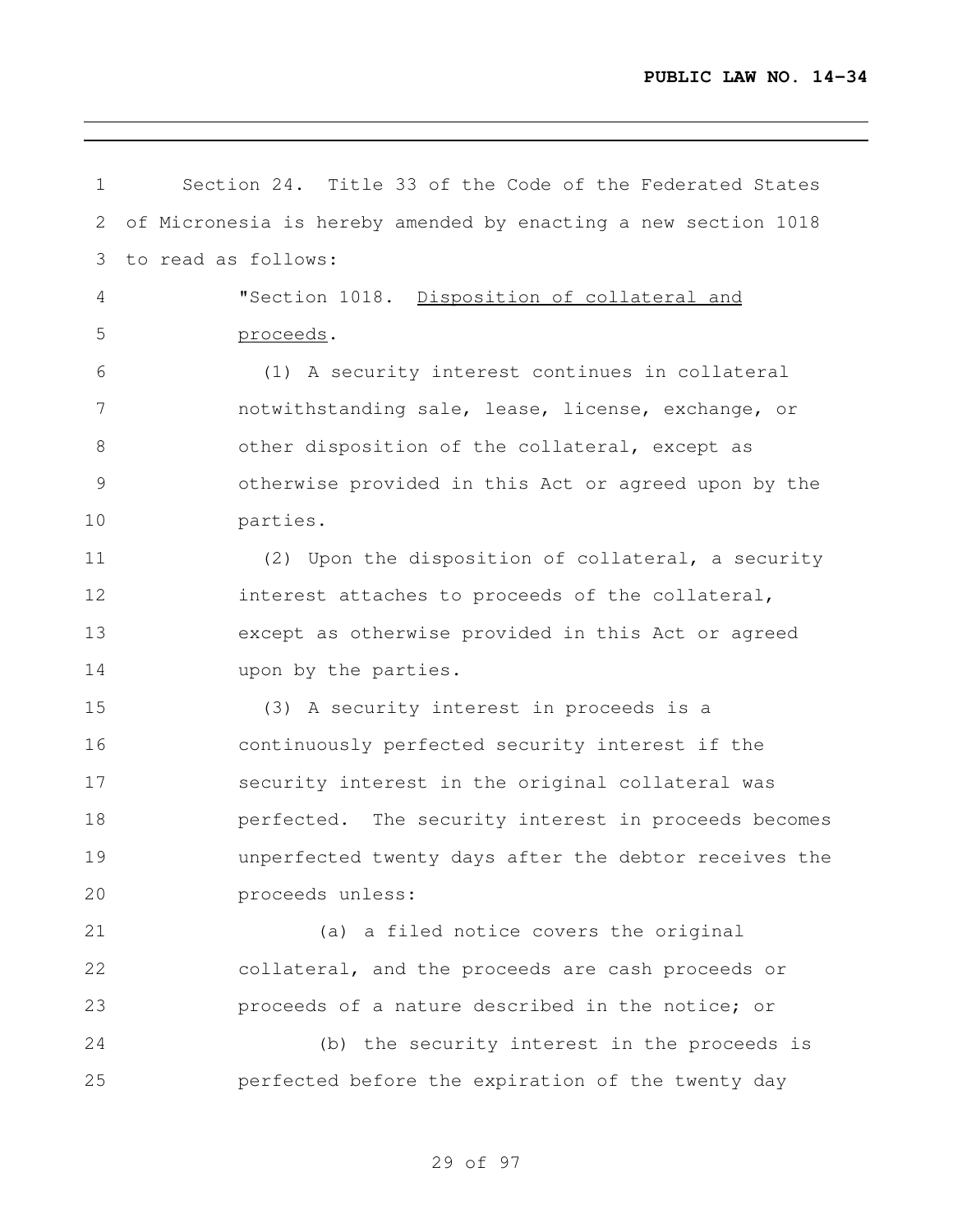| $\mathbf 1$  | period.                                                        |
|--------------|----------------------------------------------------------------|
| $\mathbf{2}$ | Section 25. Title 33 of the Code of the Federated States       |
| 3            | of Micronesia is hereby amended by enacting a new section 1019 |
| 4            | to read as follows:                                            |
| 5            | "Section 1019. Priority of purchase money security             |
| 6            | interest in goods. Subject to the provisions of                |
| 7            | section 1020 relating to security interests in                 |
| $8\,$        | inventory and livestock, a purchase money security             |
| 9            | interest in goods, perfected by the filing of a                |
| 10           | notice, has priority over a conflicting security               |
| 11           | interest in the same collateral and the interest of a          |
| 12           | lien holder, and also has priority in its proceeds, if         |
| 13           | the purchase money security interest is perfected when         |
| 14           | the debtor receives possession of the goods, or within         |
| 15           | five days thereafter."                                         |
| 16           | Section 26. Title 33 of the Code of the Federated States       |
| 17           | of Micronesia is hereby amended by enacting a new section 1020 |
| 18           | to read as follows:                                            |
| 19           | "Section 1020. Priority of purchase money security             |
| 20           | interest in inventory or livestock. A perfected                |
| 21           | purchase money security interest in inventory or               |
| 22           | livestock has priority over a conflicting security             |
| 23           | interest in the same inventory or livestock if:                |
| 24           | (1) the purchase money security interest is                    |
| 25           | perfected when the debtor receives possession of the           |
|              |                                                                |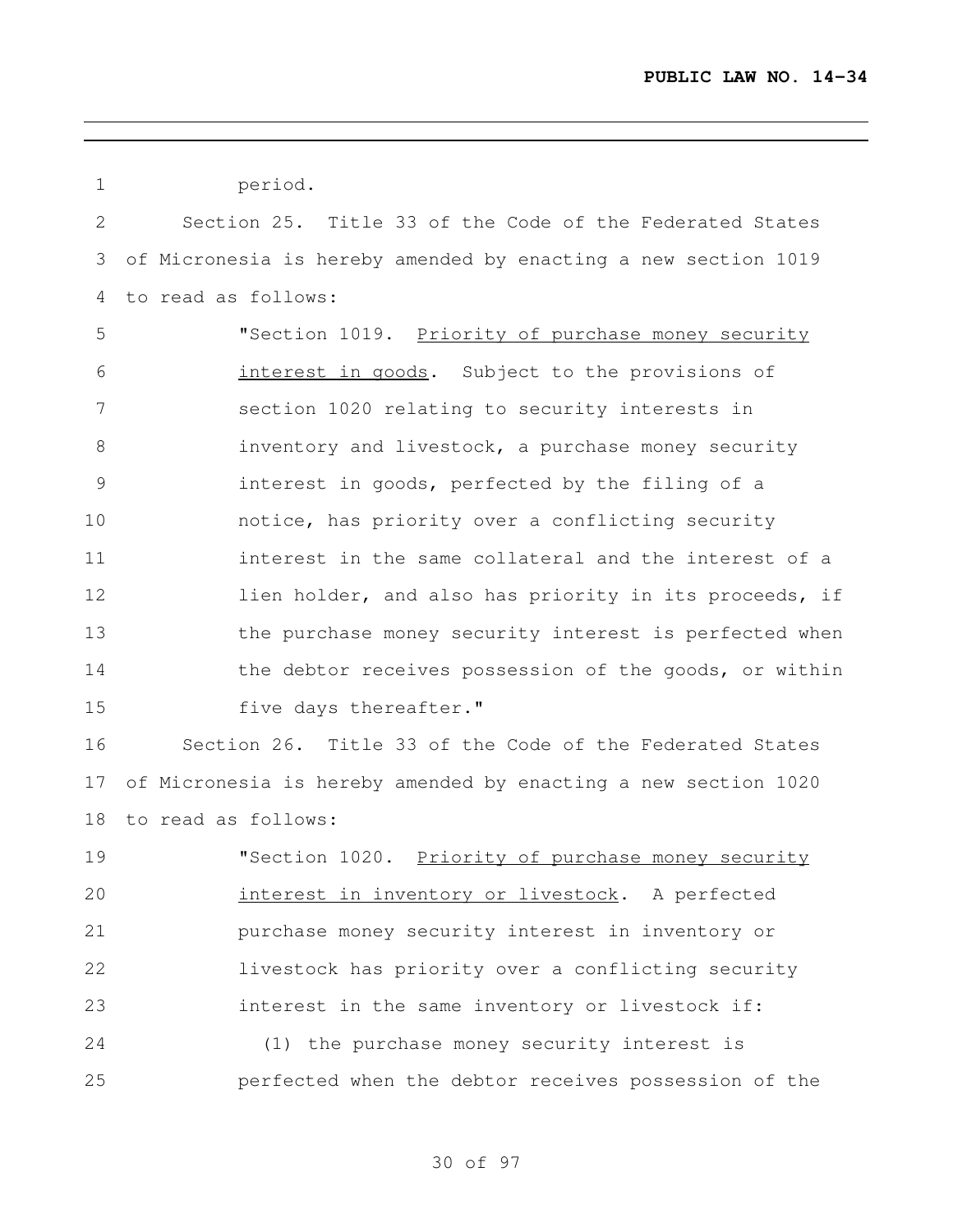**inventory or livestock; and** 

 (2) the purchase money secured party notifies in writing the holder of the conflicting security interest if the holder had filed a notice covering the same types of inventory or livestock before the time of a notice filed by the purchase money secured party. The notification must describe the inventory or livestock and state that the person giving the notification has or expects to acquire a purchase money security interest in inventory or livestock of 11 the debtor."

 Section 27. Title 33 of the Code of the Federated States of Micronesia is hereby amended by enacting a new section 1021 to read as follows:

15 "Section 1021. Priority of lien arising by operation 16 of law. A lien or right of retention arising by operation of law in goods has priority over a perfected security interest while the goods are in the possession of the person holding the right of retention if:

 (1) the right of retention is created in favor of a person in possession of the goods to secure payment 23 for materials or services with respect to the goods; and

(2) the materials or services are provided in the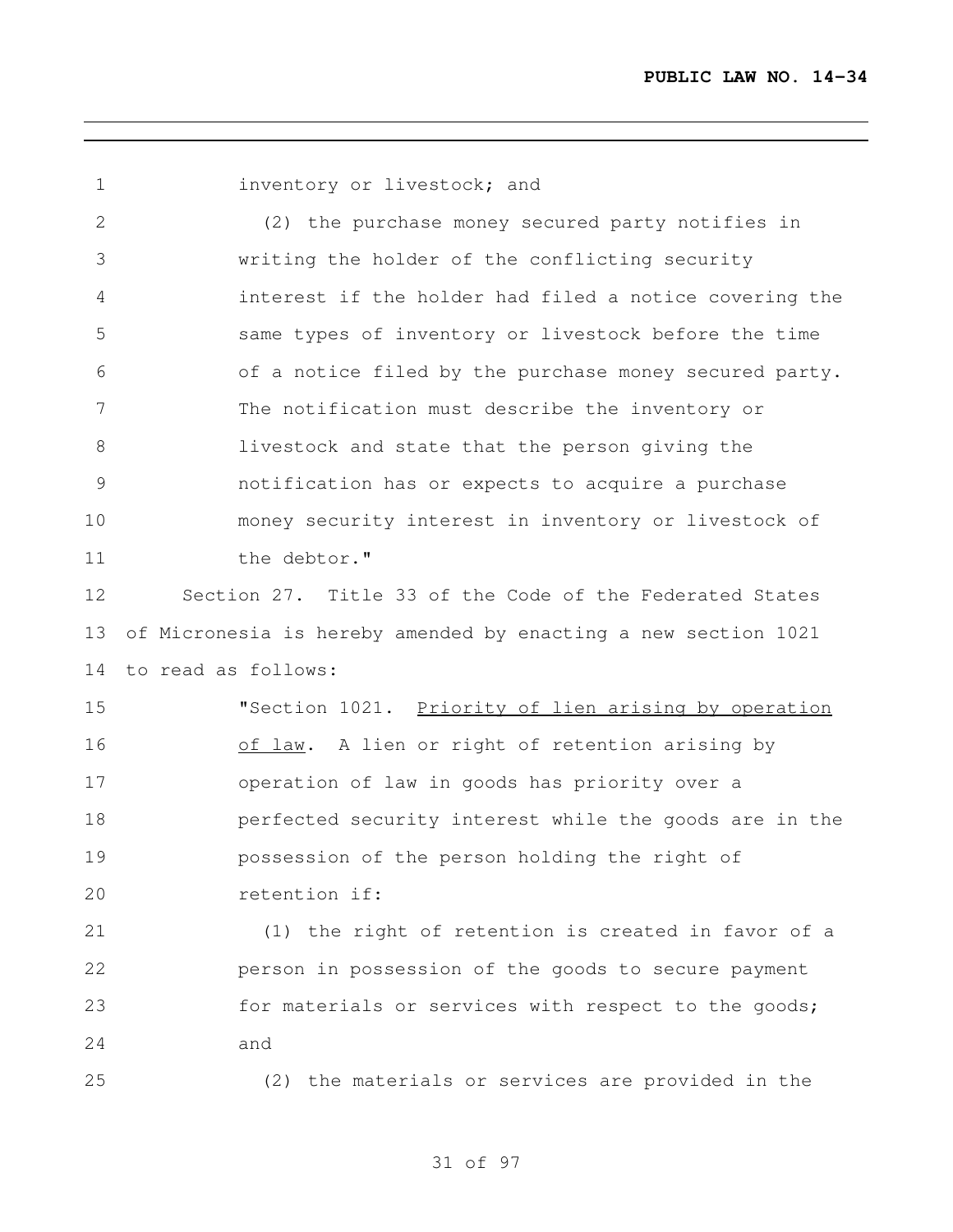| $\mathbf 1$ | ordinary course of business."                                  |
|-------------|----------------------------------------------------------------|
| 2           | Section 28. Title 33 of the Code of the Federated States       |
| 3           | of Micronesia is hereby amended by enacting a new section 1022 |
| 4           | to read as follows:                                            |
| 5           | "Section 1022. Fixtures.                                       |
| 6           | (1) A security interest may be created in goods that           |
| 7           | are fixtures. A security interest may continue in              |
| $8\,$       | goods that become fixtures.                                    |
| 9           | (2) Notwithstanding subsection (1), a security                 |
| 10          | interest in ordinary building materials is                     |
| 11          | unenforceable when the building materials are                  |
| 12          | incorporated into real property.                               |
| 13          | (3) This section does not determine priority in                |
| 14          | readily removable factory machines, office machines,           |
| 15          | and domestic appliances.                                       |
| 16          | (4) A security interest in fixtures is subordinate             |
| 17          | to all other real rights in real property, except as           |
| 18          | provided in this section.                                      |
| 19          | (5) A perfected security interest in fixtures has              |
| 20          | priority over the interest of the owner of real                |
| 21          | property, or a mortgagee notwithstanding any provision         |
| 22          | in the mortgage, if a notice is filed before the               |
| 23          | interest of the owner or the mortgagee is registered           |
| 24          | in the land registry.                                          |
| 25          | (6) A perfected security interest in fixtures has              |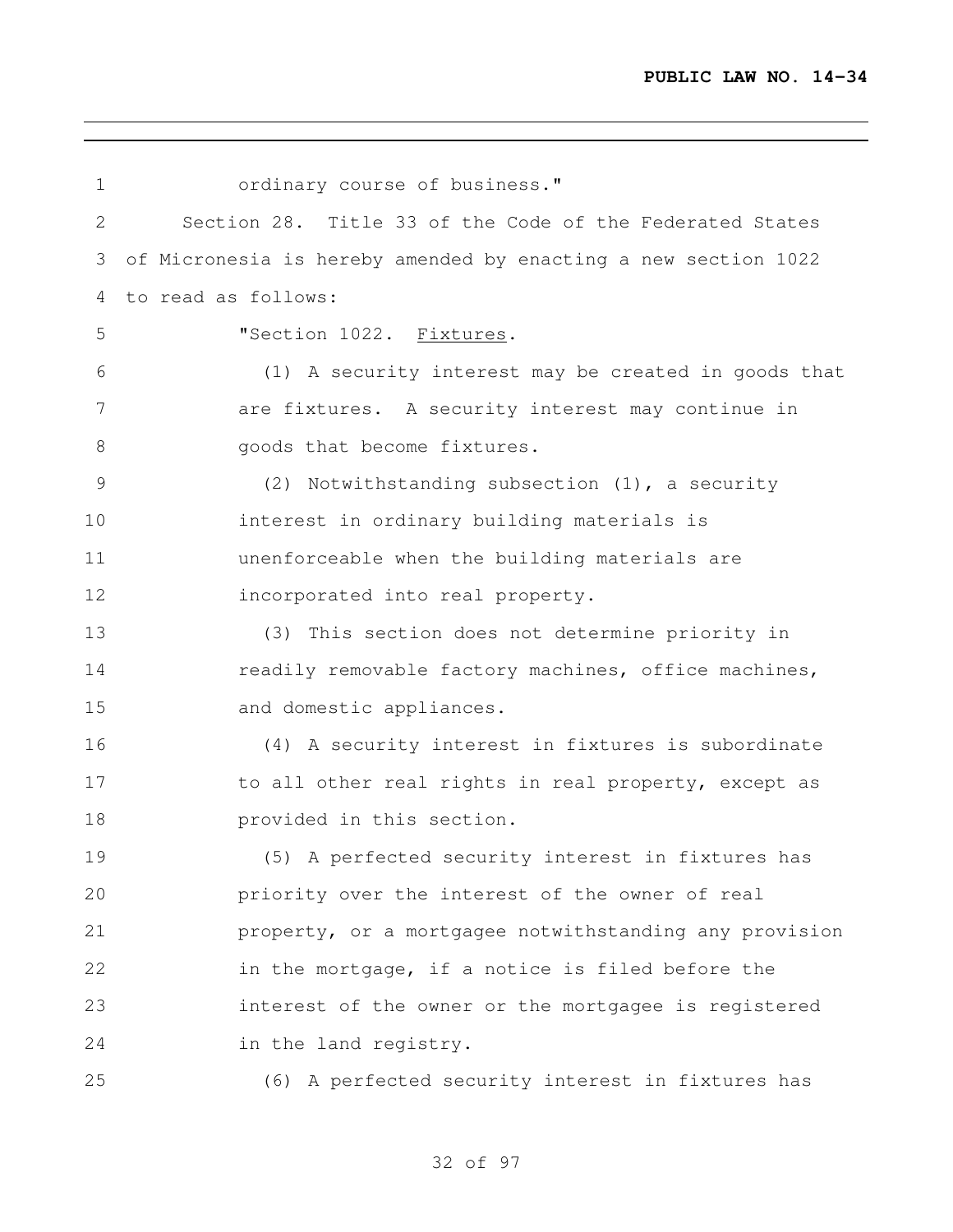priority over the interest of a lien holder if a notice is filed before the filing of a notice of the interest of the lien holder as required by this Act. (7) A perfected security interest in fixtures has priority over the interest of the owner of real property, a lien holder, or a mortgagee notwithstanding any provision in the mortgage, if the security interest is a purchase money security interest given by the debtor before the goods become fixtures, and a notice is filed before the goods become fixtures or within five days thereafter. The priority established in this subsection is not effective against a person who holds a construction mortgage. A mortgage is a construction mortgage to the extent that it secures an obligation to pay for 16 the construction of an improvement on real property, if the mortgage is registered in accordance with the **land law and if the mortgage indicates that it secures** 19 such an obligation."

 Section 29. Title 33 of the Code of the Federated States of Micronesia is hereby amended by enacting a new section 1023 to read as follows:

23 Section 1023. Crops. A perfected security interest in crops growing on real property has priority over a conflicting interest of the owner or a mortgagee if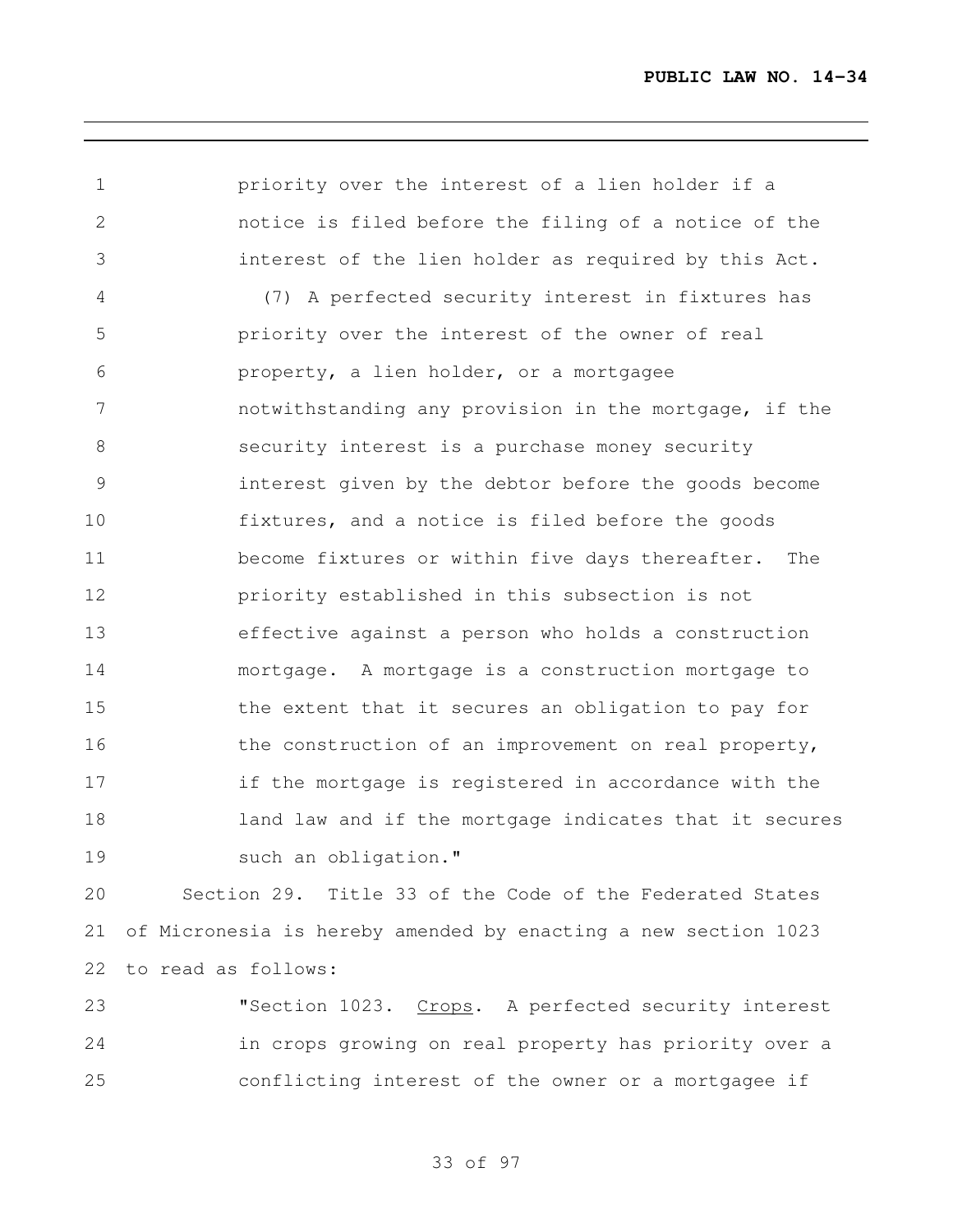| $\mathbf 1$     | the debtor is in possession of the real property or            |
|-----------------|----------------------------------------------------------------|
| $\overline{2}$  | has an interest in the real property that is                   |
| 3               | reqistered in accordance with the real property law."          |
| 4               | Section 30. Title 33 of the Code of the Federated States       |
| 5               | of Micronesia is hereby amended by enacting a new section 1024 |
| 6               | to read as follows:                                            |
| $7\phantom{.0}$ | "Section 1024. Accessions.                                     |
| 8               | (1) "Accession" means goods that are physically                |
| $\mathcal{G}$   | united with other goods in a manner such that the              |
| 10              | identity of the goods is not lost.                             |
| 11              | (2) A security interest may be created in an                   |
| 12              | accession and continues in collateral that becomes an          |
| 13              | accession. If a security interest is perfected when            |
| 14              | the collateral becomes an accession, the security              |
| 15              | interest remains perfected in the accession.                   |
| 16              | (3) On default, a secured party may remove an                  |
| 17              | accession from other goods if the security interest in         |
| 18              | the accession has priority over the claims of every            |
| 19              | person having an interest in the whole.                        |
| 20              | (4) A secured party that removes an accession shall            |
| 21              | promptly reimburse the holder (other than the debtor)          |
| 22              | of any interest in the whole or the other goods for            |
| 23              | the cost of repair of any physical injury to the               |
| 24              | whole.                                                         |
| 25              | (a) A secured party that removes accessions                    |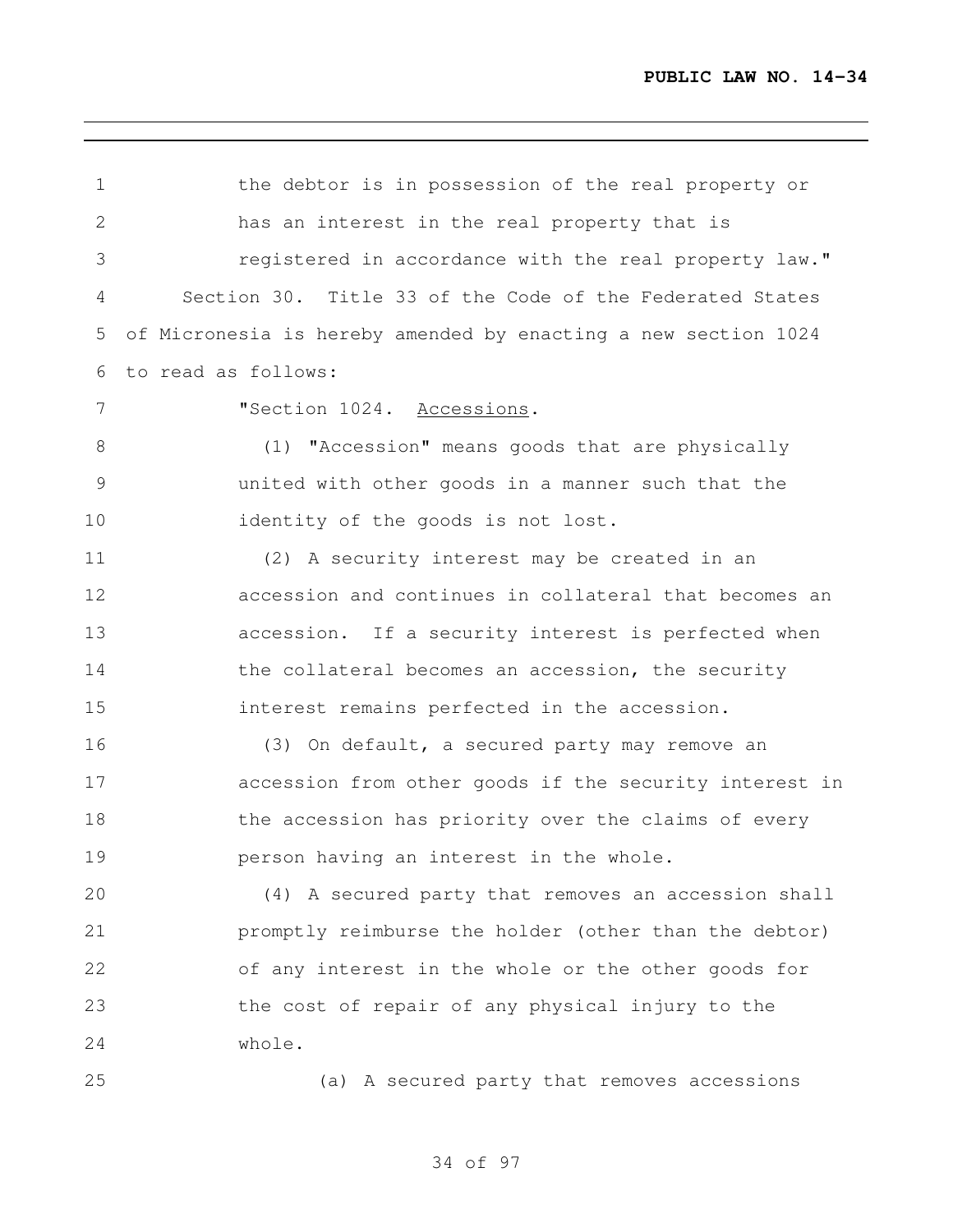shall promptly reimburse any other secured party for 2 the cost of repair of any damage to the property. (b) The secured party need not reimburse the debtor or other secured party for any diminution in value caused by the absence of the goods removed or by any necessity for replacing them. (c) A person entitled to reimbursement may refuse permission to remove until the secured party gives adequate assurance for the performance of the 10 obligation to reimburse." Section 31. Title 33 of the Code of the Federated States of Micronesia is hereby amended by enacting a new section 1025 to read as follows: **"Section 1025.** Commingled goods. (1) In this section, 'commingled goods' means goods 16 that are physically united with other goods in such a manner that their identity is lost in a product or mass. (2) A security interest may not be created in commingled goods. However, a security interest may attach to a product or mass that results when goods become commingled goods. (3) If collateral becomes commingled goods, a security interest in the collateral attaches to the product or mass.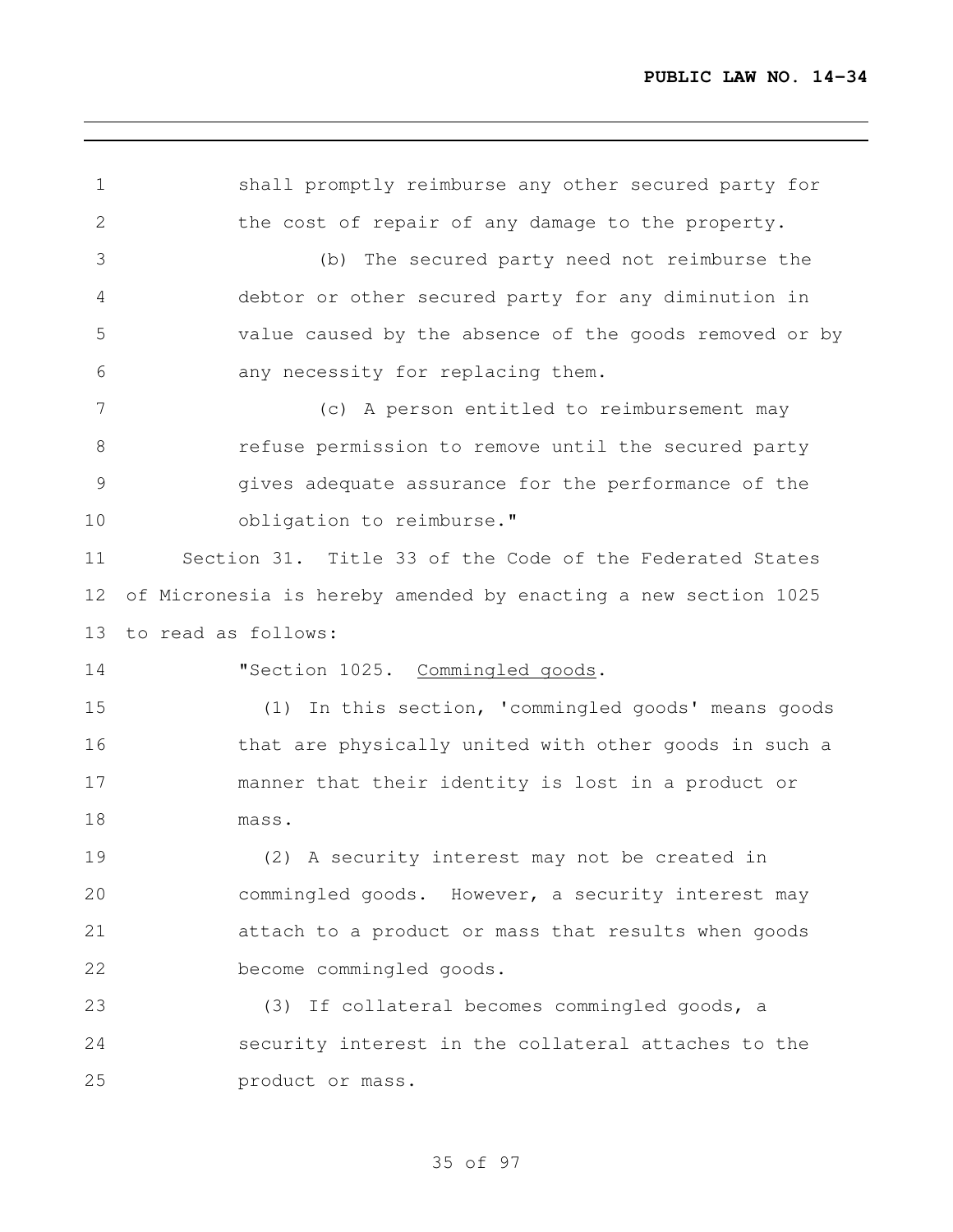(4) If a security interest in collateral is perfected before the collateral becomes commingled goods, the security interest that attaches to the product or mass is perfected without the need for filing a notice. The priority of the security interest in the product or mass is measured from the time of perfection of the security interest in the 8 collateral that became commingled. (5) If more than one security interest attaches to the product or mass, the following rules determine priority. (a) A security interest that is perfected has priority over a security interest that is unperfected 14 at the time the collateral becomes commingled goods; (b) The first security interest to attach to 16 the product or mass has priority among unperfected 17 security interests; and 18 (c) If more than one security interest is perfected, the security interests rank equally in proportion to the value of the collateral at the time it became commingled goods." Section 32. Title 33 of the Code of the Federated States of Micronesia is hereby amended by enacting a new section 1026 to read as follows: 25 "Section 1026. Purchase of chattel paper and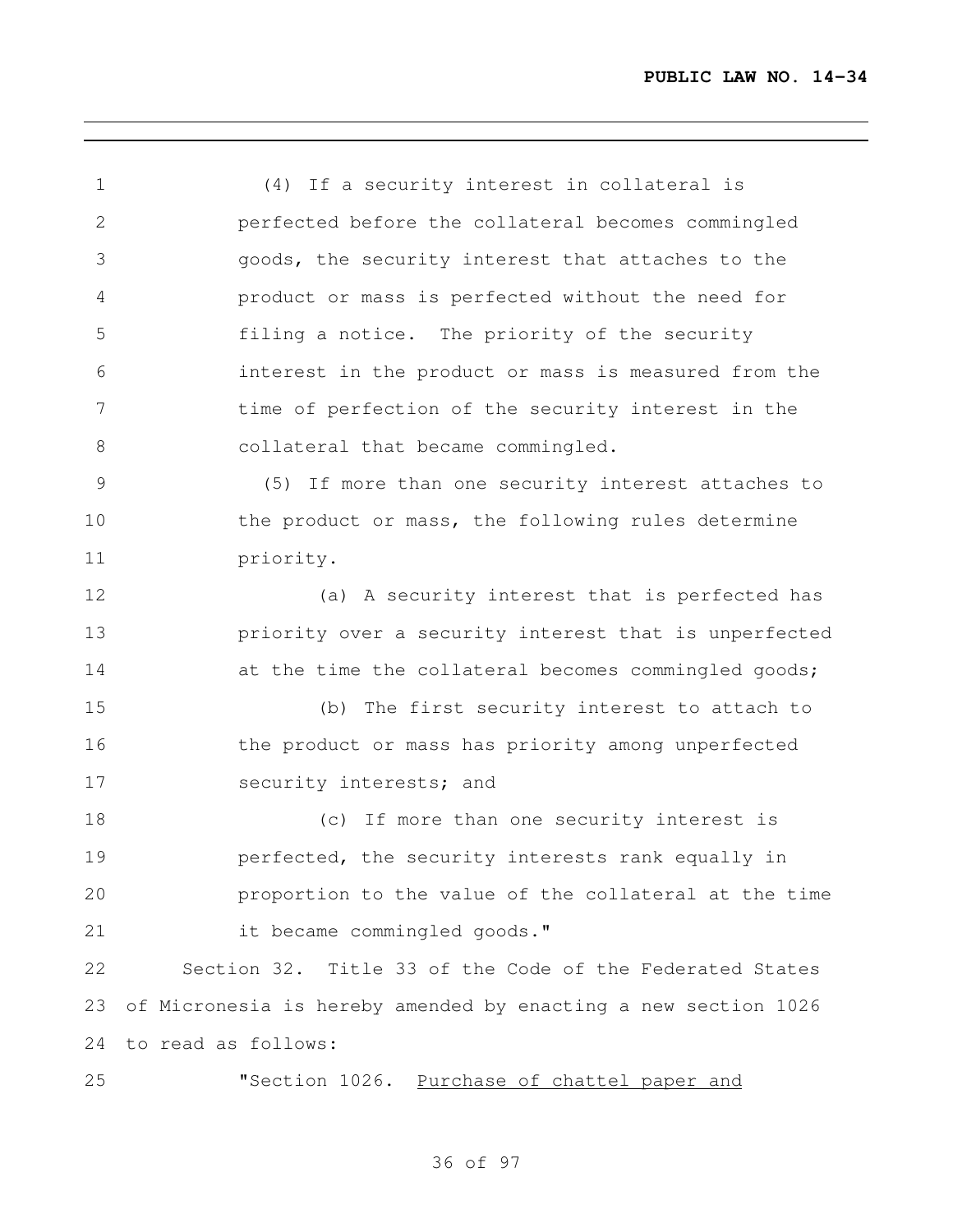instruments. A purchaser of chattel paper or instruments has priority over a conflicting security interest in the chattel paper or instruments and also has priority with respect to the proceeds of the chattel paper or instruments if: (1) in the ordinary course of the purchaser's business, the purchaser gives new value and takes possession of the chattel paper or instruments; and (2) the chattel paper or instruments do not indicate an assignment to the person holding the conflicting 11 security interest." Section 33. Title 33 of the Code of the Federated States of Micronesia is hereby amended by enacting a new section 1027 to read as follows: 15 "Section 1027. Control of deposit account. (1) A secured party has control of a deposit account if: (a) the secured party is the bank with which 19 the deposit account is maintained; (b) the debtor, secured party, and bank have agreed in an authenticated record that the bank will comply with instructions originated by the secured party directing disposition of the funds in the deposit account without further consent by the debtor; or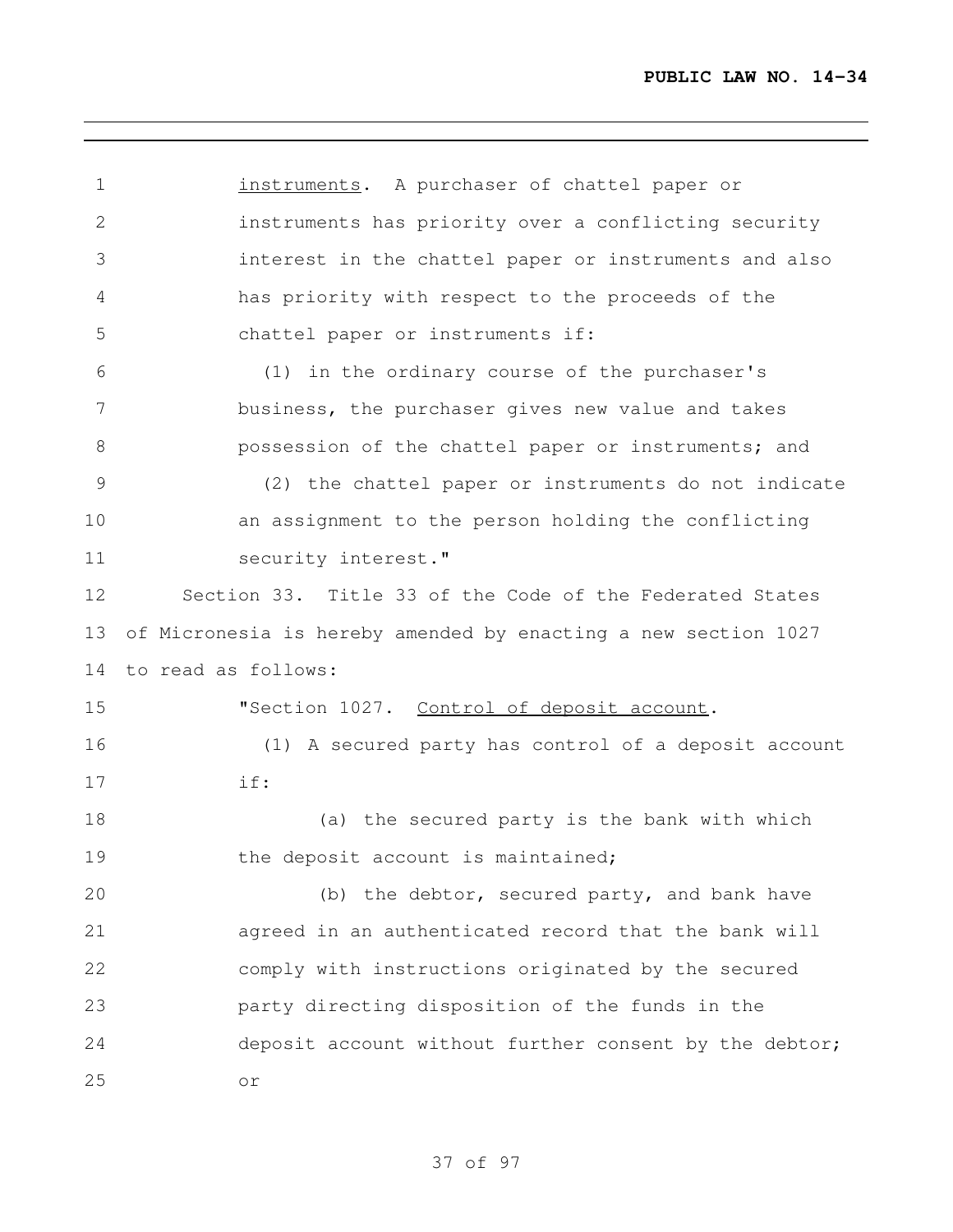(c) the secured party becomes the bank's customer with respect to the deposit account. (2) A secured party that has satisfied subsection (1) has control, even if the debtor retains the right to direct the disposition of funds from the deposit account." Section 34. Title 33 of the Code of the Federated States of Micronesia is hereby amended by enacting a new section 1028 to read as follows: 10 "Section 1028. Priority of conflicting security **interests in deposit accounts.**  (1) A security interest held by a secured party having control of a deposit account has priority over a conflicting security interest held by a secured party that does not have control. (2) Except as otherwise provided in subsections (3) 17 and (4), Security interests perfected by control have **priority** according to the time of obtaining control. (3) Except as otherwise provided in subsection (4), a security interest held by the bank with which the deposit account is maintained has priority over a conflicting security interest held by another secured party. (4) A security interest perfected by control has

of 97

priority over a security interest held by the bank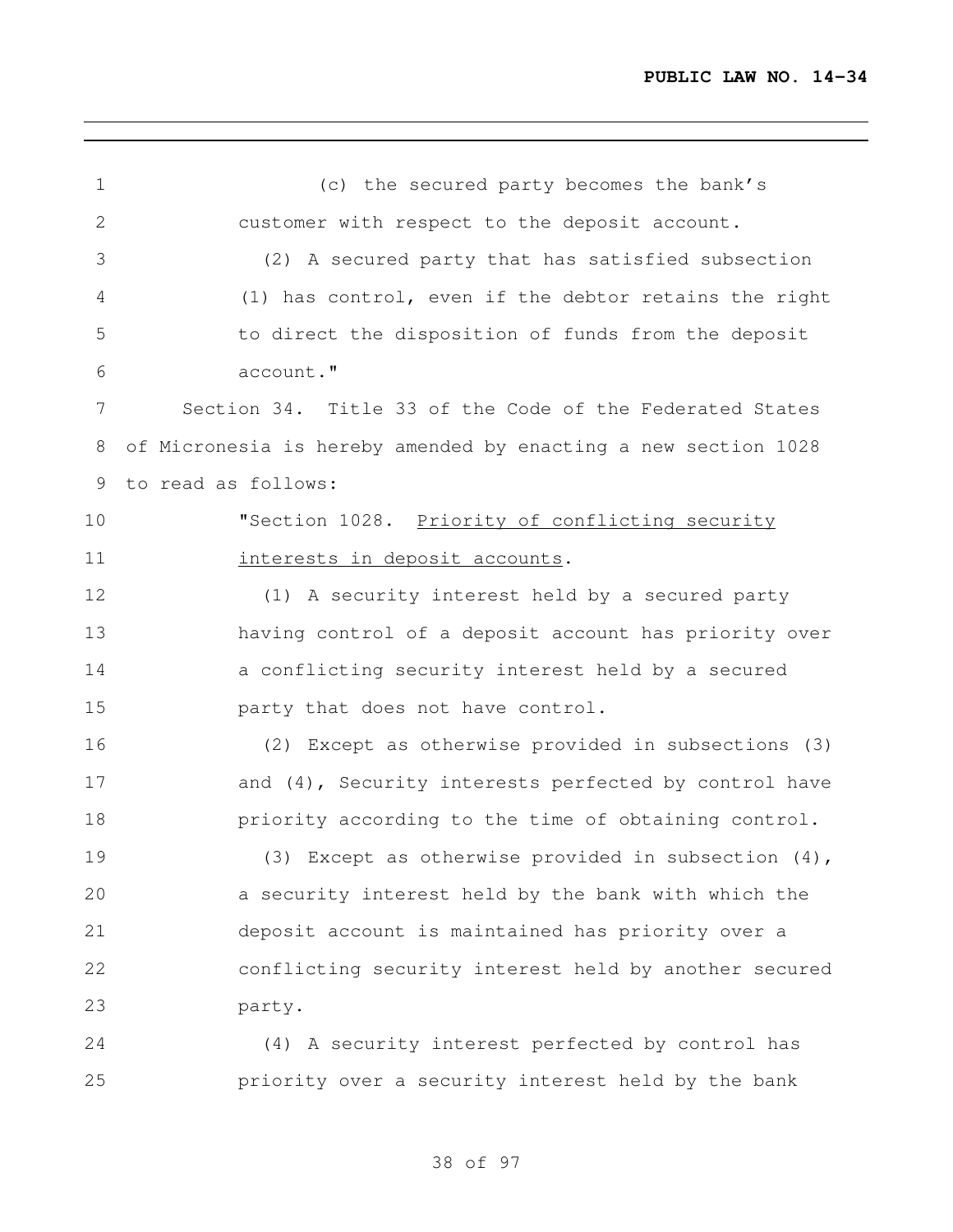| $\mathbf 1$     | with which the deposit account is maintained if the            |
|-----------------|----------------------------------------------------------------|
| $\mathbf{2}$    | secured party has become the customer of the bank with         |
| 3               | respect to the deposit account.                                |
| 4               | Section 35. Title 33 of the Code of the Federated States       |
| 5               | of Micronesia is hereby amended by enacting a new section 1029 |
| 6               | to read as follows:                                            |
| $7\phantom{.0}$ | "Section 1029. Transfers of money and funds from               |
| 8               | deposit accounts. A transferee of money, including             |
| 9               | funds from a deposit account, takes the money free of          |
| 10              | a security interest unless the transferee acts in              |
| 11              | collusion with the debtor in violating the rights of           |
| 12              | the secured party."                                            |
| 13              | Section 36. Title 33 of the Code of the Federated States       |
| 14              | of Micronesia is hereby amended by enacting a new section 1030 |
| 15              | to read as follows:                                            |
| 16              | "Section 1030. Right of recoupment or setoff against           |
| 17              | deposit account.                                               |
| 18              | (1) Except as otherwise provided in subsection $(2)$ ,         |
| 19              | a bank with which a deposit account is maintained may          |
| 20              | exercise any right of recoupment or setoff against a           |
| 21              | secured party that holds a security interest in the            |
| 22              | deposit account.                                               |
| 23              | (2) A setoff by a bank based on a claim against a              |
| 24              | debtor is ineffective against a secured party that has         |
| 25              | established control of a deposit account by becoming           |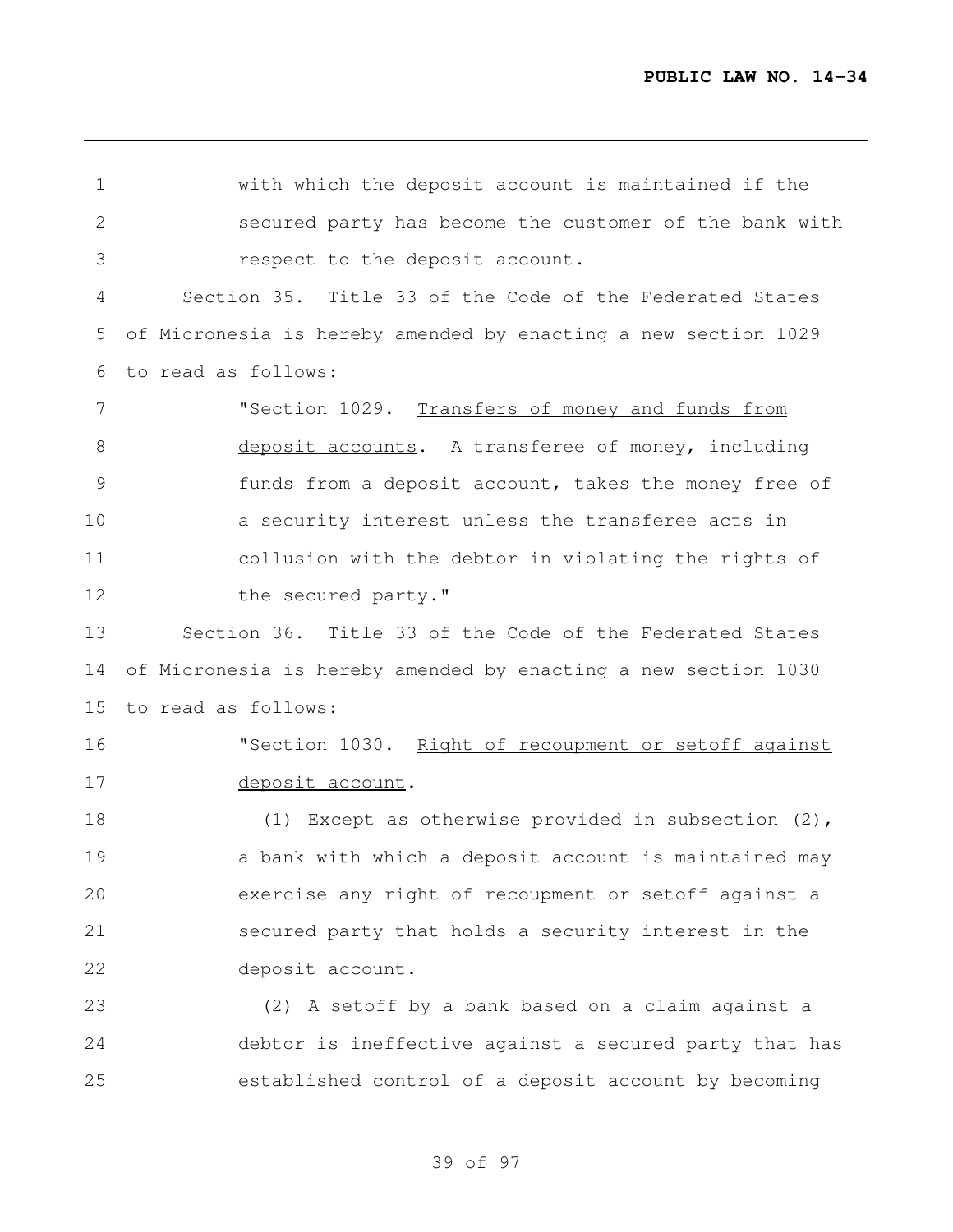| $\mathbf 1$   | the bank's customer with respect to the deposit                |
|---------------|----------------------------------------------------------------|
| $\mathbf{2}$  | account."                                                      |
| 3             | Section 37. Title 33 of the Code of the Federated States       |
| 4             | of Micronesia is hereby amended by enacting a new section 1031 |
| 5             | to read as follows:                                            |
| 6             | "Section 1031. Inter-bank transactions. Nothing in             |
| 7             | this Act limits any special priorities, protections or         |
| $\,8\,$       | preferences under the banking law, held by banks that          |
| $\mathcal{G}$ | acquire instruments or documents in a manner or under          |
| 10            | circumstances that entitles them to such priorities,           |
| 11            | protections or preferences. These interests take               |
| 12            | preference over an earlier security interest, even if          |
| 13            | perfected, to the extent provided by the banking law."         |
| 14            | Section 38. Title 33 of the Code of the Federated States       |
| 15            | of Micronesia is hereby amended by enacting a new subchapter 3 |
| 16            | entitled "Filing" of new Chapter 10 entitled "The Secured      |
| 17            | Transactions Act."                                             |
| 18            | Section 39. Title 33 of the Code of the Federated States       |
| 19            | of Micronesia is hereby amended by enacting a new section 1032 |
| 20            | to read as follows:                                            |
| 21            | "Section 1032. Filing office.                                  |
| 22            | (1) A secured transactions filing office is                    |
| 23            | established in the Department.                                 |
| 24            | (a) The Department may contract with any person                |
| 25            | for the performance of some or all of the duties               |
|               |                                                                |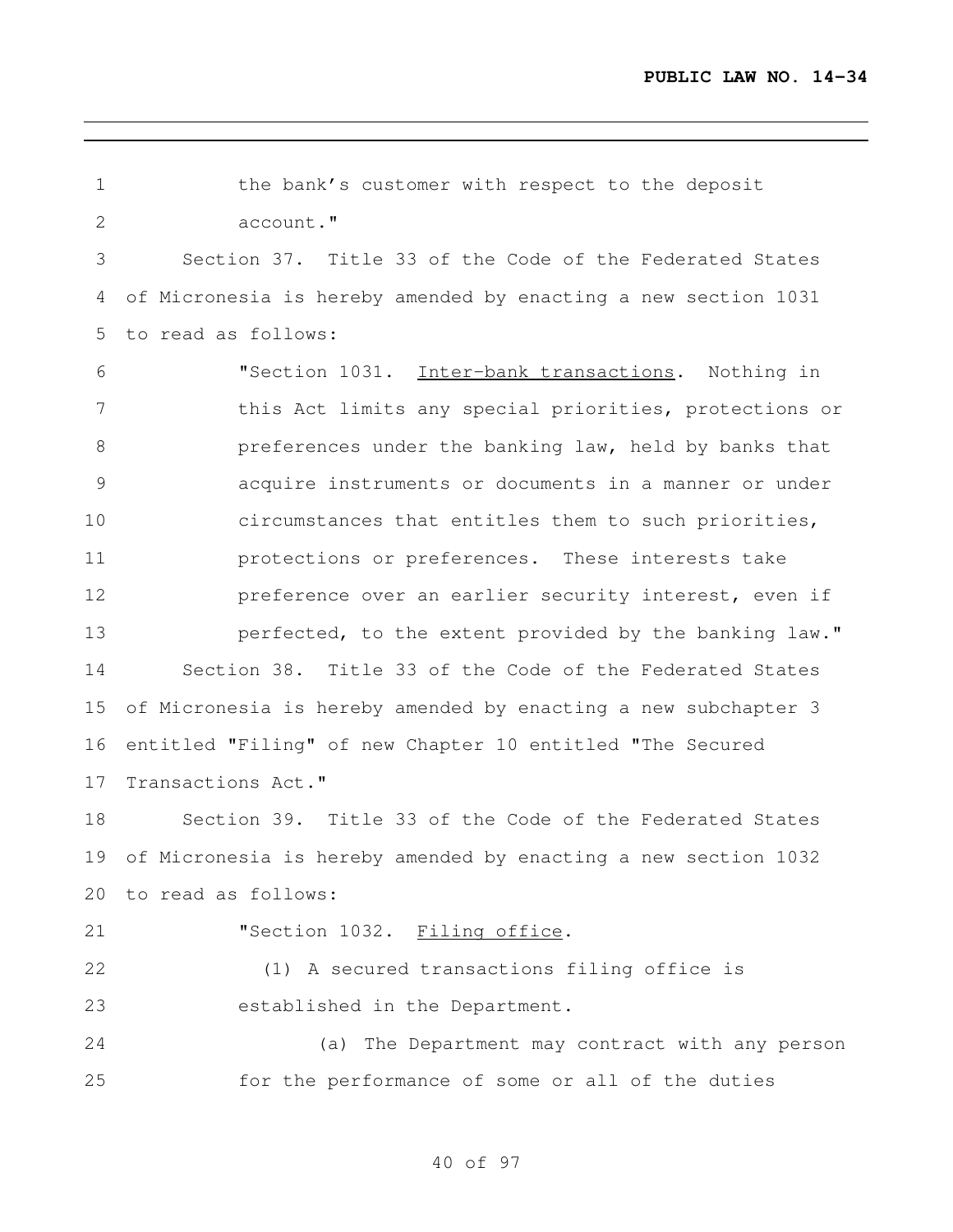(b) The Department shall provide electronic means for filing notices and searching notices, and the electronic records of the filing office shall be the official records. All notices shall be filed and searches shall be performed by electronic means. (c) All obligations of the Department under this Act shall be fully discharged by the creation and businesslike maintenance of an electronic information system that provides for the filing of notices of security interests and notices of the interests of 12 lien holders, and for the search of such notices by any person. (2) The filing of a notice complying with the

**required of the filing office.** 

 requirements of this chapter provides constructive knowledge of its contents to all persons. The filing of a notice does not create a security interest in collateral and does not provide evidence that a security interest in collateral exists.

 (3) The duties of the filing officer are merely administrative. By filing a notice or refusing to file a notice, the filing office does not determine the sufficiency, correctness, authenticity, or validity of any information contained in the notice. (4) The secured transactions filing office is the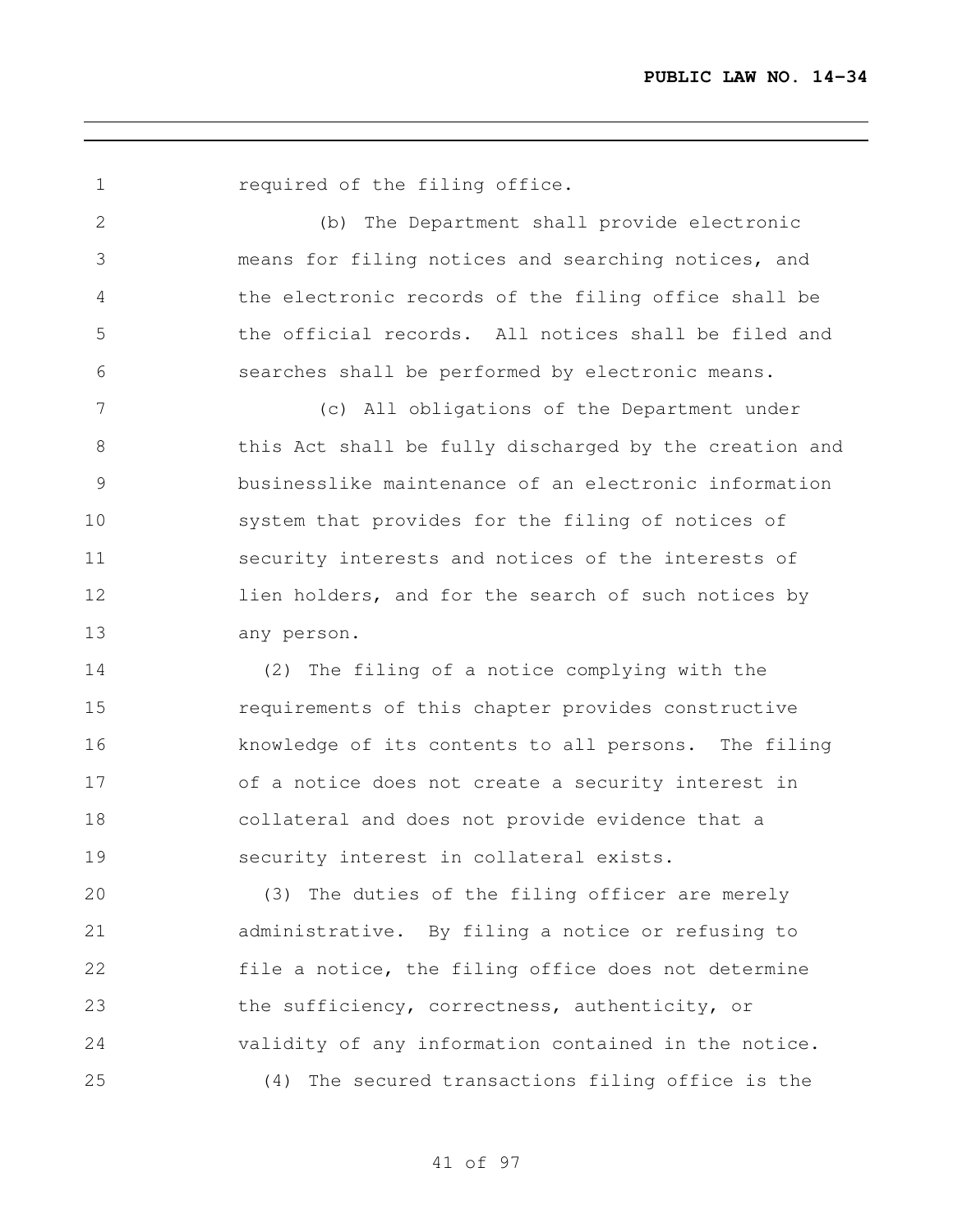```
1 place to file
2 (a) a notice of a security interest in
3 collateral;
4 (b) a notice of the interest of a lien holder;
5 and
6 (c) a notice of the interest of a secured party
7 in a transaction concluded prior to the effective date
8 of this Act as provided in this Act.
9 (5) Records of the filing office shall be maintained
10 in the English language."
11 Section 40. Title 33 of the Code of the Federated States
12 of Micronesia is hereby amended by enacting a new section 1033
13 to read as follows:
14 "Section 1033. Regulations.
15 (1) The Department has power to issue regulations
16 only as provided in this section.
17 (2) Regulations may prescribe filing fees not to
18 exceed the reasonable estimation of costs necessary to
19 operate the filing office.
20 (a) Regulations may prescribe the fee for
21 filing of a notice.
22 (b) Regulations may prescribe the fee for
23 filing of a certified search report.
24 (c) There shall be no fee for filing a notice
25 of the interest of a lien holder.
```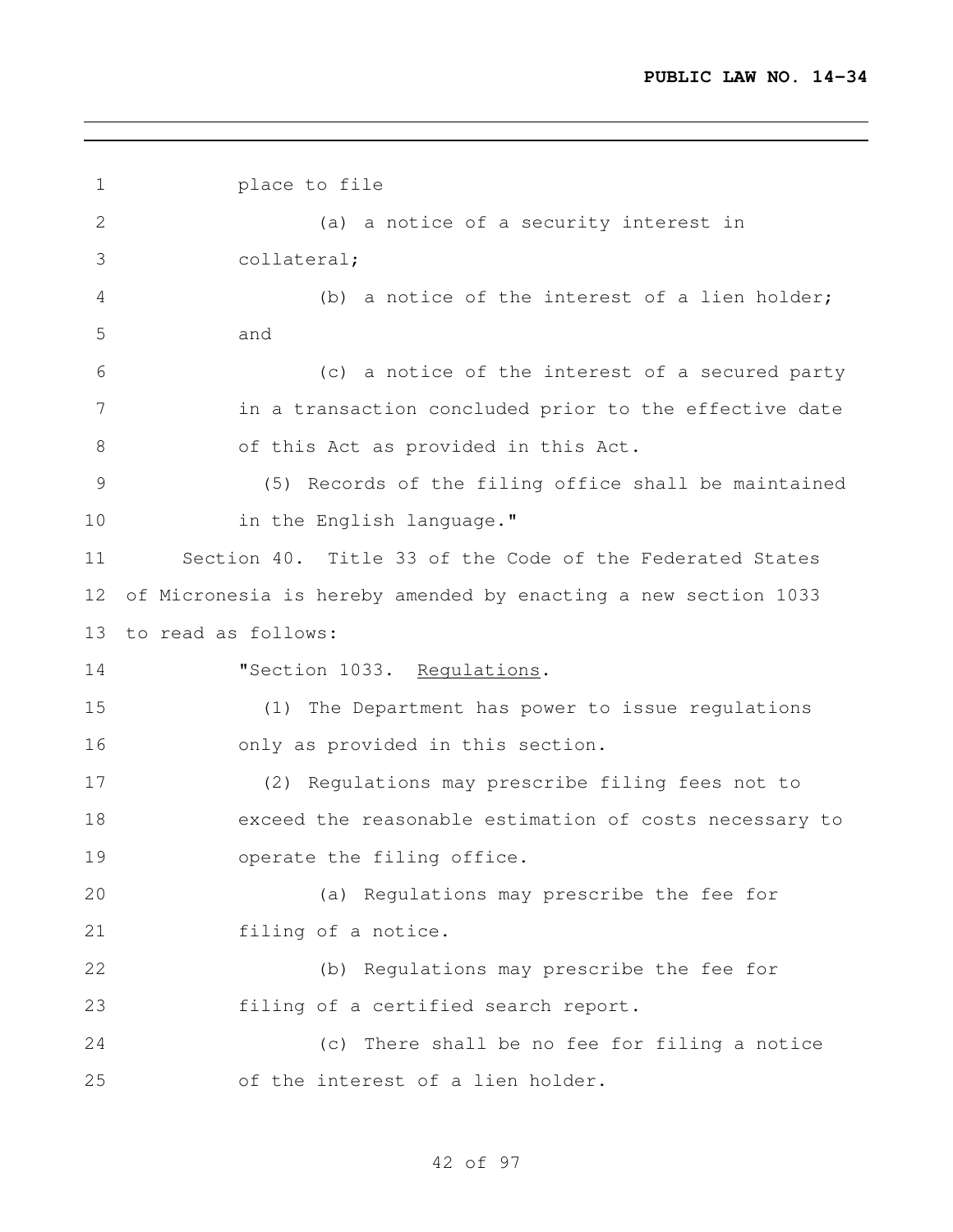(d) There shall be no fee for a search of filing office records. (e) There shall be no fee for any other services of the filing office. (3) Regulations may prescribe the means by which fees authorized by this Act may be paid." Section 41. Title 33 of the Code of the Federated States of Micronesia is hereby amended by enacting a new section 1034 to read as follows: "Section 1034. Notice of the interest of a lien 11 holder. The Department shall adopt an electronic form for the submission of notice of the interest of a lien holder. The notice of the interest of a lien holder 14 shall be limited to identification of the lien holder, identification of the person owing payment or performance to the lien holder, and a description of movable property against which the lien holder claims 18 a right, in the same manner as provided in this Act for the filing of a notice of a security interest." Section 42. Title 33 of the Code of the Federated States of Micronesia is hereby amended by enacting a new section 1035 to read as follows: 23 The U.S. Access to filing office records. (1) A notice is a public record. (2) Indexes and other records created by the filing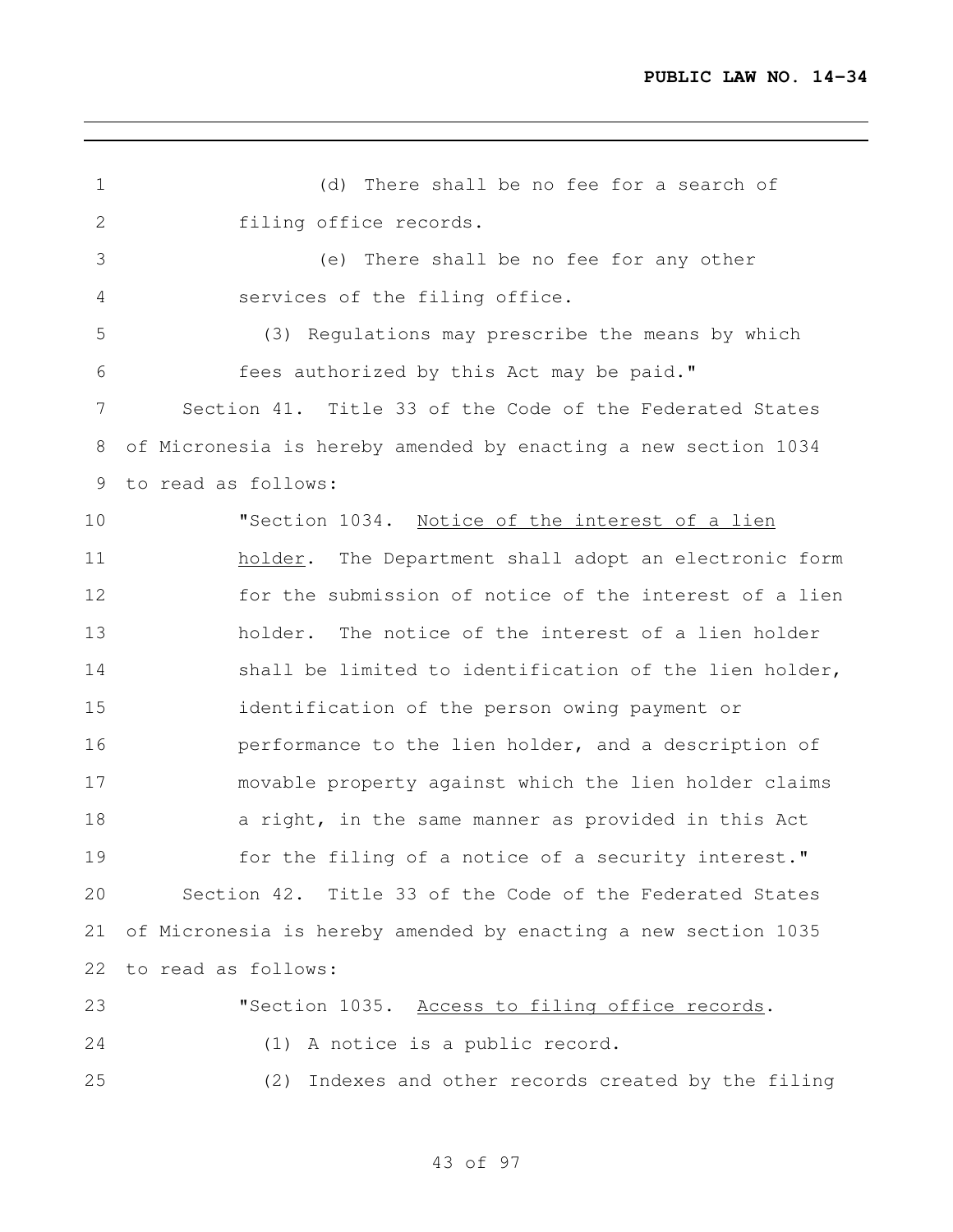| $1\,$         | office with respect to notices, in any form or medium,         |
|---------------|----------------------------------------------------------------|
| $\mathbf{2}$  | are public records.                                            |
| 3             | (3) Any person has a right to inspect and make                 |
| 4             | copies of the records of the filing office."                   |
| 5             | Section 43. Title 33 of the Code of the Federated States       |
| 6             | of Micronesia is hereby amended by enacting a new section 1036 |
| 7             | to read as follows:                                            |
| 8             | "Section 1036. Contents of initial notice.                     |
| $\mathcal{G}$ | (1) An initial notice is sufficient if it:                     |
| 10            | (a) identifies the debtor and provides a                       |
| 11            | mailing address;                                               |
| 12            | (b) identifies the secured party or an agent of                |
| 13            | the secured party and a mailing address; and                   |
| 14            | (c) describes the collateral covered by the                    |
| 15            | notice, as provided in section 1006 of this title. In          |
| 16            | addition, a notice must provide a description of the           |
| 17            | relevant real property if it covers timber to be cut,          |
| 18            | minerals to be extracted, or fixtures. A description           |
| 19            | of real property need only reasonably describe the             |
| 20            | real property, and need not satisfy the requirements           |
| 21            | of a description necessary to create a mortgage in             |
| 22            | real property or to establish ownership rights in real         |
| 23            | property.                                                      |
|               |                                                                |

 (2) A person is entitled to file an initial notice only if the debtor authorizes the filing in a signed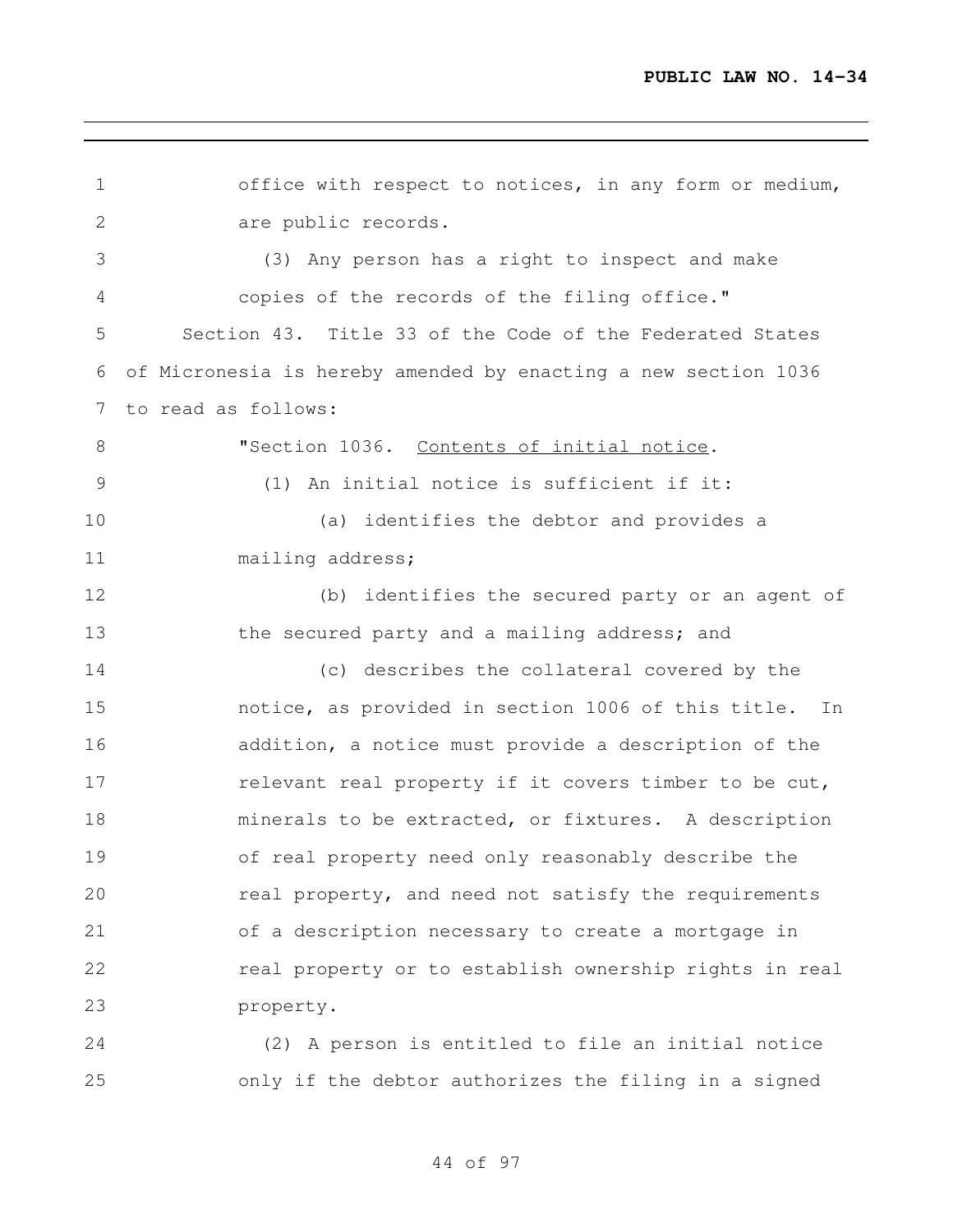writing. The debtor's authorization need not be contained in the notice. (3) By signing a security agreement, a debtor authorizes the filing of an initial notice covering 5 the collateral described in the security agreement, and proceeds of the collateral, whether or not the security agreement expressly covers proceeds. (4) A notice may be filed before a security agreement is concluded or before a security interest attaches to collateral. (5) A notice substantially complying with the requirements of this Act is effective, even if it is insufficient under this section, unless the insufficiency makes the notice seriously misleading. A notice that insufficiently provides the name of the 16 debtor is seriously misleading." Section 44. Title 33 of the Code of the Federated States of Micronesia is hereby amended by enacting a new section 1037 to read as follows: 20 "Section 1037. Name of debtor and secured party. (1) A notice sufficiently provides the name of the debtor when: (a) the debtor is a natural person and a citizen of the Federated States of Micronesia and the notice contains the name of the person as it appears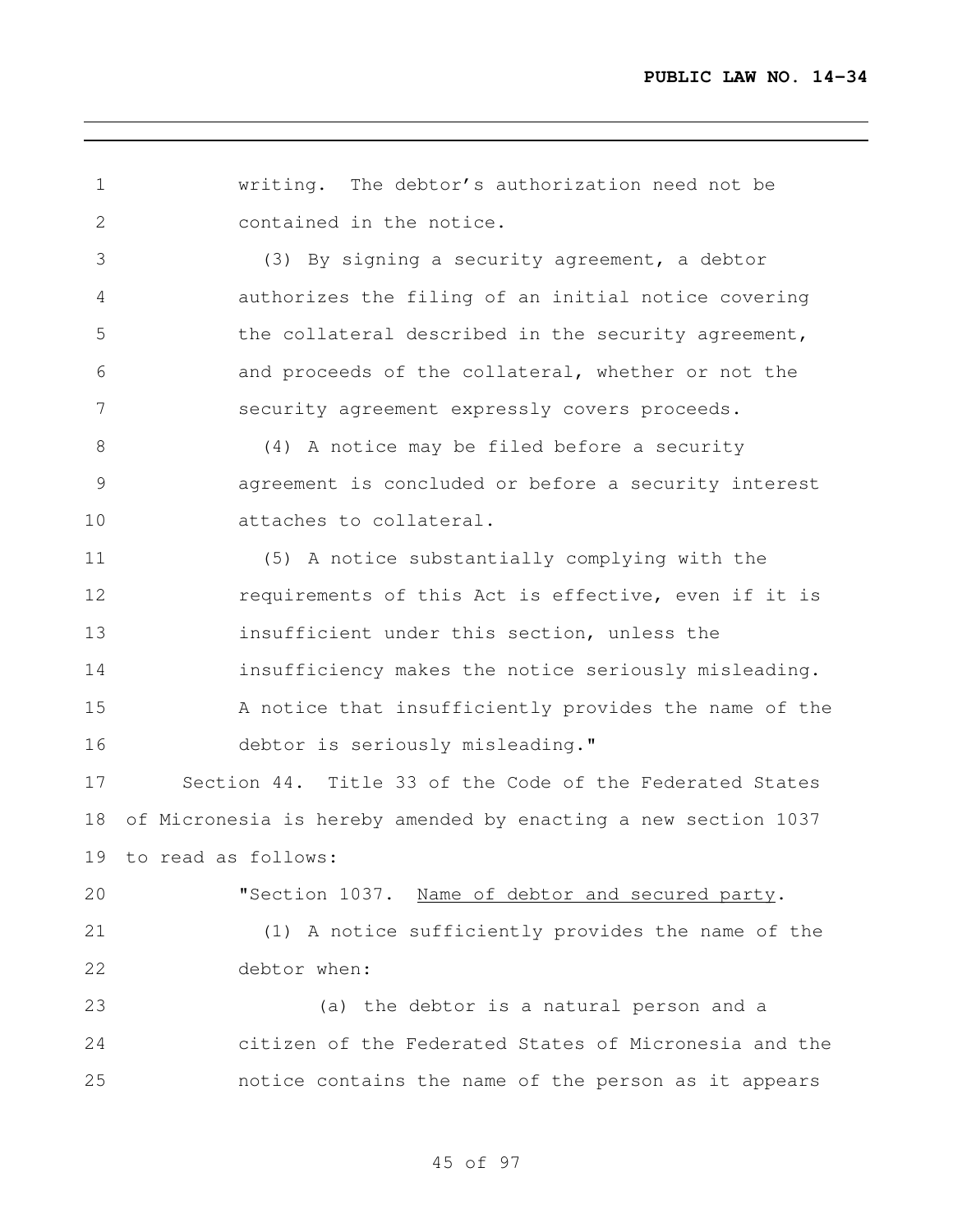1 on the records of the Social Security Administration; (b) the debtor is a natural person and not a citizen of the Federated States of Micronesia and the notice contains the name of the person as it appears on the person's passport and identifies the country that issued the passport; (c) the debtor is a corporation organized under law enacted by the Federated States of Micronesia or a state of the Federated States of Micronesia, and the notice contains the name of the debtor as shown on the 11 registry established by that law; 12 (d) the debtor is a foreign corporation qualified to do business under law enacted by the Federated States of Micronesia or a state of the Federated States of Micronesia and the notice provides 16 the name of the debtor as shown in the registry 17 established under that law; (e) the debtor is a foreign corporation not registered under the law enacted by the Federated States of Micronesia or any state of the Federated States of Micronesia, and the notice contains the name of the debtor as shown on the appropriate registry in the country where the foreign corporation is organized. (2) A notice that sufficiently provides the name of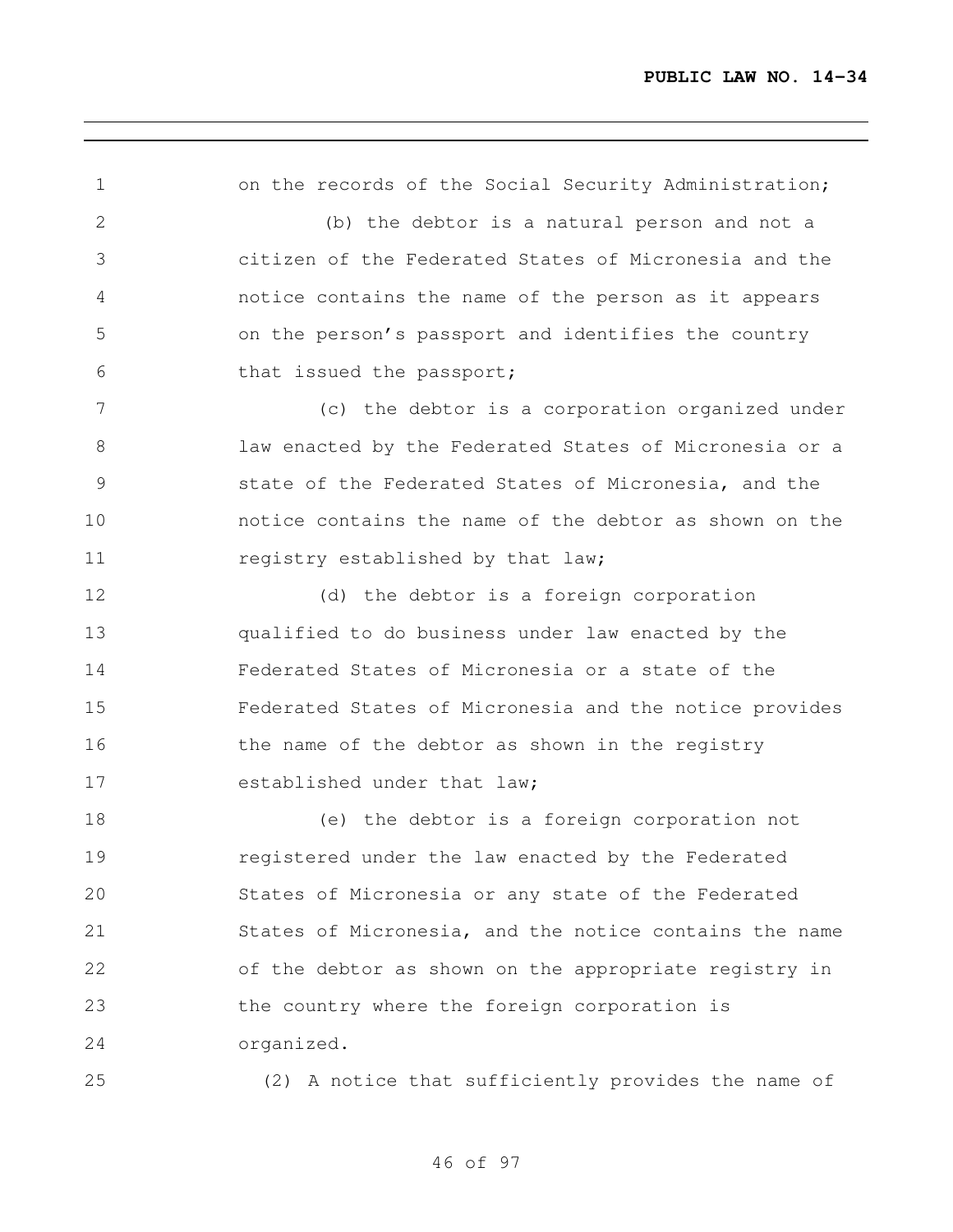1 the debtor is not rendered ineffective by the presence or absence of a trade name or other name of the debtor. A notice that provides only the debtor's trade name does not sufficiently provide the name of a debtor. (3) A notice may provide the name of more than one debtor and the name of more than one secured party. (4) The failure to indicate on a notice that a person is an agent of the secured party does not **affect the sufficiency of a notice."**  Section 45. Title 33 of the Code of the Federated States of Micronesia is hereby amended by enacting a new section 1038 to read as follows: "Section 1038. Effect of changes in circumstance. (1) A filed notice remains effective with respect to collateral that is sold, exchanged, leased, licensed, or otherwise disposed of and in which a security **interest continues, even if the secured party has**  actual or constructive knowledge of or consents to the disposition. (2) If a debtor changes its name so that a filed notice becomes seriously misleading, the notice is effective to perfect a security interest in collateral acquired by the debtor before or within four months after the change. The notice is effective to perfect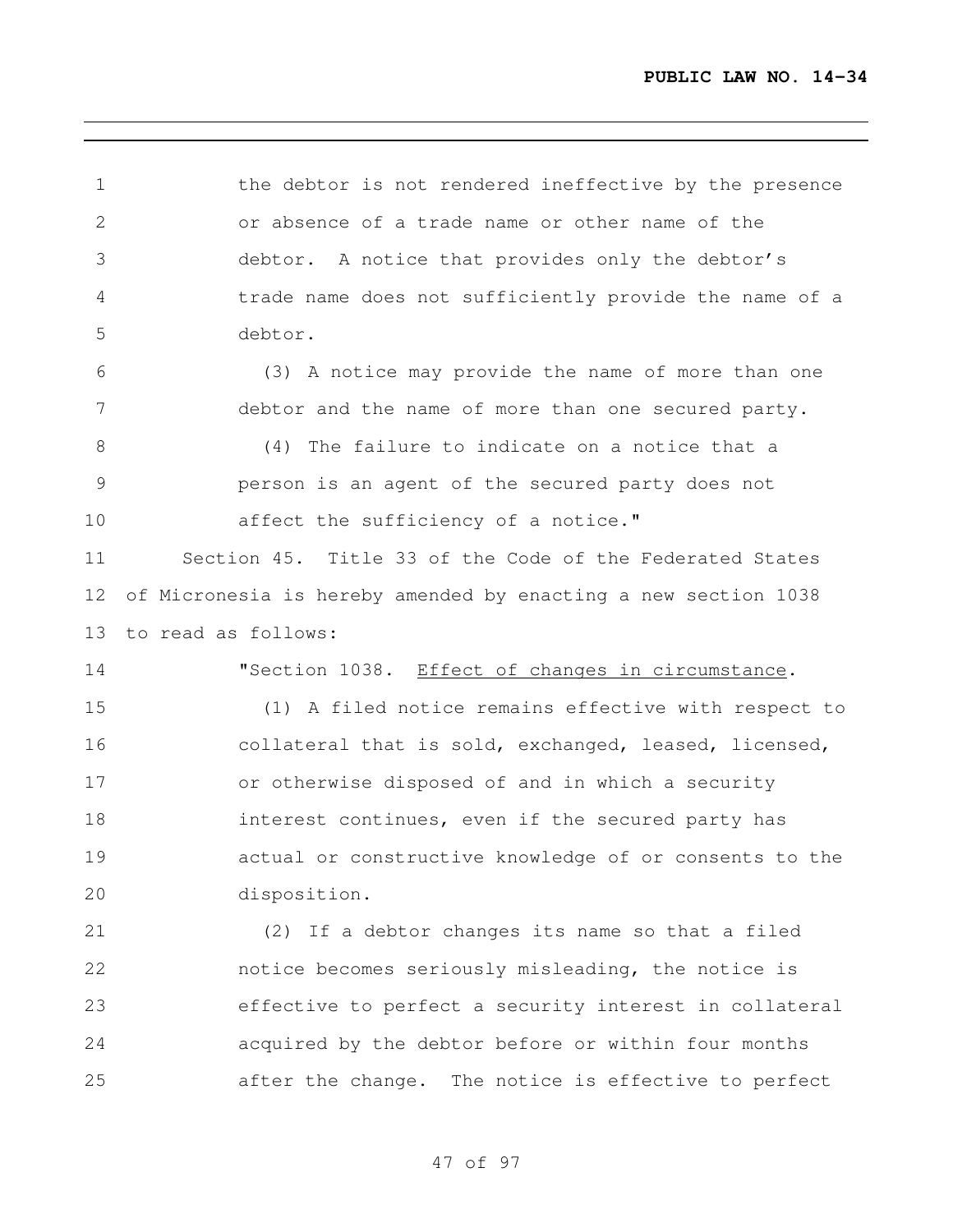a security interest in collateral acquired by the debtor more than four months after the change only if an amendment to the notice is filed within four months of the change to correct the name. (3) Except as provided for a change of debtor name under subsection (2), a notice remains effective if, after the notice is filed, a change of circumstances renders the notice seriously misleading. Section 46. Title 33 of the Code of the Federated States of Micronesia is hereby amended by enacting a new section 1039 to read as follows: **"Section 1039.** Duration of notice and effect of lapse. (1) A filed notice is effective for a period of five years after the date of filing. (2) The effectiveness of a filed notice lapses on 17 the expiration of the five year period unless, before 18 the lapse, a continuation statement is filed. (3) Upon lapse, a notice becomes ineffective and any security interest that was perfected by the notice becomes unperfected, unless the security interest is perfected without filing. (4) If the security interest becomes unperfected upon lapse, it is deemed never to have been perfected against a prior or subsequent purchaser of the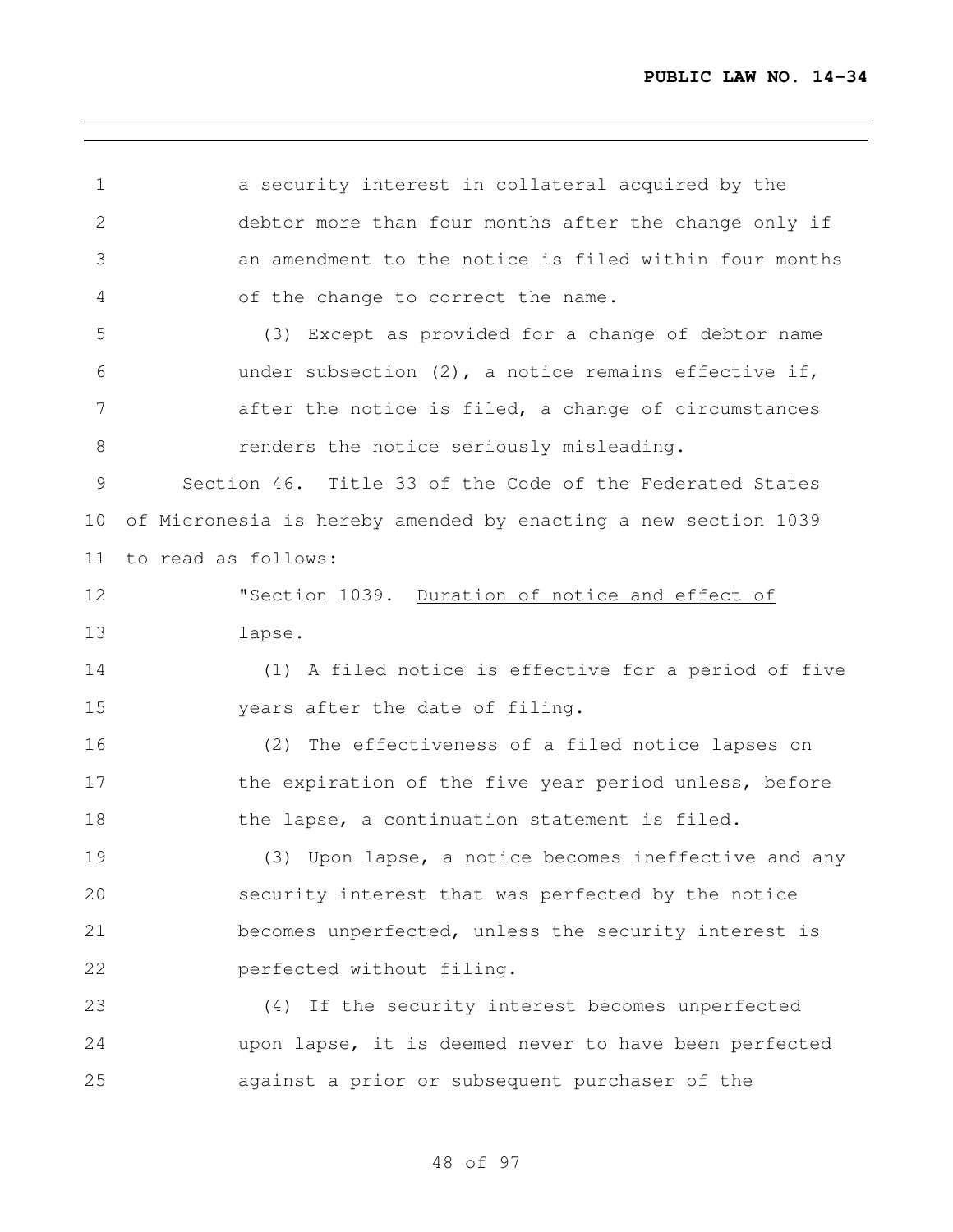collateral for value." Section 47. Title 33 of the Code of the Federated States of Micronesia is hereby amended by enacting a new section 1040 to read as follows: "Section 1040. Amendment of notice. (1) An initial notice may be amended by one or more amendments. An amendment must: (a) identify the initial notice by its file number; (b) identify the secured party on the notice 11 who authorizes the amendment; (c) indicate that it is an amendment to the notice; and (d) provide all of the information required of an initial notice, completely restating the notice in 16 a manner that reflects the amended state of the notice. (2) If an amendment adds collateral covered by a notice, or adds a debtor to a notice, it is effective if the debtor authorizes the filing in a signed writing. By signing a security agreement, a debtor authorizes the filing of an amendment, covering the collateral described in the security agreement, and proceeds of the collateral, whether or not the security agreement expressly covers proceeds.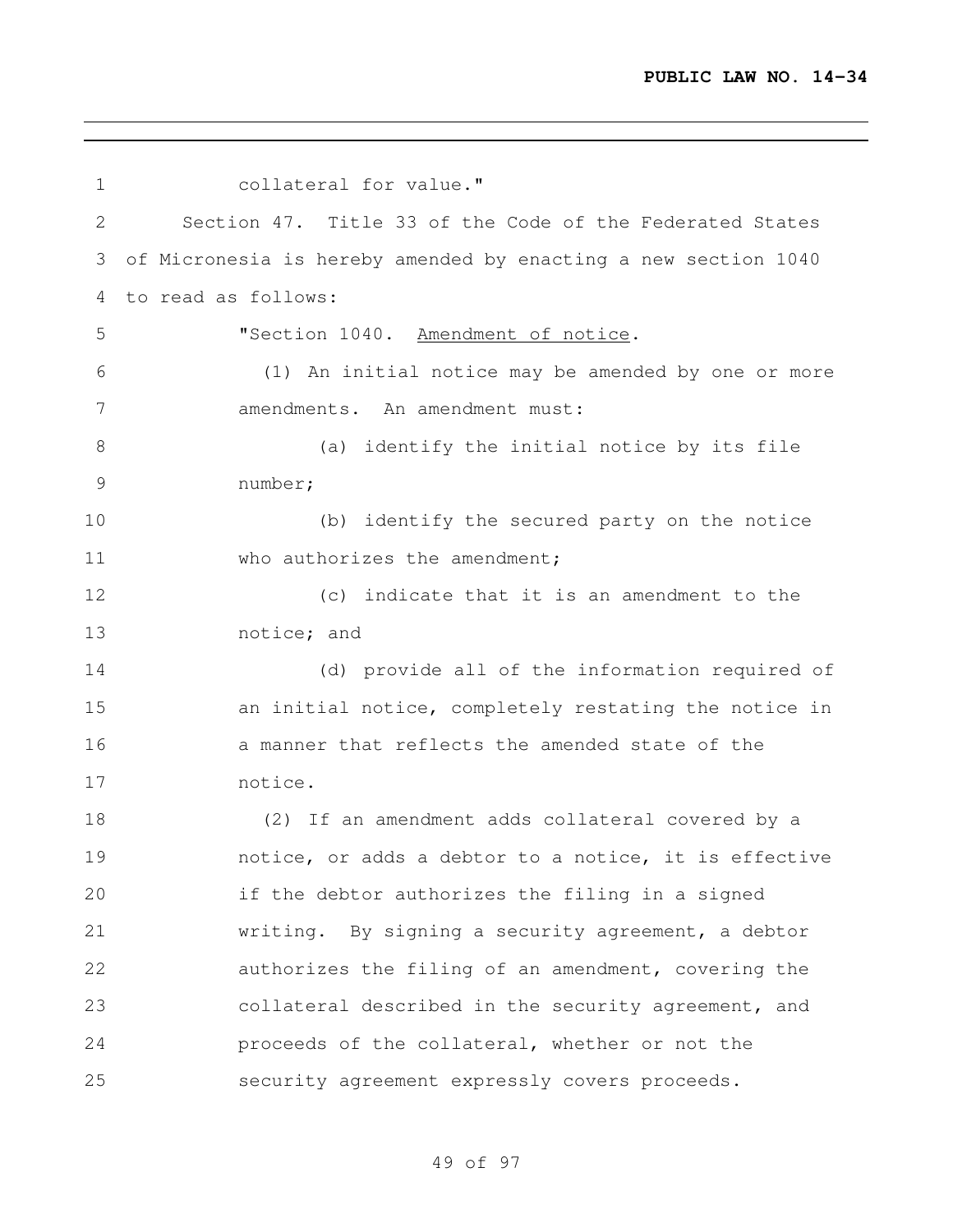(3) If there is more than one secured party on the notice, the amendment is effective if a secured party authorizes the filing. (4) An amendment that adds collateral is effective as to the added collateral only from the date of the filing of the amendment. (5) An amendment that adds a debtor is effective as 8 to the added debtor only from the date of the filing of the amendment. (6) An amendment other than an amendment to add collateral or add a debtor is effective only if a secured party on the notice authorizes the filing of the amendment in an authenticated record. (7) An amendment is ineffective if it purports to delete all secured parties and fails to provide the name of a new secured party, or purports to delete the names of all debtors and fails to provide the name of 18 a debtor not previously named on the notice. (8) If there is more than one secured party on the notice, each secured party may authorize the filing of an amendment. (9) The filing of an amendment does not extend the period of effectiveness of a notice." Section 48. Title 33 of the Code of the Federated States of Micronesia is hereby amended by enacting a new section 1041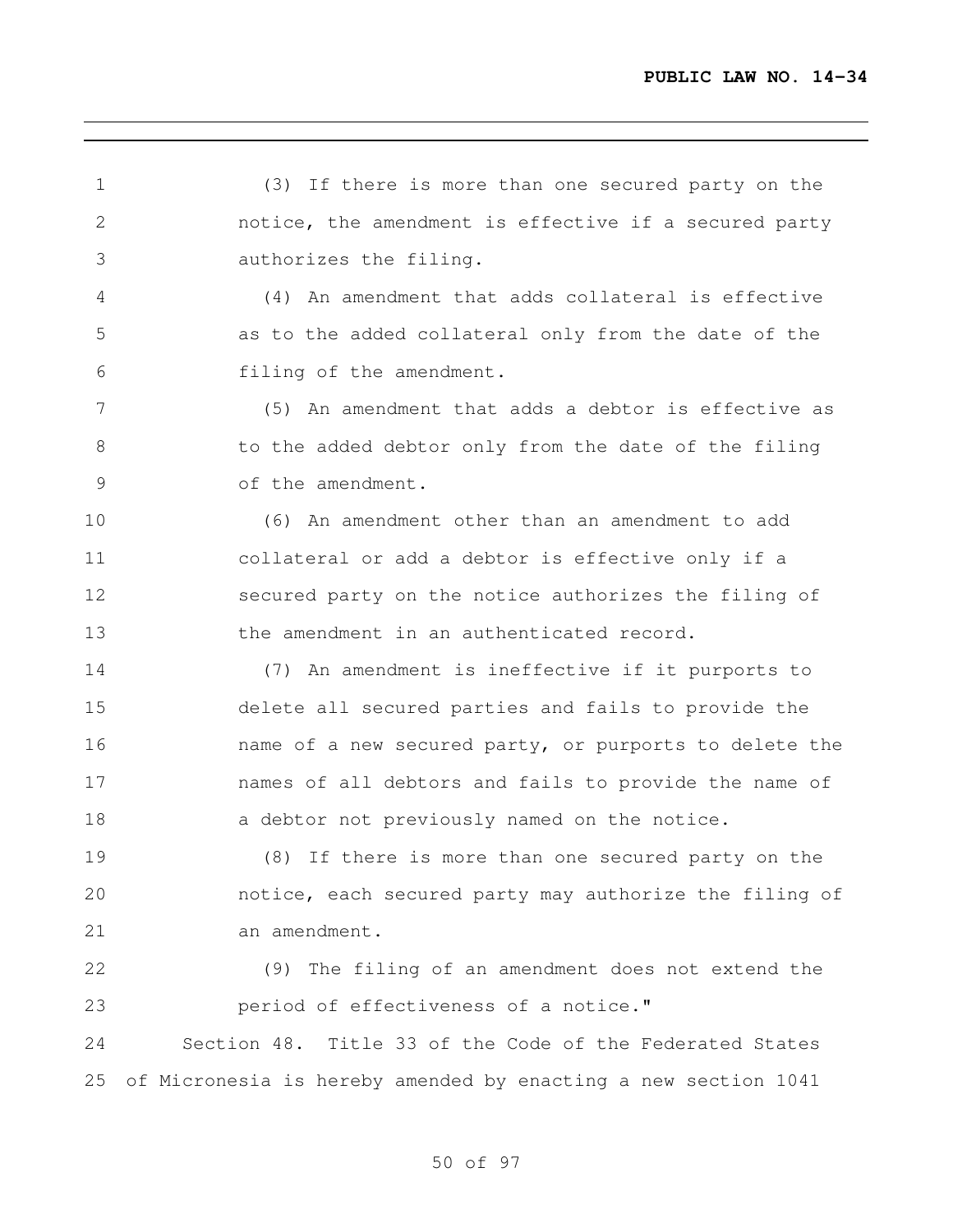to read as follows: "Section 1041. Continuation of notice. (1) The period of effectiveness of a notice may be continued by filing a continuation statement that: (a) identifies the initial notice by its file number; (b) identifies a secured party on the notice 8 who authorizes the continuation statement; and (c) indicates that the effectiveness of the notice, with respect to the secured party who authorized the filing, is to be continued. (2) A continuation statement may be filed only within six months before the expiration of the five-14 vear period of the notice. (a) Upon timely filing of a continuation statement, the effectiveness of the notice continues for a period of five years commencing on the day on which the notice would have become ineffective in the absence of the filing. (b) The effectiveness of a notice is continued only with respect to the secured party who authorized the filing of the continuation statement. (c) Upon the expiration of the new five-year period, the notice lapses with respect to the secured party unless, before the lapse, another continuation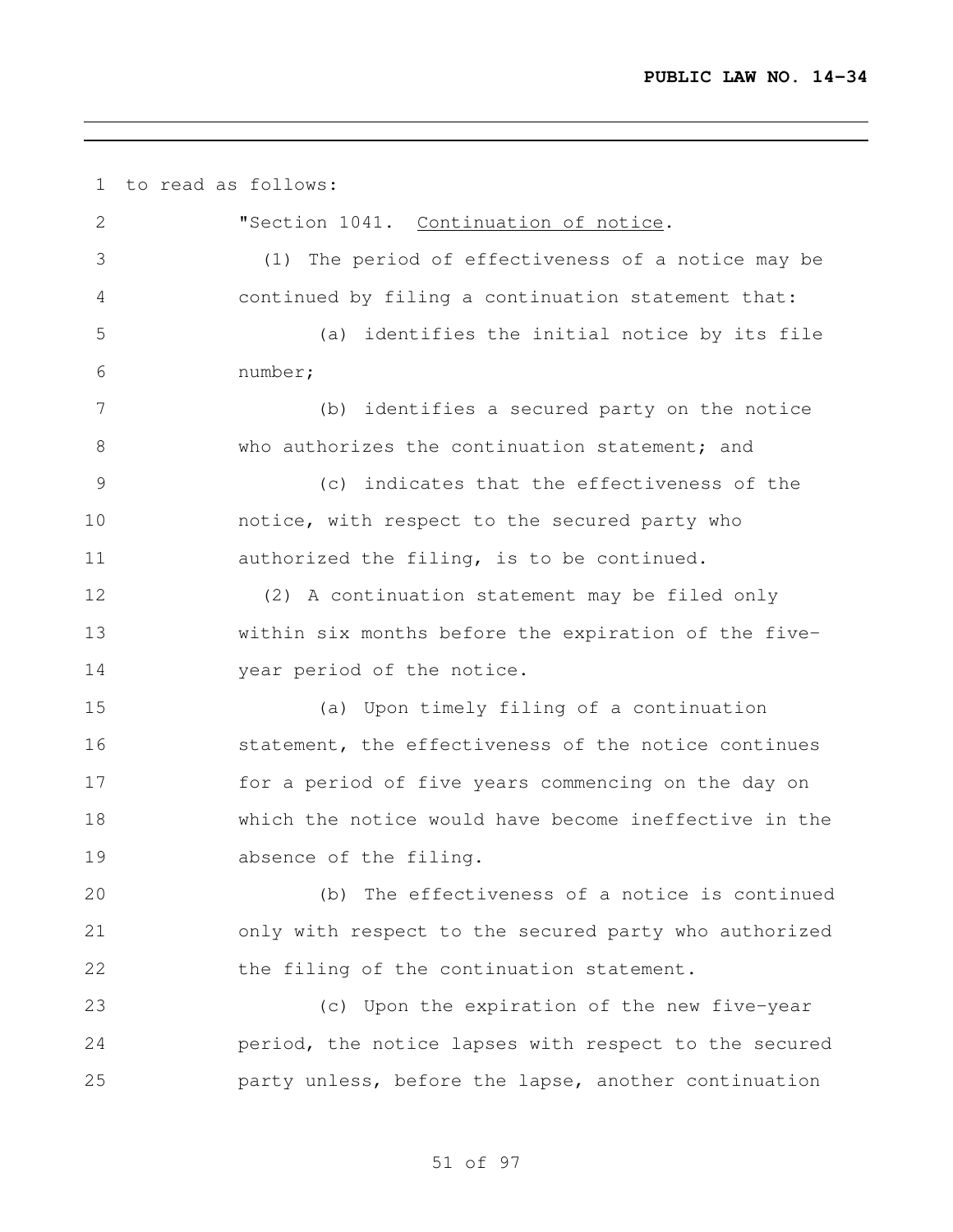| $\mathbf 1$  | statement authorized by that secured party is filed.           |
|--------------|----------------------------------------------------------------|
| $\mathbf{2}$ | Succeeding continuation statements may be filed in the         |
| 3            | same manner to continue the effectiveness of the               |
| 4            | notice."                                                       |
| 5            | Section 49. Title 33 of the Code of the Federated States       |
| 6            | of Micronesia is hereby amended by enacting a new section 1042 |
| 7            | to read as follows:                                            |
| 8            | "Section 1042. Termination of notice.                          |
| 9            | (1) The effectiveness of a notice may be terminated            |
| 10           | by filing a termination statement that:                        |
| 11           | (a) identifies the initial notice by its file                  |
| 12           | number;                                                        |
| 13           | (b) identifies a secured party on the notice                   |
| 14           | who authorizes the termination statement; and                  |
| 15           | (c) indicates that the notice is no longer                     |
| 16           | effective with respect to the interest of the secured          |
| 17           | party who authorized the filing of the termination             |
| 18           | statement.                                                     |
| 19           | (2) Within 20 days after the secured party receives            |
| 20           | a written demand by the debtor, the secured party on a         |
| 21           | notice shall file a termination statement if:                  |
| 22           | (a) there is no outstanding secured obligation                 |
| 23           | and no commitment to make an advance, incur an                 |
| 24           | obligation, or otherwise give value; or                        |
| 25           | (b) the debtor did not authorize the filing of                 |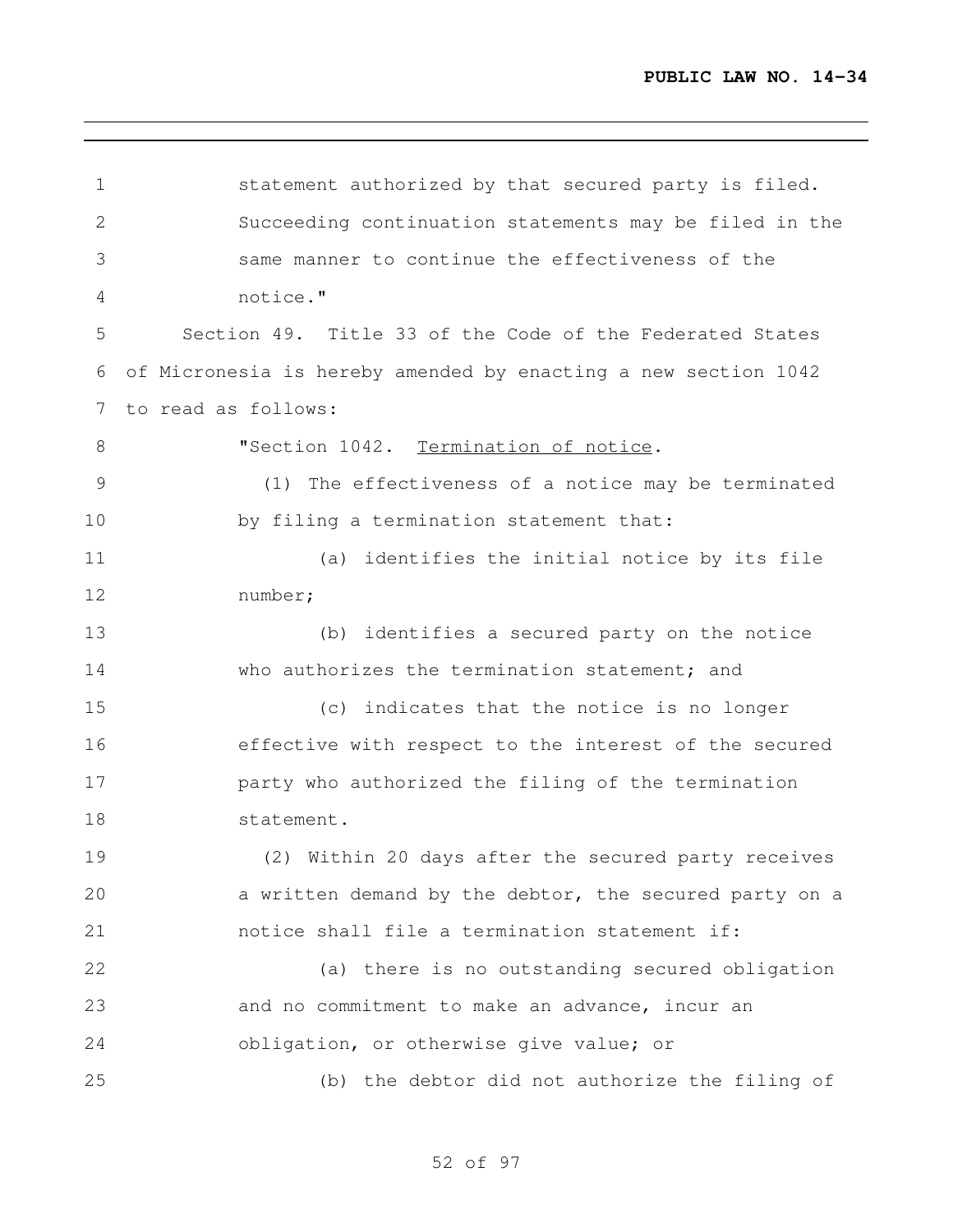1 the initial notice; or (c) the notice covers accounts or chattel paper that have been sold but as to which the account debtor or other person obligated has discharged its obligation. (3) A termination statement effectively terminates 7 the interest of a secured party on the notice only if the termination statement is authorized in a writing signed by that secured party. Upon the filing of an effective termination statement, the notice to which the termination statement relates becomes ineffective with respect to the authorizing secured party." Section 50. Title 33 of the Code of the Federated States of Micronesia is hereby amended by enacting a new section 1043 to read as follows: 16 "Section 1043. Effectiveness of notice. (1) An initial notice, amendment, continuation **statement, or termination statement is effective at**  the time it becomes public by means of a search of the records of the filing office as provided in this Act. (2) The filing office may refuse to file a record because: 23 (a) in the case of an initial notice, the record does not provide the name of a debtor; (b) in the case of an amendment, the record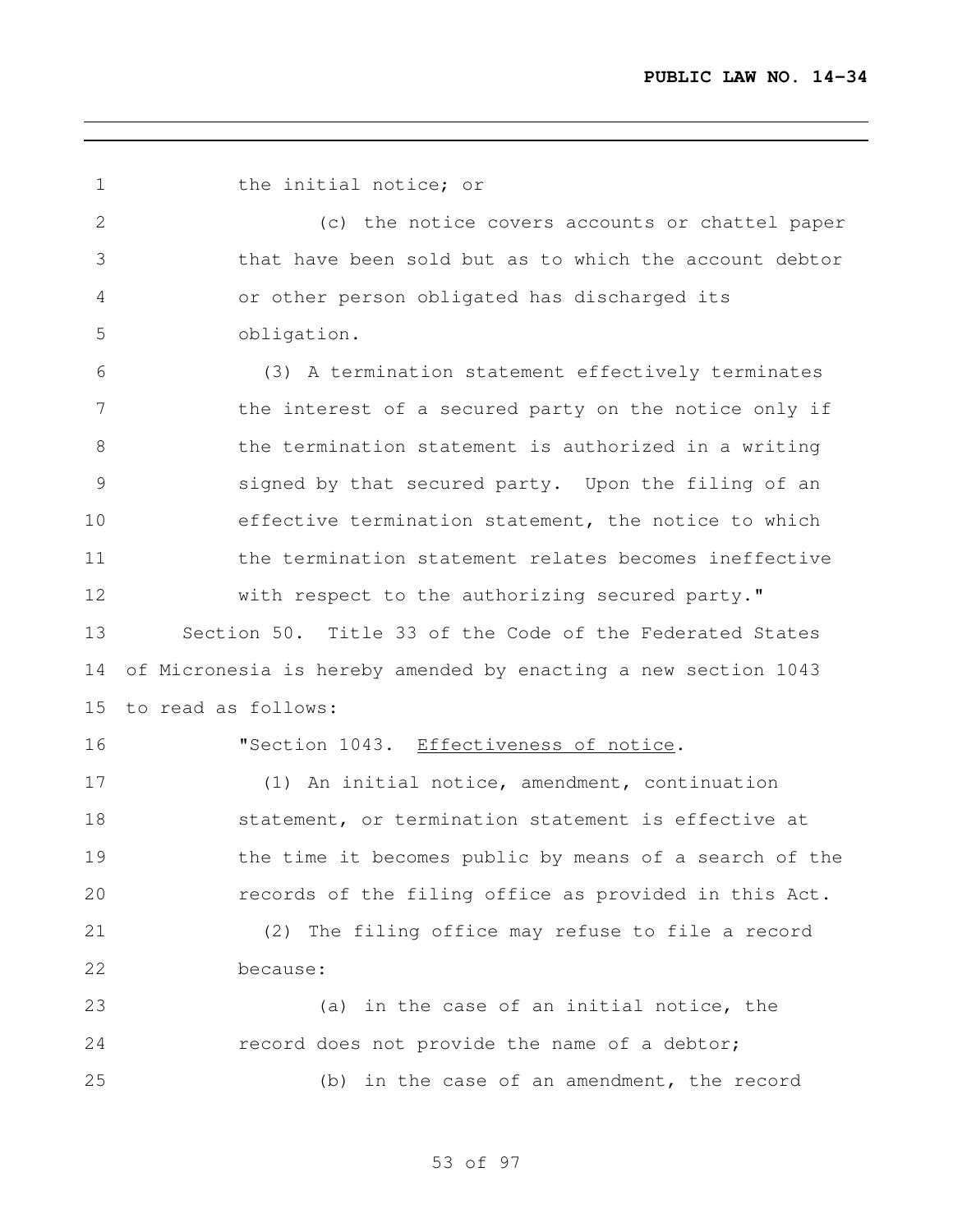does not provide the name of a debtor, does not provide the file number of the initial notice, or the record identifies an initial notice whose effectiveness has lapsed; (c) in the case of a continuation statement, the record does not provide the file number of the initial notice, or was not delivered within the **beamitted** six-month time period; (d) in the case of a termination statement, the record does not provide the file number of the initial notice, or the record relates to an initial notice 12 that has lapsed with respect to each secured party on the notice; or (e) less than the full filing fee is tendered, or no arrangement has been made for the periodic payment of fees. (3) A record that the filing office refuses to accept for a reason other than one set forth in this section is effective as a filed record except against a purchaser of the collateral that gives value in reasonable reliance upon the absence of the record from the files. (4) If a filing office refuses to accept a record for filing, it shall promptly communicate the fact of and reason for its refusal to the person that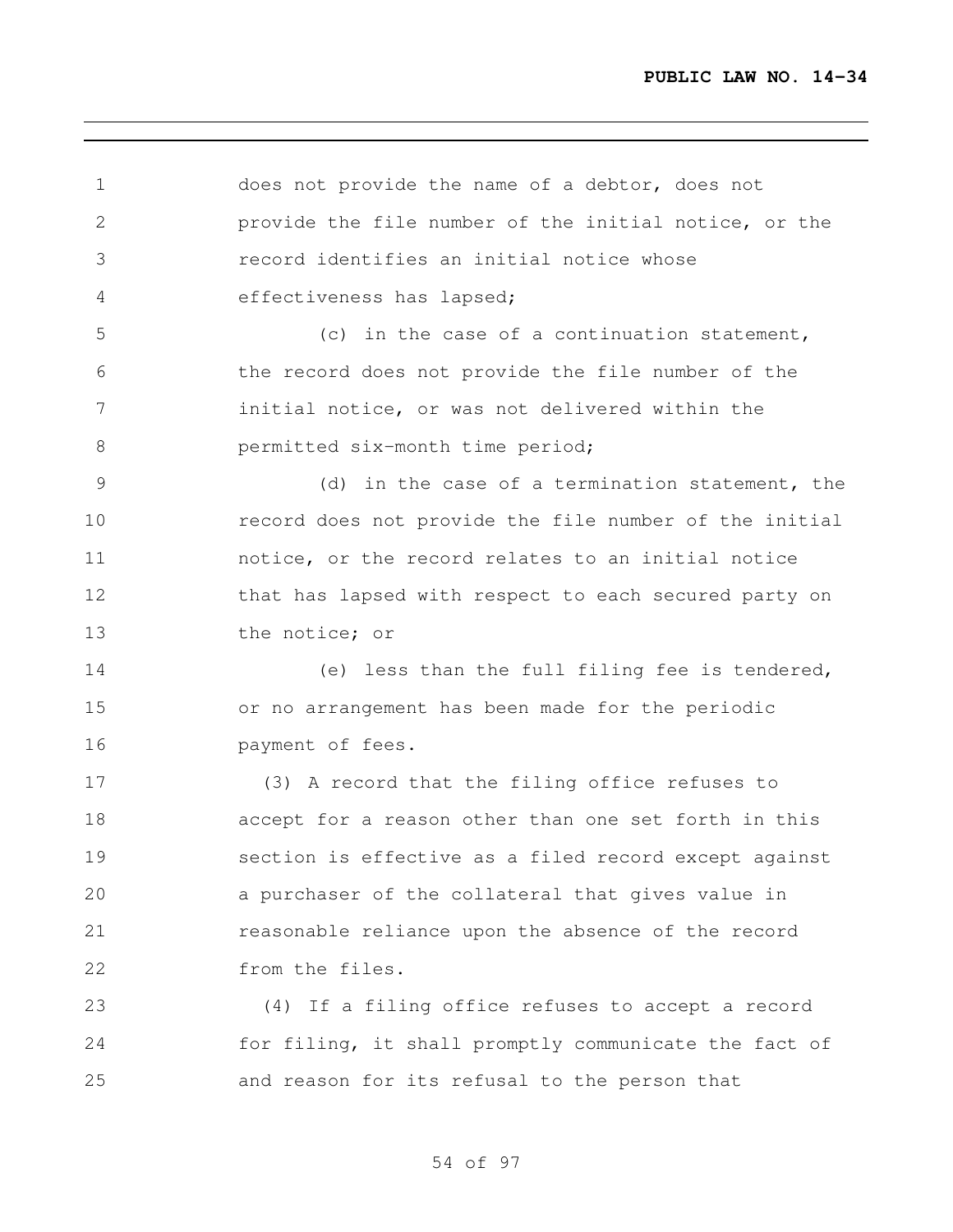presented the record. (5) A notice authorized by one secured party on the notice does not affect the rights of another secured party on the notice. (6) The failure of the filing office to index a record correctly does not affect the effectiveness of the record." Section 51. Title 33 of the Code of the Federated States of Micronesia is hereby amended by enacting a new section 1044 to read as follows: **"Section 1044.** Filing office duties. (1) For each notice filed, the filing office shall: (a) assign a unique file number in the case of 14 an initial notice: (b) assign a unique number to notices other 16 than the initial notice; (c) create a record that bears the number assigned to the filed record and the date and time of filing; and (d) maintain the filed record for public inspection. (2) The filing office shall index an initial notice by the name of the debtor and shall index all filed records relating to an initial notice in a manner that associates the initial notice and all filed records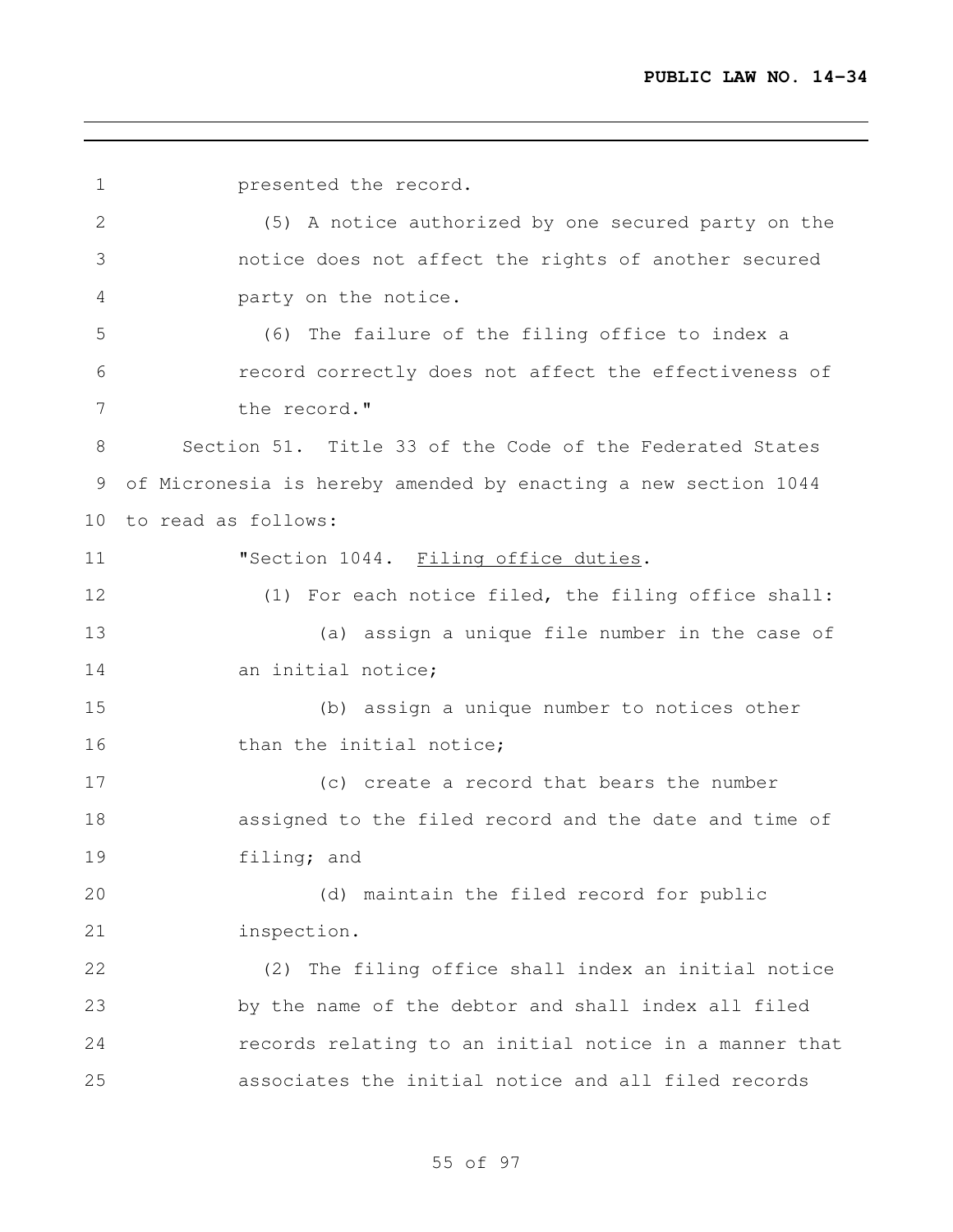relating to the initial notice. For notices containing serial numbers of motor vehicles, the filing office shall maintain an index of serial numbers. (3) The filing office shall maintain the capability

 to retrieve a record by the name of the debtor and by the file number assigned to the initial notice to which the record relates, and that associates an initial notice and all records relating the initial notice with one another. For notices containing the serial number of a motor vehicle, the filing office shall maintain the capability to retrieve a record by the serial number of the motor vehicle.

 (4) The filing office shall maintain records of lapsed notices for a period of ten years beyond the 16 date of lapse."

 Section 52. Title 33 of the Code of the Federated States of Micronesia is hereby amended by enacting a new section 1045 to read as follows:

# "Section 1045. Information from filing office.

 (1) The filing office shall communicate the following information to any person that requests it: (a) whether there is on file on a date and time

24 specified by the filing office $_{\tau}$  any notice that designates a particular debtor and has not lapsed with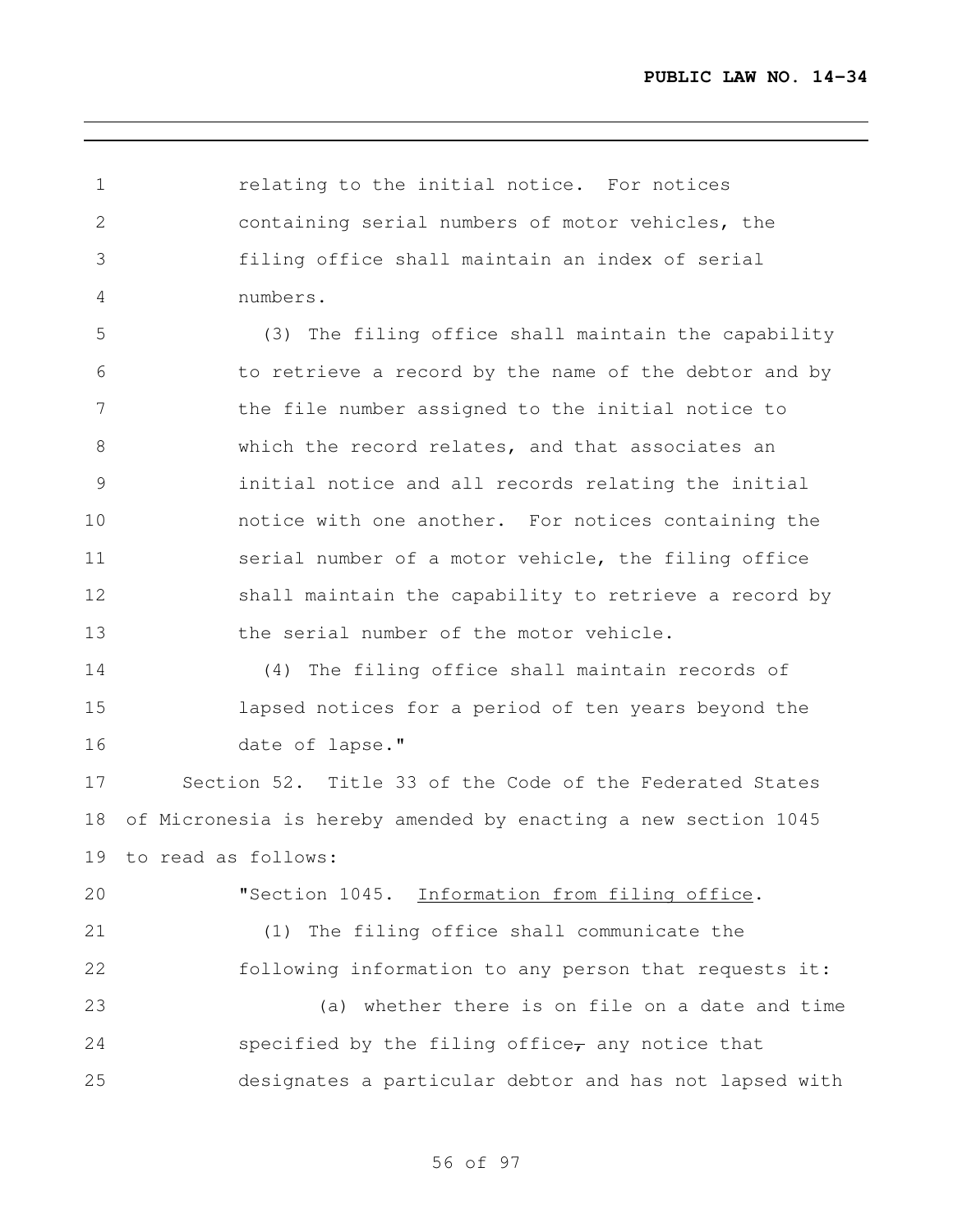**respect to all secured parties;**  (b) the file number, and the date and time of filing of each notice; (c) the name and address of each debtor and secured party on each notice; (d) all of the information contained in each notice. (2) A request may be made to search the records of the filing office by any of the following criteria: 10 (a) the file number of a notice; (b) the name of a debtor; or (c) the serial number of a motor vehicle. (3) In complying with its duty, the filing office may communicate information in any medium. However, if requested, the filing office shall communicate information by issuing a written certificate that can be admitted into evidence in the courts without 18 extrinsic evidence of its authenticity." Section 53. Title 33 of the Code of the Federated States of Micronesia is hereby amended by enacting a new section 1046 to read as follows: "Section 1046. Filing Office Revolving Fund. (1) There is established a Filing Office Revolving Fund, hereinafter referred to as the 'Fund,' separate from the General Fund of the Federated States of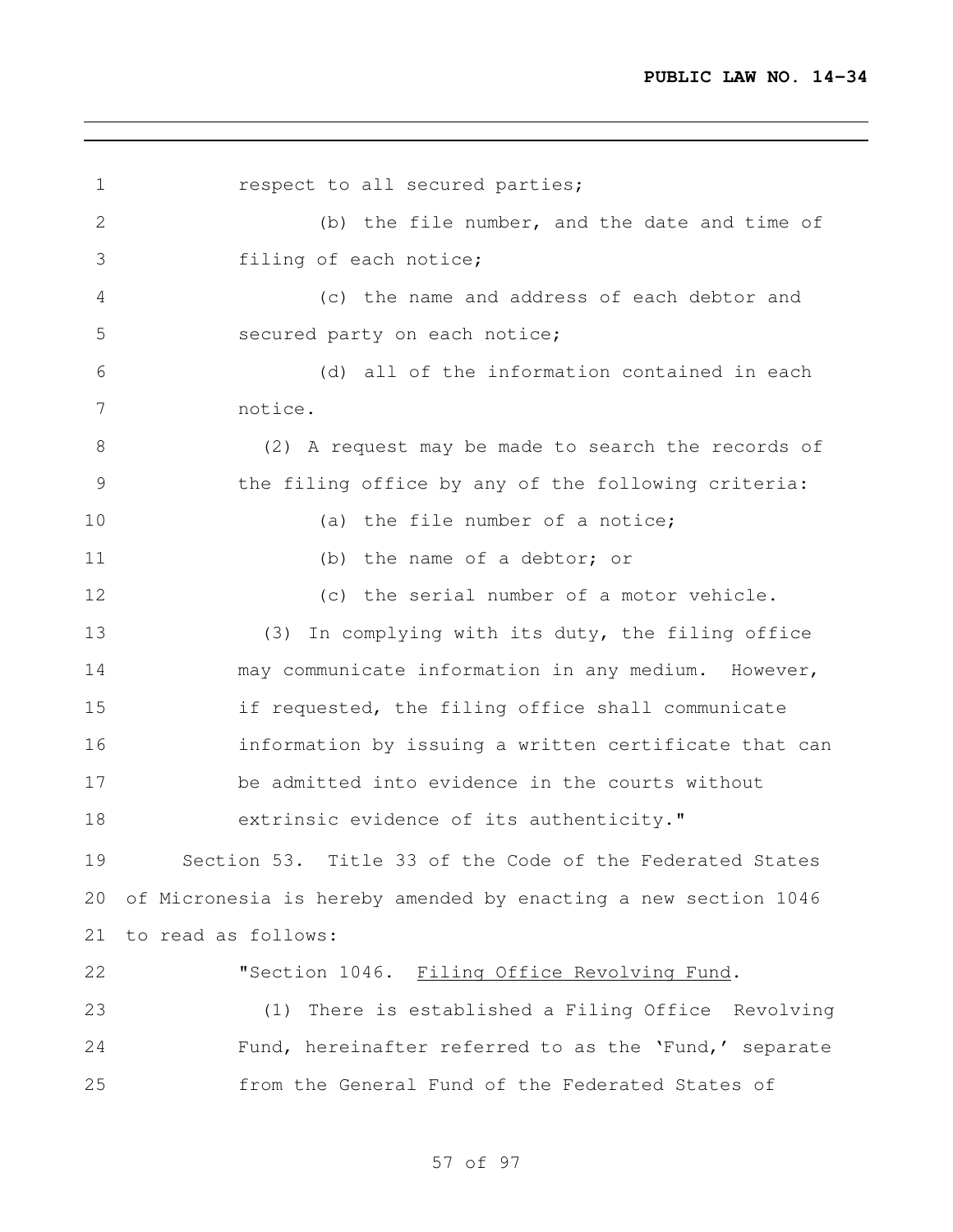Micronesia and all other funds.

 (2) The purpose of the Fund is to establish an ongoing revolving fund to allow appropriations for, and revenues from, the filing of notices to be used for the costs of maintenance of a filing office.

 (3) All future appropriations for, and revenues received from, the filing of notices shall be deposited in the Fund. Any unexpended monies in the Fund shall not revert to the General Fund nor lapse at 10 the end of the fiscal year; provided that at the end of each fiscal year, funds in excess of fifty percent of the actual operating costs of the filing system during the fiscal year just closed shall be deposited in the General Fund.

 (4) The Fund shall be administered by the Secretary 16 of the Department of Economic Affairs. The Secretary 17 shall, not later than 30 days after the close of each governmental fiscal year, submit a complete report of the activities and condition of the Fund for the fiscal year just closed to the President and the Congress of the Federated States of Micronesia.

 (5) The Public Auditor shall audit the Fund at such 23 times as the Public Auditor deems appropriate." Section 54. Title 33 of the Code of the Federated States of Micronesia is hereby amended by enacting a new subchapter 4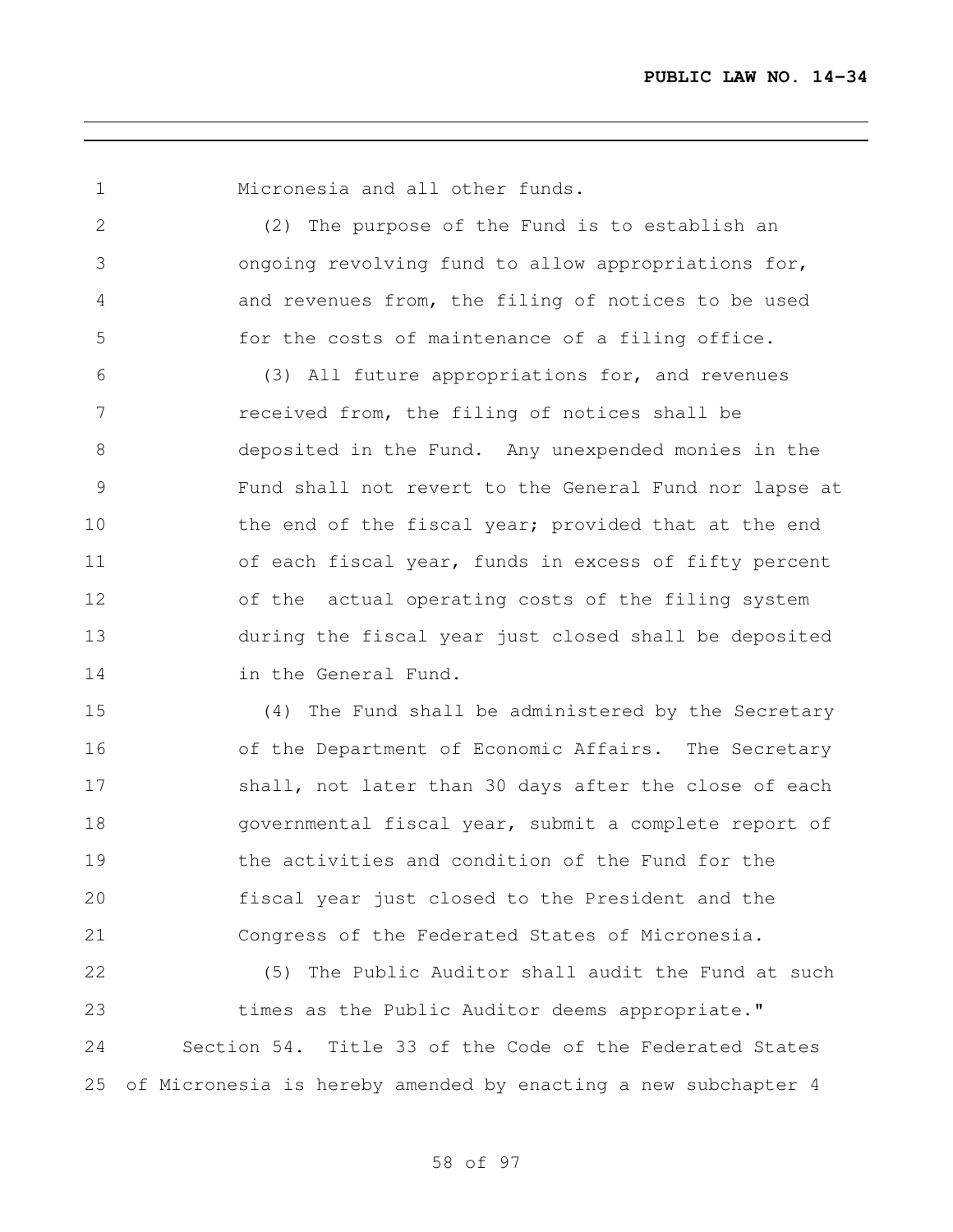entitled "Enforcement of security interests" of new Chapter 10 2 entitled "The Secured Transactions Act." Section 55. Title 33 of the Code of the Federated States of Micronesia is hereby amended by enacting a new section 1047 to read as follows: "Section 1047. Rights after default—General provisions. (1) After default a secured party has the rights provided in this subchapter and those provided by 10 agreement of the parties. (2) After default, a secured party may reduce a claim to judgment, foreclose, or otherwise enforce the claim, or security interest by any available judicial procedure. (3) After default, if the collateral is documents, the secured party may proceed either as to the documents or as to the goods they cover. (4) A secured party in possession of collateral or control of collateral has the rights and duties provided in section 1008. (5) Rights under this section are cumulative and may be exercised simultaneously. (6) Except as otherwise provided in this subchapter with respect to an unknown debtor, after default, a debtor and an obligor have the rights provided in this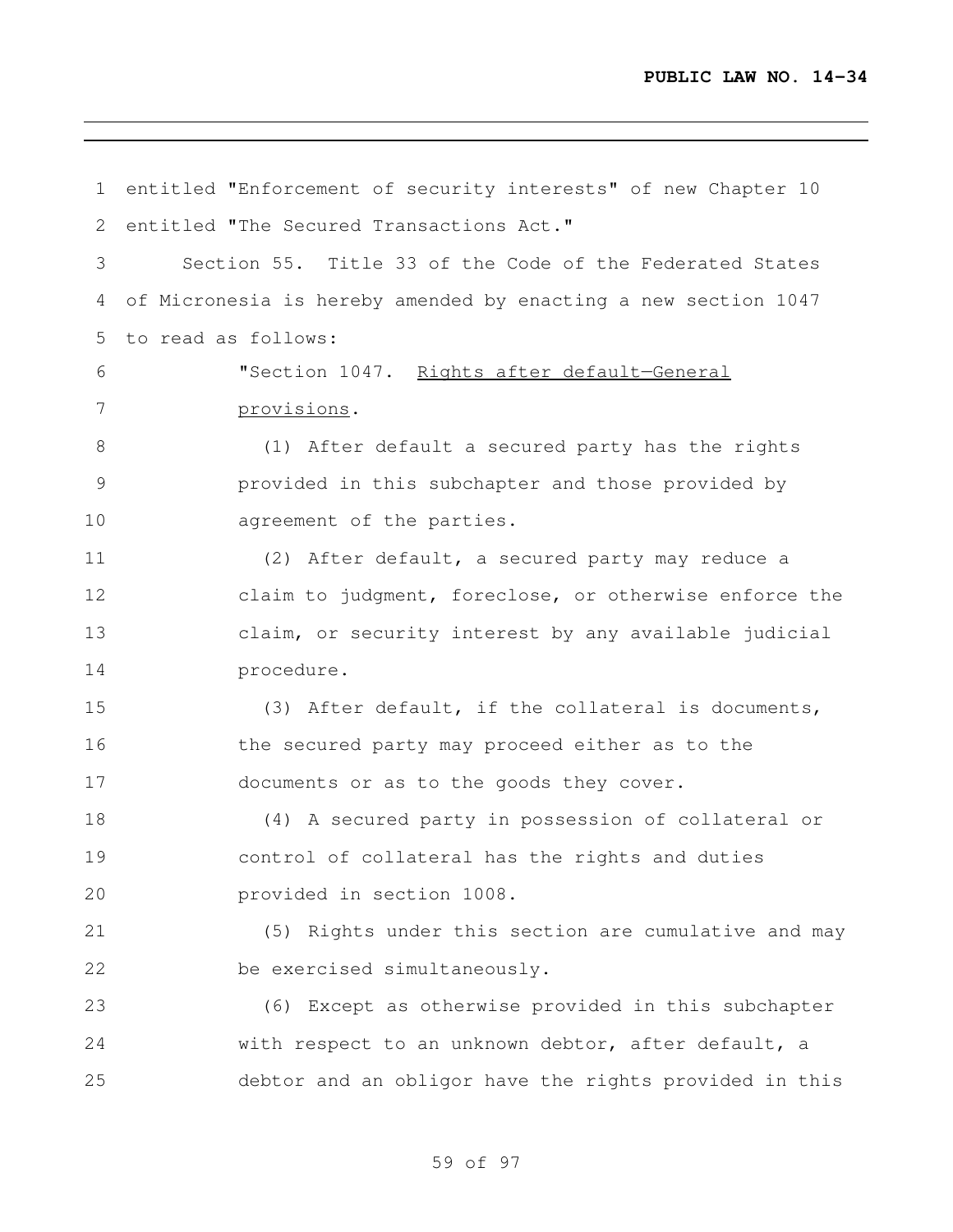| subchapter and by agreement of the parties.                    |
|----------------------------------------------------------------|
| (7) If a secured party has reduced its claim to                |
| judgment, the lien of any levy that may be made upon           |
| the collateral by virtue of an execution based upon            |
| the judgment relates back to the earliest of:                  |
| (a) the date of perfection of the security                     |
| interest in the collateral; or                                 |
| (b) the date of filing a notice covering the                   |
| collateral.                                                    |
| (8) A secured party may purchase at any execution              |
| sale or sale pursuant to judicial foreclosure upon             |
| collateral and thereafter hold the collateral free of          |
| any other requirements of this Act.                            |
| (9) This subchapter imposes no duties upon a secured           |
| party that is a consignor or a buyer of accounts,              |
| chattel paper, or other intangible property."                  |
| Section 56. Title 33 of the Code of the Federated States       |
| of Micronesia is hereby amended by enacting a new section 1048 |
| 19 to read as follows:                                         |
| "Section 1048. Procedure if security agreement covers          |
| fixtures.                                                      |
| (1) Subject to subsection $(2)$ , if a security                |
| agreement covers goods that are or become fixtures, a          |
| secured party may proceed:                                     |
| (a) under this subchapter; or                                  |
|                                                                |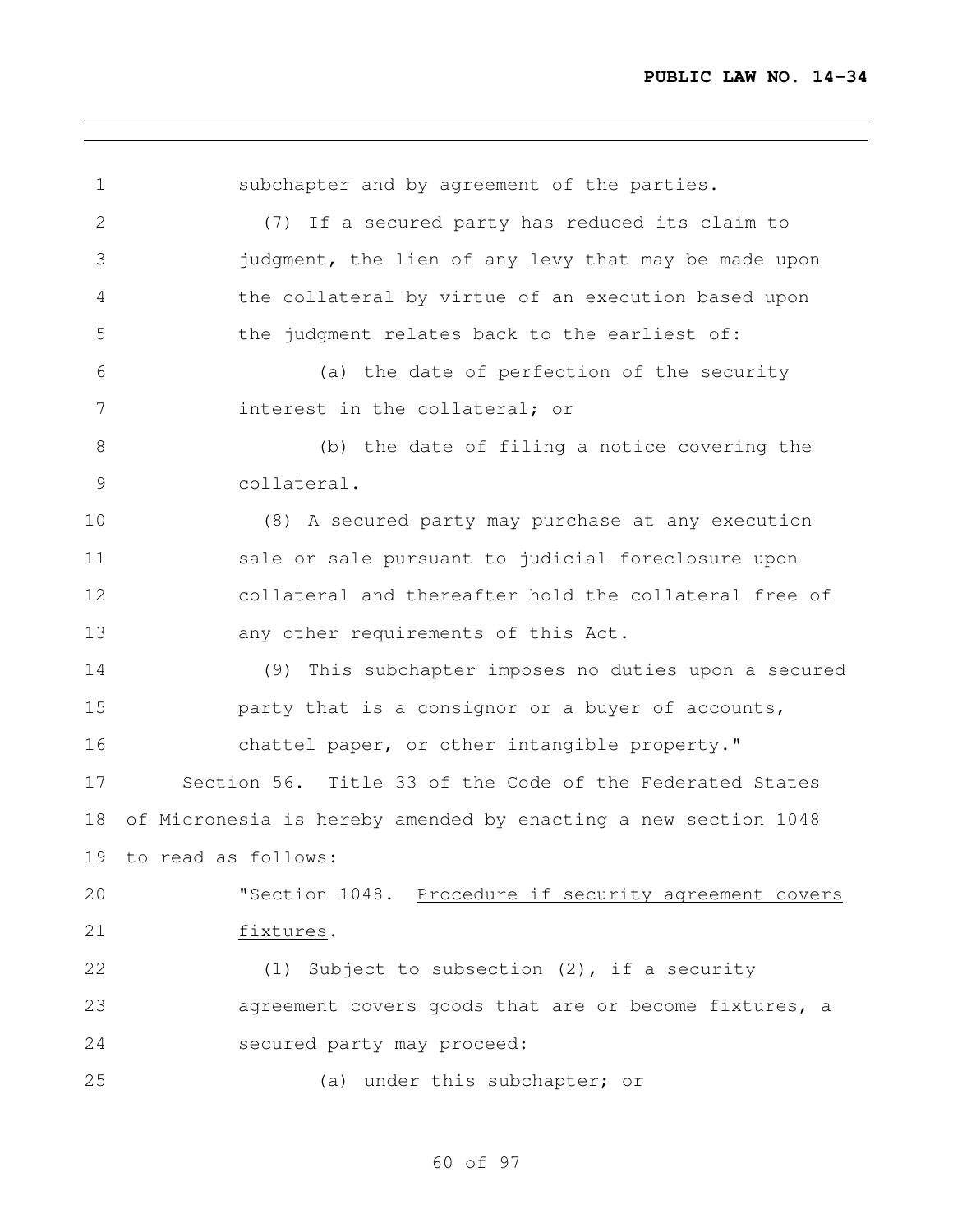(b) in accordance with the rights with respect to real property.

 (2) Subject to the other provisions of this subchapter, if a secured party holding a security interest in fixtures has priority over all owners and encumbrancers of the real property, the secured party, after default, may remove the collateral from the real property.

 (3) A secured party that removes collateral shall promptly reimburse any encumbrancer or owner of the 11 real property, other than the debtor, for the cost of **repair of any physical injury caused by the removal.**  The secured party need not reimburse the encumbrancer or owner for any diminution in value of the real property caused by the absence of the goods removed or by any necessity of replacing them. A person entitled to reimbursement may refuse permission to remove until the secured party gives adequate assurance for the **performance of the obligation to reimburse."** Section 57. Title 33 of the Code of the Federated States

 of Micronesia is hereby amended by enacting a new section 1049 to read as follows:

23 "Section 1049. Unknown debtor or secondary obligor. A secured party does not owe a duty based on its status as secured party: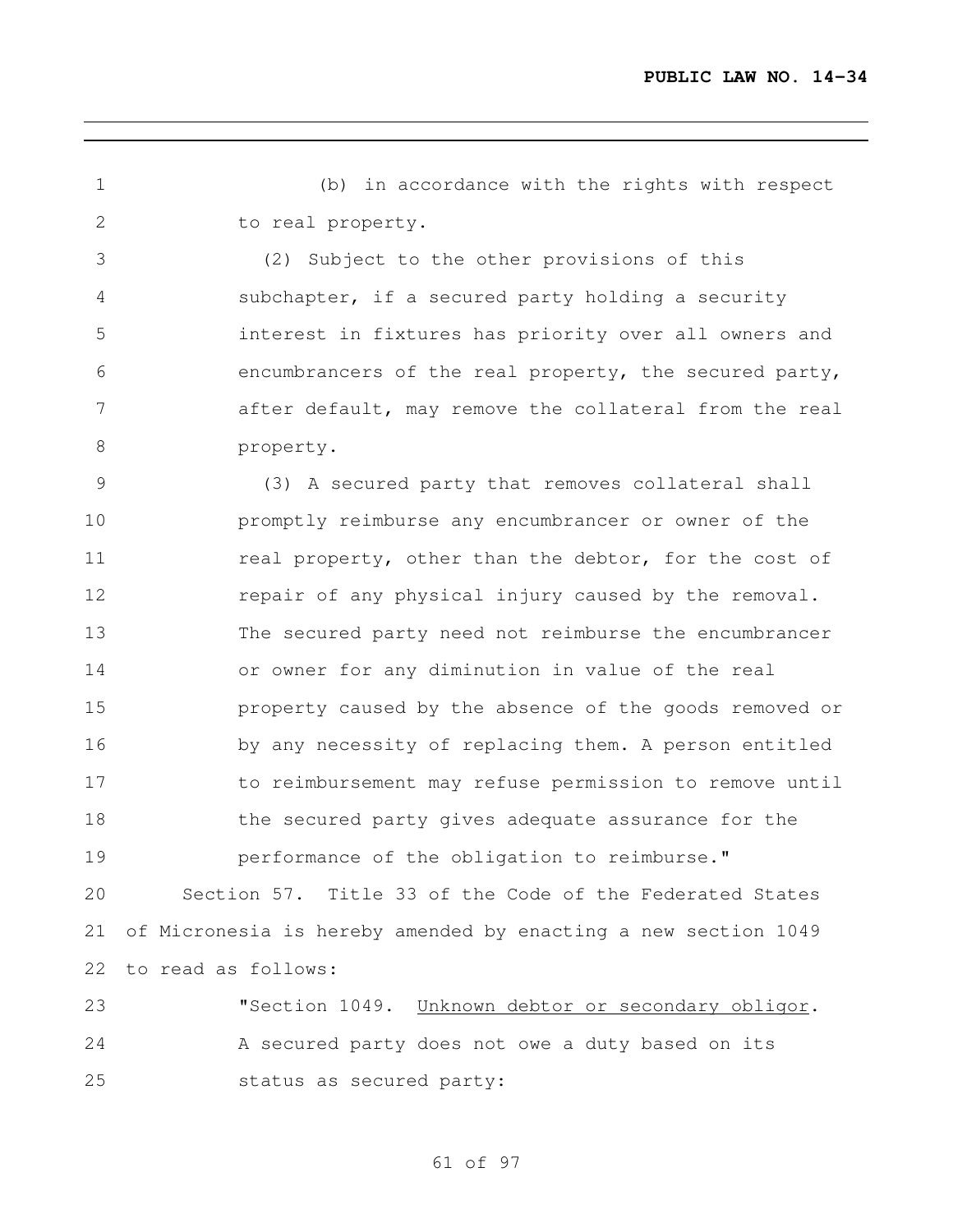| (1) to a person that is a debtor or obligor, unless            |
|----------------------------------------------------------------|
| the secured party actually or constructively knows:            |
| (a) that the person is a debtor or obligor;                    |
| (b) the identity of the person; and                            |
| (c) how to communicate with the person; or                     |
| (2) to a secured party or lien holder that has filed           |
| a notice naming the person as a debtor, unless the             |
| secured party actually or constructively knows:                |
| (a) that the person is a debtor; and                           |
| (b) the identity of the person."                               |
| Section 58. Title 33 of the Code of the Federated States       |
| of Micronesia is hereby amended by enacting a new section 1050 |
| to read as follows:                                            |
| "Section 1050. Collection and enforcement of debt or           |
| obligation by secured party.                                   |
| (1) If so agreed by the debtor, and in any event               |
| after default, a secured party:                                |
| (a) may notify an account debtor or other                      |
| obligor to make payment or otherwise render                    |
| performance to or for the benefit of the secured               |
| party;                                                         |
| (b) may take any proceeds to which the secured                 |
| party is entitled;                                             |
| (c) may enforce the obligations of an account                  |
| debtor or other obligor and exercise the rights of the         |
|                                                                |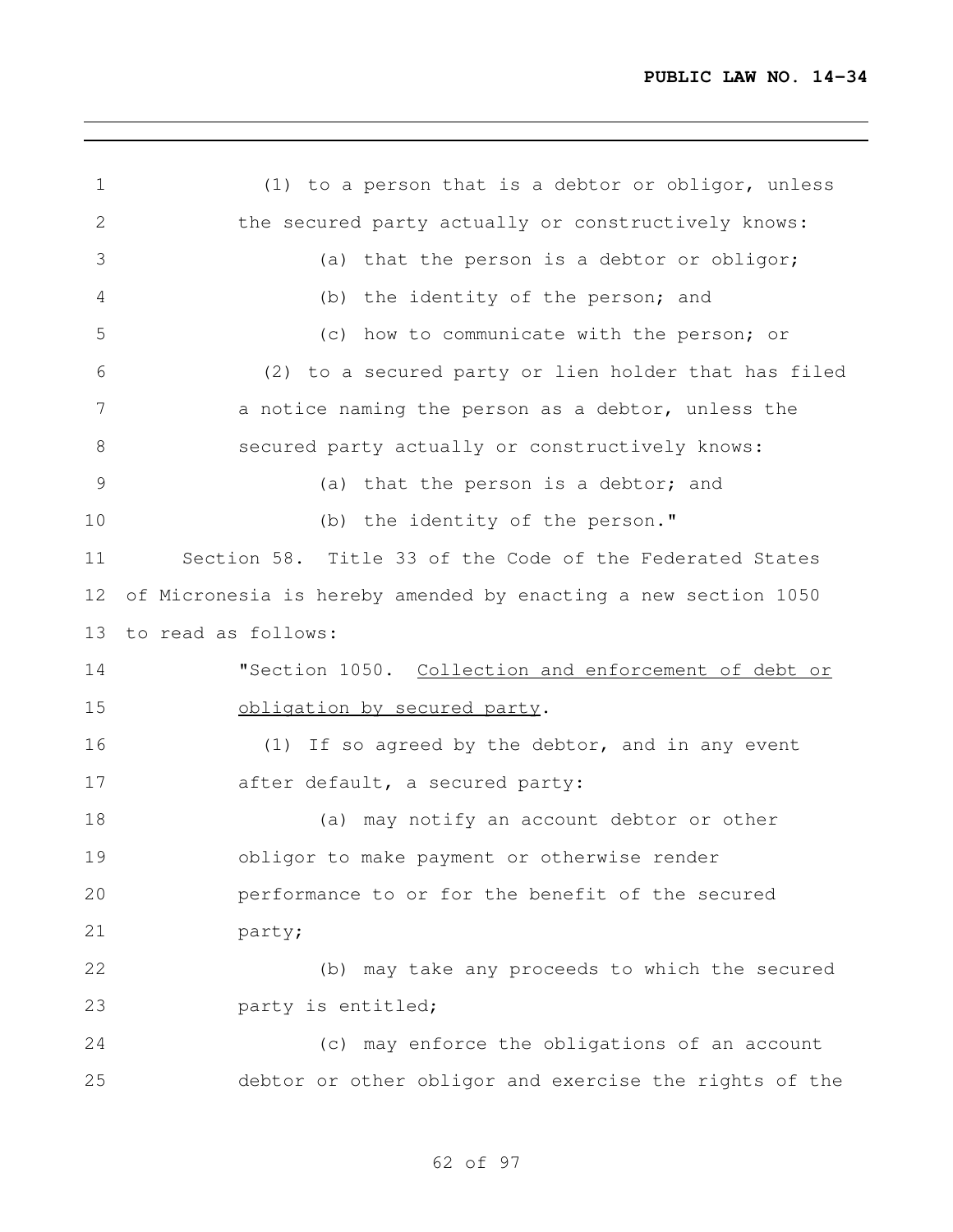| 1            | debtor with respect to the obligation of the account      |
|--------------|-----------------------------------------------------------|
| $\mathbf{2}$ | debtor or other obligor to make payment or otherwise      |
| 3            | render performance to the debtor, and with respect to     |
| 4            | any property that secures the obligations of the          |
| 5            | account debtor or other obligor.                          |
| 6            | (2) If so agreed by the debtor, and in any event          |
| 7            | after default:                                            |
| 8            | (a) if a secured party holds a security                   |
| 9            | interest in a deposit account perfected by control        |
| 10           | pursuant to section $1027$ (1) (a), the secured party may |
| 11           | apply the balance of the deposit account to the           |
| 12           | obligation secured by the deposit account; or             |
| 13           | (b) if a secured party holds a security                   |
| 14           | interest in a deposit account perfected pursuant to       |
| 15           | section $1027(1)$ (b) or (c), the secured party may       |
| 16           | instruct the bank to pay the balance of the deposit       |
| 17           | account to or for the benefit of the secured party.       |
| 18           | (3) A secured party shall proceed in a commercially       |
| 19           | reasonable manner if the secured party:                   |
| 20           | (a) undertakes to collect from or enforce an              |
| 21           | obligation of an account debtor or other person           |
| 22           | obligated on collateral; and                              |
| 23           | (b) is entitled to charge back uncollected                |
| 24           | collateral or otherwise to full or limited recourse       |
| 25           | against the debtor or a secondary obligor.                |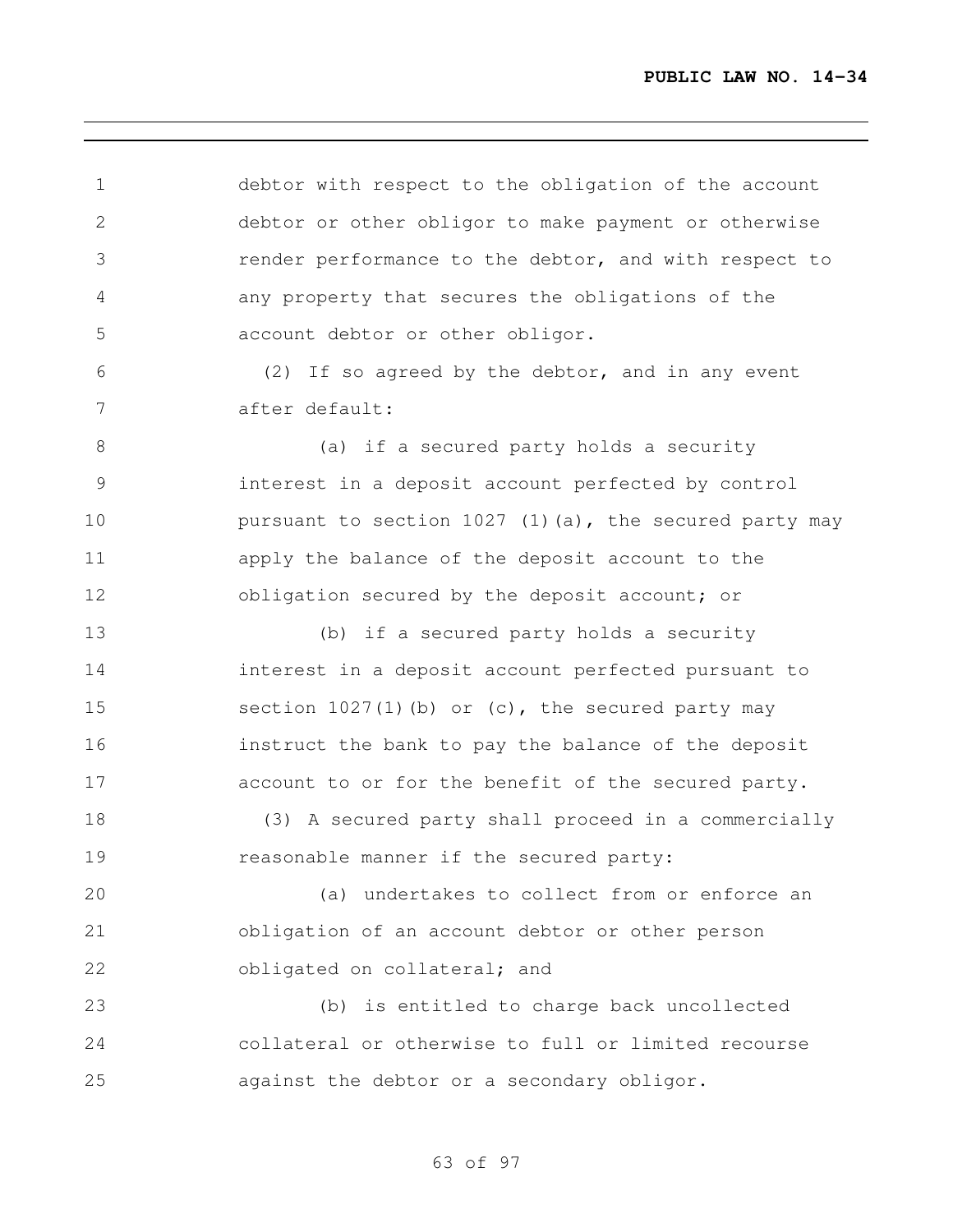| $\mathbf 1$    | (4) A secured party may deduct from the collections            |
|----------------|----------------------------------------------------------------|
| $\mathbf{2}$   | made pursuant to subsection (3) reasonable expenses of         |
| 3              | collection and enforcement, including reasonable               |
| $\overline{4}$ | attorney's fees and legal expenses incurred by the             |
| 5              | secured party."                                                |
| 6              | Section 59. Title 33 of the Code of the Federated States       |
| 7              | of Micronesia is hereby amended by enacting a new section 1051 |
| 8              | to read as follows:                                            |
| $\mathcal{G}$  | "Section 1051. Application of proceeds of collection           |
| 10             | or enforcement-liability for deficiency and right to           |
| 11             | surplus.                                                       |
| 12             | (1) The following rules apply with respect to                  |
| 13             | proceeds from enforcement or collection under section          |
| 14             | 1050:                                                          |
| 15             | (a) a secured party shall apply or pay over for                |
| 16             | application the cash proceeds of collection or                 |
| 17             | enforcement in the following order to:                         |
| 18             | (i) the reasonable expenses of collection                      |
| 19             | and enforcement and, to the extent provided for by             |
| 20             | agreement and not prohibited by law, reasonable                |
| 21             | attorney's fees and legal expenses incurred by the             |
| 22             | secured party;                                                 |
| 23             | (ii) the satisfaction of obligations                           |
| 24             | secured by a superior security interest in or other            |
| 25             | lien on the collateral subject to the security                 |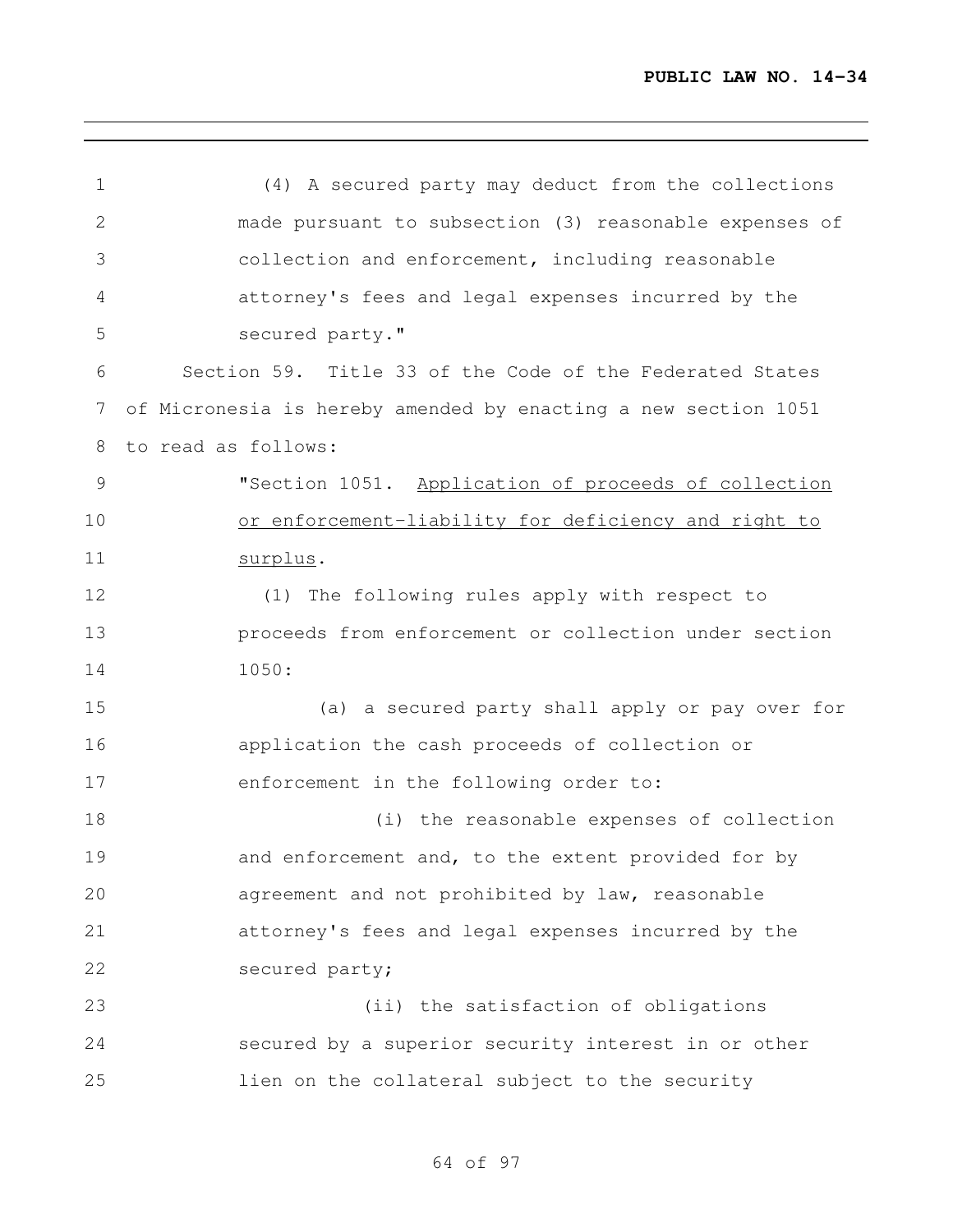interest under which the collection or enforcement is made if the secured party receives an authenticated demand for proceeds before distribution of the proceeds is completed; (iii) the satisfaction of obligations secured by the security interest under which the collection or enforcement is made; and 8 (iv) the satisfaction of obligations secured by any subordinate security interest in or other lien on the collateral subject to the security interest under which the collection or enforcement is made if the secured party receives an authenticated demand for proceeds before distribution of the proceeds is completed. (b) if requested by a secured party, a holder of a subordinate security interest or other lien shall furnish reasonable proof of the interest or lien within a reasonable time. Unless the holder complies, the secured party need not comply with the holder's demand. (c) a secured party need not apply or pay over for application noncash proceeds of collection and enforcement unless the failure to do so would be commercially unreasonable. A secured party that

applies or pays over for application noncash proceeds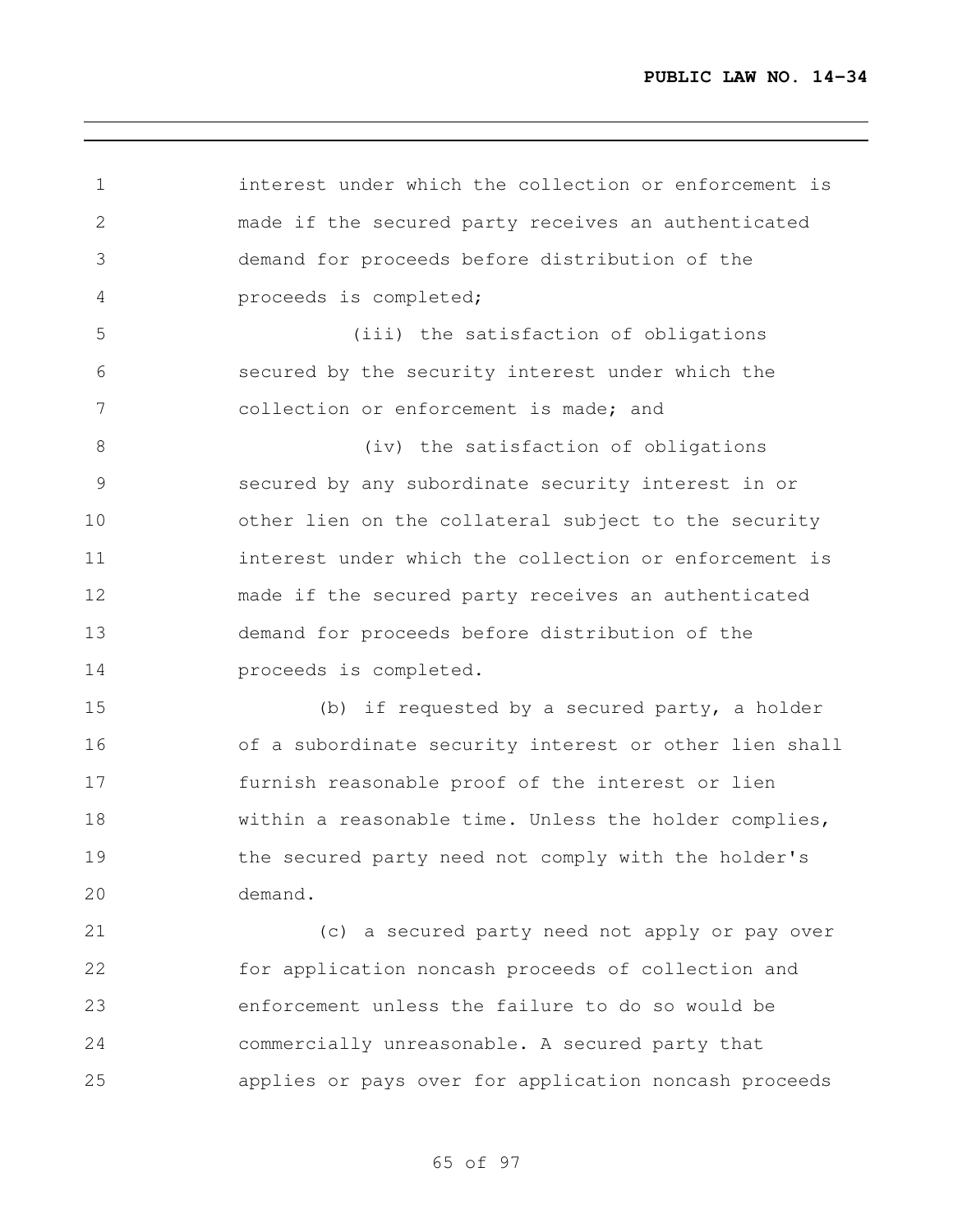shall do so in a commercially reasonable manner. (d) a secured party shall account to and pay a debtor for any surplus, and the obligor is liable for any deficiency. (2) If the underlying transaction is a sale of accounts, chattel paper, payment intangibles, or promissory notes, the debtor is not entitled to any surplus, and the obligor is not liable for any deficiency." Section 60. Title 33 of the Code of the Federated States of Micronesia is hereby amended by enacting a new section 1052 to read as follows: 13 "Section 1052. Secured party's right to take **possession after default.**  (1) After default, a secured party: (a) may take possession of the collateral; and (b) without removal, may render equipment unusable and dispose of collateral on a debtor's premises. (2) A secured party may proceed under subsection (1): (a) pursuant to judicial process; or (b) without judicial process, if it proceeds 24 without breach of the peace. (3) If so agreed, and in any event after default, a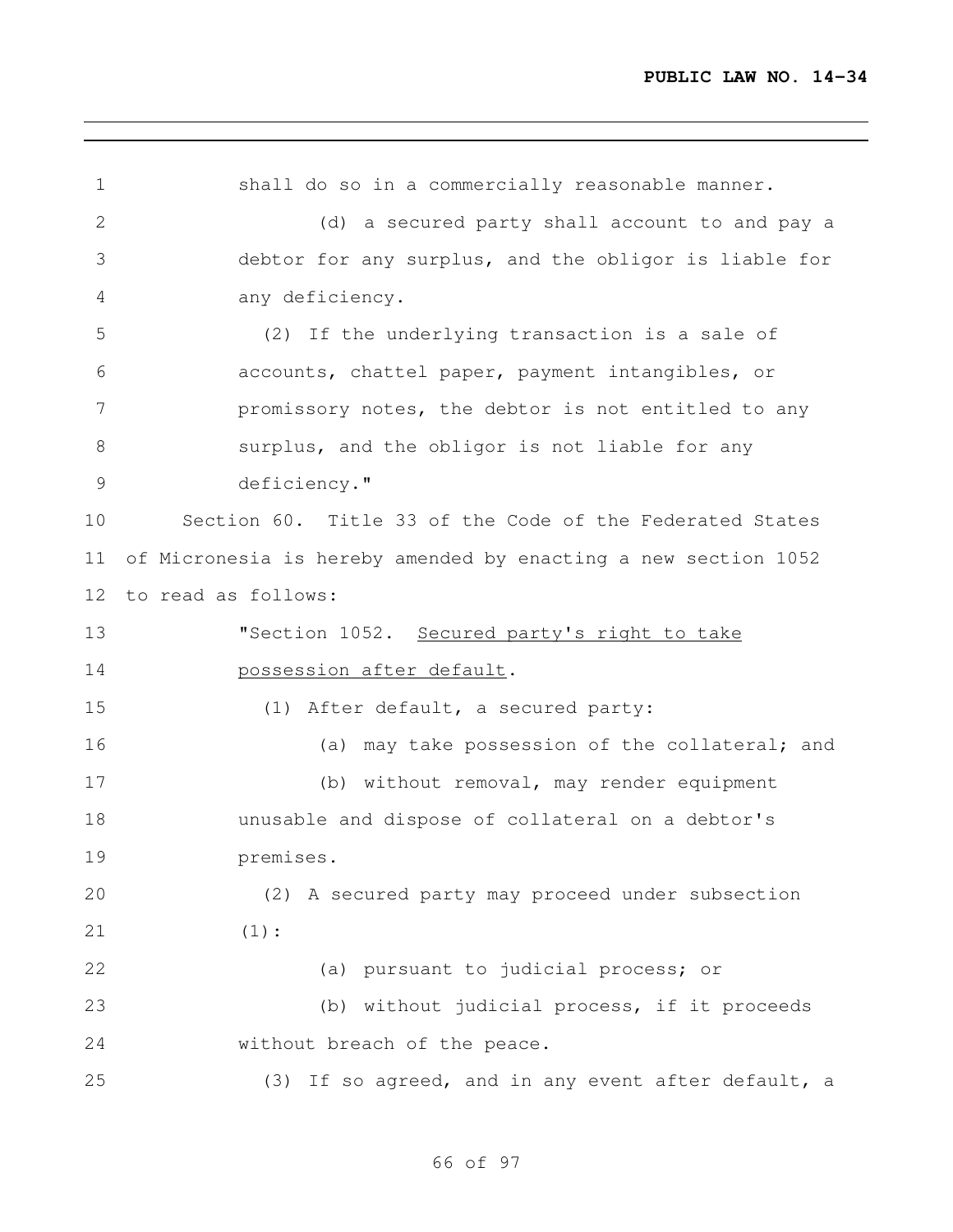| $\mathbf 1$     | secured party may require the debtor to assemble the           |
|-----------------|----------------------------------------------------------------|
| 2               | collateral and make it available to the secured party          |
| 3               | at a place to be designated by the secured party which         |
| 4               | is reasonably convenient to both parties."                     |
| 5               | Section 61. Title 33 of the Code of the Federated States       |
| 6               | of Micronesia is hereby amended by enacting a new section 1053 |
| $7\phantom{.0}$ | to read as follows:                                            |
| $8\,$           | "Section 1053. Judicial enforcement of right to                |
| $\mathcal{G}$   | possession--Pre-judgment orders.                               |
| 10              | (1) Upon default, a secured party, in connection               |
| 11              | with any judicial proceeding to enforce rights under           |
| 12              | section 1052 of this title, shall be entitled to an            |
| 13              | expedited hearing upon application for a pre-judgment          |
| 14              | order granting the secured party possession of the             |
| 15              | collateral. Such application shall include a statement         |
| 16              | by the secured party, under oath, verifying the                |
| 17              | existence of the security agreement attached to the            |
| 18              | application and identifying at least one event of              |
| 19              | default by the debtor under the security agreement.            |
| 20              | (2) The secured party shall serve a copy of the                |
| 21              | application upon the debtor, including a copy of all           |
| 22              | documents and evidence submitted to the court in               |
| 23              | support thereof. The court shall schedule the hearing          |
| 24              | under subsection (1) at the earliest available time,           |
| 25              | provided that no hearing shall be conducted without            |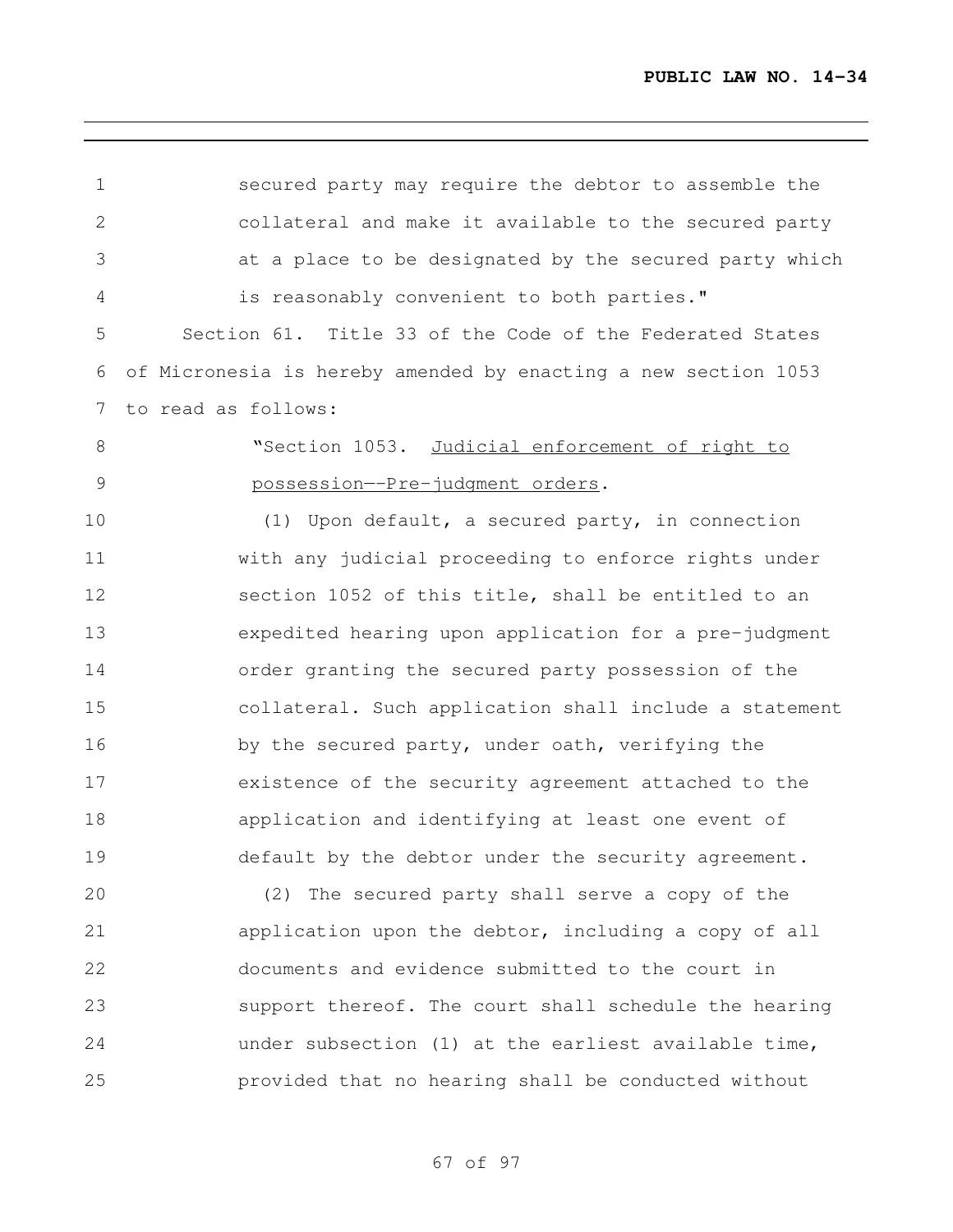service on the debtor of the application and reasonable notice of the hearing unless (i)the court finds that the secured party has made reasonable efforts to make service on the debtor and that such efforts have not been successful; or (ii) the court finds that the hearing should be conducted without delay to prevent damage to the collateral, substantial loss of the collateral's value or the secured party's right to possession.

 (3) If the court finds, after hearing, that it is probable that a default has occurred under the security agreement and that the secured party has a 13 right to take possession of the collateral, the court shall enter a pre-judgment order granting the secured party possession of the collateral pending final 16 judgment or further order of the court. The order may direct the debtor to take such action as the court deems necessary and appropriate so that the secured party may take possession.

 (4) If the court enters an order under subsection (3) granting the secured party pre-judgment possession 22 of the collateral, it shall also, upon application by the secured party, enter an order permitting the prejudgment sale or other disposition of the collateral under section 1054 of this title unless the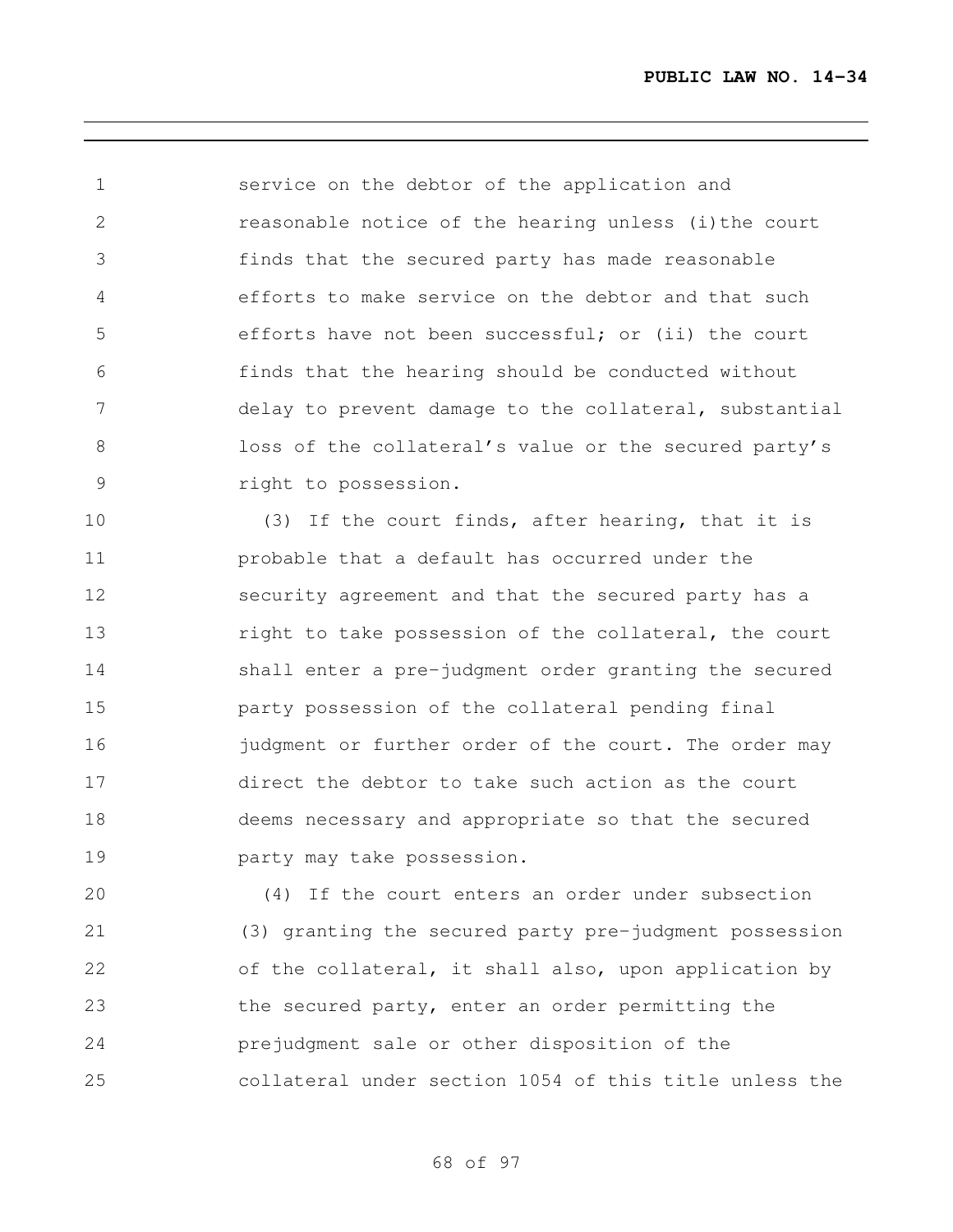collateral is rare or unique, or otherwise of such a nature that it is unlikely to be replaceable. In the event of a disposition under this subsection, the secured party shall retain possession of the proceeds of the disposition pending final judgment or further order of the court.

 (5) A secured party who takes possession of collateral under an order issued pursuant to subsection (3) hereof shall hold such collateral subject to the rights and duties set forth in section 11 1008 of this title, pending disposition under subsection (4) hereof, final judgment or further order of the court.

 (6) Nothing contained herein shall affect the right of a secured party to proceed under sections 1405 and 1406 of title 6 of this Code at any time with respect to collateral or to bring any civil action for foreclosure in such manner as may be authorized under 19 any other law.

 Section 62. Title 33 of the Code of the Federated States of Micronesia is hereby amended by enacting a new section 1054 to read as follows:

 "Section 1054. Disposition of collateral after 24 default. (1) After default, a secured party may sell, lease,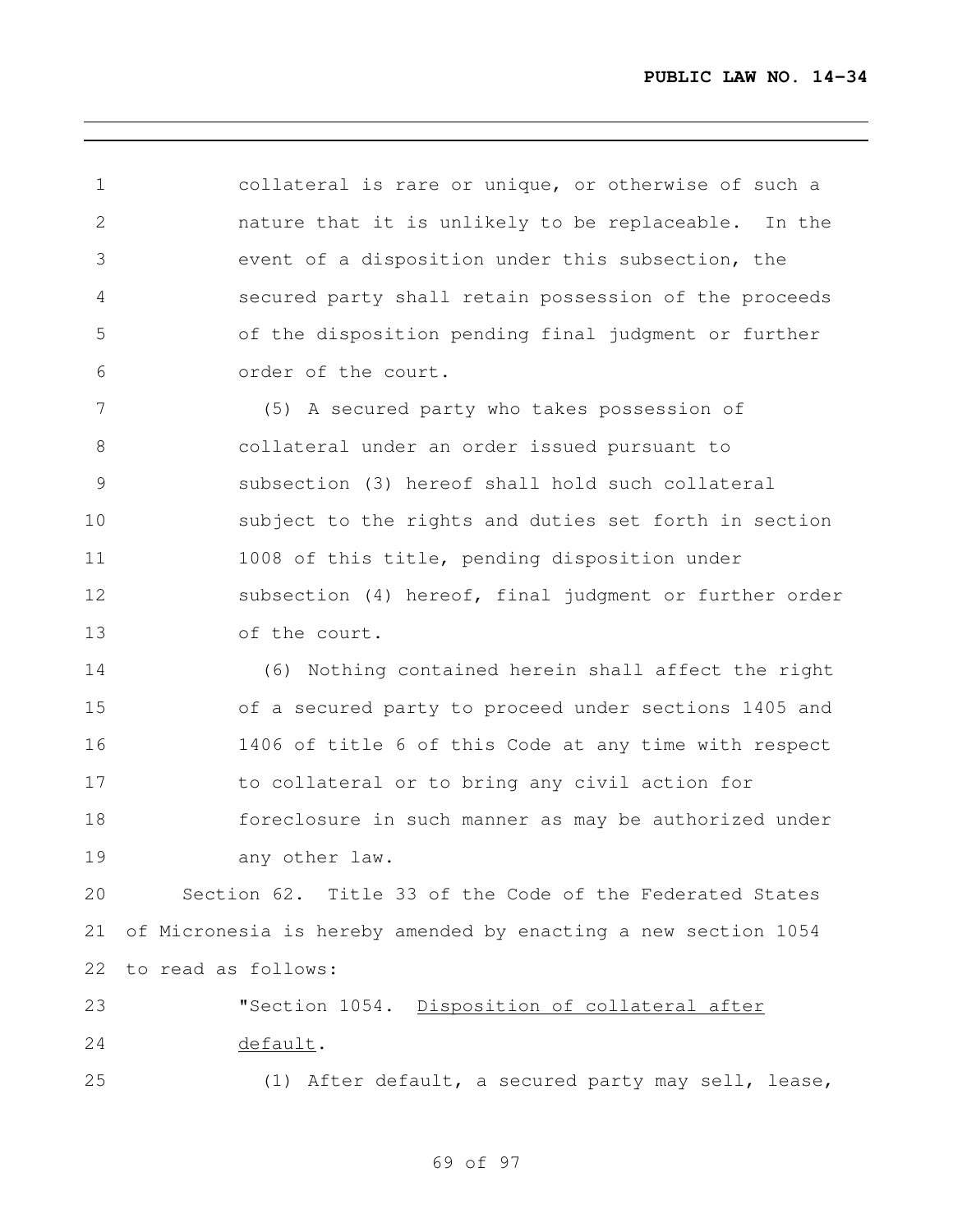license, or otherwise dispose of any or all of the collateral in its present condition or following any commercially reasonable preparation or processing. (2) Every aspect of a disposition of collateral, including the method, manner, time, place, and other terms, must be commercially reasonable. If commercially reasonable, a secured party may dispose of collateral by public or private proceedings, by one or more contracts, as a unit or in parcels, and at any 10 time and place and on any terms. (3) A secured party may purchase collateral: (a) at a public disposition; or (b) at a private disposition only if the collateral is of a kind that is customarily sold on a recognized market or the subject of widely distributed standard price quotations. (4) A contract for sale, lease, license, or other disposition includes the warranties relating to title, possession, quiet enjoyment, and the like which by operation of law accompany a voluntary disposition of property of the kind subject to the contract. (5) A secured party may disclaim or modify warranties under subsection (4): (a) in a manner that would be effective to disclaim or modify the warranties in a voluntary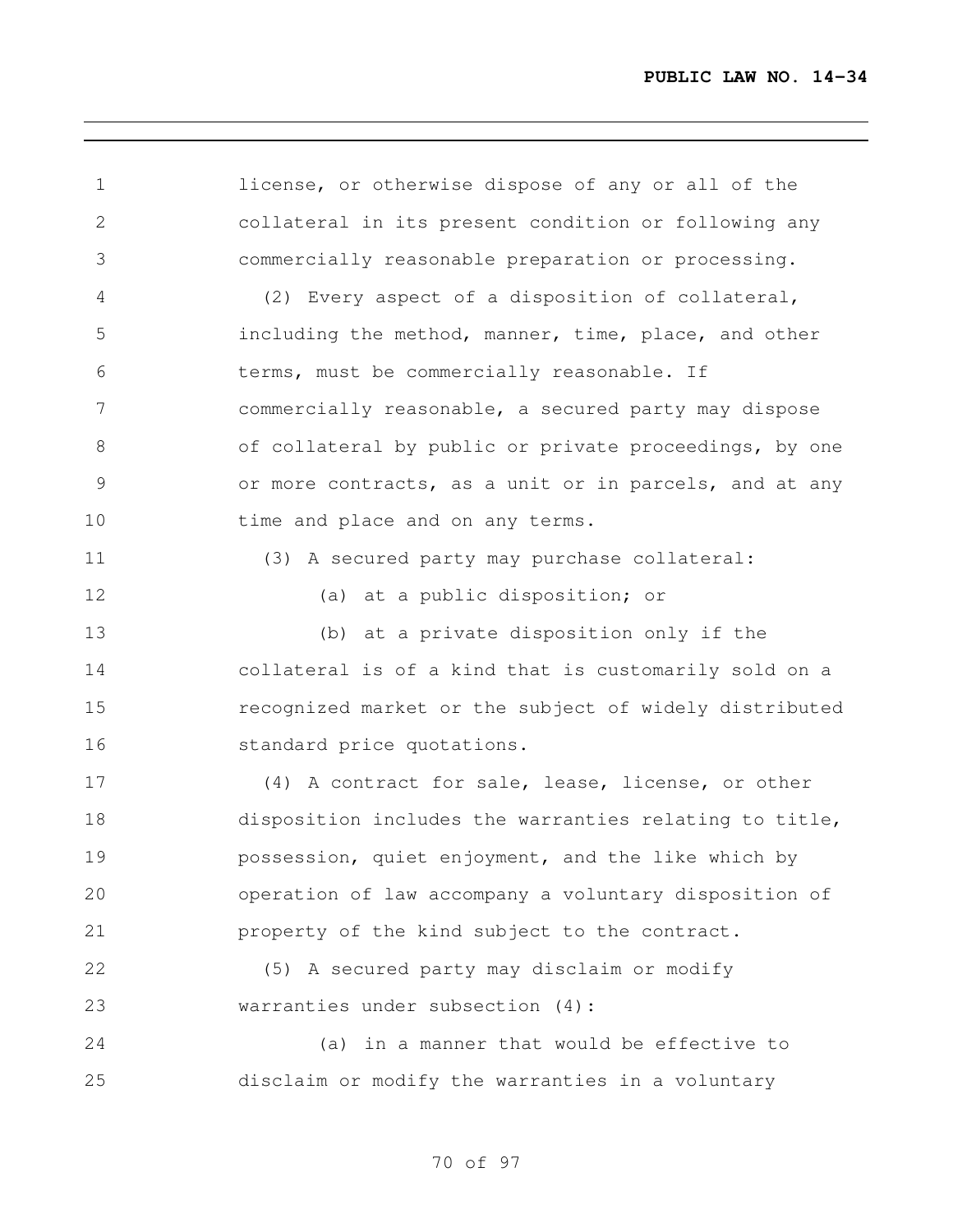| $\mathbf 1$     | disposition of property of the kind subject to the             |
|-----------------|----------------------------------------------------------------|
| $\mathbf{2}$    | contract of disposition; or                                    |
| 3               | (b) by including in the contract for                           |
| $\overline{4}$  | disposition an express disclaimer or modification of           |
| 5               | the warranties.                                                |
| 6               | (6) A contract is sufficient to disclaim warranties            |
| $7\phantom{.0}$ | under subsection (5) if it indicates "There is no              |
| $8\,$           | warranty relating to title, possession, quiet                  |
| 9               | enjoyment, or the like in this disposition" or uses            |
| 10              | words of similar import."                                      |
| 11              | Section 63. Title 33 of the Code of the Federated States       |
| 12              | of Micronesia is hereby amended by enacting a new section 1055 |
| 13              | to read as follows:                                            |
| 14              | "Section 1055. Notification before disposition of              |
| 15              | collateral.                                                    |
| 16              | (1) In this section, "notification date" means the             |
| 17              | earlier of the dates on which:                                 |
| 18              | (a) a secured party sends to the debtor and any                |
| 19              | secondary obligor written notification of disposition;         |
| 20              | or                                                             |
| 21              | (b) the debtor and any secondary obligor waive                 |
| 22              | the right to notification.                                     |
| 23              | (2) Except as otherwise provided in subsection (4),            |
| 24              | a secured party that disposes of collateral under              |
| 25              | section 1054 shall send to the persons specified in            |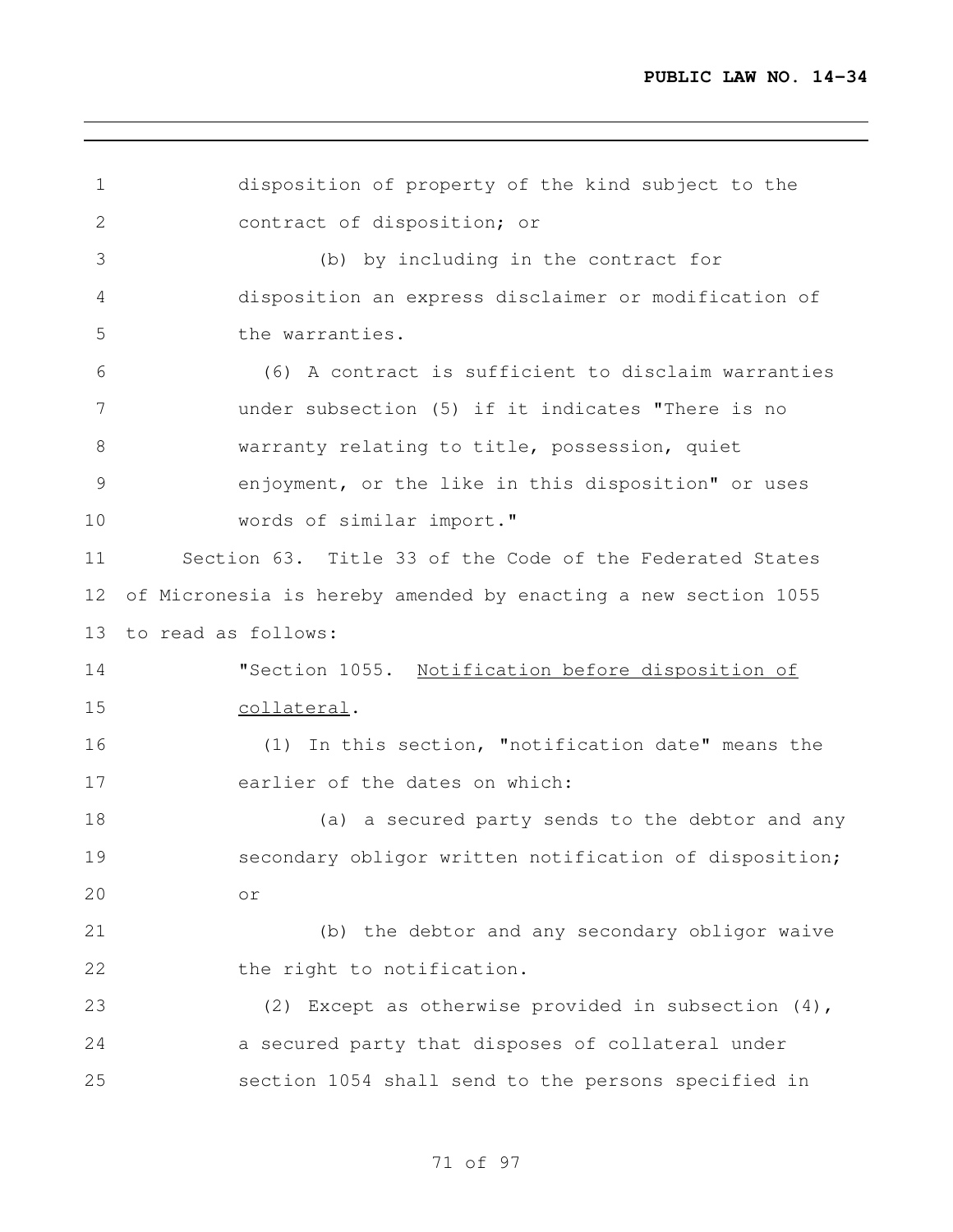subsection (3) reasonable notification of disposition. This subsection does not apply if the collateral is perishable or threatens to decline speedily in value or is of a type customarily sold on a recognized market. (3) To comply with subsection (2), the secured party shall send notification of disposition to: 8 (a) the debtor; (b) any secondary obligor; and (c) if the collateral is other than consumer goods: (i) any other person from which the secured party has received, before the notification date, notification of a claim of an interest in the collateral; and (ii) any other secured party or lien holder 17 that, ten days before the notification date, held a security interest in or other lien on the collateral perfected by the filing of a notice that identified the collateral and was indexed under the debtor's name as of that date. (4) A secured party complies with the requirement for notification prescribed by subsection (3)(c)(ii) if: (a) not later than twenty days or earlier than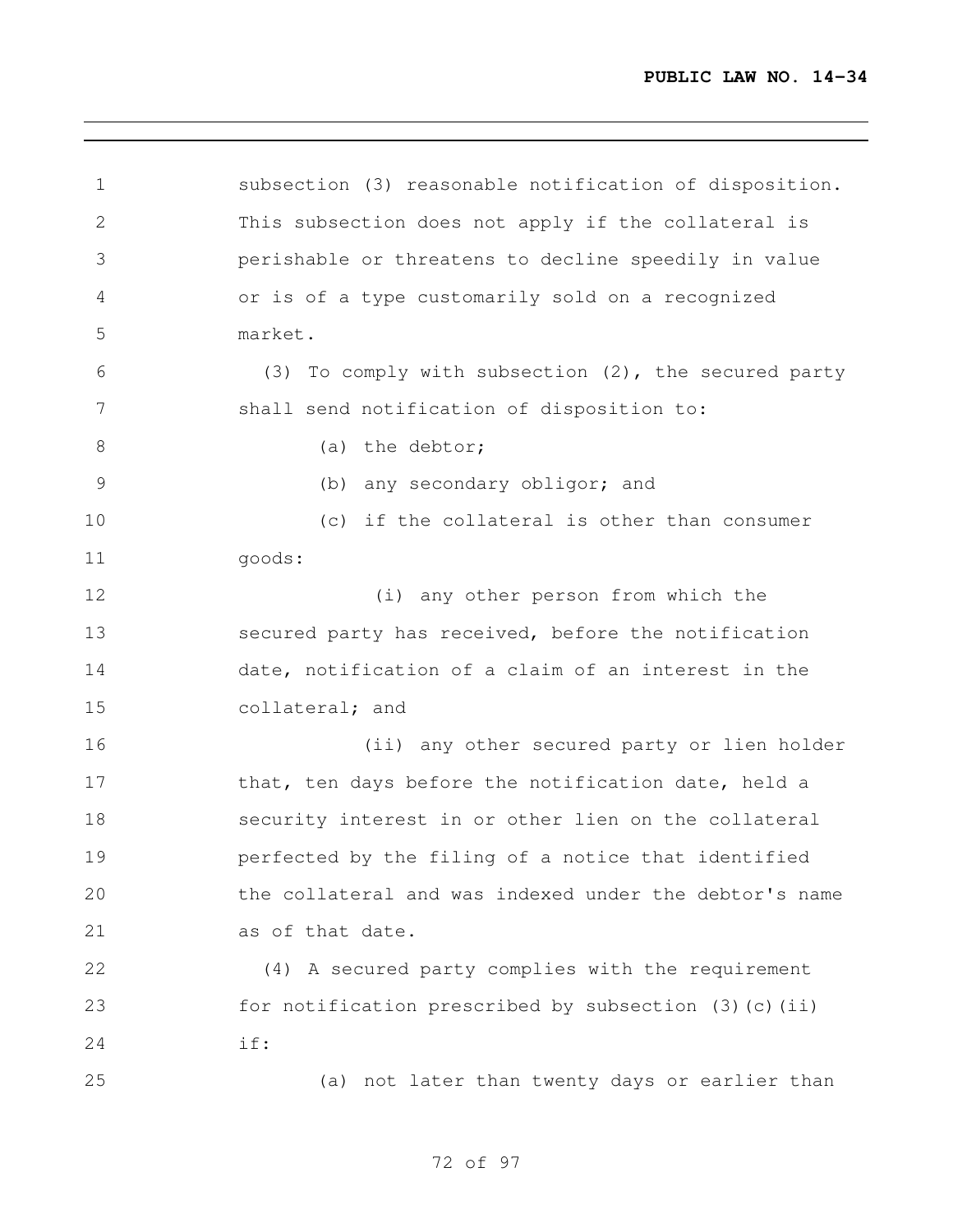thirty days before the notification date, the secured party requests, in a commercially reasonable manner, information concerning notices indexed under the debtor's name in the filing office; and (b) before the notification date, the secured party: (i) did not receive a response to the 8 request for information; or (ii) received a response to the request for information and sent notification of disposition to each secured party or other lien holder named in that response whose notice covered the collateral." Section 64. Title 33 of the Code of the Federated States of Micronesia is hereby amended by enacting a new section 1056 to read as follows: "Section 1056. Timeliness of notification before disposition of collateral. (1) Except as otherwise provided in subsection (2), whether a notification is sent within a reasonable 20 time is a question of fact. (2) In a transaction other than a consumer transaction, a notification of disposition sent after default and ten days or more before the earliest time of disposition set forth in the notification is sent within a reasonable time before the disposition."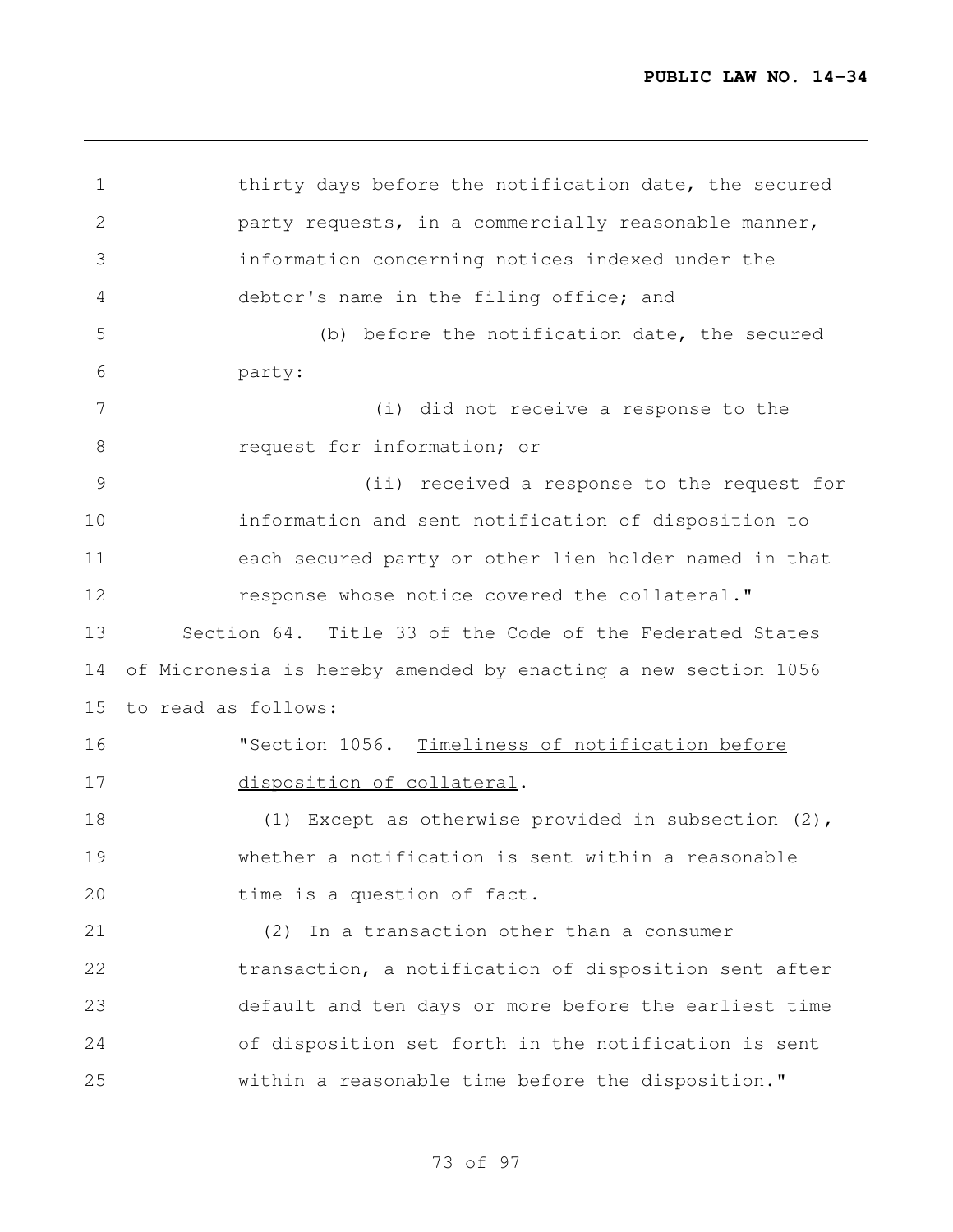| 1              | Section 65. Title 33 of the Code of the Federated States       |
|----------------|----------------------------------------------------------------|
| 2              | of Micronesia is hereby amended by enacting a new section 1057 |
| 3              | to read as follows:                                            |
| $\overline{4}$ | "Section 1057. Contents of notification before                 |
| 5              | disposition of collateral--general. Except in a                |
| 6              | consumer-goods transaction, the following rules apply:         |
| $7\phantom{.}$ | (1) The contents of a notification of disposition              |
| $8\,$          | are sufficient if the notification:                            |
| 9              | (a) describes the debtor and the secured party;                |
| 10             | (b) describes the collateral that is the                       |
| 11             | subject of the intended disposition;                           |
| 12             | (c) states the method of intended disposition;                 |
| 13             | (d) states that the debtor is entitled to an                   |
| 14             | accounting of the unpaid indebtedness and states the           |
| 15             | charge, if any, for an accounting; and                         |
| 16             | (e) states the time and place of a public                      |
| 17             | disposition or the time after which any other                  |
| 18             | disposition is to be made.                                     |
| 19             | (2) Whether the contents of a notification that                |
| 20             | lacks any of the information specified in subsection           |
| 21             | (1) are nevertheless sufficient is a question of               |
| 22             | fact."                                                         |
| 23             | Section 66. Title 33 of the Code of the Federated States       |
| 24             | of Micronesia is hereby amended by enacting a new section 1058 |
| 25             | to read as follows:                                            |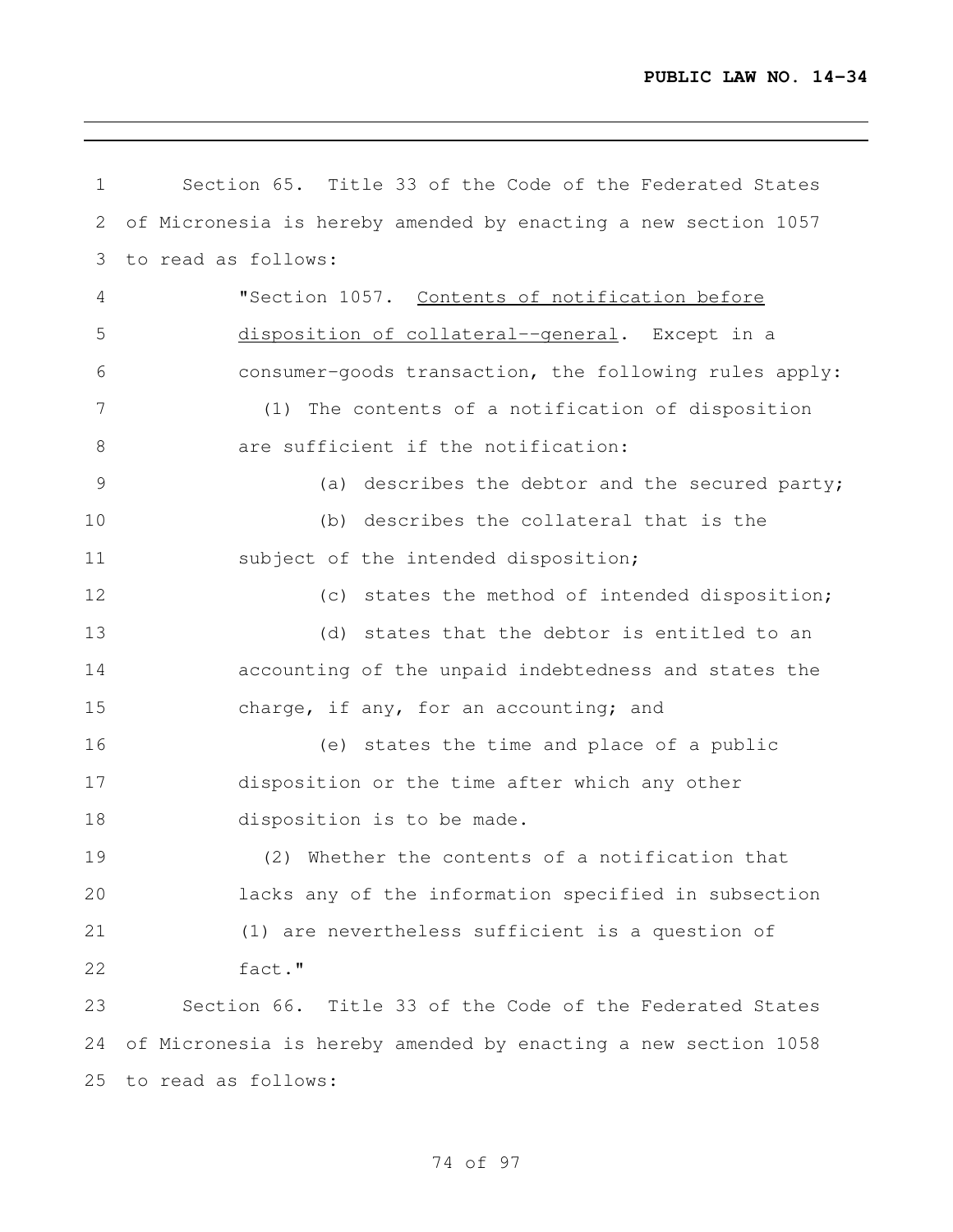| $\mathbf 1$    | "Section 1058. Application of proceeds of            |
|----------------|------------------------------------------------------|
| $\mathbf{2}$   | disposition--liability for deficiency and right to   |
| 3              | surplus.                                             |
| 4              | (1) A secured party shall apply or pay over for      |
| 5              | application the cash proceeds of disposition under   |
| 6              | section 1054 in the following order to:              |
| $7\phantom{.}$ | (a) the reasonable expenses of retaking,             |
| 8              | holding, preparing for disposition, processing, and  |
| 9              | disposing, and, to the extent provided for by        |
| 10             | agreement and not prohibited by law, reasonable      |
| 11             | attorney's fees and legal expenses incurred by the   |
| 12             | secured party;                                       |
| 13             | (b) the satisfaction of obligations secured by       |
| 14             | the security interest under which the disposition is |
| 15             | made;                                                |
| 16             | (c) the satisfaction of obligations secured by       |
| 17             | any subordinate security interest in or other        |
| 18             | subordinate lien on the collateral if:               |
| 19             | (i) the secured party receives from the              |
| 20             | holder of the subordinate security interest or other |
| 21             | lien an authenticated demand for proceeds before     |
| 22             | distribution of the proceeds is completed; and       |
| 23             | (ii) in a case in which a consignor has an           |
| 24             | interest in the collateral, the subordinate security |
| 25             | interest or other lien is senior to the interest of  |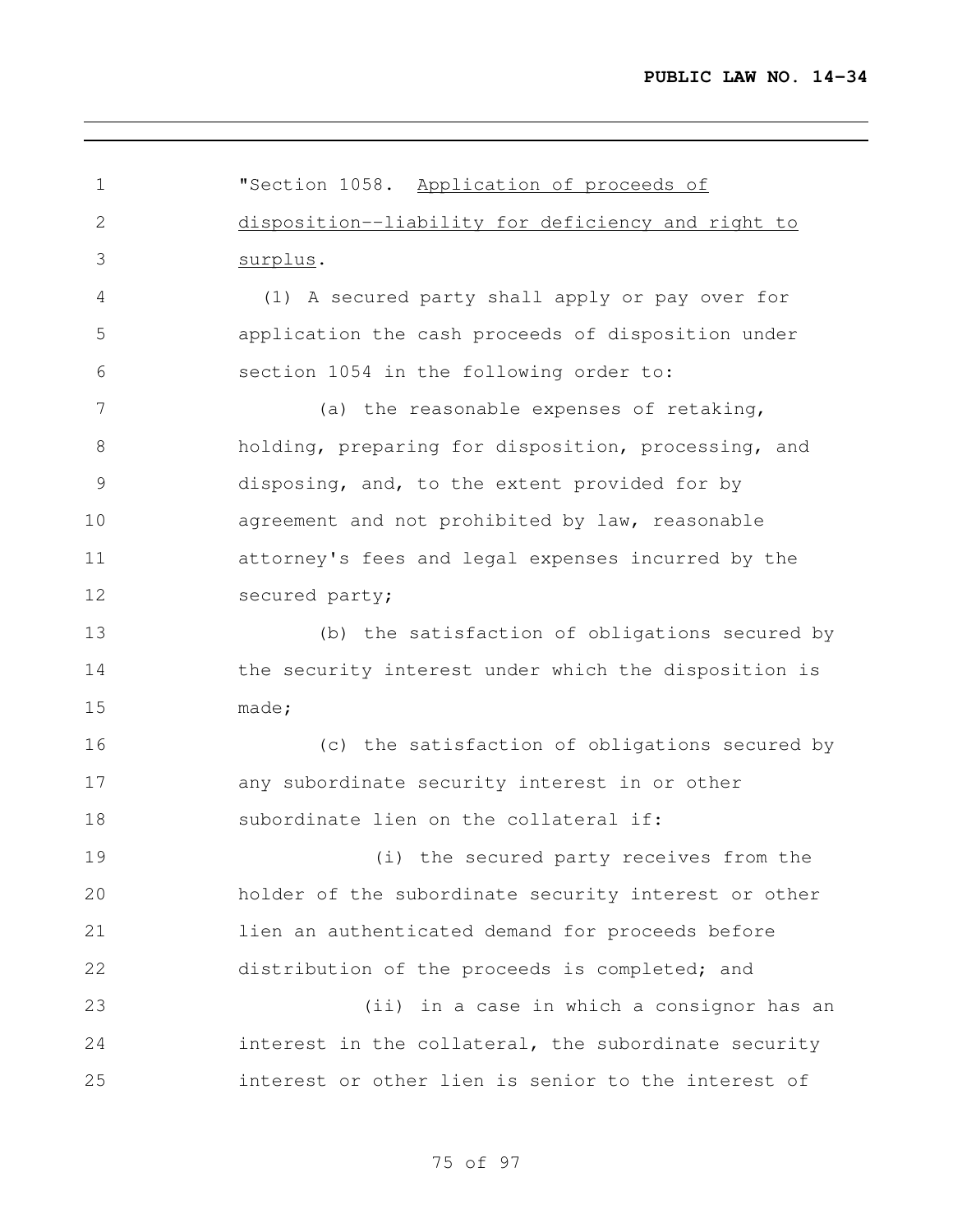| 1               | the consignor; and                                    |
|-----------------|-------------------------------------------------------|
| 2               | (d) a secured party that is a consignor of the        |
| 3               | collateral if the secured party receives from the     |
| 4               | consignor an authenticated demand for proceeds before |
| 5               | distribution of the proceeds is completed.            |
| 6               | (2) If requested by a secured party, a holder of a    |
| $7\phantom{.0}$ | subordinate security interest or other lien shall     |
| $8\,$           | furnish reasonable proof of the interest or lien      |
| $\mathcal{G}$   | within a reasonable time. Unless the holder does so,  |
| 10              | the secured party need not comply with the holder's   |
| 11              | demand under subsection (1), paragraph (c).           |
| 12              | (3) A secured party need not apply or pay over for    |
| 13              | application noncash proceeds of disposition under     |
| 14              | section 1054 unless the failure to do so would be     |
| 15              | commercially unreasonable. A secured party that       |
| 16              | applies or pays over for application noncash proceeds |
| 17              | shall do so in a commercially reasonable manner.      |
| 18              | (4) If the security interest under which a            |
| 19              | disposition is made secures payment or performance of |
| 20              | an obligation, after making the payments and          |
| 21              | applications required by subsection (1) and permitted |
| 22              | by subsection (3):                                    |
| 23              | (a) unless subsection (1), paragraph (d),             |
| 24              | requires the secured party to apply or pay over cash  |
| 25              | proceeds to a consignor, the secured party shall      |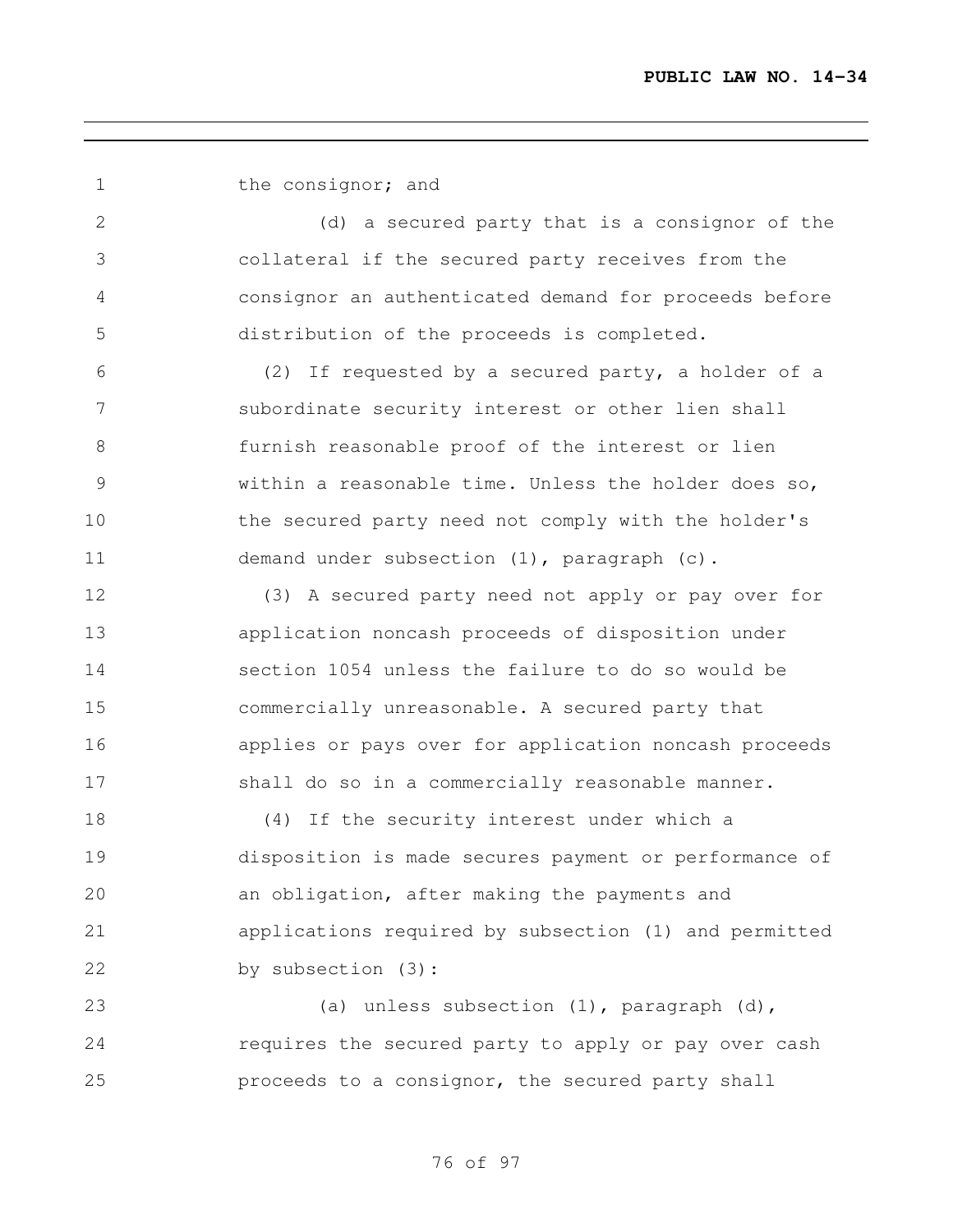| $\mathbf 1$    | account to and pay a debtor for any surplus; and       |
|----------------|--------------------------------------------------------|
| 2              | (b) the obligor is liable for any deficiency.          |
| 3              | (5) If the underlying transaction is a sale of         |
| 4              | accounts, chattel paper, or other intangible property: |
| 5              | (a) the debtor is not entitled to any surplus;         |
| 6              | and                                                    |
| $7\phantom{.}$ | (b) the obligor is not liable for any                  |
| $\,8\,$        | deficiency.                                            |
| $\mathcal{G}$  | (6) The surplus or deficiency following a              |
| 10             | disposition in conformance with this subchapter shall  |
| 11             | be calculated based on the amount of proceeds actually |
| 12             | received from the disposition, except that if:         |
| 13             | (a) the transferee in the disposition is the           |
| 14             | secured party, a person related to the secured party,  |
| 15             | or a secondary obligor; and                            |
| 16             | (b) the amount of proceeds of the disposition          |
| 17             | is significantly below the range of proceeds that a    |
| 18             | complying disposition to a person other than the       |
| 19             | secured party, a person related to the secured party,  |
| 20             | or a secondary obligor would have brought, the surplus |
| 21             | or deficiency shall be calculated based upon the       |
| 22             | proceeds that would have been received through a       |
| 23             | disposition to a transferee other than the secured     |
| 24             | party, a person related to the secured party or a      |
| 25             | secondary obligor.                                     |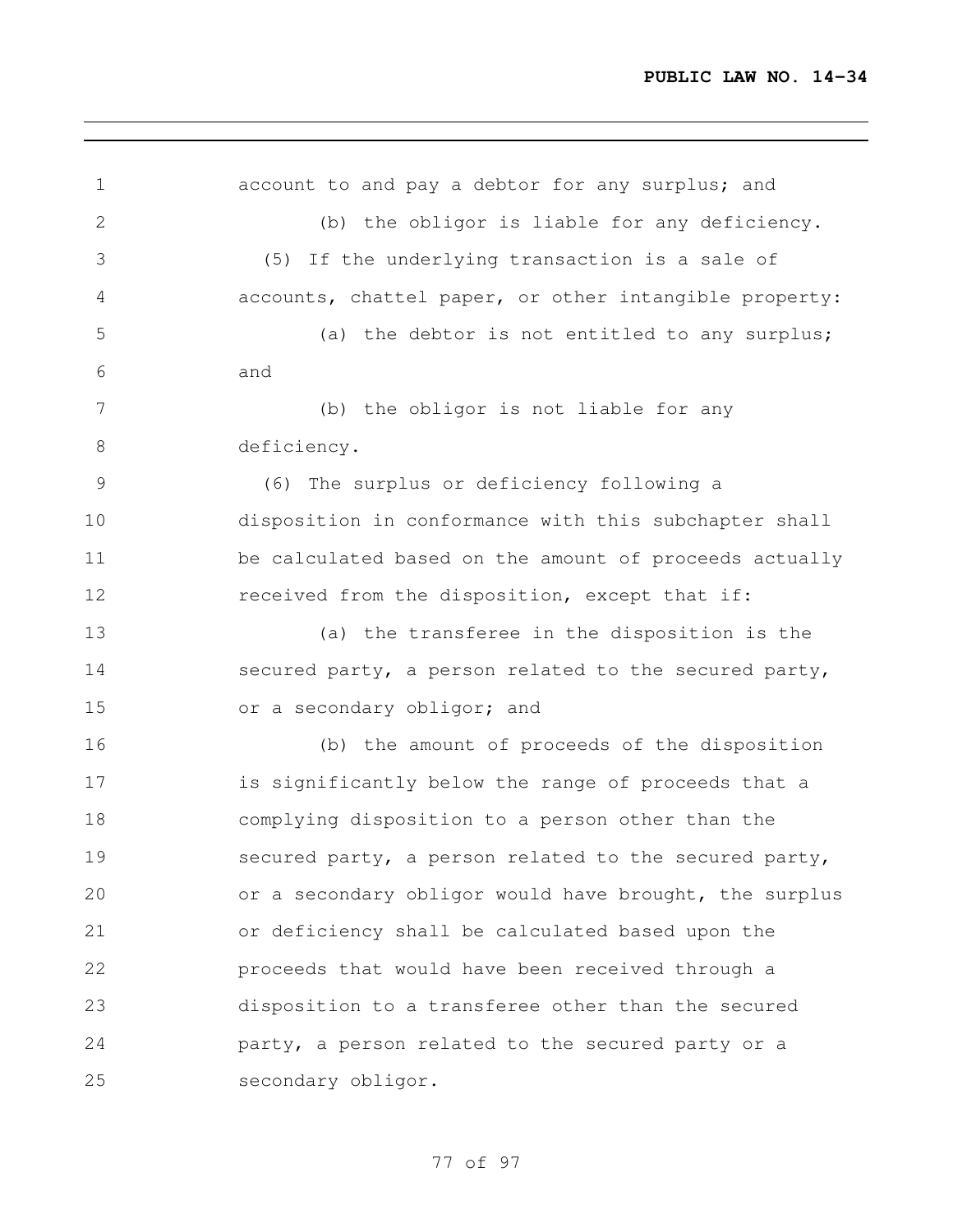(7) A secured party that receives cash proceeds of a disposition in good faith and without actual or constructive knowledge that the receipt violates the rights of the holder of another security interest or lien: (a) takes the cash proceeds free of the 7 security interest or other lien; (b) is not obligated to apply the proceeds of the disposition to the satisfaction of obligations 10 secured by the security interest or other lien; and (c) is not obligated to account to or pay the holder of the security interest or other lien for any surplus." Section 67. Title 33 of the Code of the Federated States of Micronesia is hereby amended by enacting a new section 1059 to read as follows: "Section 1059. Rights of transferee of collateral. (1) A secured party's disposition of collateral after default: (a) transfers to a transferee for value all of 21 the debtor's rights in the collateral; (b) discharges the security interest under which the disposition is made; and (c) discharges any subordinate security interest or other subordinate lien.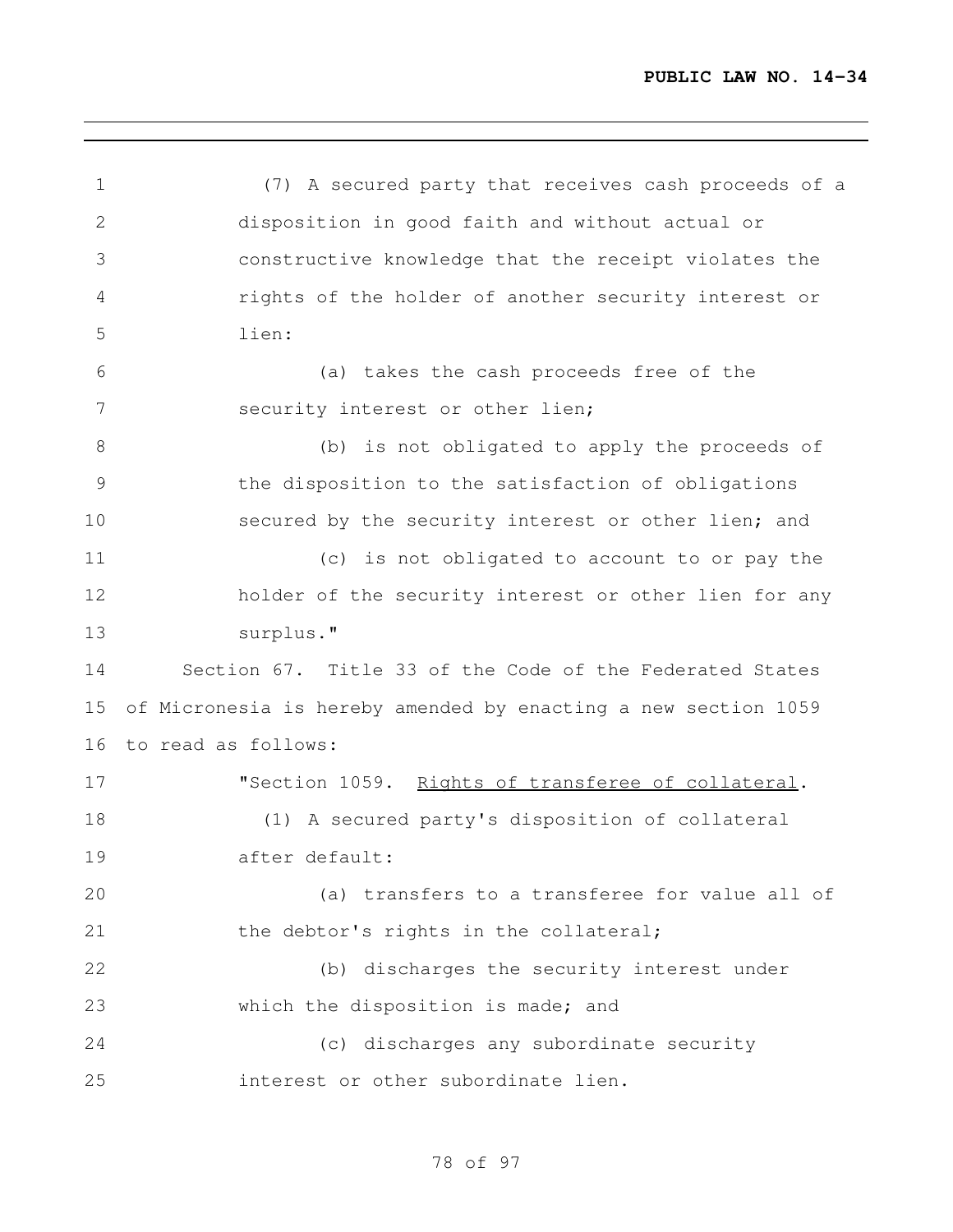(2) A transferee that acts in good faith takes free of the rights and interests described in subsection (1), even if the secured party fails to comply with this Act or the requirements of any judicial proceeding. (3) If a transferee does not take free of the rights 7 and interests described in subsection (1), the 8 transferee takes the collateral subject to: (a) the debtor's rights in the collateral; (b) the security interest under which the disposition is made; and (c) any other security interest or other lien." Section 68. Title 33 of the Code of the Federated States of Micronesia is hereby amended by enacting a new section 1060 to read as follows: 16 "Section 1060. Rights and duties of certain secondary obligors. (1) A secondary obligor acquires the rights and becomes obligated to perform the duties of the secured party after the secondary obligor: (a) receives an assignment of a secured 22 obligation from the secured party; (b) receives a transfer of collateral from the secured party and agrees to accept the rights and assume the duties of the secured party; or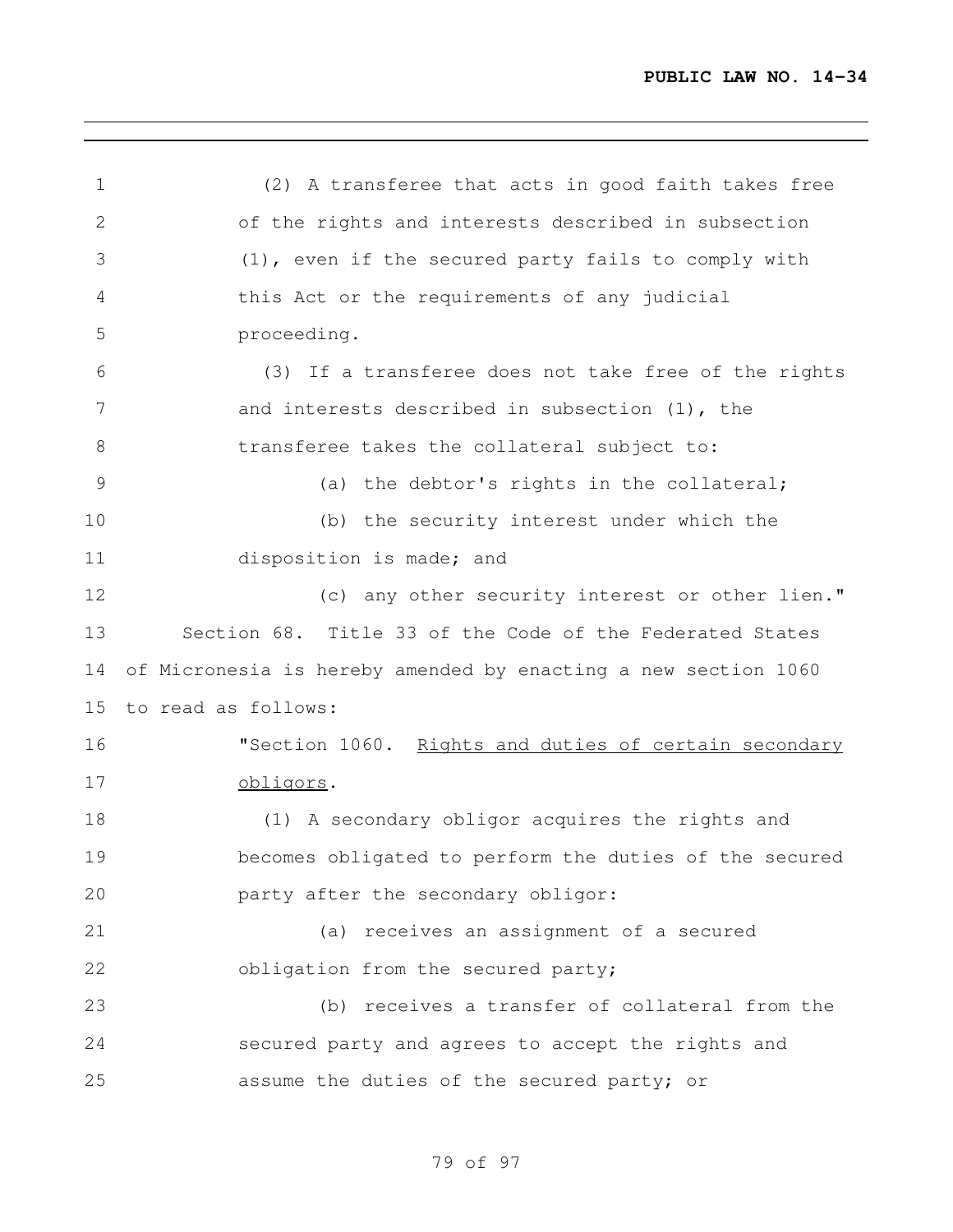(c) is subrogated to the rights of a secured party with respect to collateral. (2) An assignment, transfer, or subrogation described in subsection (1): (a) is not a disposition of collateral under section 1054; and (b) relieves the secured party of further duties under this Act." Section 69. Title 33 of the Code of the Federated States of Micronesia is hereby amended by enacting a new section 1061 to read as follows: 12 "Section 1061. Transfer of record or legal title. (1) In this section, 'transfer statement' means a writing signed by a secured party stating: (a) that the debtor has defaulted in connection 16 with an obligation secured by specified collateral; (b) that the secured party has exercised its **post-default remedies with respect to the collateral;** 19 (c) that, by reason of the exercise, a transferee has acquired the rights of the debtor in 21 the collateral; and (d) the name and mailing address of the secured party, debtor, and transferee. (2) A transfer statement entitles the transferee to the transfer of record of all rights of the debtor in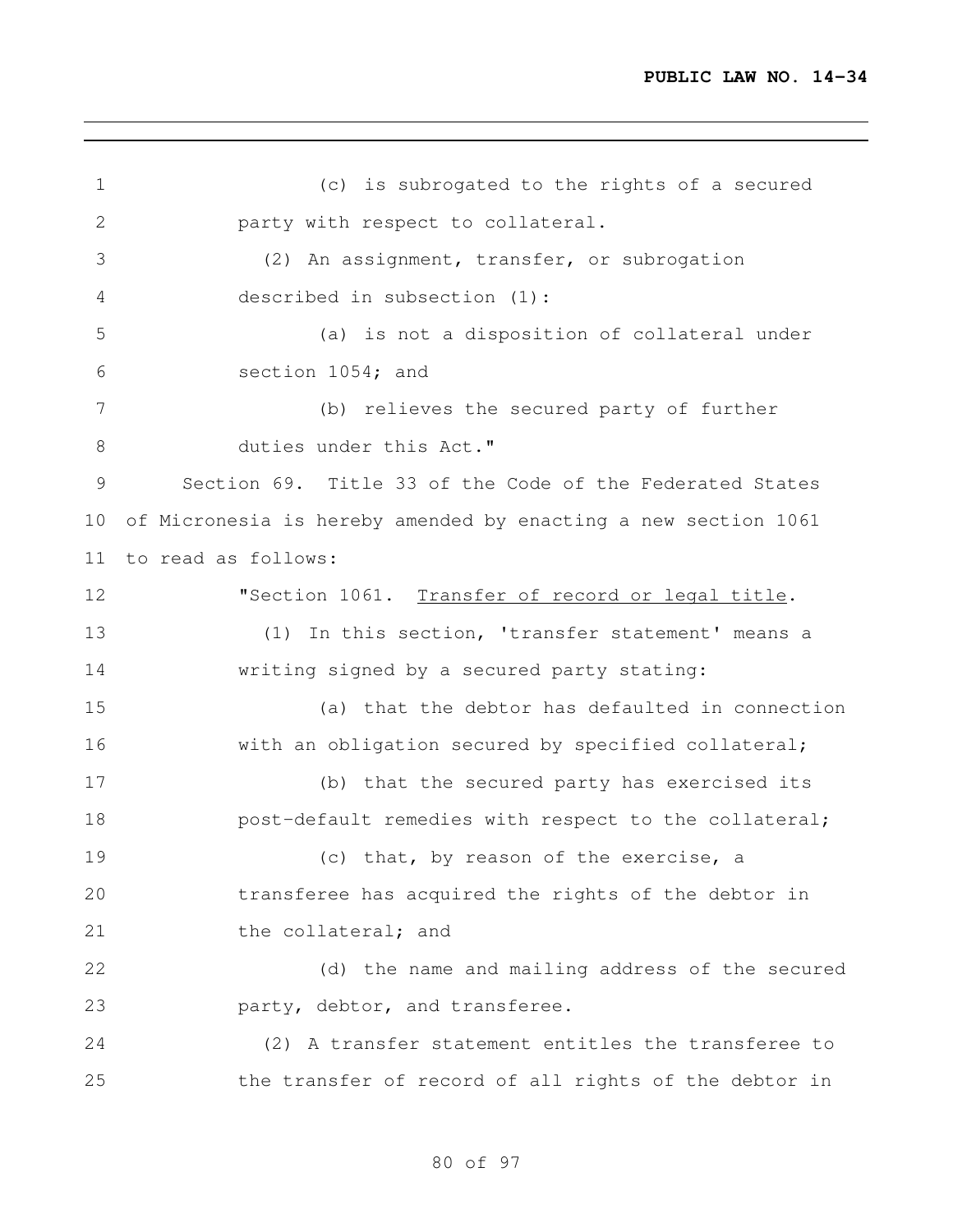| $\mathbf 1$    | the collateral specified in the statement in any               |
|----------------|----------------------------------------------------------------|
| $\mathbf{2}$   | official filing, recording, registration, or                   |
| 3              | certificate-of-title system covering the collateral.           |
| $\overline{4}$ | If a transfer statement is presented with the                  |
| 5              | applicable fee and request form to the official or             |
| 6              | office responsible for maintaining the system, the             |
| 7              | official or office shall:                                      |
| $8\,$          | (a) accept the transfer statement;                             |
| $\mathcal{G}$  | (b) promptly amend its records to reflect the                  |
| 10             | transfer; and                                                  |
| 11             | (c) if applicable, issue a new appropriate                     |
| 12             | certificate of title in the name of the transferee.            |
| 13             | (3) A transfer of the record or legal title to                 |
| 14             | collateral to a secured party under subsection (2) or          |
| 15             | otherwise is not of itself a disposition of collateral         |
| 16             | under this Act and does not of itself relieve the              |
| 17             | secured party of its duties under this Act."                   |
| 18             | Section 70. Title 33 of the Code of the Federated States       |
| 19             | of Micronesia is hereby amended by enacting a new section 1062 |
| 20             | to read as follows:                                            |
| 21             | "Section 1062. Acceptance of collateral in full or             |
| 22             | partial satisfaction of obligation--compulsory                 |
| 23             | disposition of collateral.                                     |
| 24             | (1) After default, a secured party may propose to              |
| 25             | accept collateral in full or partial satisfaction of           |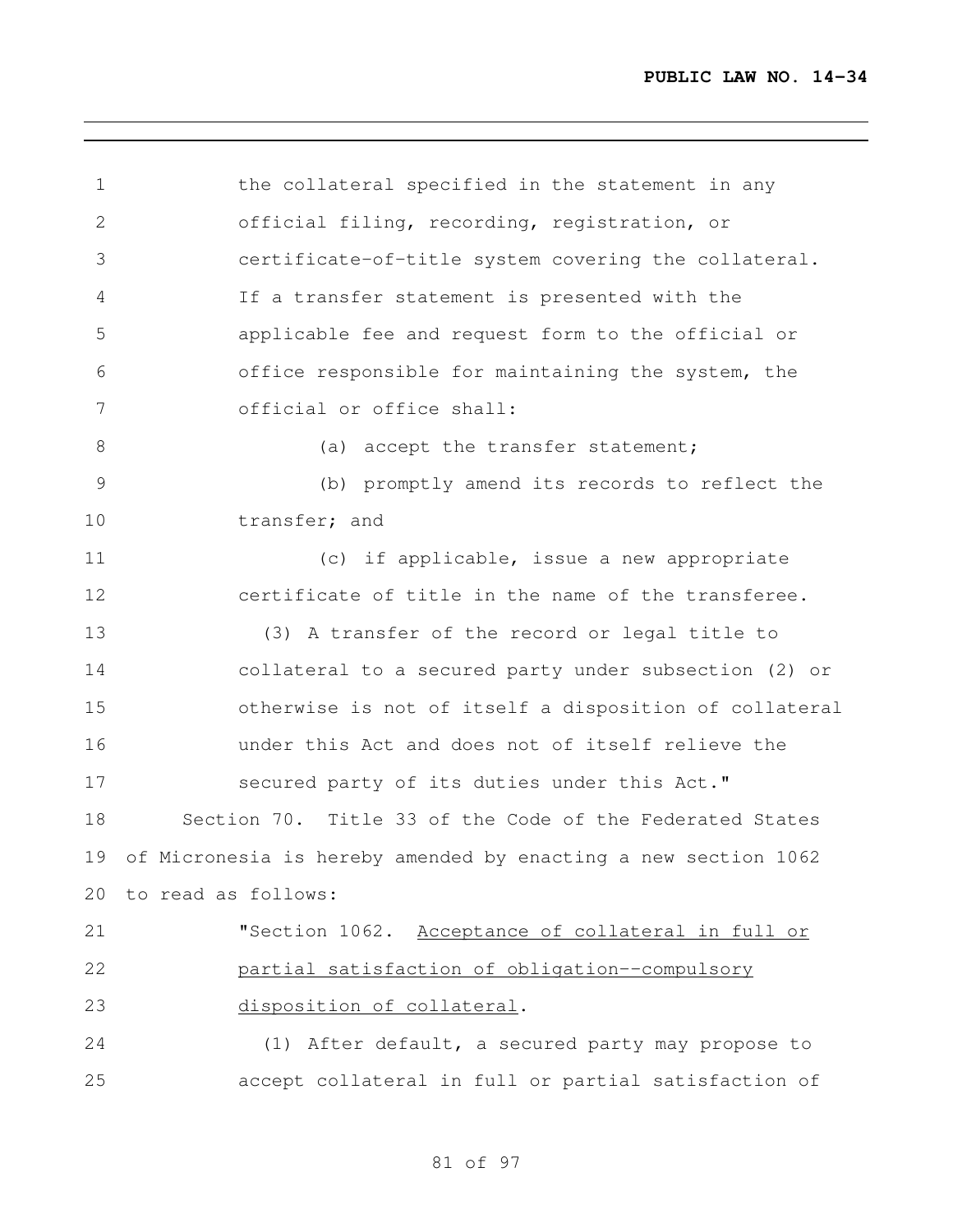the obligation secured, provided that the secured party shall dispose of the collateral under section 1054 if more than sixty percent of the debt secured by the collateral has been paid at the time of default. Notice of the proposal to accept the collateral shall be provided to the debtor and each person described in section 1063 of this subchapter. The notice shall set forth the terms of the proposal, advise the recipient of the right to object as set forth in subsection (2) hereof, and designate an address where notice of objection may be provided during regular business hours.

 (2) If any person entitled to notice of the proposal under subsection (1) hereof provides to the secured party notice of objection to the proposal within twenty days after being given notice under subsection (1), the security party shall dispose of the collateral under section 1054 of this title.

 (3) If the secured party receives no notice within the period provided in subsection (2), the secured **party shall be deemed, at the end of such period, to**  have accepted the collateral according to the terms of the proposal.

 (4) Any party with an interest in the collateral may agree in writing to a proposal for a secured party's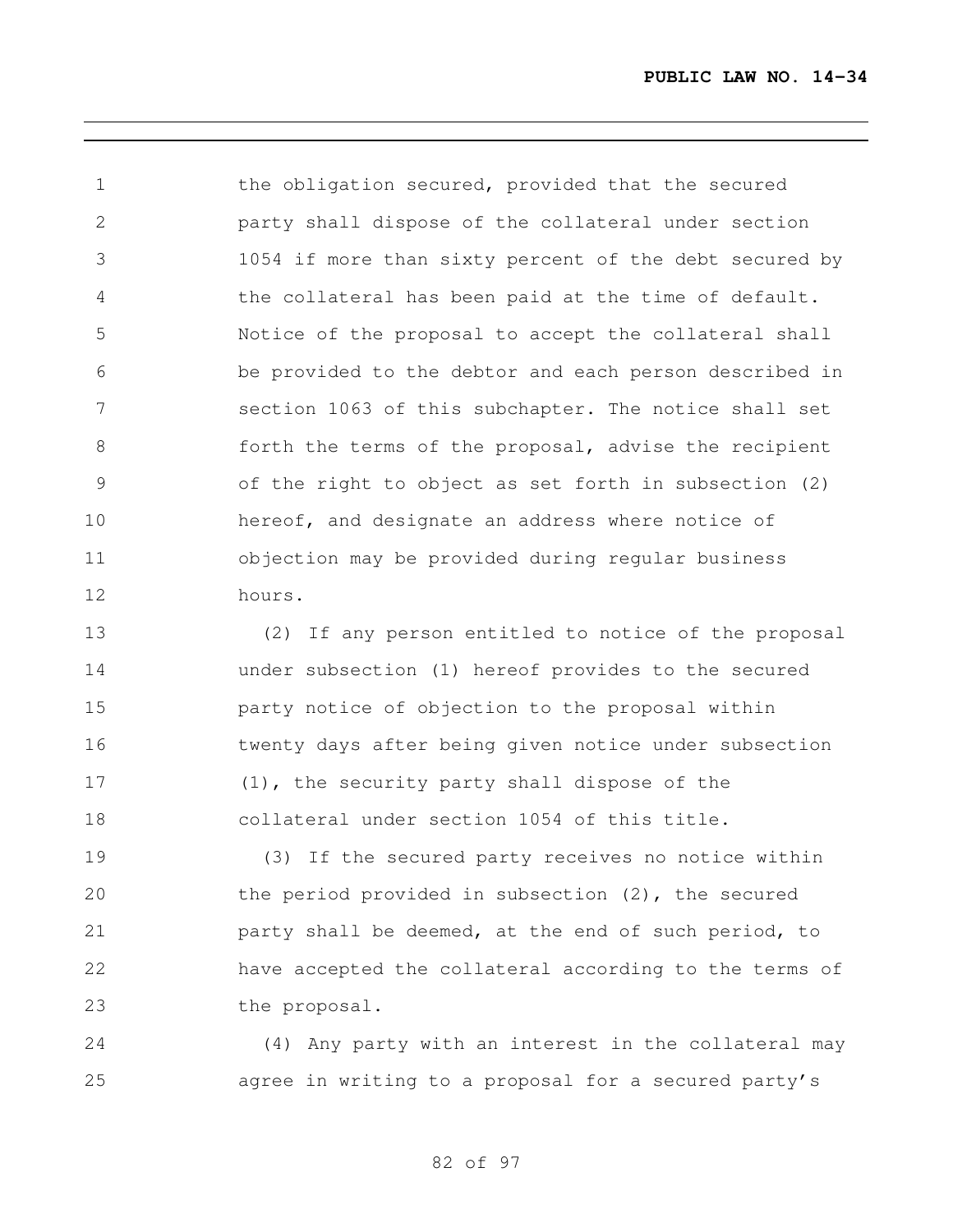acceptance of the collateral and such agreement shall be deemed a waiver of the rights to notice and to object provided in subsections (1) and (2) except as may be expressly stated in the agreement." Section 71. Title 33 of the Code of the Federated States of Micronesia is hereby amended by enacting a new section 1063 to read as follows: "Section 1063. Notification of proposal to accept collateral. (1) A secured party that desires to accept collateral in full or partial satisfaction of the obligation it secures shall send its proposal to: (a) any person from which the secured party has **received, before notice of the proposal under section**  1062(1) has been given to the debtor, written notification of a claim of an interest in the collateral; (b) any other secured party or lien holder that, ten days before notice of the proposal under section 1062(1) has been given to the debtor, held a security interest in or other lien on the collateral perfected by the filing of a notice that: 23 (i) identified the collateral; (ii) was indexed under the debtor's name as of that date.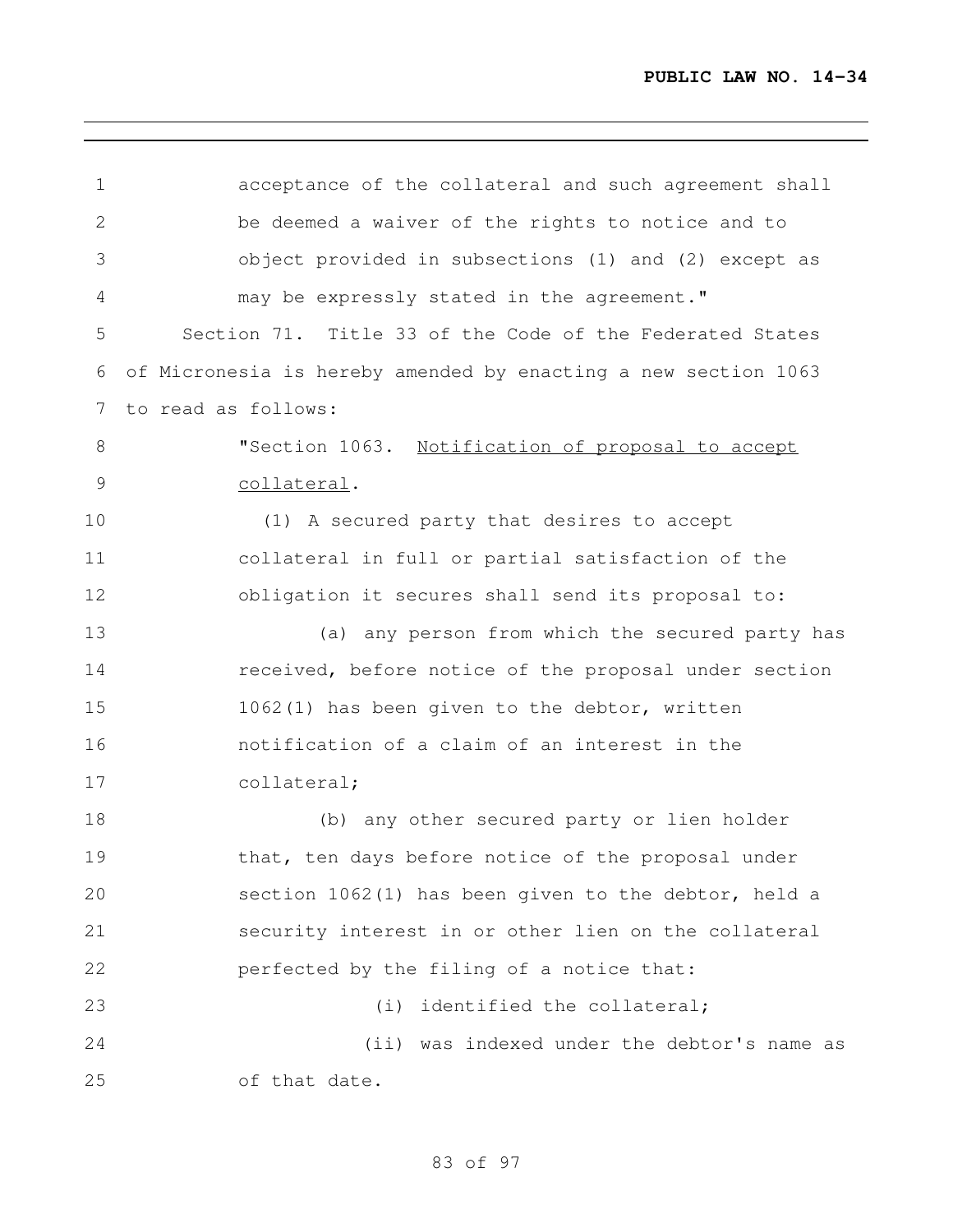1 (c) any other secured party that, ten days before notice of the proposal under section 1062(1) has been given to the debtor, held a security interest in the collateral perfected by compliance with a statute or treaty. (2) A secured party that desires to accept collateral in partial satisfaction of the obligation it secures shall send its proposal to any secondary obligor in addition to the persons described in subsection (1)." Section 72. Title 33 of the Code of the Federated States of Micronesia is hereby amended by enacting a new section 1064 to read as follows: 14 "Section 1064. Effect of acceptance of collateral. (1) A secured party's acceptance of collateral in full or partial satisfaction of the obligation it secures: (a) discharges the obligation to the extent 19 specified in the proposal; (b) transfers to the secured party all of a 21 debtor's rights in the collateral; 22 (c) discharges the security interest that is the subject of the debtor's consent and any subordinate security interest or other subordinate lien; and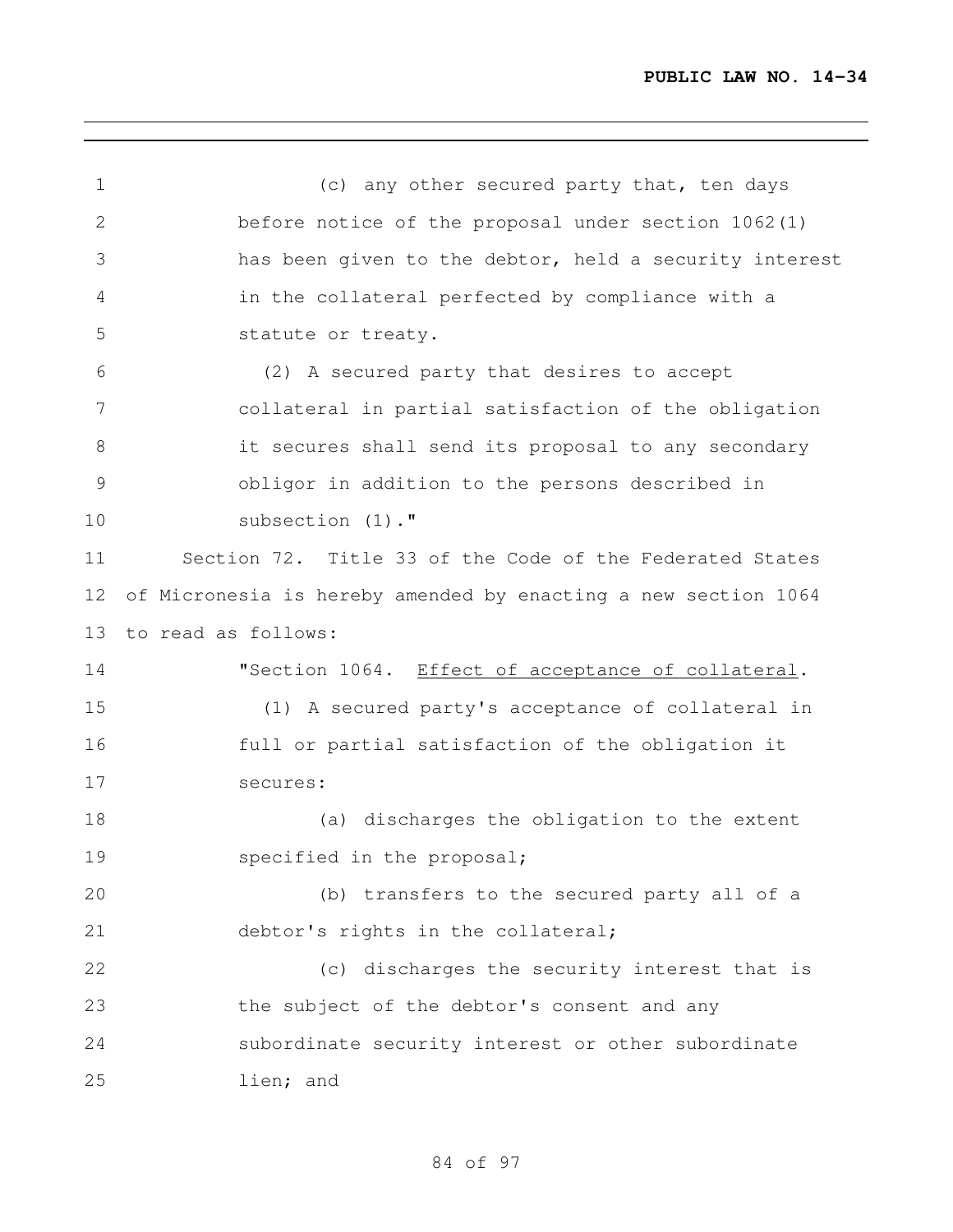| $\mathbf 1$ | (d) terminates any other subordinate interest.                 |
|-------------|----------------------------------------------------------------|
| $\mathbf 2$ | (2) A subordinate interest is discharged or                    |
| 3           | terminated under subsection (1), even if the secured           |
| 4           | party fails to comply with this Act."                          |
| 5           | Section 73. Title 33 of the Code of the Federated States       |
| 6           | of Micronesia is hereby amended by enacting a new section 1065 |
| 7           | to read as follows:                                            |
| $8\,$       | "Section 1065. Right to redeem collateral.                     |
| 9           | (1) A debtor, any secondary obligor, or any other              |
| 10          | secured party or lien holder may redeem collateral.            |
| 11          | (2) To redeem collateral, a person shall tender:               |
| 12          | (a) fulfillment of all obligations secured by                  |
| 13          | the collateral; and                                            |
| 14          | (b) reasonable expenses and attorney's fees.                   |
| 15          | (3) A redemption may occur at any time before a                |
| 16          | secured party:                                                 |
| 17          | (a) has collected collateral under section                     |
| 18          | 1050;                                                          |
| 19          | (b) has disposed of collateral or entered into                 |
| 20          | a contract for its disposition under section 1054; or          |
| 21          | (c) has accepted collateral in full or partial                 |
| 22          | satisfaction of the obligation it secures under                |
| 23          | section 1064."                                                 |
| 24          | Section 74. Title 33 of the Code of the Federated States       |
| 25          | of Micronesia is hereby amended by enacting a new section 1066 |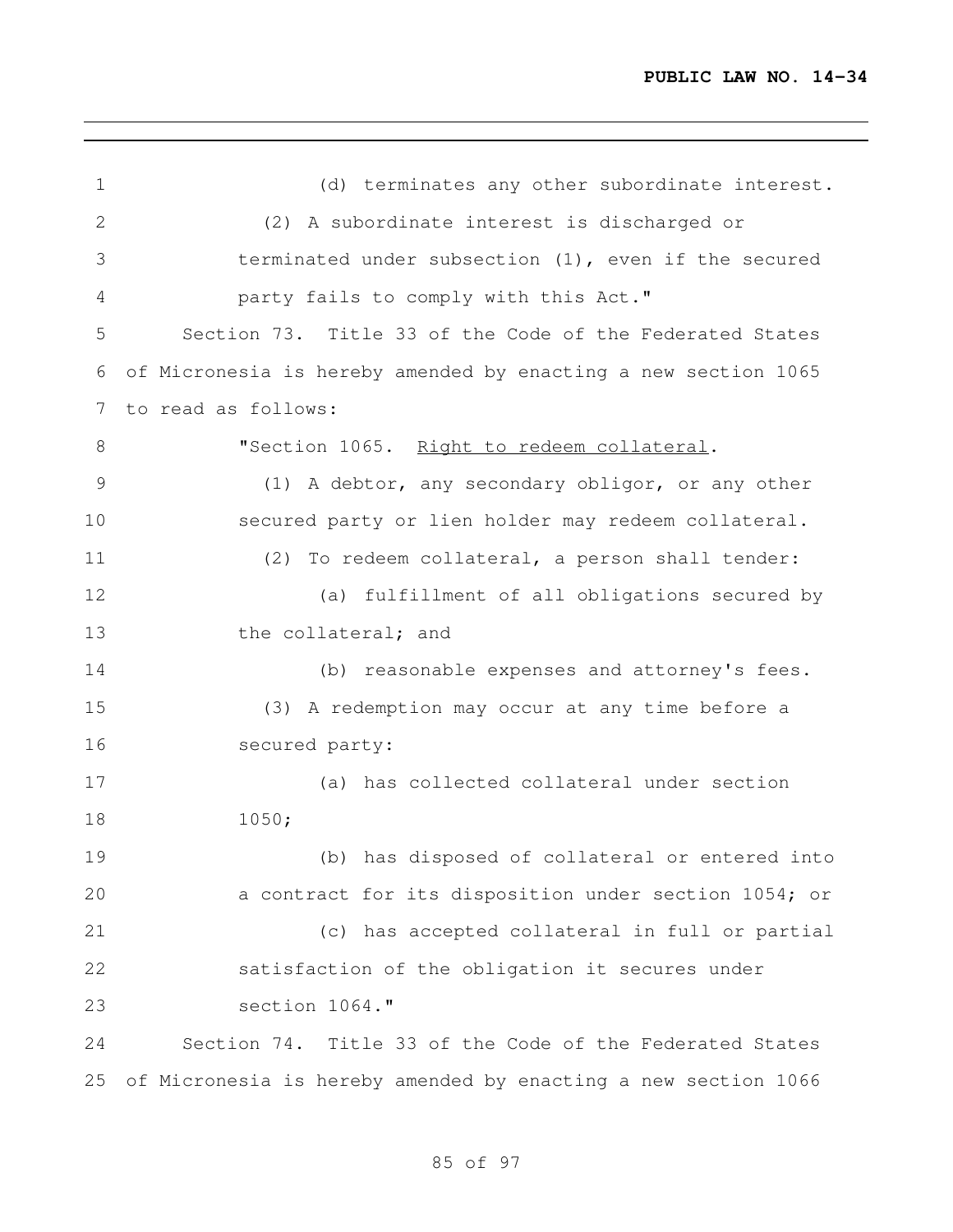to read as follows:

 "Section 1066. Waiver. (1) A debtor or secondary obligor may waive the right to notification of disposition of collateral under section 1055 only by an agreement to that effect entered into and executed after default. (2) A debtor may waive the right to require disposition of collateral under section 1062, subsection (1), only by an agreement to that effect entered into and executed after default. (3) A debtor or secondary obligor may waive the right to redeem collateral under section 1065 only by an agreement to that effect entered into and executed after default." Section 75. Title 33 of the Code of the Federated States of Micronesia is hereby amended by enacting a new section 1067 to read as follows: 18 "Section 1067. Remedies for secured party's failure 19 to comply with Act. (1) If it is established that a secured party is not **proceeding in accordance with this Act, a court may**  order or restrain collection, enforcement, or disposition of collateral on appropriate terms and conditions. (2) Subject to subsections (3), a person is liable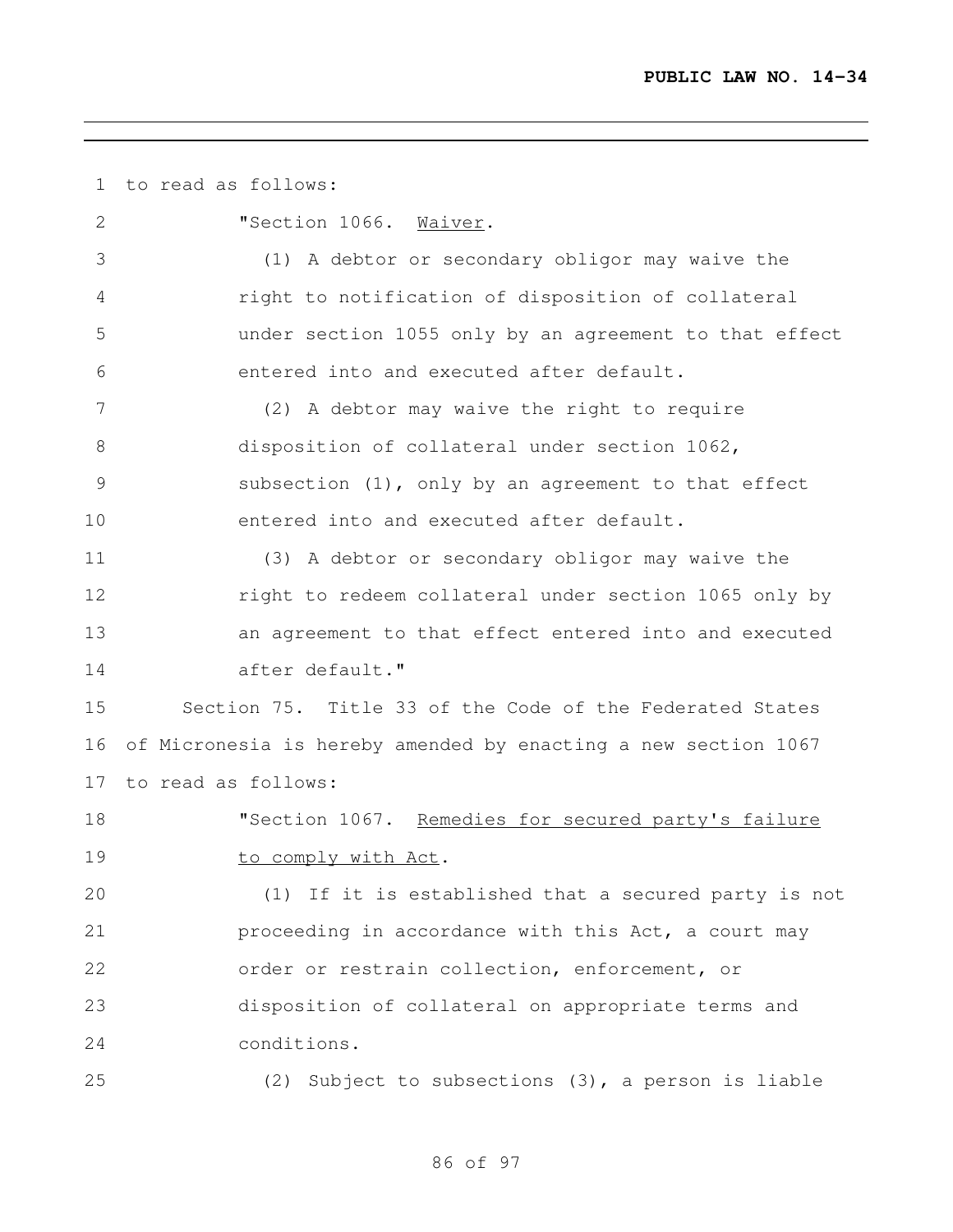for damages in the amount of any loss caused by a failure to comply with this Act. Loss caused by a failure to comply may include loss resulting from the debtor's inability to obtain, or increased costs of, alternative financing.

 (3) A debtor whose deficiency is eliminated under section 1068 may recover damages for the loss of any surplus. However, a debtor or secondary obligor whose deficiency is eliminated or reduced under section 1068 may not otherwise recover under subsection (2) for noncompliance with the provisions of this part relating to collection, enforcement, disposition, or acceptance.

 (4) In addition to damages recoverable under subsection (2), a person named as a debtor in a filed record may recover five hundred dollars in each case from a person that files a record that the person is 18 not entitled to file under subchapter 3 of this Act, and an additional five hundred dollars in each case where failure is part of a pattern, or consistent with 21 a practice, of noncompliance."

 Section 76. Title 33 of the Code of the Federated States of Micronesia is hereby amended by enacting a new section 1068 to read as follows:

"Section 1068. Action in which deficiency or surplus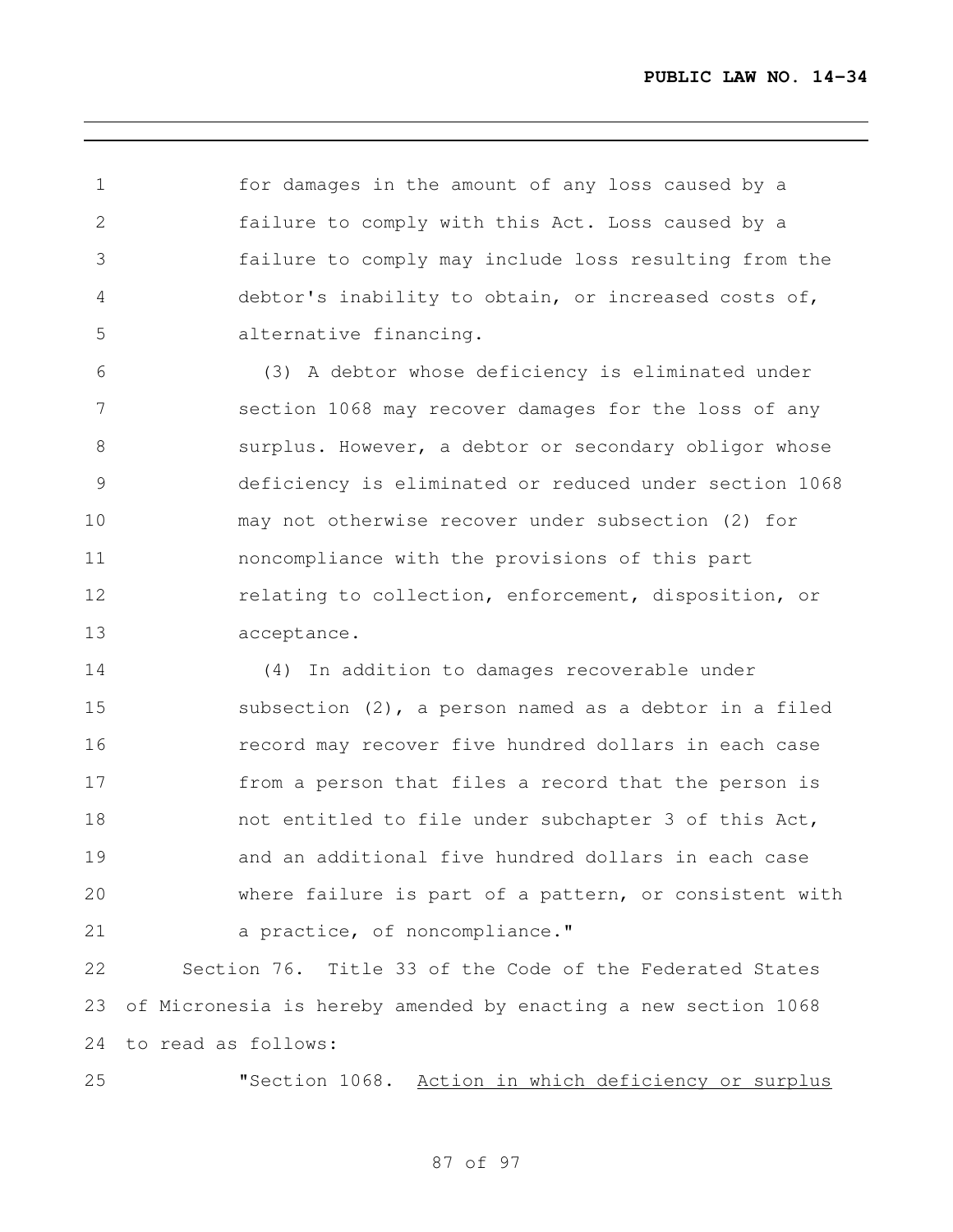1 is in issue. In an action arising from a transaction, other than a consumer transaction, in which the amount of a deficiency or surplus is in issue, the following rules apply: (1) a secured party need not prove compliance with the provisions of this part relating to collection, enforcement, disposition, or acceptance unless the debtor or a secondary obligor places the secured party's compliance in issue. (2) if the secured party's compliance is placed in issue, the secured party has the burden of establishing that the collection, enforcement, disposition, or acceptance was conducted in accordance 14 with this part. (3) If a secured party fails to prove that the collection, enforcement, disposition, or acceptance was conducted in accordance with the provisions of 18 this part relating to collection, enforcement, disposition, or acceptance, the liability of a debtor or a secondary obligor for a deficiency is limited to an amount by which the sum of the secured obligation, expenses, and attorney's fees exceeds the greater of: 23 (a) the proceeds of the collection, enforcement, disposition, or acceptance; or (b) the amount of proceeds that would have been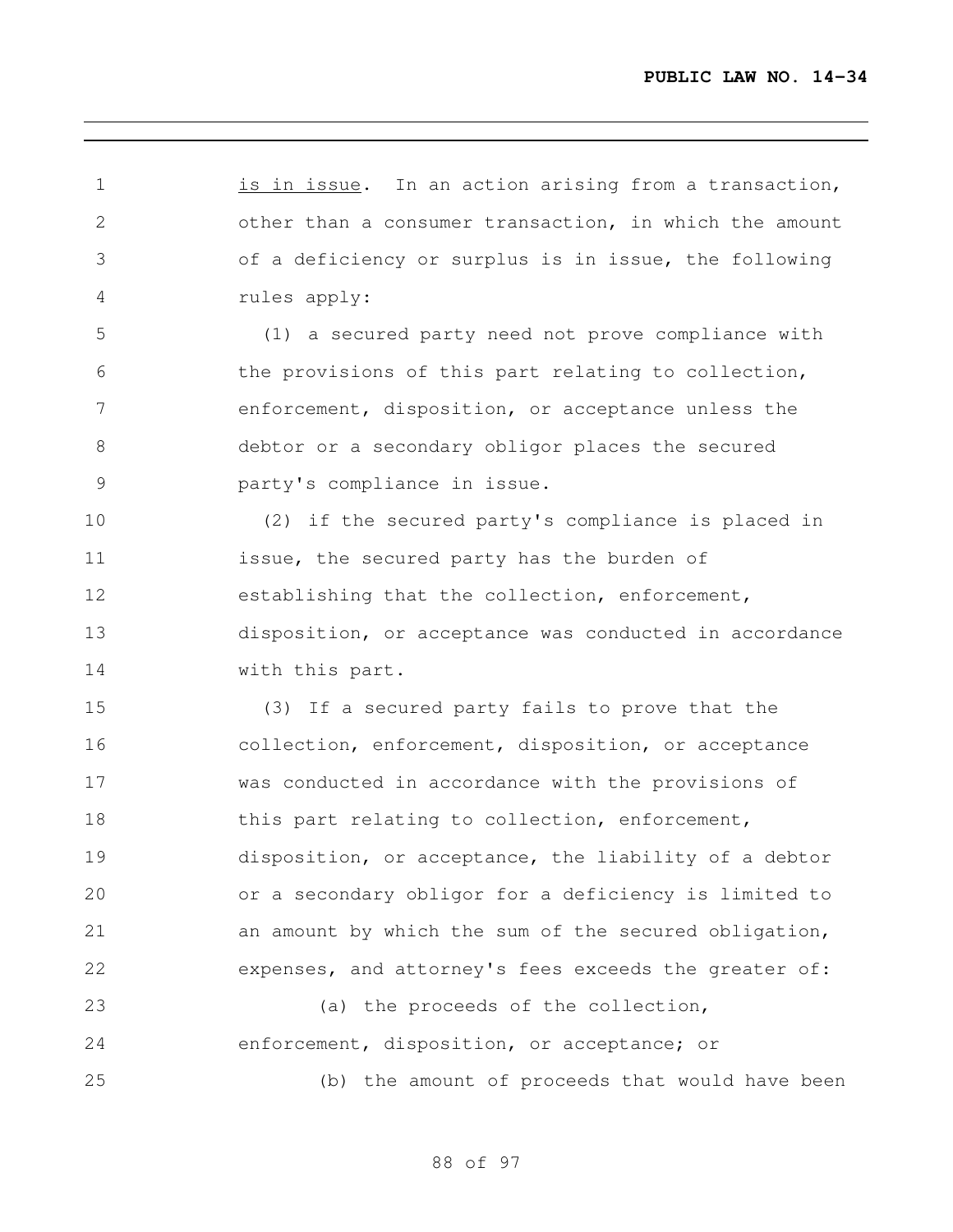realized had the noncomplying secured party proceeded in accordance with the provisions of this part relating to collection, enforcement, disposition, or acceptance.

 (4) for purposes of subsection (3), paragraph (2), the amount of proceeds that would have been realized is equal to the sum of the secured obligation, expenses, and attorney's fees unless the secured party proves that the amount is less than that sum.

 (5) if a deficiency or surplus is calculated under section 1058, subsection (6), the debtor or obligor has the burden of establishing that the amount of proceeds of the disposition is significantly below the range of prices that a complying disposition to a **person other than the secured party, a person related** 16 to the secured party, or a secondary obligor would 17 have brought."

 Section 77. Title 33 of the Code of the Federated States of Micronesia is hereby amended by enacting a new section 1069 to read as follows:

 "Section 1069. Determination of whether conduct was commercially reasonable.

 (1) The fact that a greater amount could have been obtained by a collection, enforcement, disposition, or acceptance at a different time or in a different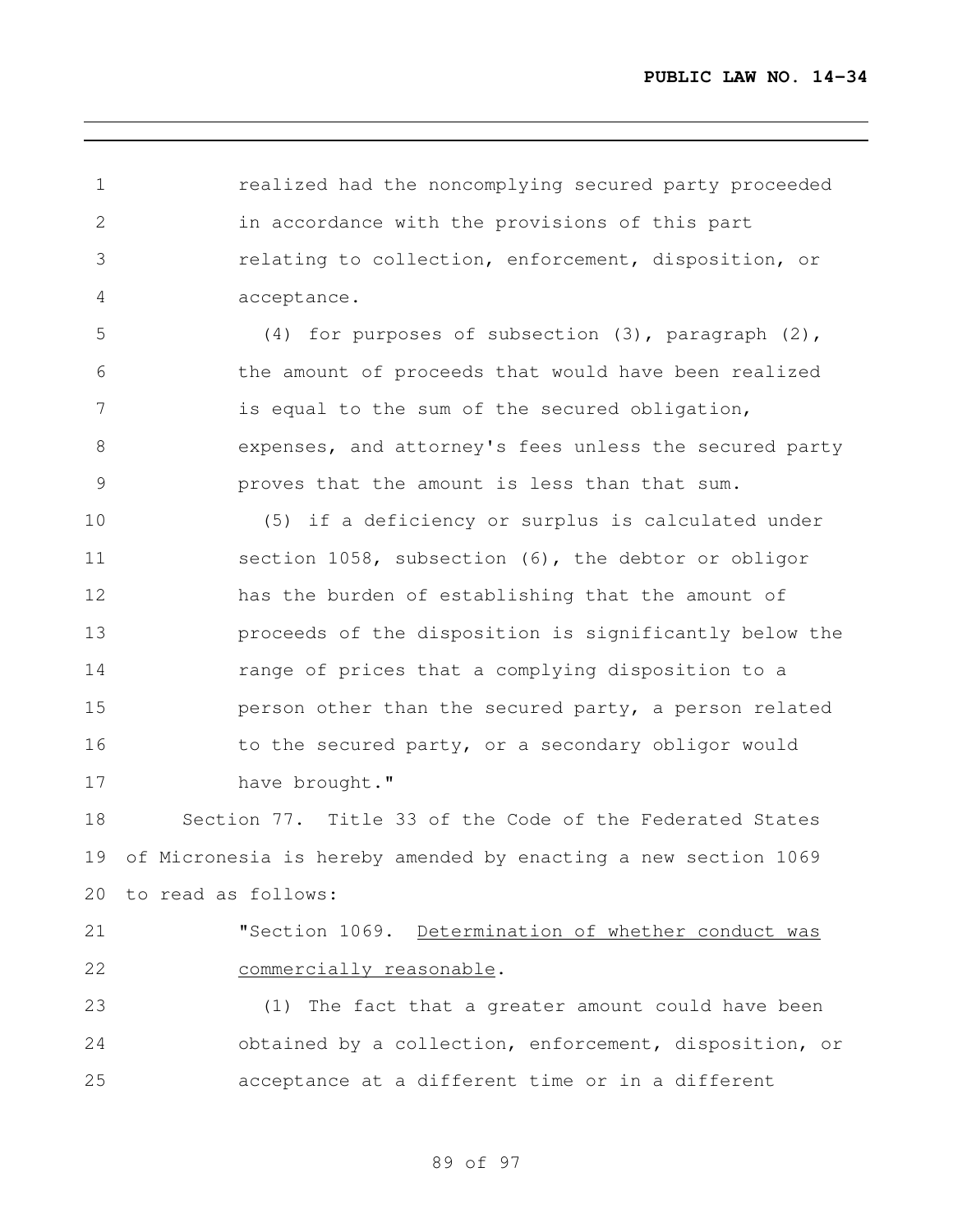method from that selected by the secured party is not of itself sufficient to preclude the secured party from establishing that the collection, enforcement, disposition, or acceptance was made in a commercially reasonable manner. (2) A disposition of collateral is made in a commercially reasonable manner if the disposition is made: (a) in the usual manner on any recognized market; (b) at the price current in any recognized market at the time of the disposition; or (c) otherwise in conformity with reasonable commercial practices among dealers in the type of property that was the subject of the disposition. (3) A collection, enforcement, disposition, or acceptance is commercially reasonable if it has been approved: (a) in a judicial proceeding or (b) by an assignee for the benefit of creditors. (4) Approval under subsection (3) need not be obtained, and lack of approval does not mean that the collection, enforcement, disposition, or acceptance is not commercially reasonable."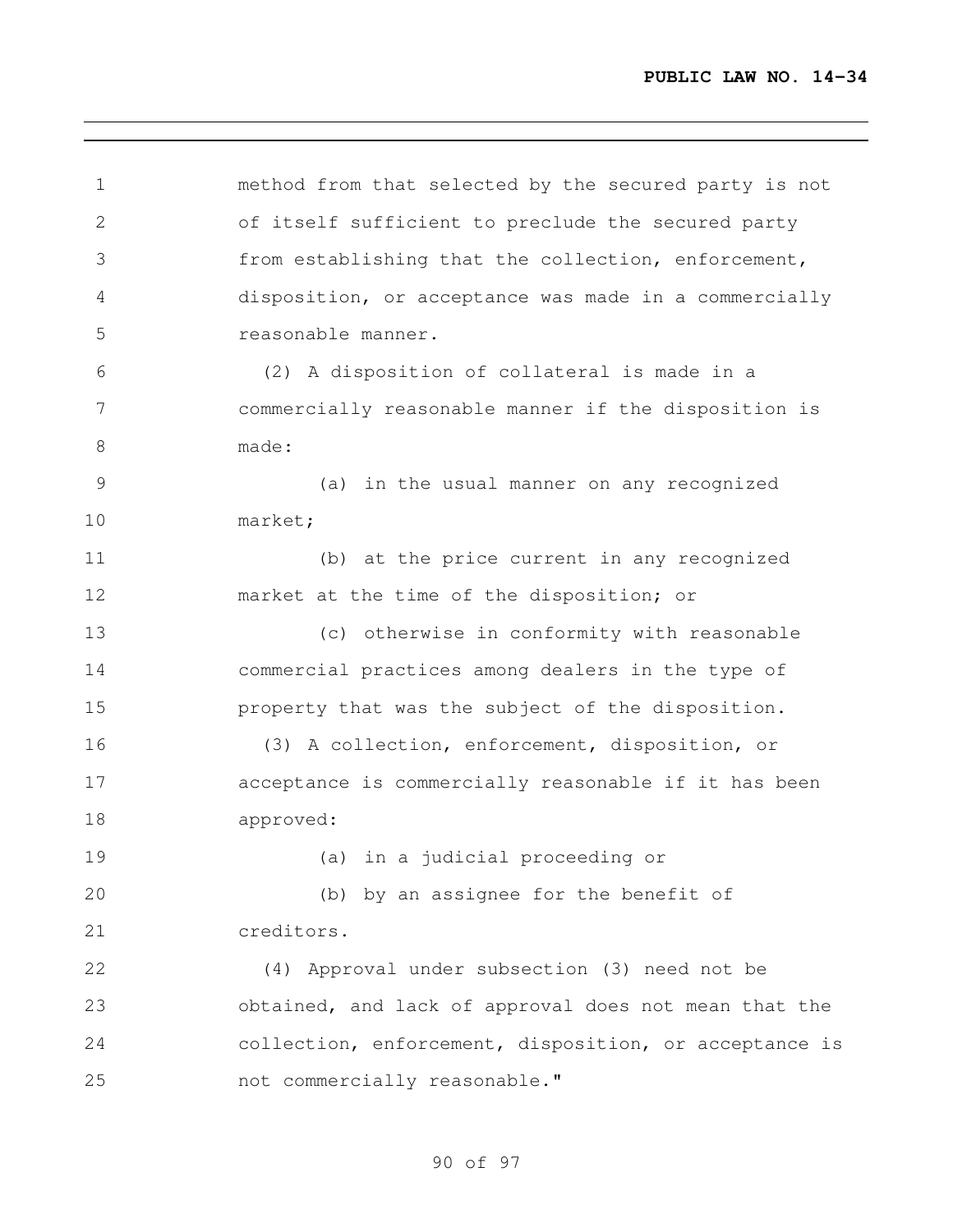Section 78. Title 33 of the Code of the Federated States of Micronesia is hereby amended by enacting a new subchapter 5 entitled "Transition provisions" of new Chapter 10 entitled "The Secured Transactions Act." Section 79. Title 33 of the Code of the Federated States of Micronesia is hereby amended by enacting a new section 1070 to read as follows: "Section 1070. Effective date of this Act. This Act shall come into effect upon the date certified by the Department to the President of the Federated States of Micronesia as the date on which the filing office is prepared to perform the duties required in subchapter 13 3 of this Act." Section 80. Title 33 of the Code of the Federated States of Micronesia is hereby amended by enacting a new section 1071 to read as follows: 17 TSection 1071. Transactions concluded prior to 18 effective date of this Act. This section applies to transactions concluded prior to the effective date of this Act that would be subject to this Act if this Act had been in effect at the time the transactions were concluded. In this section, such a transaction is referred to as a "prior transaction." (1) The validity, effect and enforcement of a prior transaction shall be determined by reference to the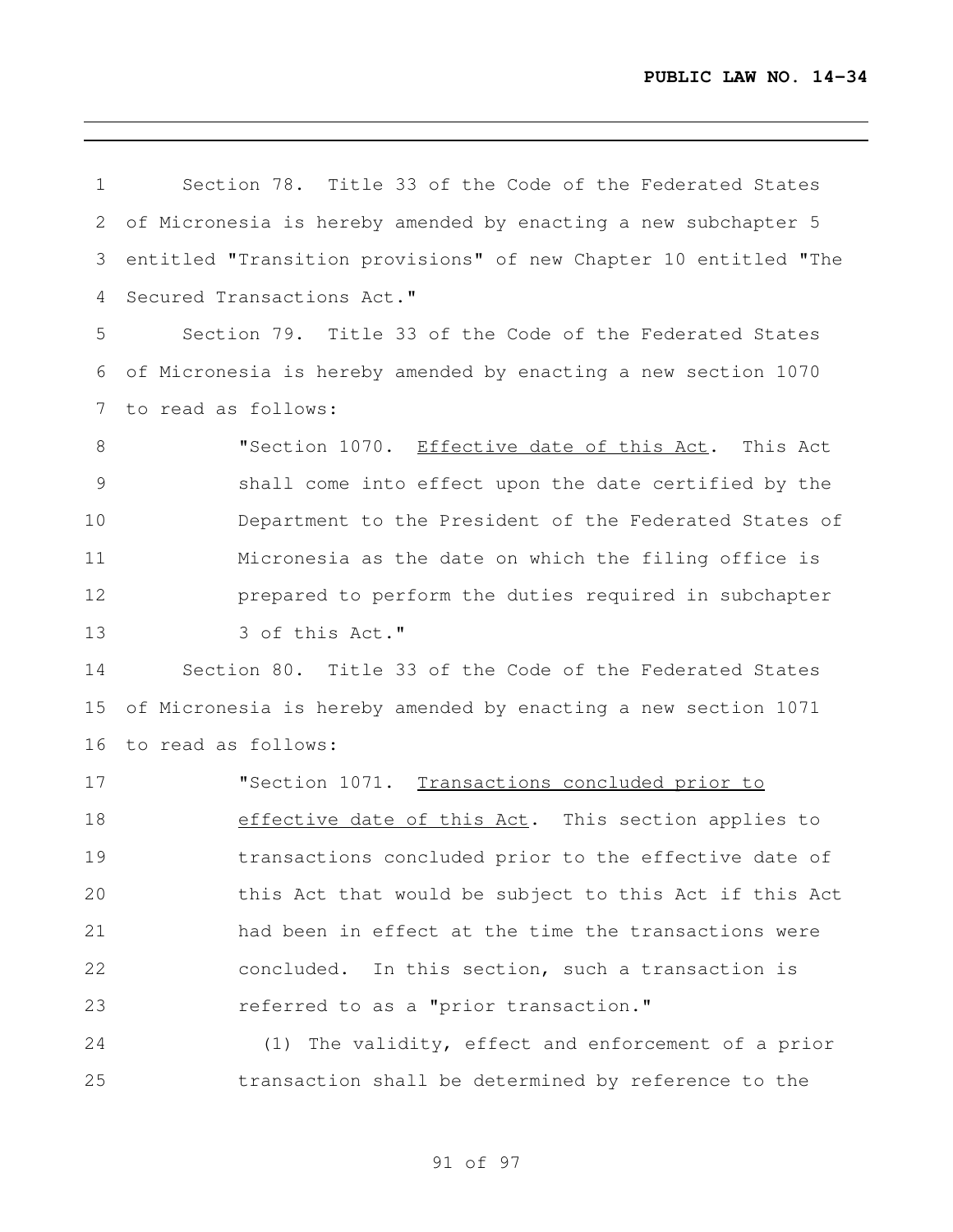1 law in effect when the agreement was concluded, except as provided otherwise in this section. (2) The provisions of this Act on filing, priority, and enforcement apply to a property interest created by a prior transaction to the extent the interest in the prior transaction conflicts with a security interest created under this Act. (3) A secured party under a prior transaction may file a notice of the property interest created by the **prior transaction within sixty days of the effective** 11 date of this Act, in the same manner as provided for a notice of a security interest. The secured party 13 shall deliver a copy of the notice to the debtor. If **a** notice establishes priority in a property right created in collateral under a prior transaction, the priority of the property right over a perfected security interest under this Act shall be measured 18 from the effective date of this Act." Section 81. Section 607 of title 53 of the Code of the Federated States of Micronesia is hereby amended to read as follows: "Section 607. Lien for taxes. All taxes, including

 penalties and interest accrued thereon, imposed or authorized under this subtitle shall be a lien upon any property of the employer, having priority over all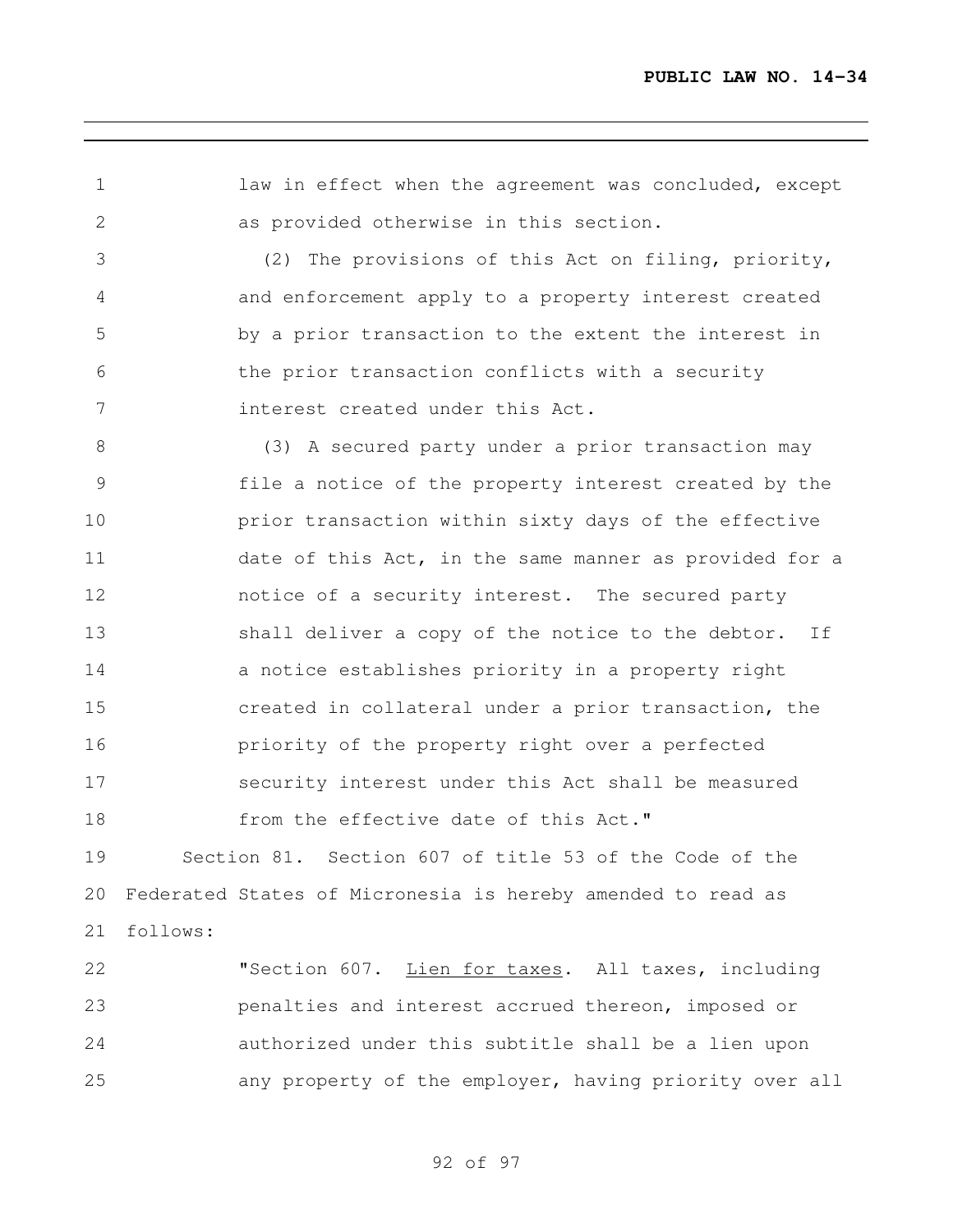| 1             | other claims and liens including liens for other            |
|---------------|-------------------------------------------------------------|
| $\mathbf{2}$  | taxes, except as provided in the Secured Transactions       |
| 3             | Act, and may be collected by levy upon such property        |
| 4             | in the same manner as the levy of an execution."            |
| 5             | Section 82. Section 135 of title 54 of the Code of the      |
| 6             | Federated States of Micronesia is hereby amended to read as |
| 7             | follows:                                                    |
| 8             | "Section 135. Employer's responsibility for withheld        |
| $\mathcal{G}$ | taxes.                                                      |
| 10            | (1) All taxes withheld by any employer under section        |
| 11            | 131 of this chapter shall be held in trust by such          |
| 12            | employer for the Government and for payment to the          |
| 13            | Secretary in the manner and at the time required by         |
| 14            | this chapter.                                               |
| 15            | (2) If any employer shall fail, neglect, or refuse          |
| 16            | to deduct and withhold from the compensation paid to        |
| 17            | an employee, or to pay over, the amount of the tax          |
| 18            | imposed by this chapter, such employer shall,               |
| 19            | moreover, be liable to pay to the Government the            |
| 20            | amount of the tax, which amount shall (whether or not       |
| 21            | tax withholdings constituting trust funds have been         |
| 22            | commingled with said employer's assets) form a lien on      |
| 23            | the employer's entire assets, having priority over all      |
| 24            | other claims and liens, except as provided by the           |
| 25            | Secured Transactions Act.                                   |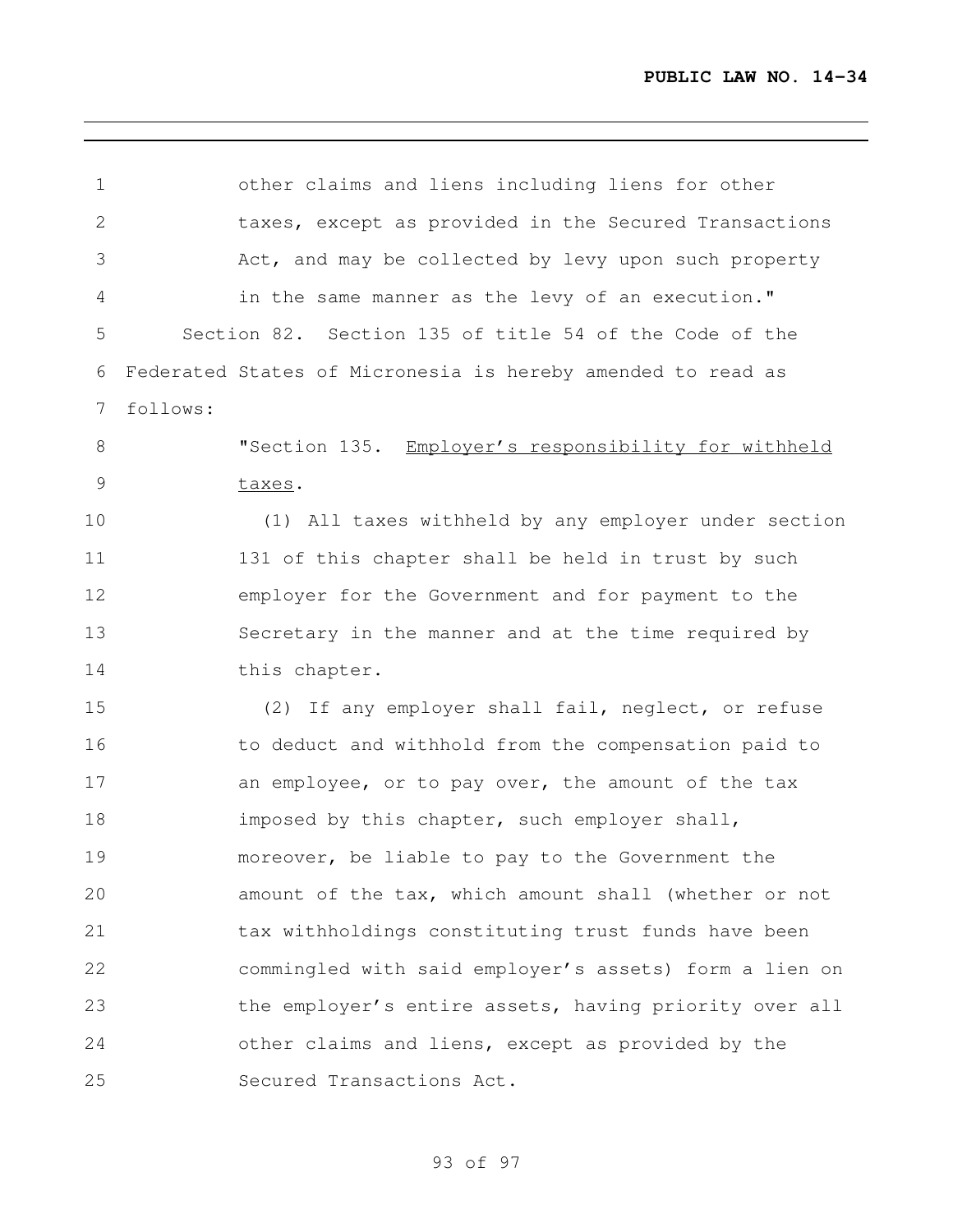(3) Any employer may recover from an employee any amount which he should have withheld but did not withhold from such employee's wages and salaries, if he has been required to pay and has paid the amount to the Government out of his own funds pursuant to this section." Section 83. Section 152 of title 54 of the Code of the Federated States of Micronesia is hereby amended to read as follows: "Section 152. Tax assessment on failure to file or pay. (1) Upon the failure of any person, business, or employer to make and file a return required by this chapter within the time and in the manner and form **prescribed, or upon failure to pay any amount due, the**  Secretary may notify such person, business, or employer of such failure and demand that a return be made and filed and the tax paid as required by this chapter. (2) If such person, business, or employer upon notice and demand by the Secretary fails or refuses within 30 days after receipt of said notice and demand to make and file a return and pay the tax required by 24 this chapter, the secretary may make a return for such

of 97

person, business, or employer from any information and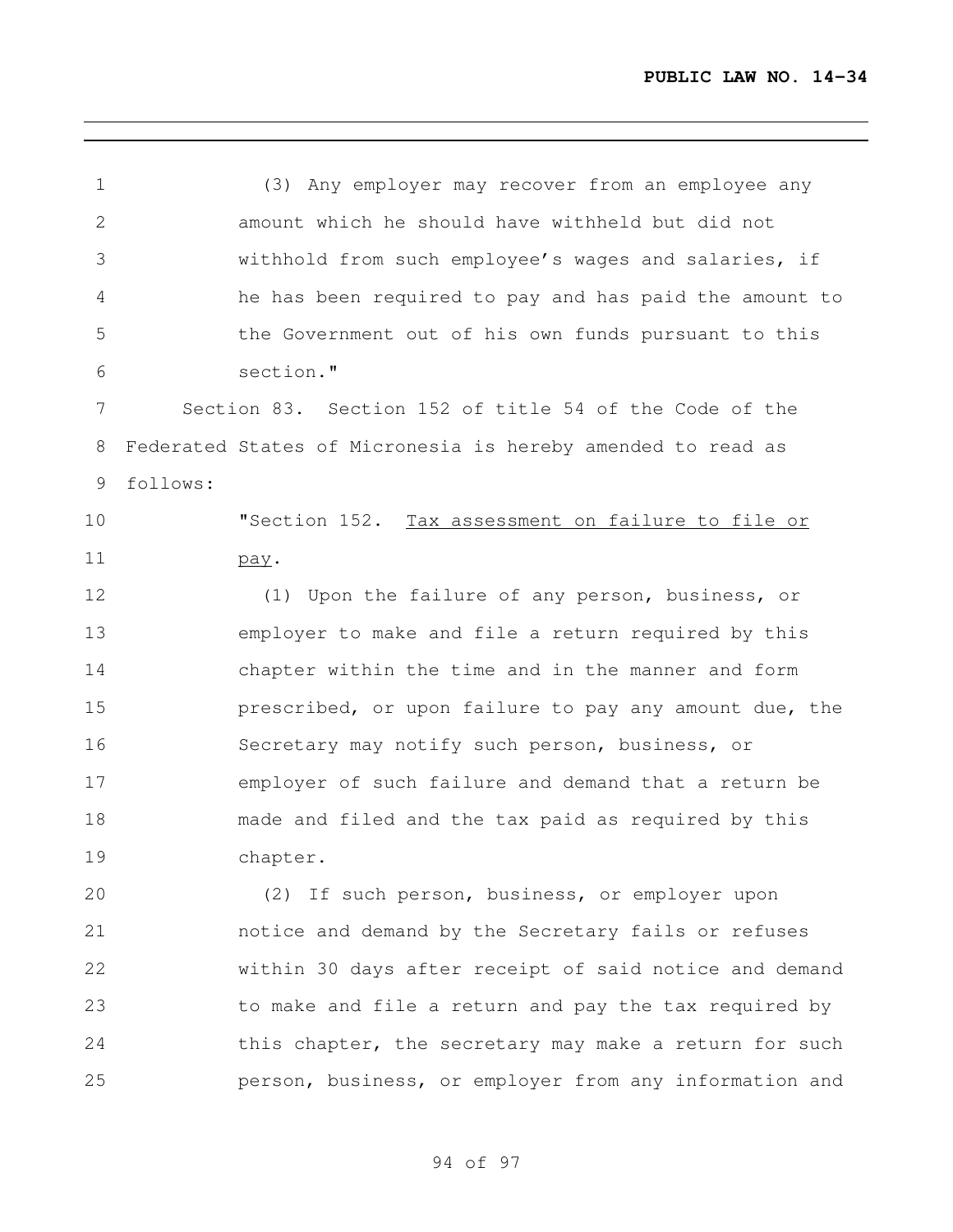records obtainable, may file a notice of lien pursuant 2 to the Secured Transactions Act, and may levy and assess the appropriate amount of tax. (3) Such assessment shall be presumed to be correct unless and until it is proved incorrect by the person, business, or employer disputing the amount of the assessment." Section 84. Section 224 of title 54 of the Code of the Federated States of Micronesia is hereby amended to read as follows: "Section 224. Lien on imported goods. All duties **imposed on goods under this chapter, together with any**  penalties and interest thereon, shall constitute a lien on those goods having priority over all other claims and liens, except as provided in the Secured Transactions Act, and may be collected by levy upon those goods in the same manner as the levy of an execution." Section 85. Section 226 of title 54 of the Code of the Federated States of Micronesia is hereby amended to read as follows: "Section 226. Lien on importer's property. The personal liability of an importer provided for in this chapter shall be secured by a lien on any personal property of that importer, having priority over all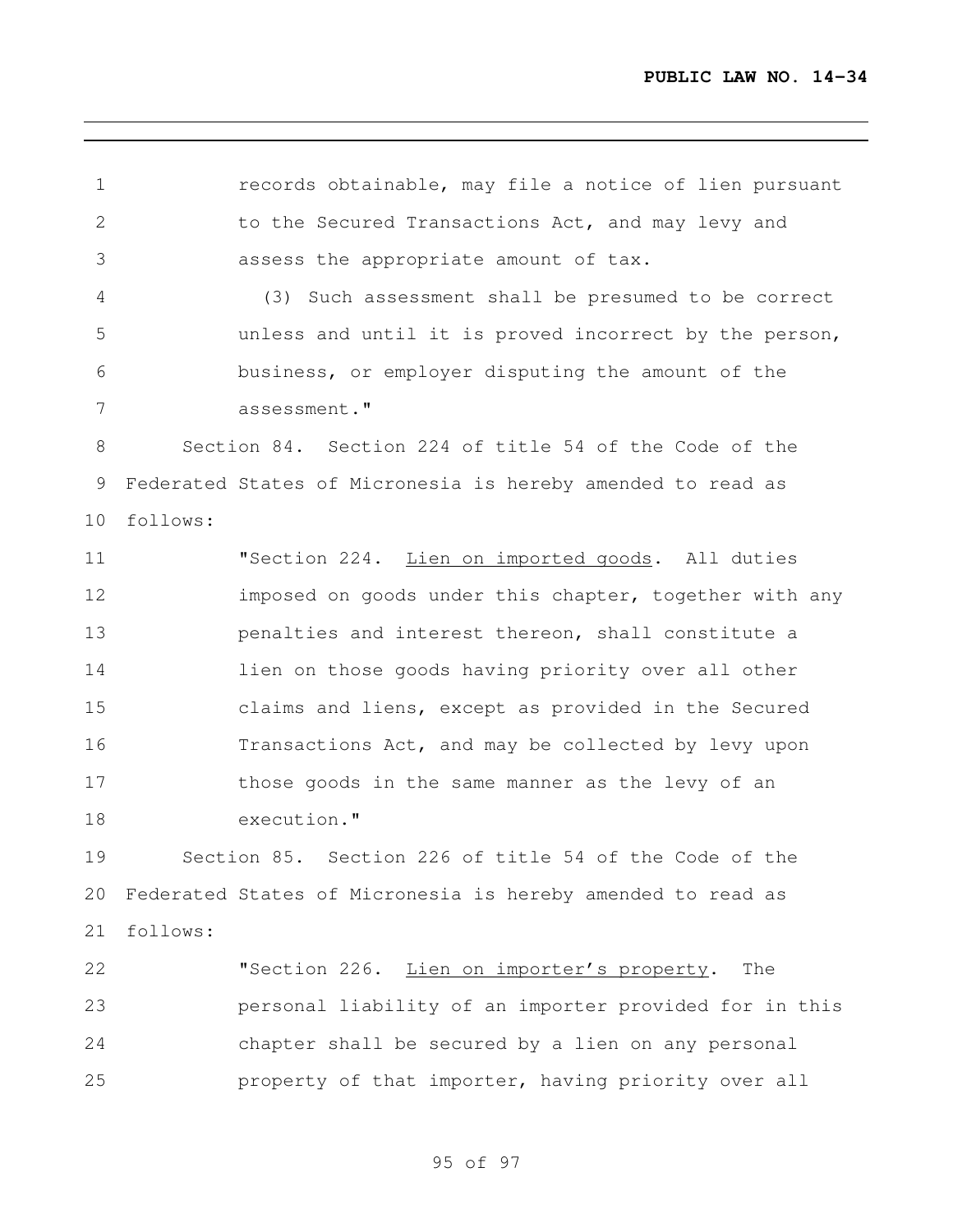| $\mathbf 1$     | other claims and liens, except as provided in the           |
|-----------------|-------------------------------------------------------------|
| $\mathbf{2}$    | Secured Transactions Act, and with the exception of         |
| 3               | liens imposed pursuant to subsection (2) of section         |
| 4               | 135 of this title, and may be collected by levy upon        |
| 5               | such property in the same manner as the levy of an          |
| 6               | execution."                                                 |
| $7\phantom{.0}$ |                                                             |
| $\,8\,$         |                                                             |
| $\mathcal{G}$   |                                                             |
| 10              |                                                             |
| 11              |                                                             |
| 12              |                                                             |
| 13              |                                                             |
| 14              |                                                             |
| 15              |                                                             |
| 16              |                                                             |
| 17              |                                                             |
| 18              | Section 86. This act shall become law upon approval by the  |
| 19              | President of the Federated States of Micronesia or upon its |
| 20              | becoming law without such approval.                         |
| 21              |                                                             |
| 22              |                                                             |
| 23              |                                                             |
| 24              | 2005<br>November 4                                          |
| 25              |                                                             |